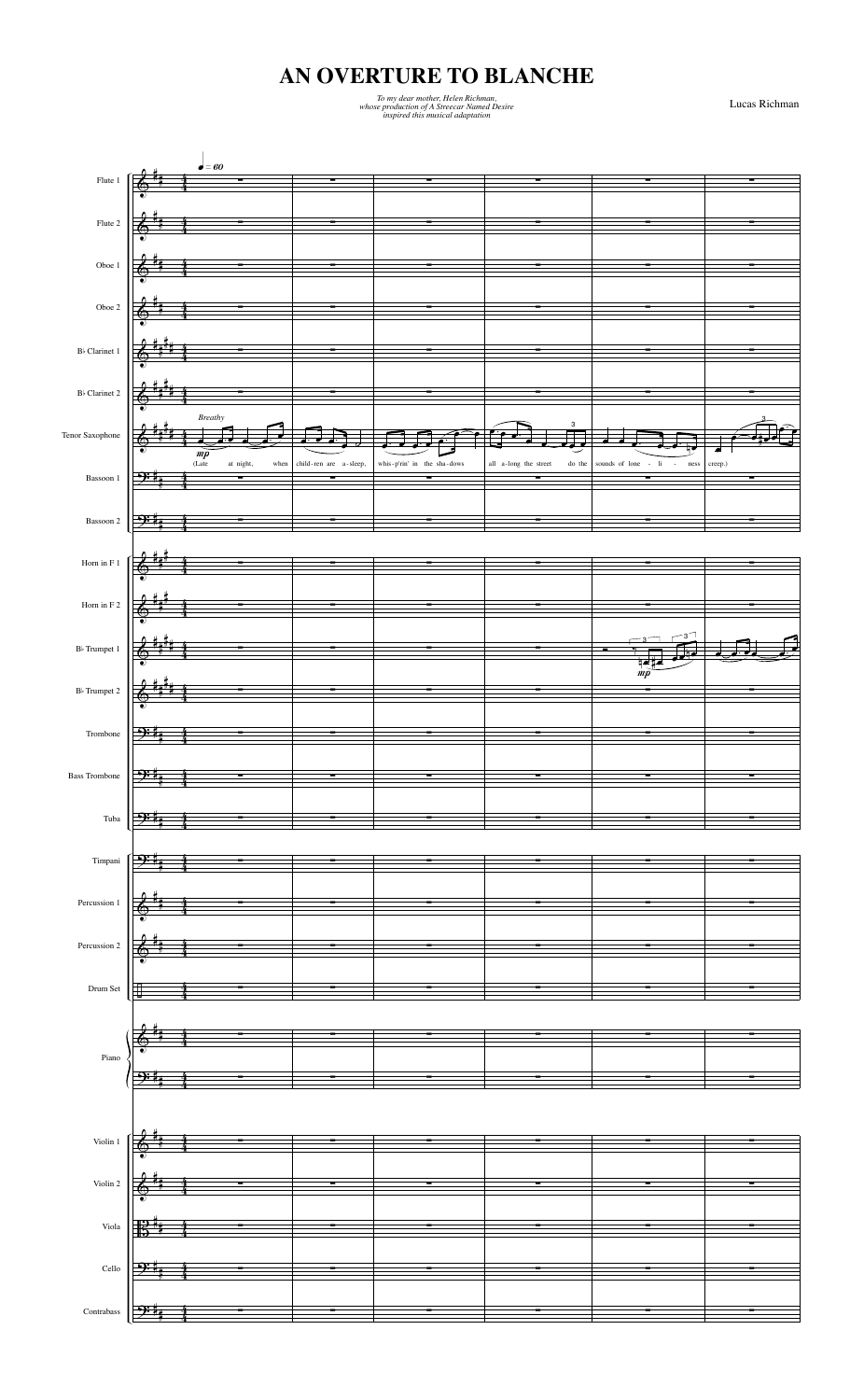| 7                 |                                                                                                                                                                                                                                                                                                                                                                                                                                                                                                                                                                                                                                                                      |                                                                                                                                                                                                                                                                                                                                                        |                                                                                                                                                                                                                                                                                                                                                                                                                                                             |                  |  |
|-------------------|----------------------------------------------------------------------------------------------------------------------------------------------------------------------------------------------------------------------------------------------------------------------------------------------------------------------------------------------------------------------------------------------------------------------------------------------------------------------------------------------------------------------------------------------------------------------------------------------------------------------------------------------------------------------|--------------------------------------------------------------------------------------------------------------------------------------------------------------------------------------------------------------------------------------------------------------------------------------------------------------------------------------------------------|-------------------------------------------------------------------------------------------------------------------------------------------------------------------------------------------------------------------------------------------------------------------------------------------------------------------------------------------------------------------------------------------------------------------------------------------------------------|------------------|--|
|                   | F1.1                                                                                                                                                                                                                                                                                                                                                                                                                                                                                                                                                                                                                                                                 |                                                                                                                                                                                                                                                                                                                                                        |                                                                                                                                                                                                                                                                                                                                                                                                                                                             |                  |  |
|                   | $F1.2$ $67$                                                                                                                                                                                                                                                                                                                                                                                                                                                                                                                                                                                                                                                          |                                                                                                                                                                                                                                                                                                                                                        |                                                                                                                                                                                                                                                                                                                                                                                                                                                             |                  |  |
|                   | Ob. 1 $\theta$ $\frac{1}{2}$                                                                                                                                                                                                                                                                                                                                                                                                                                                                                                                                                                                                                                         |                                                                                                                                                                                                                                                                                                                                                        |                                                                                                                                                                                                                                                                                                                                                                                                                                                             |                  |  |
|                   |                                                                                                                                                                                                                                                                                                                                                                                                                                                                                                                                                                                                                                                                      |                                                                                                                                                                                                                                                                                                                                                        |                                                                                                                                                                                                                                                                                                                                                                                                                                                             |                  |  |
|                   | Ob. 2 $\left  \begin{array}{ccc} \frac{3}{2} & \frac{3}{2} \\ \frac{3}{2} & \frac{3}{2} \end{array} \right $                                                                                                                                                                                                                                                                                                                                                                                                                                                                                                                                                         |                                                                                                                                                                                                                                                                                                                                                        |                                                                                                                                                                                                                                                                                                                                                                                                                                                             |                  |  |
|                   | $Bb$ Cl. 1                                                                                                                                                                                                                                                                                                                                                                                                                                                                                                                                                                                                                                                           |                                                                                                                                                                                                                                                                                                                                                        |                                                                                                                                                                                                                                                                                                                                                                                                                                                             | mp               |  |
|                   | $B \triangleright C1.2$ $\theta$ $\frac{\frac{1}{2} + \frac{1}{2} + \frac{1}{2}}{2}$                                                                                                                                                                                                                                                                                                                                                                                                                                                                                                                                                                                 |                                                                                                                                                                                                                                                                                                                                                        |                                                                                                                                                                                                                                                                                                                                                                                                                                                             |                  |  |
|                   |                                                                                                                                                                                                                                                                                                                                                                                                                                                                                                                                                                                                                                                                      |                                                                                                                                                                                                                                                                                                                                                        |                                                                                                                                                                                                                                                                                                                                                                                                                                                             |                  |  |
|                   |                                                                                                                                                                                                                                                                                                                                                                                                                                                                                                                                                                                                                                                                      |                                                                                                                                                                                                                                                                                                                                                        |                                                                                                                                                                                                                                                                                                                                                                                                                                                             |                  |  |
|                   | Bsn. 1 $9:$ $\frac{4}{4}$                                                                                                                                                                                                                                                                                                                                                                                                                                                                                                                                                                                                                                            |                                                                                                                                                                                                                                                                                                                                                        |                                                                                                                                                                                                                                                                                                                                                                                                                                                             |                  |  |
|                   | Bsn. 2 $9:4$                                                                                                                                                                                                                                                                                                                                                                                                                                                                                                                                                                                                                                                         |                                                                                                                                                                                                                                                                                                                                                        |                                                                                                                                                                                                                                                                                                                                                                                                                                                             |                  |  |
|                   | $Hn. 1$ $\left[\begin{array}{ccc} 0 & H_1 & H_2 \ \hline 0 & 0 & 0 \end{array}\right]$                                                                                                                                                                                                                                                                                                                                                                                                                                                                                                                                                                               |                                                                                                                                                                                                                                                                                                                                                        |                                                                                                                                                                                                                                                                                                                                                                                                                                                             |                  |  |
|                   | $Hn.2$ $\theta$ $\frac{H_{\text{H}}}{\theta}$                                                                                                                                                                                                                                                                                                                                                                                                                                                                                                                                                                                                                        |                                                                                                                                                                                                                                                                                                                                                        |                                                                                                                                                                                                                                                                                                                                                                                                                                                             |                  |  |
|                   |                                                                                                                                                                                                                                                                                                                                                                                                                                                                                                                                                                                                                                                                      |                                                                                                                                                                                                                                                                                                                                                        |                                                                                                                                                                                                                                                                                                                                                                                                                                                             |                  |  |
|                   | $B_3$ Tpt. 1 $\left \left \frac{A_1}{B_2}\frac{\frac{1}{B_1+\frac{1}{B_2}}}{\frac{1}{B_2}-\frac{1}{B_1}}\right $                                                                                                                                                                                                                                                                                                                                                                                                                                                                                                                                                     |                                                                                                                                                                                                                                                                                                                                                        |                                                                                                                                                                                                                                                                                                                                                                                                                                                             |                  |  |
|                   | $B \triangleright$ Tpt. 2 $\frac{2 \frac{4 \pi}{3} \frac{H}{4}}{2 \pi}$                                                                                                                                                                                                                                                                                                                                                                                                                                                                                                                                                                                              |                                                                                                                                                                                                                                                                                                                                                        |                                                                                                                                                                                                                                                                                                                                                                                                                                                             |                  |  |
| Tbn.              | 9:1                                                                                                                                                                                                                                                                                                                                                                                                                                                                                                                                                                                                                                                                  |                                                                                                                                                                                                                                                                                                                                                        |                                                                                                                                                                                                                                                                                                                                                                                                                                                             |                  |  |
| $\mathbf B.$ Tbn. |                                                                                                                                                                                                                                                                                                                                                                                                                                                                                                                                                                                                                                                                      |                                                                                                                                                                                                                                                                                                                                                        |                                                                                                                                                                                                                                                                                                                                                                                                                                                             |                  |  |
|                   |                                                                                                                                                                                                                                                                                                                                                                                                                                                                                                                                                                                                                                                                      |                                                                                                                                                                                                                                                                                                                                                        |                                                                                                                                                                                                                                                                                                                                                                                                                                                             |                  |  |
| Tb.               | $\frac{1}{\sqrt{1-\frac{1}{2}}}\frac{1}{\sqrt{1-\frac{1}{2}}}\frac{1}{\sqrt{1-\frac{1}{2}}}\frac{1}{\sqrt{1-\frac{1}{2}}}\frac{1}{\sqrt{1-\frac{1}{2}}}\frac{1}{\sqrt{1-\frac{1}{2}}}\frac{1}{\sqrt{1-\frac{1}{2}}}\frac{1}{\sqrt{1-\frac{1}{2}}}\frac{1}{\sqrt{1-\frac{1}{2}}}\frac{1}{\sqrt{1-\frac{1}{2}}}\frac{1}{\sqrt{1-\frac{1}{2}}}\frac{1}{\sqrt{1-\frac{1}{2}}}\frac{1}{\sqrt{1-\frac{1}{2}}}\frac{1}{\sqrt{1-\frac{$<br>$\mathbb{P}^n$                                                                                                                                                                                                                    |                                                                                                                                                                                                                                                                                                                                                        |                                                                                                                                                                                                                                                                                                                                                                                                                                                             |                  |  |
| Timp.             |                                                                                                                                                                                                                                                                                                                                                                                                                                                                                                                                                                                                                                                                      |                                                                                                                                                                                                                                                                                                                                                        |                                                                                                                                                                                                                                                                                                                                                                                                                                                             |                  |  |
|                   | Perc. 1 $\theta$ $\frac{\theta}{2}$ $\frac{\theta}{2}$ $\frac{\theta}{2}$ $\frac{\theta}{2}$ $\frac{\theta}{2}$ $\frac{\theta}{2}$ $\frac{\theta}{2}$ $\frac{\theta}{2}$ $\frac{\theta}{2}$ $\frac{\theta}{2}$ $\frac{\theta}{2}$ $\frac{\theta}{2}$ $\frac{\theta}{2}$ $\frac{\theta}{2}$ $\frac{\theta}{2}$ $\frac{\theta}{2}$ $\frac{\theta}{2}$ $\frac{\theta}{2}$ $\frac{\theta}{2}$ $\frac{\theta}{2}$ $\frac{\theta}{2}$                                                                                                                                                                                                                                      |                                                                                                                                                                                                                                                                                                                                                        |                                                                                                                                                                                                                                                                                                                                                                                                                                                             |                  |  |
|                   |                                                                                                                                                                                                                                                                                                                                                                                                                                                                                                                                                                                                                                                                      |                                                                                                                                                                                                                                                                                                                                                        |                                                                                                                                                                                                                                                                                                                                                                                                                                                             |                  |  |
|                   |                                                                                                                                                                                                                                                                                                                                                                                                                                                                                                                                                                                                                                                                      |                                                                                                                                                                                                                                                                                                                                                        |                                                                                                                                                                                                                                                                                                                                                                                                                                                             |                  |  |
| Dr. Set           |                                                                                                                                                                                                                                                                                                                                                                                                                                                                                                                                                                                                                                                                      | $\frac{1}{\sqrt{2}}$ , $\frac{1}{\sqrt{2}}$ , $\frac{1}{\sqrt{2}}$ , $\frac{1}{\sqrt{2}}$ , $\frac{1}{\sqrt{2}}$ , $\frac{1}{\sqrt{2}}$ , $\frac{1}{\sqrt{2}}$ , $\frac{1}{\sqrt{2}}$ , $\frac{1}{\sqrt{2}}$ , $\frac{1}{\sqrt{2}}$ , $\frac{1}{\sqrt{2}}$ , $\frac{1}{\sqrt{2}}$ , $\frac{1}{\sqrt{2}}$ , $\frac{1}{\sqrt{2}}$ , $\frac{1}{\sqrt{2}}$ |                                                                                                                                                                                                                                                                                                                                                                                                                                                             |                  |  |
|                   | $\frac{1}{2}$                                                                                                                                                                                                                                                                                                                                                                                                                                                                                                                                                                                                                                                        |                                                                                                                                                                                                                                                                                                                                                        |                                                                                                                                                                                                                                                                                                                                                                                                                                                             |                  |  |
| Pno.              | 9:1                                                                                                                                                                                                                                                                                                                                                                                                                                                                                                                                                                                                                                                                  |                                                                                                                                                                                                                                                                                                                                                        |                                                                                                                                                                                                                                                                                                                                                                                                                                                             |                  |  |
|                   |                                                                                                                                                                                                                                                                                                                                                                                                                                                                                                                                                                                                                                                                      |                                                                                                                                                                                                                                                                                                                                                        |                                                                                                                                                                                                                                                                                                                                                                                                                                                             |                  |  |
|                   | $V\ln 1$ $\left[\n\begin{array}{ccc}\n\frac{\partial}{\partial t} & \frac{\partial}{\partial t} & \frac{\partial}{\partial t} \\ \frac{\partial}{\partial t} & \frac{\partial}{\partial t} & \frac{\partial}{\partial t} \\ \frac{\partial}{\partial t} & \frac{\partial}{\partial t} & \frac{\partial}{\partial t} \\ \frac{\partial}{\partial t} & \frac{\partial}{\partial t} & \frac{\partial}{\partial t} \\ \frac{\partial}{\partial t} & \frac{\partial}{\partial t} & \frac{\partial}{\partial t} \\ \frac{\partial}{\partial t} & \frac{\partial}{\partial t} & \frac{\partial}{\partial t} \\ \frac{\partial}{\partial t} & \frac{\partial}{\partial t} &$ |                                                                                                                                                                                                                                                                                                                                                        |                                                                                                                                                                                                                                                                                                                                                                                                                                                             |                  |  |
|                   | $\nu$ ln. 2 $\left  \begin{array}{ccc} \frac{1}{\sqrt{2}} & \frac{1}{\sqrt{2}} \\ \frac{1}{\sqrt{2}} & \frac{1}{\sqrt{2}} \end{array} \right $                                                                                                                                                                                                                                                                                                                                                                                                                                                                                                                       |                                                                                                                                                                                                                                                                                                                                                        | $\mathcal{L} = \mathcal{L} \mathcal{L} = \mathcal{L} \mathcal{L} \mathcal{L} \mathcal{L} \mathcal{L} \mathcal{L} \mathcal{L} \mathcal{L} \mathcal{L} \mathcal{L} \mathcal{L} \mathcal{L} \mathcal{L} \mathcal{L} \mathcal{L} \mathcal{L} \mathcal{L} \mathcal{L} \mathcal{L} \mathcal{L} \mathcal{L} \mathcal{L} \mathcal{L} \mathcal{L} \mathcal{L} \mathcal{L} \mathcal{L} \mathcal{L} \mathcal{L} \mathcal{L} \mathcal{L} \mathcal{L} \mathcal{L} \math$ |                  |  |
|                   |                                                                                                                                                                                                                                                                                                                                                                                                                                                                                                                                                                                                                                                                      |                                                                                                                                                                                                                                                                                                                                                        |                                                                                                                                                                                                                                                                                                                                                                                                                                                             |                  |  |
| $V$ la.           | $\mathbb{B}^+$                                                                                                                                                                                                                                                                                                                                                                                                                                                                                                                                                                                                                                                       |                                                                                                                                                                                                                                                                                                                                                        |                                                                                                                                                                                                                                                                                                                                                                                                                                                             |                  |  |
| $\rm{Vcl.}$       | $\Theta: \mathbb{H}$                                                                                                                                                                                                                                                                                                                                                                                                                                                                                                                                                                                                                                                 |                                                                                                                                                                                                                                                                                                                                                        |                                                                                                                                                                                                                                                                                                                                                                                                                                                             |                  |  |
| Cb                |                                                                                                                                                                                                                                                                                                                                                                                                                                                                                                                                                                                                                                                                      |                                                                                                                                                                                                                                                                                                                                                        |                                                                                                                                                                                                                                                                                                                                                                                                                                                             | $\boldsymbol{p}$ |  |
|                   |                                                                                                                                                                                                                                                                                                                                                                                                                                                                                                                                                                                                                                                                      |                                                                                                                                                                                                                                                                                                                                                        |                                                                                                                                                                                                                                                                                                                                                                                                                                                             | $\boldsymbol{p}$ |  |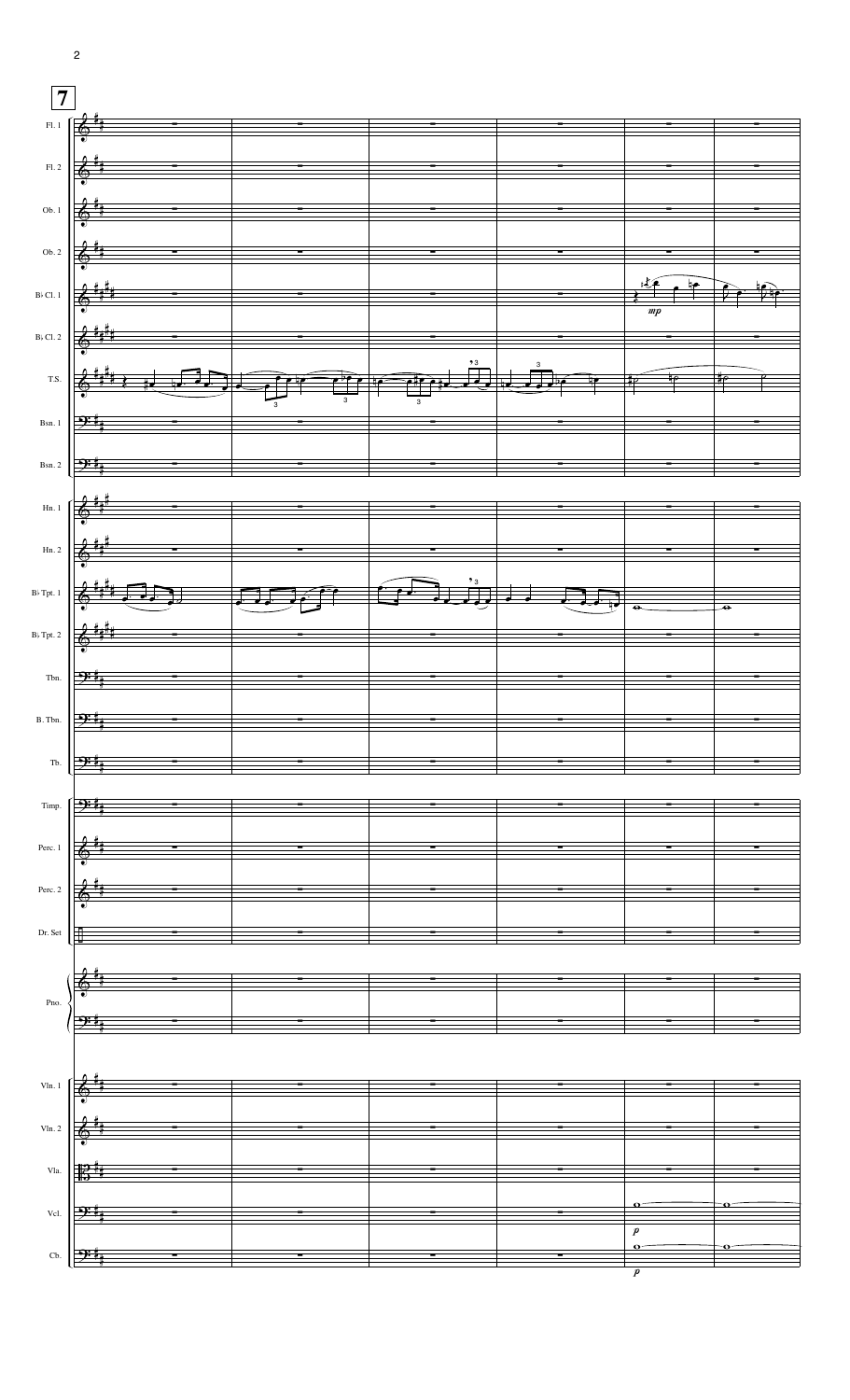| 13                                                                                                                                             |                                                                                                                                                                                                                                                                                                                                                                                                      |                            |                                           |                                                                                                  |               |                                    |
|------------------------------------------------------------------------------------------------------------------------------------------------|------------------------------------------------------------------------------------------------------------------------------------------------------------------------------------------------------------------------------------------------------------------------------------------------------------------------------------------------------------------------------------------------------|----------------------------|-------------------------------------------|--------------------------------------------------------------------------------------------------|---------------|------------------------------------|
| $\rm Fl.$ $1$                                                                                                                                  | $\frac{1}{2}$                                                                                                                                                                                                                                                                                                                                                                                        |                            |                                           |                                                                                                  |               |                                    |
|                                                                                                                                                | F1.2                                                                                                                                                                                                                                                                                                                                                                                                 |                            |                                           |                                                                                                  |               |                                    |
|                                                                                                                                                |                                                                                                                                                                                                                                                                                                                                                                                                      |                            |                                           |                                                                                                  |               |                                    |
|                                                                                                                                                | Ob. 1 $\frac{2}{9}$                                                                                                                                                                                                                                                                                                                                                                                  |                            |                                           |                                                                                                  |               |                                    |
|                                                                                                                                                | Ob. 2 $\theta$ $\frac{1}{2}$                                                                                                                                                                                                                                                                                                                                                                         |                            |                                           |                                                                                                  |               |                                    |
|                                                                                                                                                | B, Cl. 1 $\left \n\begin{array}{ccc ccc}\n\frac{1}{2} & \frac{1}{2} & \frac{1}{2} & \frac{1}{2} & \frac{1}{2} & \frac{1}{2} & \frac{1}{2} & \frac{1}{2} & \frac{1}{2} & \frac{1}{2} & \frac{1}{2} & \frac{1}{2} & \frac{1}{2} & \frac{1}{2} & \frac{1}{2} & \frac{1}{2} & \frac{1}{2} & \frac{1}{2} & \frac{1}{2} & \frac{1}{2} & \frac{1}{2} & \frac{1}{2} & \frac{1}{2} & \frac{1}{2} & \frac{1}{$ |                            |                                           | $\frac{1}{\sqrt{1-\frac{1}{2}}}\int_{0}^{\sqrt{1-\frac{1}{2}}}\frac{e^{-\frac{1}{2}x^2}}{x^2}dx$ | $\frac{1}{2}$ | $\mathfrak{P}$ in $\mathfrak{p}$ . |
|                                                                                                                                                | $B \triangleright C1.2$                                                                                                                                                                                                                                                                                                                                                                              |                            | $\blacksquare$                            |                                                                                                  |               |                                    |
|                                                                                                                                                | $\frac{1}{2}$ $\frac{1}{2}$ $\frac{1}{2}$ $\frac{1}{2}$ $\frac{1}{2}$ $\frac{1}{2}$ $\frac{1}{2}$ $\frac{1}{2}$ $\frac{1}{2}$ $\frac{1}{2}$ $\frac{1}{2}$ $\frac{1}{2}$ $\frac{1}{2}$ $\frac{1}{2}$ $\frac{1}{2}$ $\frac{1}{2}$ $\frac{1}{2}$ $\frac{1}{2}$ $\frac{1}{2}$ $\frac{1}{2}$ $\frac{1}{2}$ $\frac{1}{2}$                                                                                  | $\frac{1}{2}$              | $\frac{1}{2}$                             |                                                                                                  |               | $\mathbf{3}$                       |
|                                                                                                                                                |                                                                                                                                                                                                                                                                                                                                                                                                      |                            |                                           |                                                                                                  |               |                                    |
| $_{\rm Bsn.~1}$                                                                                                                                | $\mathbb{P}^1$                                                                                                                                                                                                                                                                                                                                                                                       |                            |                                           |                                                                                                  |               |                                    |
| Bsn. 2                                                                                                                                         | 9:1                                                                                                                                                                                                                                                                                                                                                                                                  |                            |                                           |                                                                                                  |               |                                    |
|                                                                                                                                                | $\frac{Hn.1}{100}$                                                                                                                                                                                                                                                                                                                                                                                   |                            |                                           |                                                                                                  |               |                                    |
|                                                                                                                                                | $Hn.2$ $\theta$ $\frac{4}{3}$                                                                                                                                                                                                                                                                                                                                                                        |                            |                                           |                                                                                                  |               |                                    |
|                                                                                                                                                | $B \triangleright$ Tpt. 1                                                                                                                                                                                                                                                                                                                                                                            |                            |                                           |                                                                                                  |               |                                    |
|                                                                                                                                                |                                                                                                                                                                                                                                                                                                                                                                                                      |                            |                                           |                                                                                                  |               |                                    |
| $\mathbf{B}\flat$ Tpt. 2                                                                                                                       | $\frac{2+\frac{1}{2}}{\frac{1}{2}}$                                                                                                                                                                                                                                                                                                                                                                  |                            | $f \uparrow \downarrow \uparrow \uparrow$ | #<br>悍                                                                                           | مِ⊧           | $\overline{\mathbf{p}}$            |
| Tbn.                                                                                                                                           | 9:1                                                                                                                                                                                                                                                                                                                                                                                                  |                            | mp                                        |                                                                                                  |               |                                    |
| $B$ . Tbn.                                                                                                                                     |                                                                                                                                                                                                                                                                                                                                                                                                      | Ξ                          |                                           |                                                                                                  |               |                                    |
| Tb.                                                                                                                                            | $\rightarrow$                                                                                                                                                                                                                                                                                                                                                                                        |                            |                                           |                                                                                                  |               |                                    |
|                                                                                                                                                | $\cdot$                                                                                                                                                                                                                                                                                                                                                                                              |                            |                                           |                                                                                                  |               |                                    |
| Timp.                                                                                                                                          |                                                                                                                                                                                                                                                                                                                                                                                                      |                            |                                           |                                                                                                  |               |                                    |
| Perc. 1                                                                                                                                        | $\equiv$ $\equiv$                                                                                                                                                                                                                                                                                                                                                                                    |                            |                                           |                                                                                                  |               |                                    |
| Perc. 2                                                                                                                                        |                                                                                                                                                                                                                                                                                                                                                                                                      |                            |                                           |                                                                                                  |               |                                    |
| Dr. Set                                                                                                                                        |                                                                                                                                                                                                                                                                                                                                                                                                      | $\blacksquare$             |                                           |                                                                                                  |               |                                    |
|                                                                                                                                                |                                                                                                                                                                                                                                                                                                                                                                                                      |                            |                                           |                                                                                                  |               |                                    |
| Pno.                                                                                                                                           | $\frac{1}{\Phi}$                                                                                                                                                                                                                                                                                                                                                                                     | <u>sa pada</u>             |                                           |                                                                                                  |               |                                    |
|                                                                                                                                                |                                                                                                                                                                                                                                                                                                                                                                                                      |                            |                                           |                                                                                                  |               |                                    |
|                                                                                                                                                |                                                                                                                                                                                                                                                                                                                                                                                                      |                            |                                           |                                                                                                  |               |                                    |
| $\frac{V \ln 1}{\frac{1}{\pi}}$                                                                                                                |                                                                                                                                                                                                                                                                                                                                                                                                      |                            |                                           |                                                                                                  |               |                                    |
| Vln. 2 $\left  \begin{array}{c} \begin{array}{c} \begin{array}{c} \end{array} \\ \begin{array}{c} \end{array} \end{array} \end{array} \right $ |                                                                                                                                                                                                                                                                                                                                                                                                      |                            | ÷                                         |                                                                                                  |               |                                    |
| $V1a$ .                                                                                                                                        | $\mathbb{B}^+$                                                                                                                                                                                                                                                                                                                                                                                       | $\mathcal{L}_{\text{max}}$ | $\equiv$                                  |                                                                                                  |               |                                    |
| $\rm{Vcl.}$                                                                                                                                    | 9:1                                                                                                                                                                                                                                                                                                                                                                                                  | $\frac{1}{\sqrt{2}}$       | $\mathbf{o}$                              | $\equiv$ o                                                                                       |               |                                    |
|                                                                                                                                                | _െ                                                                                                                                                                                                                                                                                                                                                                                                   | $\sim$                     | $\mathbf{o}$                              | $\mathbf{o}$                                                                                     |               |                                    |
| $\overline{\text{Cb}}$                                                                                                                         |                                                                                                                                                                                                                                                                                                                                                                                                      |                            |                                           |                                                                                                  |               |                                    |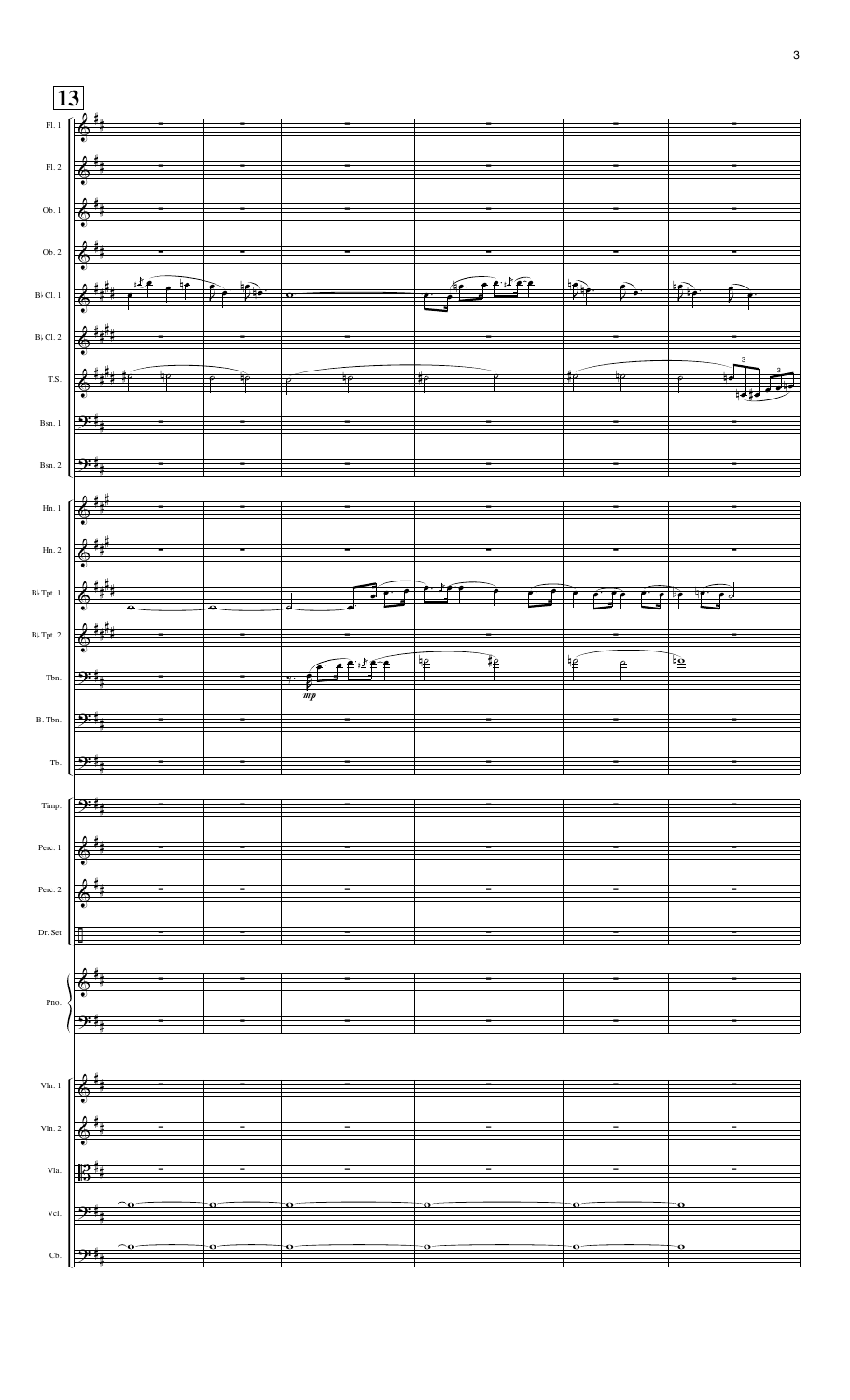| $\overline{19}$ |                                                                                                                                                                                                                                                                                                                                                                                                                             |                | Ritard.                                                                                                                                                                                                                                                                                                                                                                                                                   |                                                      |                          |                |         |                       |
|-----------------|-----------------------------------------------------------------------------------------------------------------------------------------------------------------------------------------------------------------------------------------------------------------------------------------------------------------------------------------------------------------------------------------------------------------------------|----------------|---------------------------------------------------------------------------------------------------------------------------------------------------------------------------------------------------------------------------------------------------------------------------------------------------------------------------------------------------------------------------------------------------------------------------|------------------------------------------------------|--------------------------|----------------|---------|-----------------------|
| F1.1            | $\frac{2}{9}$                                                                                                                                                                                                                                                                                                                                                                                                               |                |                                                                                                                                                                                                                                                                                                                                                                                                                           |                                                      |                          |                |         |                       |
|                 |                                                                                                                                                                                                                                                                                                                                                                                                                             |                |                                                                                                                                                                                                                                                                                                                                                                                                                           |                                                      |                          |                |         |                       |
|                 | $F1.2$ $\left  \begin{array}{c} 2 \\ 1 \end{array} \right $                                                                                                                                                                                                                                                                                                                                                                 |                |                                                                                                                                                                                                                                                                                                                                                                                                                           | 鸟                                                    |                          |                |         |                       |
|                 | Ob. 1                                                                                                                                                                                                                                                                                                                                                                                                                       |                | $\overline{\phantom{a}}$                                                                                                                                                                                                                                                                                                                                                                                                  | ۳                                                    | $\blacksquare$           |                |         |                       |
|                 |                                                                                                                                                                                                                                                                                                                                                                                                                             |                |                                                                                                                                                                                                                                                                                                                                                                                                                           |                                                      |                          |                |         |                       |
|                 |                                                                                                                                                                                                                                                                                                                                                                                                                             |                |                                                                                                                                                                                                                                                                                                                                                                                                                           | 凸                                                    |                          |                |         |                       |
|                 | $B_{\rm b}$ Cl. 1 $\left  \begin{array}{ccc} \frac{1}{\sqrt{2}} & \frac{\#_{\rm H} \#_{\rm H}}{\#_{\rm H}} & \frac{\#_{\rm H}}{\#_{\rm H}} & \frac{\#_{\rm H}}{\#_{\rm H}} & \frac{\#_{\rm H}}{\#_{\rm H}} & \frac{\#_{\rm H}}{\#_{\rm H}} & \frac{\#_{\rm H}}{\#_{\rm H}} & \frac{\#_{\rm H}}{\#_{\rm H}} & \frac{\#_{\rm H}}{\#_{\rm H}} & \frac{\#_{\rm H}}{\#_{\rm H}} & \frac{\#_{\rm H}}{\#_{\rm H}} & \frac{\#_{\rm$ |                | $\sim$                                                                                                                                                                                                                                                                                                                                                                                                                    | $\mathbb{H}_1$                                       | $\blacksquare$           |                |         |                       |
|                 |                                                                                                                                                                                                                                                                                                                                                                                                                             |                |                                                                                                                                                                                                                                                                                                                                                                                                                           |                                                      |                          |                |         |                       |
|                 |                                                                                                                                                                                                                                                                                                                                                                                                                             |                | $B \triangleright C1.2$ $\left \n\begin{array}{ccc}\n\frac{4}{5} & \frac{4}{5} \\ \frac{4}{5} & \frac{4}{5} \\ \frac{4}{5} & \frac{4}{5} \\ \frac{4}{5} & \frac{4}{5} \\ \frac{4}{5} & \frac{4}{5} \\ \frac{4}{5} & \frac{4}{5} \\ \frac{4}{5} & \frac{4}{5} \\ \frac{4}{5} & \frac{4}{5} \\ \frac{4}{5} & \frac{4}{5} \\ \frac{4}{5} & \frac{4}{5} \\ \frac{4}{5} & \frac{4}{5} \\ \frac{4}{5} & \frac{4}{5} \\ \frac{4$ | $\equiv$ $\equiv$                                    |                          |                |         |                       |
|                 |                                                                                                                                                                                                                                                                                                                                                                                                                             |                |                                                                                                                                                                                                                                                                                                                                                                                                                           |                                                      |                          |                |         |                       |
|                 |                                                                                                                                                                                                                                                                                                                                                                                                                             |                | $T.S.$ $\left  \begin{array}{ccc} 0 & 0 & 0 \\ 0 & 0 & 0 \end{array} \right $ $\left  \begin{array}{ccc} 0 & 0 & 0 \\ 0 & 0 & 0 \end{array} \right $ $\left  \begin{array}{ccc} 0 & 0 & 0 \\ 0 & 0 & 0 \end{array} \right $                                                                                                                                                                                               |                                                      |                          |                |         |                       |
|                 | <b>Bsn.</b> 1 $9:4$                                                                                                                                                                                                                                                                                                                                                                                                         | $\blacksquare$ |                                                                                                                                                                                                                                                                                                                                                                                                                           | ╟╹╻                                                  |                          |                |         |                       |
|                 |                                                                                                                                                                                                                                                                                                                                                                                                                             |                |                                                                                                                                                                                                                                                                                                                                                                                                                           |                                                      |                          |                |         |                       |
|                 | Bsn. 2 $\left  \frac{1}{2} \right $                                                                                                                                                                                                                                                                                                                                                                                         |                |                                                                                                                                                                                                                                                                                                                                                                                                                           | पै⊧                                                  |                          |                |         |                       |
|                 | $Hn.1$ $\left[\begin{array}{ccc} 0 & \frac{1}{2} & \frac{1}{2} \\ \frac{1}{2} & \frac{1}{2} & \frac{1}{2} \\ \frac{1}{2} & \frac{1}{2} & \frac{1}{2} \end{array}\right]$                                                                                                                                                                                                                                                    |                |                                                                                                                                                                                                                                                                                                                                                                                                                           | ┈┞╫<br>╢┞╵                                           |                          |                |         | $\overrightarrow{mp}$ |
|                 |                                                                                                                                                                                                                                                                                                                                                                                                                             |                | $\frac{1}{2}$ $\frac{1}{2}$ $\frac{1}{2}$ $\frac{1}{2}$ $\frac{1}{2}$ $\frac{1}{2}$ $\frac{1}{2}$ $\frac{1}{2}$ $\frac{1}{2}$ $\frac{1}{2}$ $\frac{1}{2}$ $\frac{1}{2}$ $\frac{1}{2}$ $\frac{1}{2}$ $\frac{1}{2}$ $\frac{1}{2}$ $\frac{1}{2}$ $\frac{1}{2}$ $\frac{1}{2}$ $\frac{1}{2}$ $\frac{1}{2}$ $\frac{1}{2}$                                                                                                       |                                                      |                          |                |         |                       |
|                 |                                                                                                                                                                                                                                                                                                                                                                                                                             |                |                                                                                                                                                                                                                                                                                                                                                                                                                           |                                                      |                          |                |         |                       |
|                 | $B_5$ Tpt. 1 $\theta$ $\frac{\frac{1}{4} + \frac{1}{4}}{2}$                                                                                                                                                                                                                                                                                                                                                                 |                | Ξ                                                                                                                                                                                                                                                                                                                                                                                                                         | ╟╙┇╃╈                                                | $\overline{\phantom{a}}$ |                |         |                       |
|                 |                                                                                                                                                                                                                                                                                                                                                                                                                             |                |                                                                                                                                                                                                                                                                                                                                                                                                                           |                                                      |                          |                |         |                       |
|                 | $B_5$ Tpt. 2 $\frac{2}{10}$ $\frac{4}{10}$ $\frac{4}{10}$                                                                                                                                                                                                                                                                                                                                                                   |                |                                                                                                                                                                                                                                                                                                                                                                                                                           | $\frac{\mu_{\rm{H}}}{\mu_{\rm{H}}}$                  |                          |                |         |                       |
|                 |                                                                                                                                                                                                                                                                                                                                                                                                                             |                |                                                                                                                                                                                                                                                                                                                                                                                                                           |                                                      |                          |                |         |                       |
| Tbn.            | <u> 9:1</u>                                                                                                                                                                                                                                                                                                                                                                                                                 |                |                                                                                                                                                                                                                                                                                                                                                                                                                           | ╙                                                    |                          |                |         |                       |
| B. Tbn.         | $\rightarrow$ : 1                                                                                                                                                                                                                                                                                                                                                                                                           |                |                                                                                                                                                                                                                                                                                                                                                                                                                           | ╙                                                    |                          |                |         |                       |
|                 |                                                                                                                                                                                                                                                                                                                                                                                                                             |                |                                                                                                                                                                                                                                                                                                                                                                                                                           |                                                      |                          |                |         |                       |
| Tb.             | 9: L                                                                                                                                                                                                                                                                                                                                                                                                                        |                |                                                                                                                                                                                                                                                                                                                                                                                                                           | ₩                                                    |                          |                |         |                       |
| Timp.           |                                                                                                                                                                                                                                                                                                                                                                                                                             |                |                                                                                                                                                                                                                                                                                                                                                                                                                           | ┺                                                    |                          |                |         |                       |
|                 |                                                                                                                                                                                                                                                                                                                                                                                                                             |                |                                                                                                                                                                                                                                                                                                                                                                                                                           |                                                      |                          |                |         |                       |
| Perc. 1         |                                                                                                                                                                                                                                                                                                                                                                                                                             |                |                                                                                                                                                                                                                                                                                                                                                                                                                           |                                                      |                          |                |         |                       |
| Perc. 2         |                                                                                                                                                                                                                                                                                                                                                                                                                             |                |                                                                                                                                                                                                                                                                                                                                                                                                                           |                                                      |                          |                |         |                       |
|                 |                                                                                                                                                                                                                                                                                                                                                                                                                             |                |                                                                                                                                                                                                                                                                                                                                                                                                                           |                                                      |                          |                |         |                       |
| Dr. Set         |                                                                                                                                                                                                                                                                                                                                                                                                                             |                |                                                                                                                                                                                                                                                                                                                                                                                                                           |                                                      |                          |                |         |                       |
|                 |                                                                                                                                                                                                                                                                                                                                                                                                                             |                |                                                                                                                                                                                                                                                                                                                                                                                                                           |                                                      |                          |                |         |                       |
|                 |                                                                                                                                                                                                                                                                                                                                                                                                                             |                |                                                                                                                                                                                                                                                                                                                                                                                                                           | 禸                                                    |                          |                |         |                       |
| Pno.            |                                                                                                                                                                                                                                                                                                                                                                                                                             |                |                                                                                                                                                                                                                                                                                                                                                                                                                           | ┺                                                    |                          |                |         |                       |
|                 |                                                                                                                                                                                                                                                                                                                                                                                                                             |                |                                                                                                                                                                                                                                                                                                                                                                                                                           |                                                      |                          |                |         |                       |
|                 |                                                                                                                                                                                                                                                                                                                                                                                                                             |                |                                                                                                                                                                                                                                                                                                                                                                                                                           | (not swung)                                          |                          |                |         |                       |
| Vln.1           |                                                                                                                                                                                                                                                                                                                                                                                                                             |                |                                                                                                                                                                                                                                                                                                                                                                                                                           | m f                                                  |                          |                |         |                       |
| Vln.2           |                                                                                                                                                                                                                                                                                                                                                                                                                             |                |                                                                                                                                                                                                                                                                                                                                                                                                                           | (not swung)                                          |                          |                |         | $\bullet$             |
|                 |                                                                                                                                                                                                                                                                                                                                                                                                                             |                |                                                                                                                                                                                                                                                                                                                                                                                                                           | $\frac{1}{\text{mf}(\text{not sum})}$                |                          | $\bullet$      |         |                       |
| Vla.            |                                                                                                                                                                                                                                                                                                                                                                                                                             |                |                                                                                                                                                                                                                                                                                                                                                                                                                           |                                                      | ≠⊅ट                      | $\frac{1}{20}$ |         | $\frac{1}{2}$         |
| Vcl.            | $\rightarrow$ :                                                                                                                                                                                                                                                                                                                                                                                                             |                |                                                                                                                                                                                                                                                                                                                                                                                                                           | $\overline{\mathit{mf}}_{(not\;swung)}$<br>• ⊅€<br>₩ |                          | $\bullet$      | Þe<br>₹ | $\frac{1}{2}$         |
|                 |                                                                                                                                                                                                                                                                                                                                                                                                                             |                |                                                                                                                                                                                                                                                                                                                                                                                                                           | m f                                                  |                          |                |         |                       |
| Cb.             | $-9:1$                                                                                                                                                                                                                                                                                                                                                                                                                      |                |                                                                                                                                                                                                                                                                                                                                                                                                                           | पै⊧                                                  |                          |                |         |                       |

 $\overline{mp}$ 

 $\overline{\mathbf{4}}$ 

 $\mathbf{B}^{\dagger}$ 

 $B<sub>b</sub>$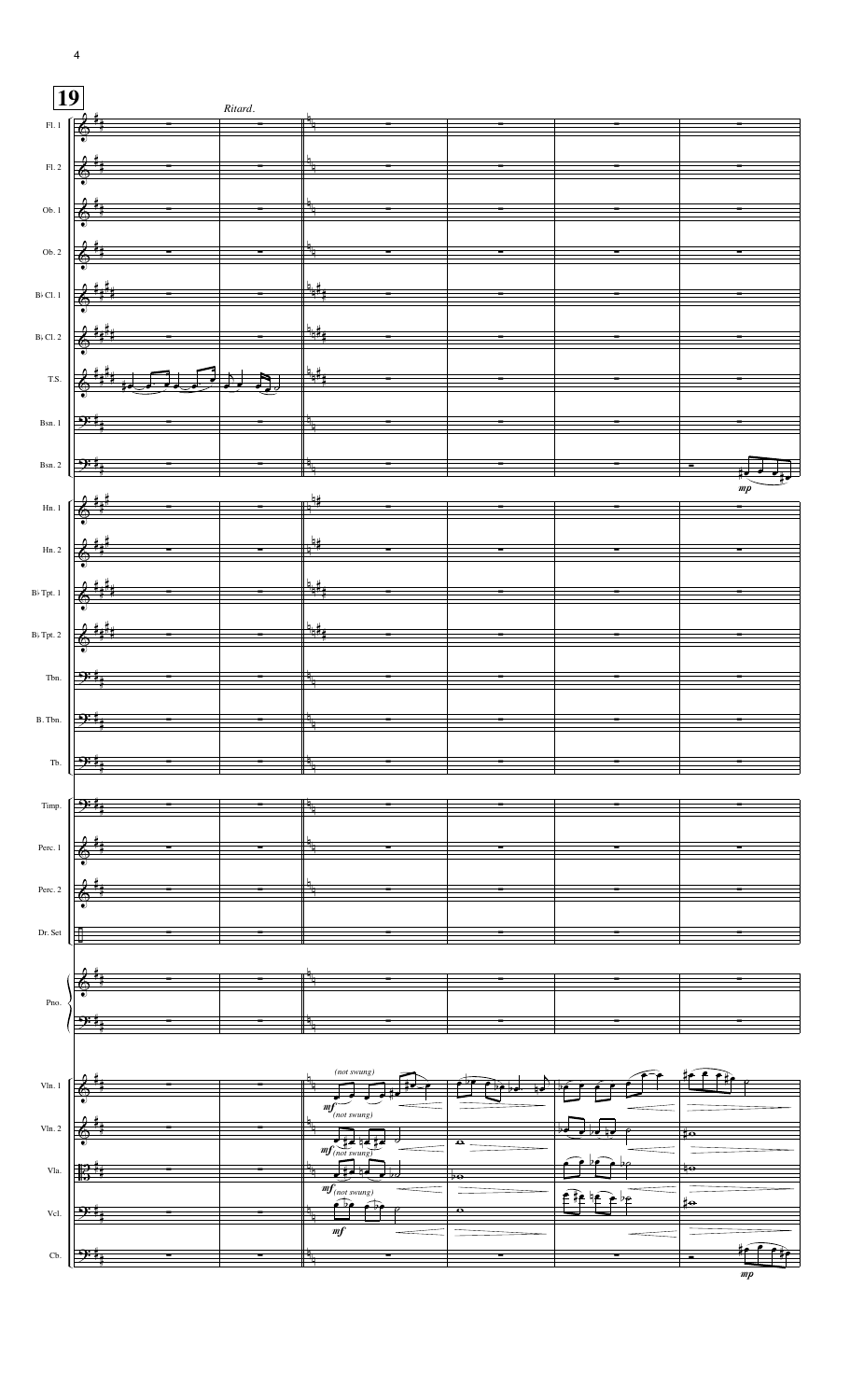| 25                                |                         |                                                                                                                                                                                                                                                                                                                                                                                                                           |                          |                           |                         | (Blanche's Theme)                    |                   |
|-----------------------------------|-------------------------|---------------------------------------------------------------------------------------------------------------------------------------------------------------------------------------------------------------------------------------------------------------------------------------------------------------------------------------------------------------------------------------------------------------------------|--------------------------|---------------------------|-------------------------|--------------------------------------|-------------------|
|                                   |                         | $\boldsymbol{Accel}.$                                                                                                                                                                                                                                                                                                                                                                                                     |                          |                           |                         | $0 = 92$                             |                   |
| F1.1                              | G                       |                                                                                                                                                                                                                                                                                                                                                                                                                           |                          |                           |                         |                                      |                   |
|                                   | $\bullet$               |                                                                                                                                                                                                                                                                                                                                                                                                                           |                          |                           | m f                     |                                      |                   |
| $\rm Fl.$ 2                       |                         |                                                                                                                                                                                                                                                                                                                                                                                                                           | ▬                        | -                         |                         | €                                    |                   |
|                                   | ⊕                       |                                                                                                                                                                                                                                                                                                                                                                                                                           |                          |                           |                         |                                      |                   |
|                                   |                         |                                                                                                                                                                                                                                                                                                                                                                                                                           |                          |                           |                         |                                      |                   |
| Ob.1                              | ⊕                       |                                                                                                                                                                                                                                                                                                                                                                                                                           |                          |                           |                         | €                                    |                   |
|                                   |                         |                                                                                                                                                                                                                                                                                                                                                                                                                           |                          |                           |                         |                                      |                   |
| Ob. 2                             |                         |                                                                                                                                                                                                                                                                                                                                                                                                                           |                          |                           |                         | €                                    |                   |
|                                   |                         |                                                                                                                                                                                                                                                                                                                                                                                                                           |                          |                           |                         |                                      |                   |
|                                   |                         |                                                                                                                                                                                                                                                                                                                                                                                                                           |                          |                           |                         |                                      |                   |
| $\rm B\!\flat$ Cl. 1              |                         |                                                                                                                                                                                                                                                                                                                                                                                                                           |                          |                           |                         | €                                    |                   |
|                                   |                         |                                                                                                                                                                                                                                                                                                                                                                                                                           |                          | Ļ۴<br>mf                  |                         |                                      |                   |
| $\mathrm{B}\!\!\downarrow$ Cl. 2  |                         |                                                                                                                                                                                                                                                                                                                                                                                                                           |                          |                           |                         | $\bullet$                            |                   |
|                                   |                         |                                                                                                                                                                                                                                                                                                                                                                                                                           |                          |                           |                         |                                      |                   |
|                                   |                         |                                                                                                                                                                                                                                                                                                                                                                                                                           |                          |                           |                         |                                      |                   |
| T.S.                              |                         |                                                                                                                                                                                                                                                                                                                                                                                                                           |                          |                           |                         | €                                    |                   |
|                                   |                         |                                                                                                                                                                                                                                                                                                                                                                                                                           |                          |                           |                         |                                      |                   |
| Bsn. 1                            | →):                     | $\mathbf o$                                                                                                                                                                                                                                                                                                                                                                                                               | $\overline{\mathbf{o}}$  |                           | bρ                      | ¢                                    |                   |
|                                   |                         | $\overline{mp}$                                                                                                                                                                                                                                                                                                                                                                                                           |                          |                           |                         |                                      |                   |
|                                   | −9:                     |                                                                                                                                                                                                                                                                                                                                                                                                                           |                          |                           |                         |                                      |                   |
| $_{\rm Bsn. \, 2}$                |                         |                                                                                                                                                                                                                                                                                                                                                                                                                           | $\overline{\bullet}$     | $b\mathbf{e}$             | $\overline{\bullet}$    | $\overline{\textbf{e}}$              |                   |
|                                   |                         | $\frac{\Theta}{mp}$                                                                                                                                                                                                                                                                                                                                                                                                       |                          |                           |                         |                                      |                   |
| Hn.1                              |                         |                                                                                                                                                                                                                                                                                                                                                                                                                           |                          |                           |                         | €                                    |                   |
|                                   |                         |                                                                                                                                                                                                                                                                                                                                                                                                                           |                          |                           |                         |                                      |                   |
| Hn.2                              |                         |                                                                                                                                                                                                                                                                                                                                                                                                                           |                          |                           |                         | $\bullet$                            |                   |
|                                   |                         |                                                                                                                                                                                                                                                                                                                                                                                                                           |                          |                           |                         |                                      |                   |
|                                   |                         |                                                                                                                                                                                                                                                                                                                                                                                                                           |                          |                           |                         |                                      |                   |
| $B\flat$ Tpt. 1                   |                         |                                                                                                                                                                                                                                                                                                                                                                                                                           |                          |                           |                         | $\mathbf e$                          | т                 |
|                                   |                         |                                                                                                                                                                                                                                                                                                                                                                                                                           |                          |                           |                         |                                      |                   |
| $B\flat$ Tpt. 2                   |                         |                                                                                                                                                                                                                                                                                                                                                                                                                           |                          |                           |                         | €                                    |                   |
|                                   | စ                       |                                                                                                                                                                                                                                                                                                                                                                                                                           |                          |                           |                         |                                      |                   |
|                                   |                         |                                                                                                                                                                                                                                                                                                                                                                                                                           |                          |                           |                         |                                      |                   |
| Tbn.                              | $\overline{\mathbf{P}}$ |                                                                                                                                                                                                                                                                                                                                                                                                                           |                          |                           |                         | €                                    |                   |
|                                   |                         |                                                                                                                                                                                                                                                                                                                                                                                                                           |                          |                           |                         |                                      |                   |
| $\operatorname{B}.$ Tbn.          | $\Theta^:$              |                                                                                                                                                                                                                                                                                                                                                                                                                           |                          |                           |                         |                                      |                   |
|                                   |                         |                                                                                                                                                                                                                                                                                                                                                                                                                           |                          |                           |                         |                                      |                   |
| Tb.                               |                         |                                                                                                                                                                                                                                                                                                                                                                                                                           |                          |                           |                         | Γ€                                   |                   |
|                                   |                         |                                                                                                                                                                                                                                                                                                                                                                                                                           |                          |                           |                         |                                      |                   |
|                                   |                         |                                                                                                                                                                                                                                                                                                                                                                                                                           |                          |                           |                         |                                      |                   |
| Timp. $\boxed{2^2}$               |                         |                                                                                                                                                                                                                                                                                                                                                                                                                           |                          |                           |                         | $\pm$                                |                   |
|                                   |                         |                                                                                                                                                                                                                                                                                                                                                                                                                           |                          |                           |                         |                                      |                   |
|                                   |                         |                                                                                                                                                                                                                                                                                                                                                                                                                           | Perc. 1 $\theta$         |                           |                         | €                                    |                   |
|                                   |                         |                                                                                                                                                                                                                                                                                                                                                                                                                           |                          |                           |                         |                                      |                   |
| Perc. 2 $\frac{1}{\sqrt{2}}$      |                         |                                                                                                                                                                                                                                                                                                                                                                                                                           |                          |                           |                         | $\dot{\mathbf{e}}$                   |                   |
|                                   |                         |                                                                                                                                                                                                                                                                                                                                                                                                                           |                          |                           |                         |                                      |                   |
|                                   |                         |                                                                                                                                                                                                                                                                                                                                                                                                                           |                          |                           |                         |                                      |                   |
| $\mathop{\rm Dr}\nolimits.$ Set   | 用                       | <u> Alban Maria Sa</u>                                                                                                                                                                                                                                                                                                                                                                                                    | $\overline{\phantom{0}}$ |                           |                         | $\mathbf{e}$                         |                   |
|                                   |                         |                                                                                                                                                                                                                                                                                                                                                                                                                           |                          |                           |                         |                                      |                   |
|                                   |                         |                                                                                                                                                                                                                                                                                                                                                                                                                           | Ξ                        |                           |                         | ∥e                                   |                   |
| Pno.                              | $\frac{1}{2}$           |                                                                                                                                                                                                                                                                                                                                                                                                                           |                          |                           |                         |                                      |                   |
|                                   |                         |                                                                                                                                                                                                                                                                                                                                                                                                                           |                          |                           |                         |                                      |                   |
|                                   |                         |                                                                                                                                                                                                                                                                                                                                                                                                                           |                          |                           |                         | $\overline{e}$                       |                   |
|                                   |                         |                                                                                                                                                                                                                                                                                                                                                                                                                           |                          |                           |                         |                                      |                   |
|                                   |                         |                                                                                                                                                                                                                                                                                                                                                                                                                           |                          |                           |                         |                                      |                   |
| $\frac{\text{Vln.1}}{\text{Vln}}$ |                         | $\frac{\frac{1}{1-\frac{1}{1-\frac{1}{1-\frac{1}{1-\frac{1}{1-\frac{1}{1-\frac{1}{1-\frac{1}{1-\frac{1}{1-\frac{1}{1-\frac{1}{1-\frac{1}{1-\frac{1}{1-\frac{1}{1-\frac{1}{1-\frac{1}{1-\frac{1}{1-\frac{1}{1-\frac{1}{1-\frac{1}{1-\frac{1}{1-\frac{1}{1-\frac{1}{1-\frac{1}{1-\frac{1}{1-\frac{1}{1-\frac{1}{1-\frac{1}{1-\frac{1}{1-\frac{1}{1-\frac{1}{1-\frac{1}{1-\frac{1}{1-\frac{1}{1-\frac{1}{1-\frac{1}{1-\frac$ | <u>estas en </u>         |                           |                         | €                                    |                   |
|                                   |                         |                                                                                                                                                                                                                                                                                                                                                                                                                           |                          |                           |                         |                                      |                   |
|                                   |                         |                                                                                                                                                                                                                                                                                                                                                                                                                           |                          |                           |                         |                                      |                   |
| Vln. 2 $\frac{1}{\sqrt{2}}$       |                         | $\blacksquare$                                                                                                                                                                                                                                                                                                                                                                                                            |                          |                           |                         | €                                    |                   |
|                                   |                         |                                                                                                                                                                                                                                                                                                                                                                                                                           |                          |                           |                         |                                      |                   |
| $Vla$ .                           |                         |                                                                                                                                                                                                                                                                                                                                                                                                                           |                          | $\frac{1}{2}$ be equal to | $\overrightarrow{v}$    |                                      |                   |
|                                   |                         | $\mathfrak{m}p$                                                                                                                                                                                                                                                                                                                                                                                                           |                          |                           |                         | $\boldsymbol{p}$                     |                   |
| $\rm{Vcl.}$                       | $\Rightarrow$           | $\bar{\rho}$                                                                                                                                                                                                                                                                                                                                                                                                              |                          | $\overline{P}$            | $\frac{b\rho}{c}$       | $\parallel$ e f<br>$\frac{b\rho}{c}$ | Þρ                |
|                                   |                         |                                                                                                                                                                                                                                                                                                                                                                                                                           |                          |                           |                         | $\boldsymbol{p}$                     |                   |
|                                   |                         | $\boldsymbol{m}{\boldsymbol{p}}$                                                                                                                                                                                                                                                                                                                                                                                          |                          |                           |                         |                                      |                   |
| $\mathrm{Cb}.$                    |                         | $\mathbf{o}$                                                                                                                                                                                                                                                                                                                                                                                                              | $\overline{\mathbf{o}}$  | $\overline{\mathbf{p}}$   | $\overline{\mathbf{o}}$ | $\mathbf{e}$ $\mathbf{o}$            | $\mathbf{\sigma}$ |
|                                   |                         |                                                                                                                                                                                                                                                                                                                                                                                                                           |                          |                           |                         | $\pmb{p}$                            |                   |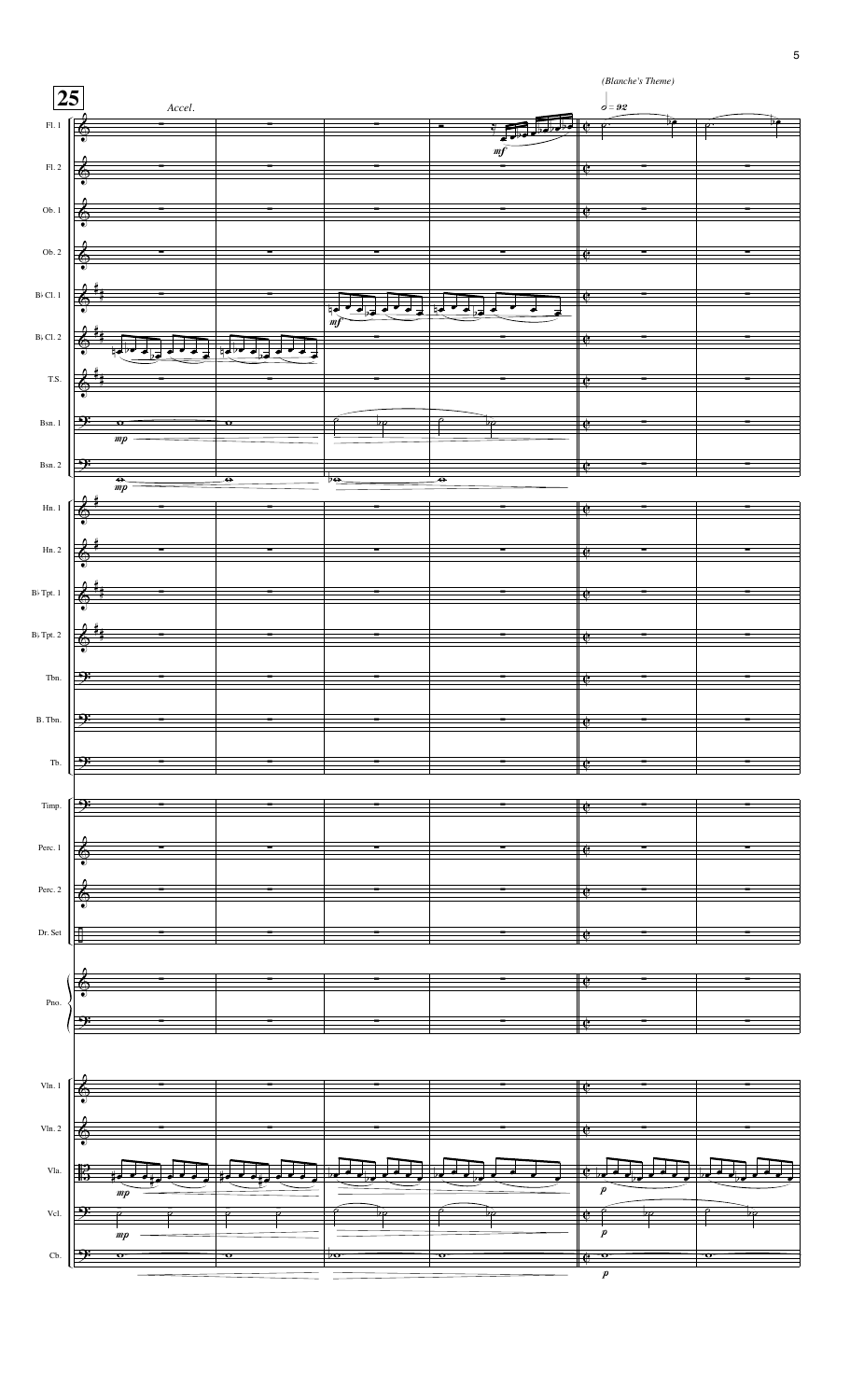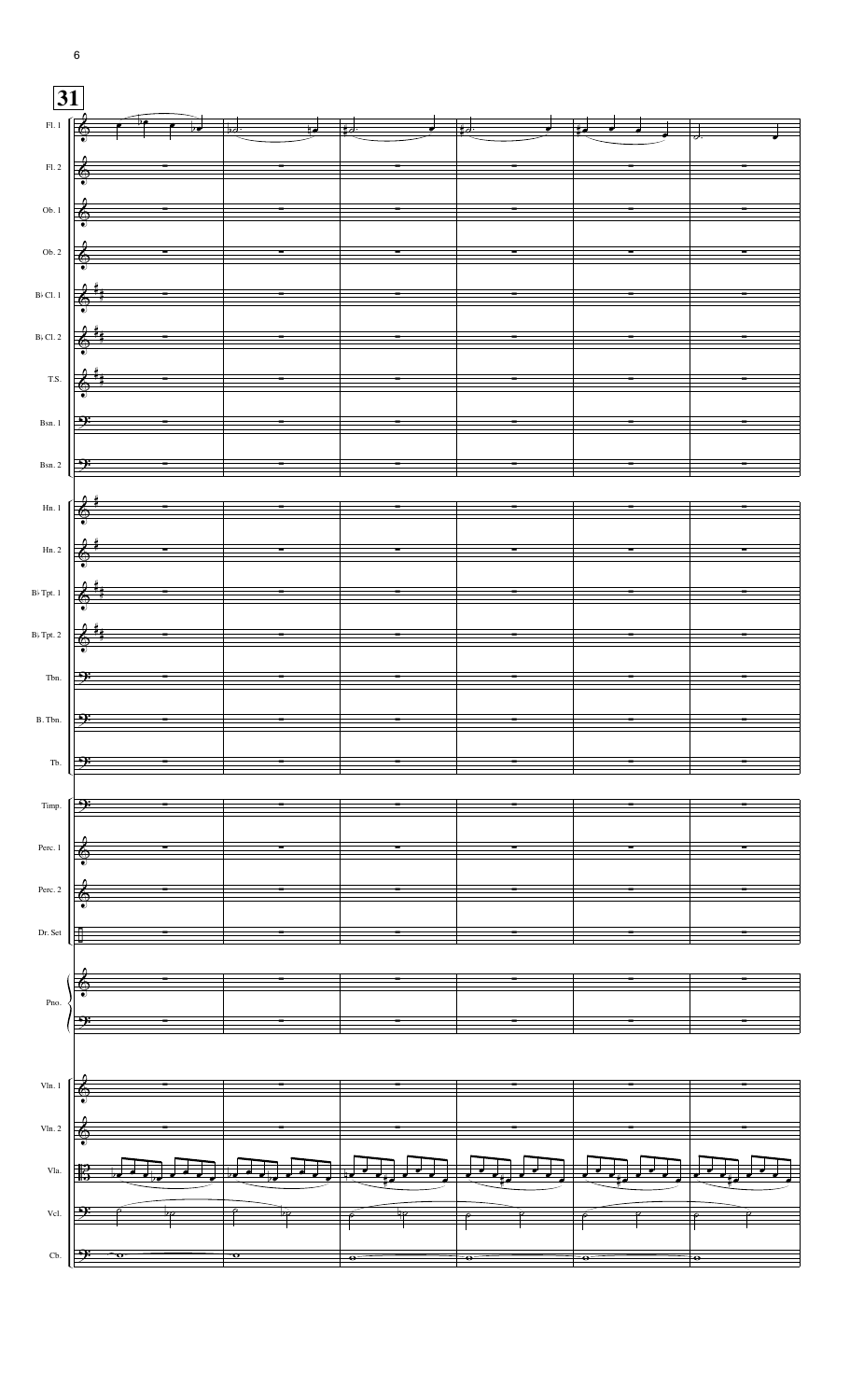| 37                                                                    |                                     |                                                                    |                      |                     |                    |                          |
|-----------------------------------------------------------------------|-------------------------------------|--------------------------------------------------------------------|----------------------|---------------------|--------------------|--------------------------|
| F1.1                                                                  | $\frac{1}{2}$<br>倭<br>$\frac{1}{b}$ | $\frac{1}{2}$                                                      | $\frac{1}{\sqrt{2}}$ | $\mathbb{P}^{\rho}$ | $\Rightarrow$<br>∲ | $\overline{\mathcal{A}}$ |
|                                                                       |                                     |                                                                    |                      |                     |                    |                          |
| F1.2                                                                  | Ξ                                   | $\blacksquare$                                                     |                      |                     |                    |                          |
| Ob. 1                                                                 |                                     |                                                                    |                      |                     |                    |                          |
|                                                                       | 嚎                                   |                                                                    |                      |                     |                    |                          |
| Ob. 2                                                                 | $\overbrace{\hspace{25mm}}$         |                                                                    |                      |                     |                    |                          |
|                                                                       |                                     |                                                                    |                      |                     |                    |                          |
|                                                                       | $B \triangleright C1.1$             |                                                                    |                      |                     |                    |                          |
| $B\nmid$ Cl. 2                                                        |                                     |                                                                    |                      |                     |                    |                          |
|                                                                       |                                     |                                                                    |                      |                     |                    |                          |
| T.S.                                                                  | $\frac{2}{9}$                       |                                                                    |                      |                     |                    |                          |
| Bsn. 1 $\left \frac{\partial \mathbf{F}}{\partial \mathbf{F}}\right $ | $\sim$                              |                                                                    |                      |                     |                    |                          |
|                                                                       |                                     |                                                                    |                      |                     |                    |                          |
| Bsn. 2 $\left \frac{1}{2}\right $                                     |                                     | $\overline{\phantom{a}}$ , and the set of $\overline{\phantom{a}}$ |                      |                     |                    |                          |
|                                                                       |                                     |                                                                    |                      |                     |                    |                          |
|                                                                       | $\mathbf{H}_{\text{n.1}}$           |                                                                    |                      |                     |                    |                          |
|                                                                       | Hn.2                                |                                                                    |                      |                     |                    |                          |
|                                                                       |                                     |                                                                    |                      |                     |                    |                          |
| $B\nmid Tpt. 1$                                                       | $\frac{2}{6}$                       |                                                                    |                      |                     |                    |                          |
| $B\nmid Tpt. 2$                                                       |                                     |                                                                    | $\blacksquare$       |                     |                    |                          |
|                                                                       |                                     |                                                                    |                      |                     |                    |                          |
| Tbn.                                                                  | $\mapsto$                           |                                                                    |                      |                     |                    |                          |
|                                                                       |                                     |                                                                    |                      |                     |                    |                          |
| $\operatorname{B}.$ Tbn.                                              | $\rightarrow$                       |                                                                    |                      |                     |                    |                          |
| Tb.                                                                   |                                     |                                                                    |                      |                     |                    |                          |
|                                                                       |                                     |                                                                    |                      |                     |                    |                          |
| Timp.                                                                 |                                     |                                                                    |                      |                     |                    |                          |
|                                                                       |                                     |                                                                    |                      |                     |                    |                          |
| Perc. 1                                                               |                                     |                                                                    |                      |                     |                    |                          |
| Perc. $2$                                                             |                                     |                                                                    |                      |                     |                    |                          |
|                                                                       |                                     |                                                                    |                      |                     |                    |                          |
| $\mathop{\rm Dr}\nolimits.$ Set                                       |                                     |                                                                    |                      |                     |                    |                          |
|                                                                       |                                     |                                                                    |                      |                     |                    |                          |
| Pno.                                                                  |                                     |                                                                    |                      |                     |                    |                          |
|                                                                       |                                     |                                                                    |                      |                     |                    |                          |
|                                                                       |                                     |                                                                    |                      |                     |                    |                          |
|                                                                       |                                     |                                                                    |                      |                     |                    |                          |
| Vln.1                                                                 |                                     |                                                                    |                      |                     |                    |                          |
| Vln.2                                                                 |                                     |                                                                    |                      |                     |                    |                          |
|                                                                       |                                     |                                                                    |                      |                     |                    |                          |
| Vla.                                                                  |                                     |                                                                    |                      |                     |                    |                          |
| Vcl.                                                                  |                                     |                                                                    |                      |                     |                    |                          |
|                                                                       |                                     |                                                                    |                      |                     |                    |                          |
| Cb.                                                                   | ÞΟ                                  | ō                                                                  |                      | o                   | $\bullet$          | $\bullet$                |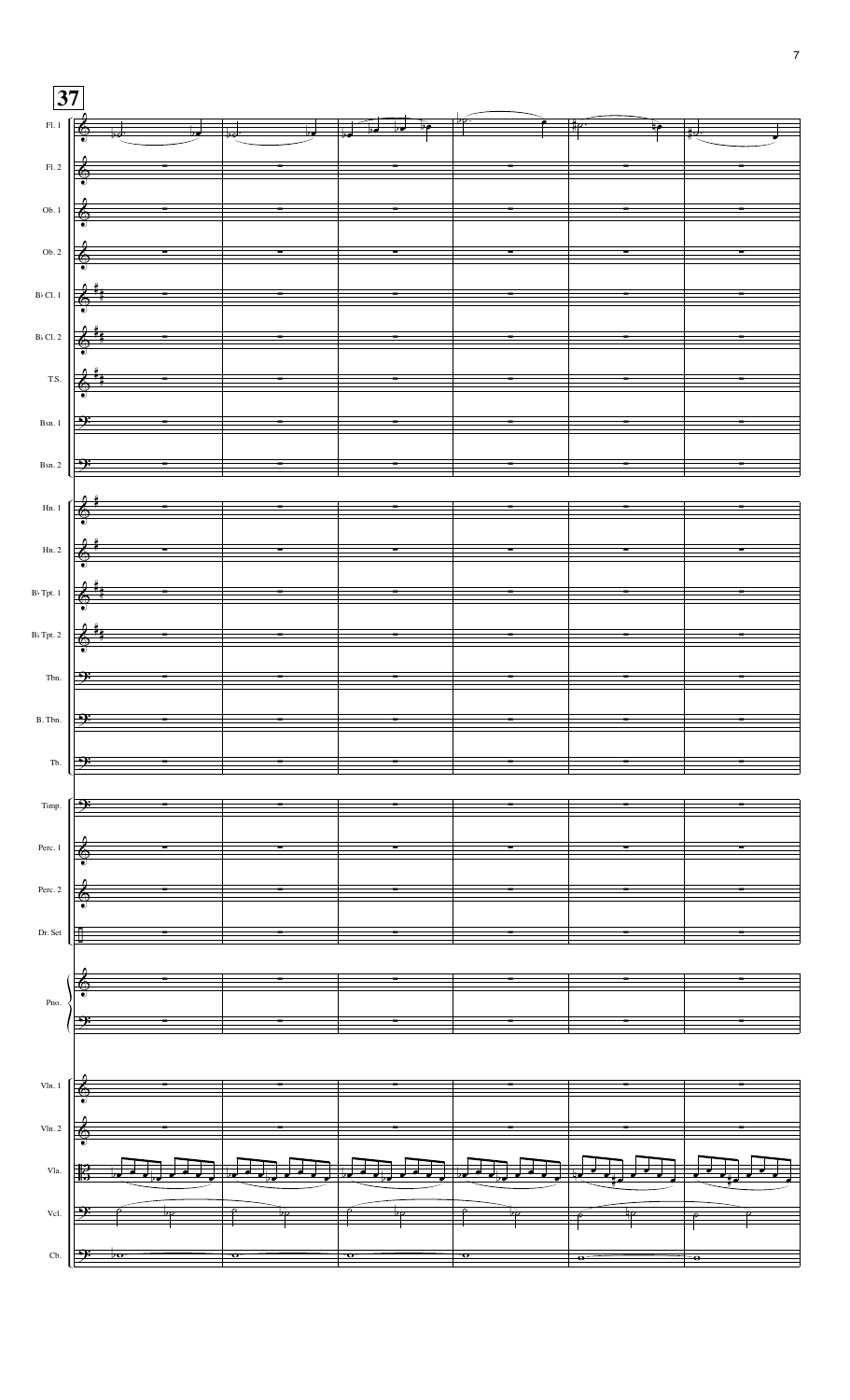| 43                                |                                                                                                                                                                                                                                                                                                                                                                                            |                         |                                           |                                            | €<br>Þ₽                        |           |
|-----------------------------------|--------------------------------------------------------------------------------------------------------------------------------------------------------------------------------------------------------------------------------------------------------------------------------------------------------------------------------------------------------------------------------------------|-------------------------|-------------------------------------------|--------------------------------------------|--------------------------------|-----------|
| F1.1                              |                                                                                                                                                                                                                                                                                                                                                                                            |                         |                                           |                                            |                                |           |
|                                   |                                                                                                                                                                                                                                                                                                                                                                                            | $\bullet$               |                                           |                                            | $\overline{mp}$                |           |
|                                   |                                                                                                                                                                                                                                                                                                                                                                                            |                         |                                           |                                            | b                              |           |
| F1.2                              |                                                                                                                                                                                                                                                                                                                                                                                            |                         |                                           |                                            |                                |           |
|                                   |                                                                                                                                                                                                                                                                                                                                                                                            |                         |                                           |                                            | mp                             |           |
| Ob.1                              |                                                                                                                                                                                                                                                                                                                                                                                            |                         | 20<br>þρ                                  | <u>ັດ</u>                                  | $p_{\mathbf{O}}$               | þ         |
|                                   |                                                                                                                                                                                                                                                                                                                                                                                            |                         | $\dot{m}p$                                |                                            | $\emph{mp}$                    |           |
|                                   |                                                                                                                                                                                                                                                                                                                                                                                            |                         |                                           |                                            |                                |           |
| Ob. 2                             |                                                                                                                                                                                                                                                                                                                                                                                            |                         | $\overline{b}$<br>₩                       |                                            | $\frac{1}{20}$                 | $\bullet$ |
|                                   |                                                                                                                                                                                                                                                                                                                                                                                            |                         | $\overrightarrow{mp}$                     |                                            | $\it{mp}$                      |           |
| $\mathrm{B}\flat$ Cl. 1           |                                                                                                                                                                                                                                                                                                                                                                                            |                         |                                           |                                            | Ξ                              |           |
|                                   |                                                                                                                                                                                                                                                                                                                                                                                            |                         |                                           |                                            | mp                             |           |
|                                   |                                                                                                                                                                                                                                                                                                                                                                                            |                         |                                           |                                            |                                |           |
| $\mathrm{B}\!\!\downarrow$ Cl. 2  |                                                                                                                                                                                                                                                                                                                                                                                            |                         |                                           |                                            | $\overline{\phantom{a}}$       |           |
|                                   |                                                                                                                                                                                                                                                                                                                                                                                            |                         |                                           |                                            | $\overline{mp}$                |           |
| T.S.                              |                                                                                                                                                                                                                                                                                                                                                                                            |                         |                                           |                                            |                                |           |
|                                   |                                                                                                                                                                                                                                                                                                                                                                                            |                         |                                           |                                            |                                |           |
|                                   |                                                                                                                                                                                                                                                                                                                                                                                            |                         |                                           |                                            | Þ€                             | Þ۴        |
| Bsn.1                             |                                                                                                                                                                                                                                                                                                                                                                                            | ÞΡ                      | $\overline{\mathbf{o}}$                   |                                            |                                |           |
|                                   |                                                                                                                                                                                                                                                                                                                                                                                            | $\mathbf{m}$            |                                           |                                            | $m\!f$                         |           |
| $_{\rm Bsn. \, 2}$                |                                                                                                                                                                                                                                                                                                                                                                                            |                         |                                           |                                            |                                | ×         |
|                                   |                                                                                                                                                                                                                                                                                                                                                                                            | $\overline{b}$<br>ज्ञ   | $\overline{\bullet}$                      | $\overline{p}$<br>$\overline{\phantom{a}}$ | m f                            |           |
|                                   |                                                                                                                                                                                                                                                                                                                                                                                            | $m\overline{p}$         |                                           |                                            |                                |           |
| Hn.1                              |                                                                                                                                                                                                                                                                                                                                                                                            |                         |                                           |                                            | Ø                              |           |
|                                   |                                                                                                                                                                                                                                                                                                                                                                                            |                         |                                           |                                            | $\it mf$                       |           |
| Hn.2                              |                                                                                                                                                                                                                                                                                                                                                                                            |                         |                                           |                                            |                                |           |
|                                   |                                                                                                                                                                                                                                                                                                                                                                                            |                         |                                           |                                            |                                |           |
|                                   |                                                                                                                                                                                                                                                                                                                                                                                            |                         |                                           |                                            |                                |           |
| $B\nmid Tpt. 1$                   |                                                                                                                                                                                                                                                                                                                                                                                            |                         |                                           |                                            |                                |           |
|                                   |                                                                                                                                                                                                                                                                                                                                                                                            |                         |                                           |                                            |                                |           |
| $B\flat$ Tpt. 2                   | ⊕                                                                                                                                                                                                                                                                                                                                                                                          |                         |                                           |                                            |                                |           |
|                                   | ∙                                                                                                                                                                                                                                                                                                                                                                                          |                         |                                           |                                            |                                |           |
|                                   |                                                                                                                                                                                                                                                                                                                                                                                            |                         |                                           |                                            |                                |           |
| Tbn.                              | <u> Di</u>                                                                                                                                                                                                                                                                                                                                                                                 |                         |                                           |                                            |                                |           |
|                                   |                                                                                                                                                                                                                                                                                                                                                                                            |                         |                                           |                                            |                                |           |
| $\mathbf{B}.\mathop{\rm Tbn}.$    | <u>    Di</u>                                                                                                                                                                                                                                                                                                                                                                              |                         |                                           |                                            |                                |           |
|                                   |                                                                                                                                                                                                                                                                                                                                                                                            |                         |                                           |                                            |                                |           |
| Tb.                               |                                                                                                                                                                                                                                                                                                                                                                                            |                         |                                           |                                            |                                |           |
|                                   |                                                                                                                                                                                                                                                                                                                                                                                            |                         |                                           |                                            |                                |           |
|                                   |                                                                                                                                                                                                                                                                                                                                                                                            |                         |                                           |                                            |                                |           |
| Timp. $\boxed{2^2}$               |                                                                                                                                                                                                                                                                                                                                                                                            |                         |                                           |                                            |                                |           |
|                                   |                                                                                                                                                                                                                                                                                                                                                                                            |                         |                                           |                                            |                                |           |
|                                   |                                                                                                                                                                                                                                                                                                                                                                                            |                         |                                           |                                            |                                |           |
| Perc. 1                           |                                                                                                                                                                                                                                                                                                                                                                                            |                         |                                           |                                            |                                |           |
|                                   |                                                                                                                                                                                                                                                                                                                                                                                            |                         |                                           |                                            |                                |           |
|                                   | Perc. 2 $\theta$                                                                                                                                                                                                                                                                                                                                                                           |                         |                                           |                                            |                                |           |
|                                   |                                                                                                                                                                                                                                                                                                                                                                                            |                         |                                           |                                            |                                |           |
| $\mathop{\rm Dr}\nolimits.$ Set   | $\sim$                                                                                                                                                                                                                                                                                                                                                                                     |                         |                                           |                                            |                                |           |
|                                   |                                                                                                                                                                                                                                                                                                                                                                                            |                         |                                           |                                            |                                |           |
|                                   |                                                                                                                                                                                                                                                                                                                                                                                            |                         |                                           |                                            |                                |           |
|                                   | $\frac{1}{2}$                                                                                                                                                                                                                                                                                                                                                                              |                         |                                           |                                            |                                |           |
| Pno.                              |                                                                                                                                                                                                                                                                                                                                                                                            |                         |                                           |                                            |                                |           |
|                                   | $\Theta^2$                                                                                                                                                                                                                                                                                                                                                                                 |                         |                                           |                                            |                                |           |
|                                   |                                                                                                                                                                                                                                                                                                                                                                                            |                         |                                           |                                            |                                |           |
|                                   |                                                                                                                                                                                                                                                                                                                                                                                            |                         |                                           |                                            |                                |           |
|                                   |                                                                                                                                                                                                                                                                                                                                                                                            |                         |                                           |                                            |                                |           |
| $\frac{\text{Vln.1}}{\text{Vln}}$ | <u> Tanzania (</u>                                                                                                                                                                                                                                                                                                                                                                         | $\equiv$ $\equiv$       |                                           |                                            |                                |           |
|                                   |                                                                                                                                                                                                                                                                                                                                                                                            |                         |                                           |                                            |                                |           |
|                                   | $\begin{tabular}{c} \multicolumn{1}{c} {\begin{tabular}{ c c c } \hline \quad \quad & \quad & \quad \quad & \quad \quad \\ \hline \quad \quad & \quad & \quad \quad \\ \hline \quad \quad & \quad \quad & \quad \quad \\ \hline \quad \quad & \quad \quad & \quad \quad \\ \hline \quad \quad & \quad \quad & \quad \quad \\ \hline \end{tabular} \end{tabular} \caption{A} \label{table}$ |                         |                                           |                                            |                                |           |
| Vln. 2                            |                                                                                                                                                                                                                                                                                                                                                                                            | $\frac{1}{\sqrt{2}}$    |                                           |                                            |                                | 90        |
|                                   |                                                                                                                                                                                                                                                                                                                                                                                            |                         |                                           |                                            | $m\widetilde{f}$               |           |
| $Vla$ .                           |                                                                                                                                                                                                                                                                                                                                                                                            |                         |                                           |                                            |                                |           |
|                                   |                                                                                                                                                                                                                                                                                                                                                                                            |                         |                                           |                                            |                                |           |
|                                   |                                                                                                                                                                                                                                                                                                                                                                                            |                         |                                           |                                            | $\frac{m f}{\rho}$<br>Þ€       | Þ۴        |
| $\rm{Vcl.}$                       | $\frac{1}{2}$<br>$\Theta^:$                                                                                                                                                                                                                                                                                                                                                                | Þρ                      | $\overline{\mathcal{P}}$<br>$\frac{1}{2}$ | $\frac{1}{2}$                              |                                |           |
|                                   |                                                                                                                                                                                                                                                                                                                                                                                            |                         |                                           |                                            | $\overline{\mathit{mf}}$<br>Þ₽ | Þ۴        |
| Cb.                               | þΩ.                                                                                                                                                                                                                                                                                                                                                                                        | $\overline{\mathbf{o}}$ | $\boxed{\circ}$                           | $\sqrt{2}$                                 |                                |           |
|                                   |                                                                                                                                                                                                                                                                                                                                                                                            |                         |                                           |                                            | $\overline{mf}$                |           |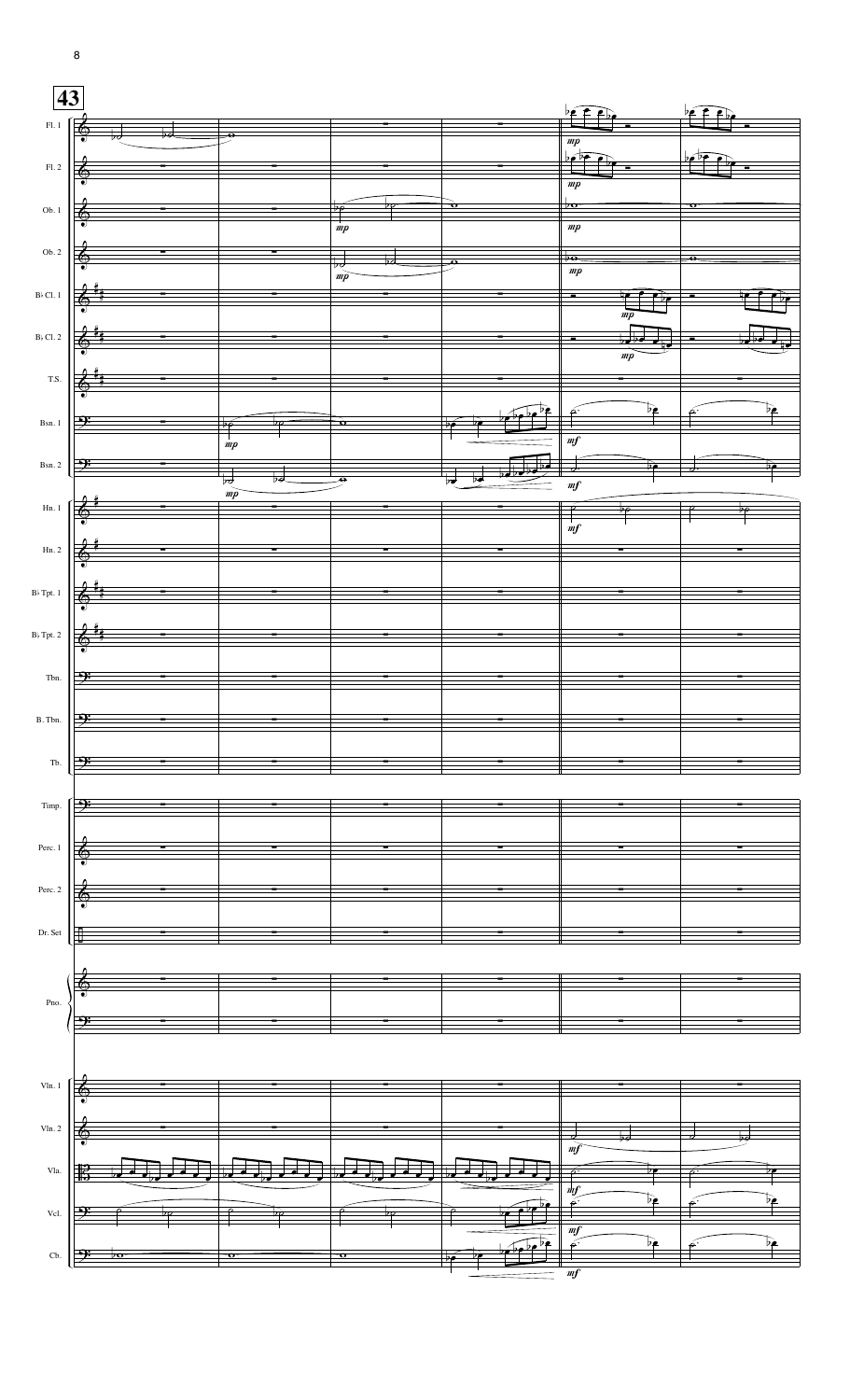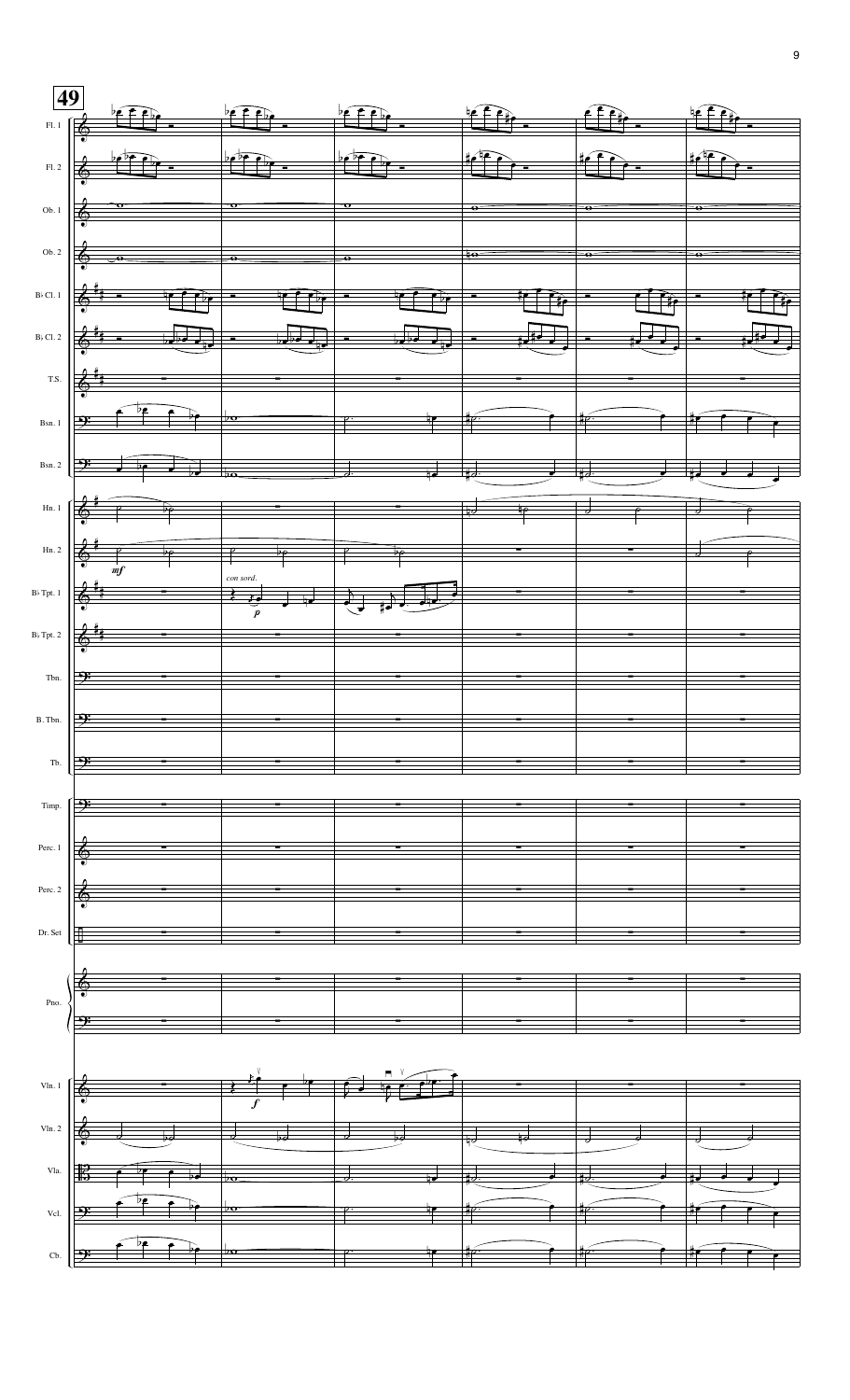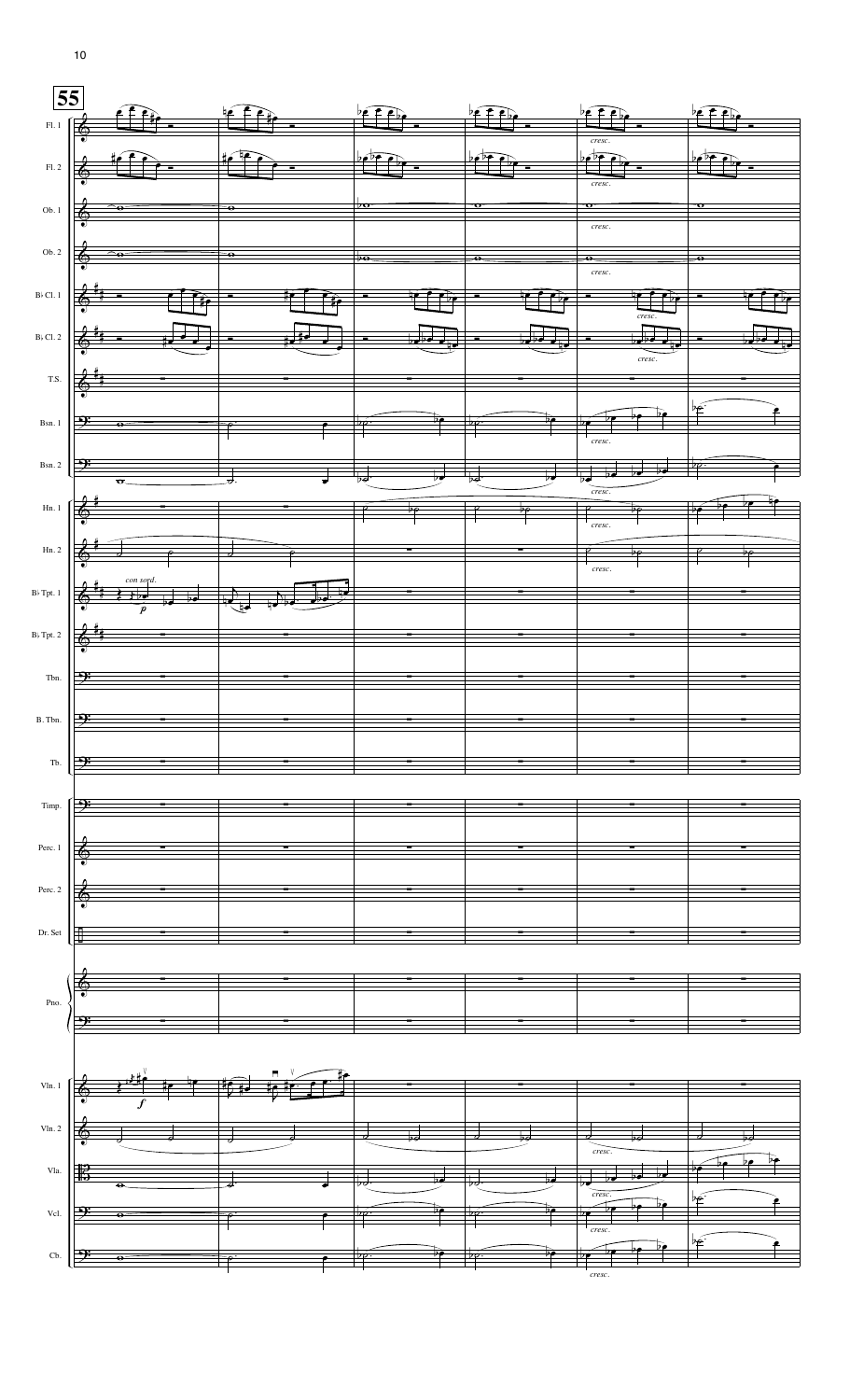| $\overline{61}$                                                                        |                    |                                                                                                                                                                                                                                                                                                                                                                                                                                   |                                     |                                                                                             |                        |                                        |                        |
|----------------------------------------------------------------------------------------|--------------------|-----------------------------------------------------------------------------------------------------------------------------------------------------------------------------------------------------------------------------------------------------------------------------------------------------------------------------------------------------------------------------------------------------------------------------------|-------------------------------------|---------------------------------------------------------------------------------------------|------------------------|----------------------------------------|------------------------|
|                                                                                        |                    | F1.1                                                                                                                                                                                                                                                                                                                                                                                                                              | $\frac{\frac{b}{c} - c}{c}$         | $\frac{b \cdot b \cdot c \cdot c \cdot c}{c \cdot b \cdot c \cdot c \cdot c}$<br>$\uparrow$ | $e$ beece              |                                        |                        |
|                                                                                        |                    | F1.2                                                                                                                                                                                                                                                                                                                                                                                                                              | $\frac{1}{2}$                       |                                                                                             |                        |                                        |                        |
|                                                                                        |                    |                                                                                                                                                                                                                                                                                                                                                                                                                                   | $\frac{b\mathbf{e}}{c}$             | $\frac{f_{\mathbf{e}}}{\equiv}$                                                             | Ê                      |                                        |                        |
| Ob.1                                                                                   | $\frac{2}{3}$      | $b$ be be be                                                                                                                                                                                                                                                                                                                                                                                                                      |                                     | $\overline{f}$                                                                              | 里                      |                                        |                        |
|                                                                                        |                    |                                                                                                                                                                                                                                                                                                                                                                                                                                   |                                     | $\mathbb{P}$                                                                                |                        |                                        |                        |
|                                                                                        |                    | $\frac{1}{\sqrt{1-\frac{1}{\sqrt{1-\frac{1}{\sqrt{1-\frac{1}{\sqrt{1-\frac{1}{\sqrt{1-\frac{1}{\sqrt{1-\frac{1}{\sqrt{1-\frac{1}{\sqrt{1-\frac{1}{\sqrt{1-\frac{1}{\sqrt{1-\frac{1}{\sqrt{1-\frac{1}{\sqrt{1-\frac{1}{\sqrt{1-\frac{1}{\sqrt{1-\frac{1}{\sqrt{1-\frac{1}{\sqrt{1-\frac{1}{\sqrt{1-\frac{1}{\sqrt{1-\frac{1}{\sqrt{1-\frac{1}{\sqrt{1-\frac{1}{\sqrt{1-\frac{1}{\sqrt{1-\frac{1}{\sqrt{1-\frac{1}{\sqrt{1-\frac{1$ |                                     |                                                                                             |                        |                                        |                        |
| $B \triangleright$ Cl. 1 $\left \bigotimes_{i=1}^{n} \frac{1}{i} \right $              |                    | $\overline{a}$ $\overline{b}$ $\overline{c}$ $\overline{d}$ $\overline{d}$ $\overline{d}$ $\overline{d}$ $\overline{d}$ $\overline{d}$ $\overline{d}$ $\overline{d}$ $\overline{d}$ $\overline{d}$ $\overline{d}$ $\overline{d}$ $\overline{d}$ $\overline{d}$ $\overline{d}$ $\overline{d}$ $\overline{d}$ $\overline{d}$ $\overline{d}$ $\overline{d}$ $\overline{d}$ $\overline{$                                              | $\frac{1}{2}$                       |                                                                                             |                        | $\mathsf{P}\bullet\mathsf{P}$<br>‼ प∙  | 玉.                     |
| $B \triangleright$ Cl. 2 $\left \bigoplus_{n=1}^{\infty} \frac{\frac{1}{n}}{n}\right $ |                    | $ be^{\theta}$                                                                                                                                                                                                                                                                                                                                                                                                                    |                                     | $\frac{1}{2}$                                                                               |                        | $\boldsymbol{p}$                       |                        |
|                                                                                        |                    |                                                                                                                                                                                                                                                                                                                                                                                                                                   |                                     |                                                                                             |                        |                                        |                        |
|                                                                                        |                    | T.S. $\left  \begin{array}{ccc} \frac{1}{2} & \frac{1}{2} \\ \frac{1}{2} & \frac{1}{2} \end{array} \right $                                                                                                                                                                                                                                                                                                                       |                                     |                                                                                             |                        |                                        | म्<br>$\boldsymbol{p}$ |
|                                                                                        |                    | $Bsn.1$ $\sqrt{9}$<br>≜                                                                                                                                                                                                                                                                                                                                                                                                           | $ p\rho\cdot$<br>$\mathbb{Z}$       | $\frac{1}{2}$ $\frac{1}{2}$ $\frac{1}{2}$                                                   | $\frac{}{\rightarrow}$ |                                        | ₿                      |
| $_{\rm Bsn. \, 2}$                                                                     |                    |                                                                                                                                                                                                                                                                                                                                                                                                                                   |                                     |                                                                                             |                        |                                        |                        |
|                                                                                        |                    | $\overrightarrow{b}$<br>bp:                                                                                                                                                                                                                                                                                                                                                                                                       | $\overline{\mathbb{L}}$             | $\frac{1}{\sqrt{2}}$<br>$\frac{1}{\sqrt{2}}$<br>$\frac{1}{\sqrt{2}}$<br>₹                   | $\overline{5}$         |                                        |                        |
|                                                                                        |                    | $\begin{array}{c c}\n\hline\n\text{Hn.1}\n\end{array}\n\begin{array}{c}\n\hline\n\text{Hn.2}\n\end{array}$<br>⋭                                                                                                                                                                                                                                                                                                                   | $\frac{b\cdot \theta}{\theta}$      | $\overline{f}$                                                                              |                        |                                        |                        |
| $\frac{Hn.2}{\frac{1}{2}}$                                                             |                    | $\overline{\rho}$<br>$\frac{1}{2}$                                                                                                                                                                                                                                                                                                                                                                                                | $b\rho$<br>$\overline{\mathcal{A}}$ | $\mathsf{L}$<br>$\frac{1}{2}$                                                               | $\frac{1}{2}$<br>ᆏ     |                                        |                        |
|                                                                                        |                    |                                                                                                                                                                                                                                                                                                                                                                                                                                   |                                     |                                                                                             |                        |                                        |                        |
| $B \triangleright$ Tpt. 1                                                              |                    |                                                                                                                                                                                                                                                                                                                                                                                                                                   |                                     |                                                                                             |                        |                                        |                        |
| $B \triangleright$ Tpt. 2                                                              |                    |                                                                                                                                                                                                                                                                                                                                                                                                                                   |                                     |                                                                                             |                        |                                        |                        |
| Tbn.                                                                                   | $\mathbf{P}$       |                                                                                                                                                                                                                                                                                                                                                                                                                                   |                                     | $\overline{p}$                                                                              |                        |                                        |                        |
|                                                                                        |                    |                                                                                                                                                                                                                                                                                                                                                                                                                                   |                                     | $\overline{mf}$                                                                             |                        |                                        |                        |
| $\mathbf B.$ Tbn.                                                                      | <u>-98</u>         |                                                                                                                                                                                                                                                                                                                                                                                                                                   |                                     | $\rightarrow$                                                                               | φe                     |                                        |                        |
| Tb.                                                                                    | $\rightarrow$      |                                                                                                                                                                                                                                                                                                                                                                                                                                   |                                     | $\mathbf{m}$ f                                                                              |                        |                                        |                        |
|                                                                                        |                    |                                                                                                                                                                                                                                                                                                                                                                                                                                   |                                     |                                                                                             |                        |                                        |                        |
| Timp.                                                                                  | <u> ၅։</u>         |                                                                                                                                                                                                                                                                                                                                                                                                                                   |                                     |                                                                                             |                        |                                        |                        |
| Perc. 1                                                                                |                    |                                                                                                                                                                                                                                                                                                                                                                                                                                   |                                     |                                                                                             |                        |                                        |                        |
| Perc. 2                                                                                |                    |                                                                                                                                                                                                                                                                                                                                                                                                                                   |                                     |                                                                                             |                        |                                        |                        |
|                                                                                        |                    |                                                                                                                                                                                                                                                                                                                                                                                                                                   |                                     |                                                                                             |                        |                                        |                        |
| Dr. Set                                                                                |                    |                                                                                                                                                                                                                                                                                                                                                                                                                                   |                                     |                                                                                             |                        |                                        |                        |
|                                                                                        |                    |                                                                                                                                                                                                                                                                                                                                                                                                                                   |                                     |                                                                                             |                        |                                        |                        |
| Pno.                                                                                   |                    |                                                                                                                                                                                                                                                                                                                                                                                                                                   |                                     |                                                                                             |                        |                                        |                        |
|                                                                                        | <u>9</u>           |                                                                                                                                                                                                                                                                                                                                                                                                                                   |                                     |                                                                                             |                        |                                        |                        |
|                                                                                        |                    |                                                                                                                                                                                                                                                                                                                                                                                                                                   | $\frac{1}{2}$                       | $\equiv$                                                                                    | 4e<br>Ê                |                                        |                        |
| $Vln$ . 1                                                                              |                    |                                                                                                                                                                                                                                                                                                                                                                                                                                   |                                     | $\overline{f}$                                                                              |                        | $\overline{\cdot}$<br>$\boldsymbol{p}$ |                        |
| $V\!ln.2$                                                                              | $\hat{\mathbb{P}}$ |                                                                                                                                                                                                                                                                                                                                                                                                                                   |                                     | $\sqrt{2}$                                                                                  |                        | 孛                                      |                        |
|                                                                                        |                    | Þρ.<br>⋤                                                                                                                                                                                                                                                                                                                                                                                                                          | $\frac{1}{2}$<br>p                  | $\int_{\mathbf{\Theta}^-}$                                                                  | $\bullet$              | $\boldsymbol{p}$                       |                        |
| Vla.                                                                                   |                    |                                                                                                                                                                                                                                                                                                                                                                                                                                   |                                     | $\boldsymbol{f}$                                                                            |                        | $\boldsymbol{p}$                       |                        |
| Vcl.                                                                                   | <u>ရ</u>           |                                                                                                                                                                                                                                                                                                                                                                                                                                   |                                     | $\overline{\mathcal{P}}$                                                                    | $\frac{1}{20}$         | $\frac{1}{20}$                         | $\bullet$              |
| Cb.                                                                                    |                    | Þ۴۰                                                                                                                                                                                                                                                                                                                                                                                                                               | ₽Ø                                  | $\boldsymbol{f}$                                                                            |                        | $\boldsymbol{p}$<br>حمط                |                        |
|                                                                                        |                    |                                                                                                                                                                                                                                                                                                                                                                                                                                   |                                     | $\frac{1}{2}$<br>Þø<br>$\boldsymbol{f}$                                                     | →ο                     | $\pmb{p}$                              |                        |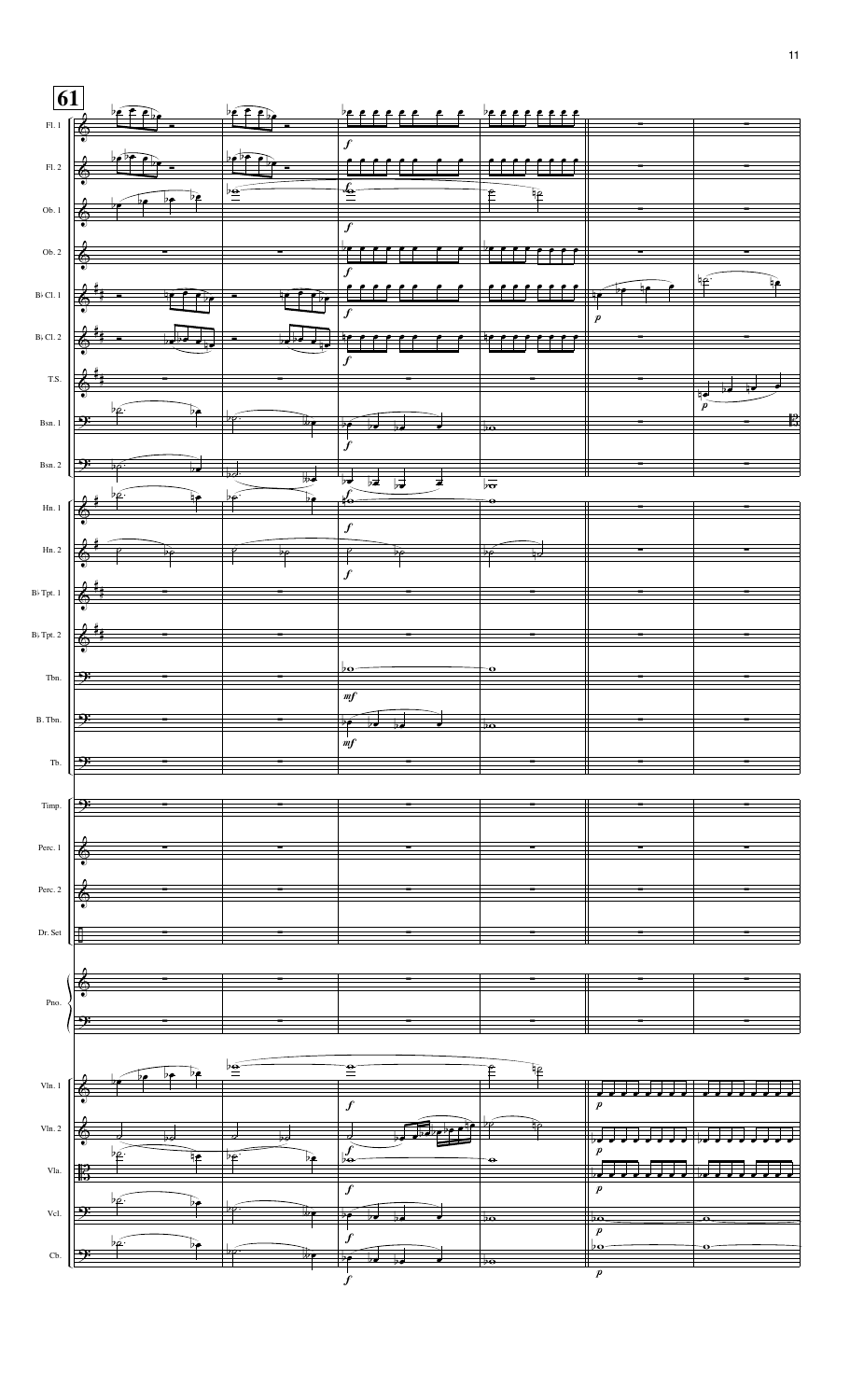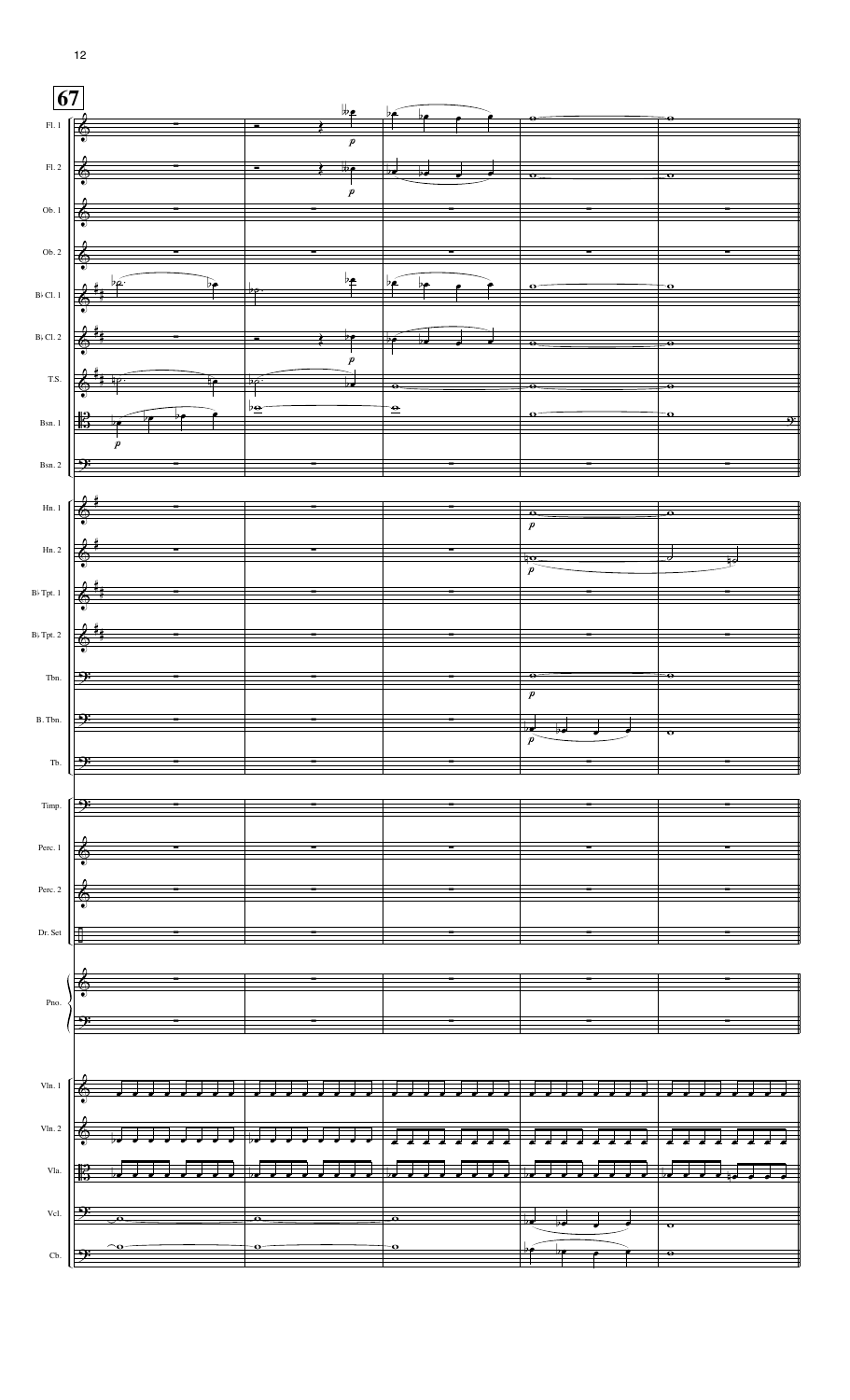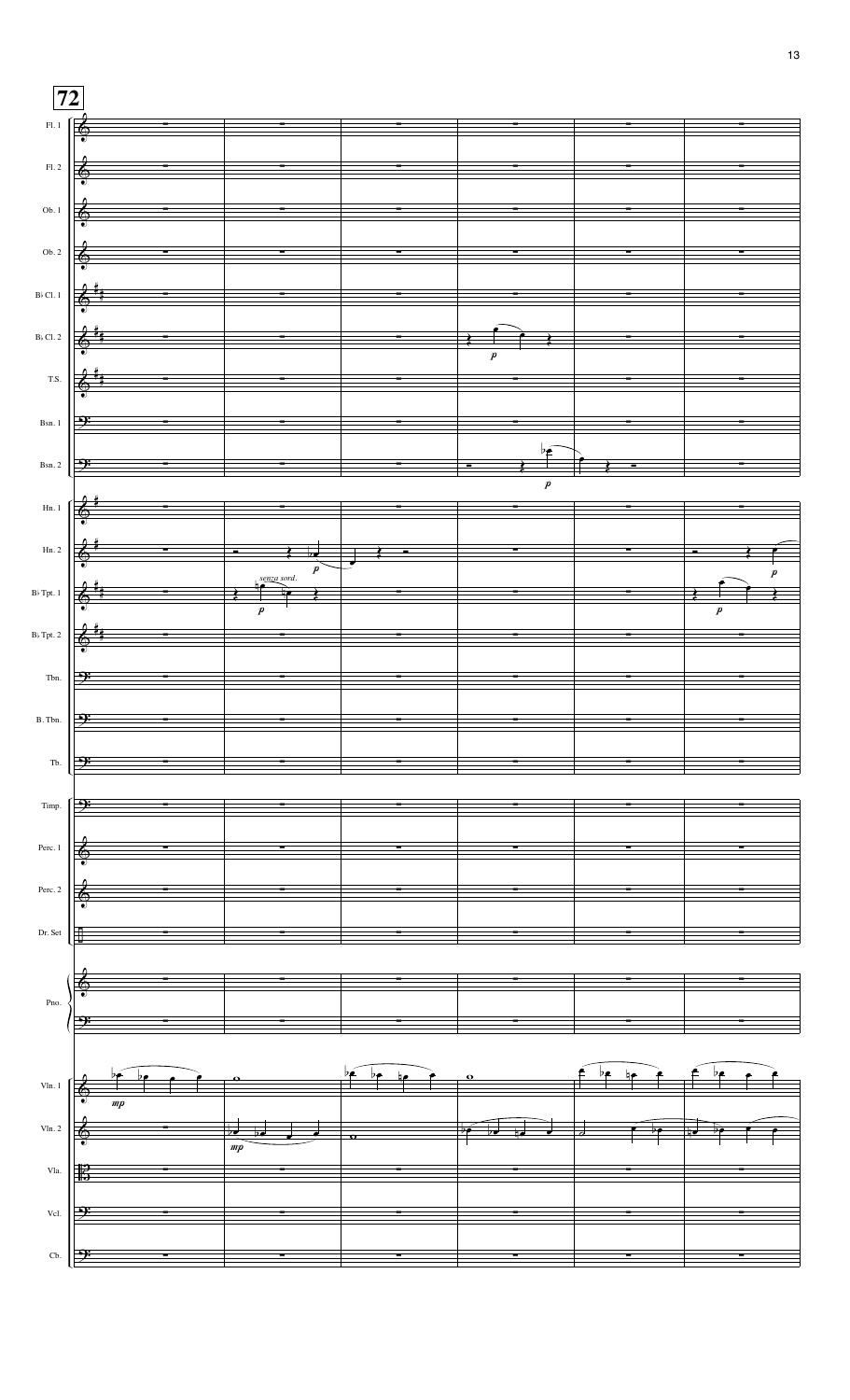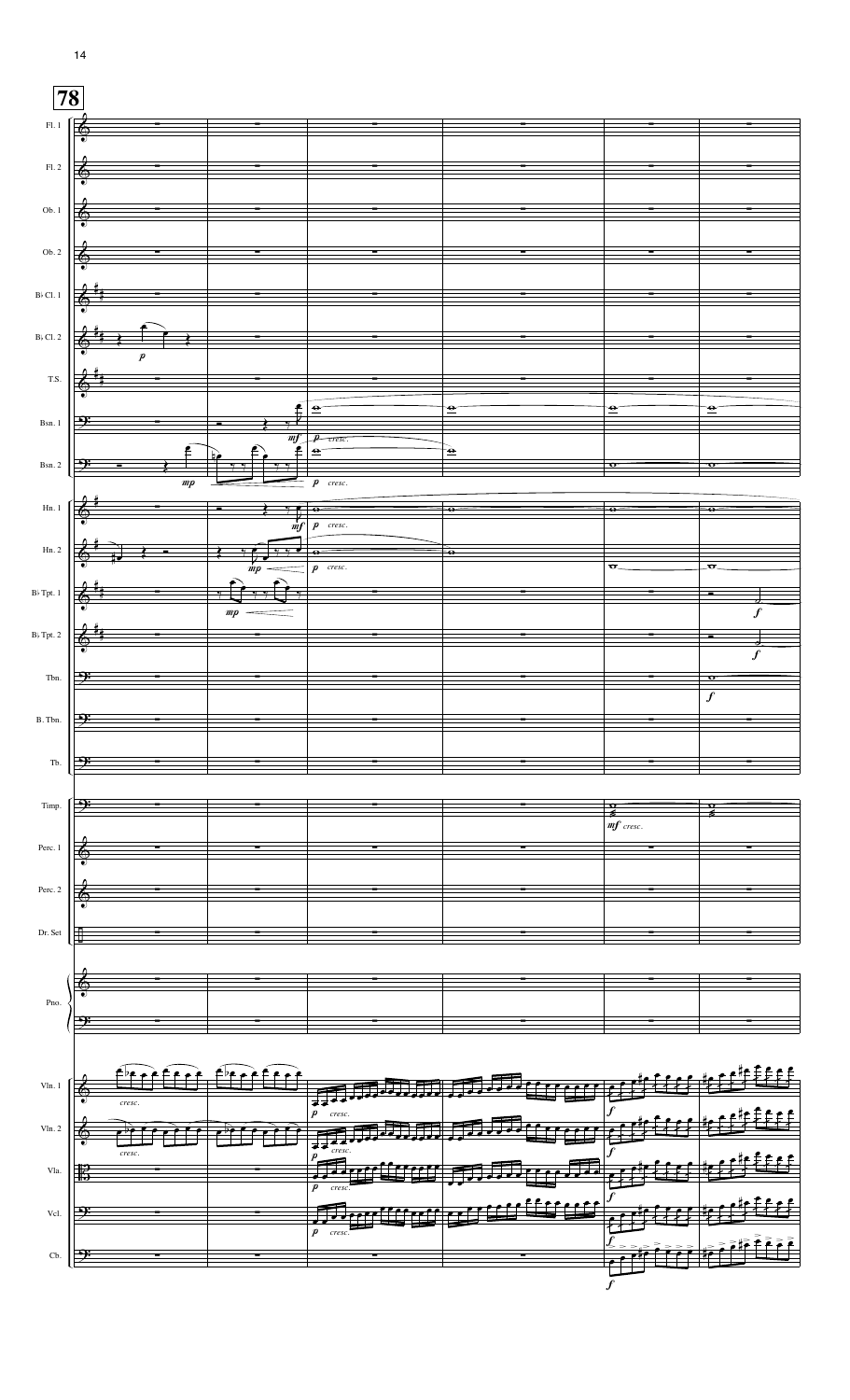| 84                         |                                 | 手柜              | Ritard.<br>$\tilde{\tilde{E}}$ | $\tilde{\tilde{E}}$<br>$\mathbb{E}$ |                      | A Tempo                              |                            |   |                                    |  | € |                      |  |          |                          |                          |
|----------------------------|---------------------------------|-----------------|--------------------------------|-------------------------------------|----------------------|--------------------------------------|----------------------------|---|------------------------------------|--|---|----------------------|--|----------|--------------------------|--------------------------|
| $\mathbb{F} \mathbf{l}.$ 1 | $\circ$                         |                 |                                |                                     |                      | ∦é.                                  |                            |   | 丰                                  |  |   |                      |  |          |                          | ⊩                        |
| $\rm Fl.$ 2                | $\boldsymbol{f}$                |                 |                                |                                     |                      | $\frac{\partial f}{\partial \rho}$   |                            | € | #                                  |  | € | ∦բ                   |  |          |                          | ⊮                        |
|                            | Ģ<br>$\boldsymbol{f}$           |                 |                                |                                     |                      | $\frac{\partial f}{\partial \rho}$   |                            |   | $\frac{1}{2}$                      |  | € | 非                    |  |          |                          |                          |
| Ob. $1$                    | ⊚                               | f               |                                |                                     |                      | $\overline{f}$                       |                            |   |                                    |  |   |                      |  |          |                          | ۴                        |
| Ob. 2                      |                                 |                 |                                |                                     |                      | #                                    |                            |   | $\frac{1}{2}$                      |  |   | Ťf.                  |  |          |                          | J.                       |
|                            |                                 | t.              | ř                              | $\geq$<br>愼                         | $\geq$               | 偅                                    |                            |   | $\sharp \underline{\underline{e}}$ |  |   | #                    |  | P        |                          | ⊩r                       |
| $\mathrm{B}\flat$ Cl. 1    |                                 |                 |                                |                                     |                      | $\overline{f}$                       |                            |   |                                    |  |   |                      |  |          |                          |                          |
| $\mathrm{B}\!\flat$ Cl. 2  | ⊚                               |                 |                                |                                     |                      | $\frac{1}{2}$                        |                            |   | ‡ρ                                 |  |   |                      |  | $\sigma$ |                          | $\overline{\phantom{a}}$ |
| T.S.                       |                                 |                 |                                |                                     |                      | $\dot{\mathbf{f}}$                   |                            |   |                                    |  |   |                      |  |          |                          |                          |
|                            | Ģ<br>$\widehat{\mathbf{P}}$     |                 | é                              |                                     |                      |                                      |                            |   |                                    |  |   |                      |  |          |                          |                          |
| $_{\rm Bsn.$ $1$           | <u>၅</u> ։                      |                 |                                |                                     |                      |                                      | $\overline{f}$             |   |                                    |  |   |                      |  |          |                          |                          |
| $_{\rm Bsn. \, 2}$         | <u>. (+</u><br>$\mathbf \sigma$ |                 | ø                              |                                     |                      |                                      |                            |   |                                    |  |   |                      |  |          |                          |                          |
| Hn.1                       |                                 |                 |                                |                                     |                      |                                      | $\dot{\textit{ff}}$        |   |                                    |  |   |                      |  |          |                          |                          |
|                            |                                 |                 |                                |                                     |                      |                                      | $\dot{\mathbf{f}}$         |   |                                    |  |   |                      |  |          | ۰.                       |                          |
| Hn.2                       | $\Phi$<br>$\sigma$              |                 | र्                             | ₹<br>厚                              | ₹                    |                                      | $\overline{f}$             |   |                                    |  |   | $\overline{\bullet}$ |  |          |                          |                          |
| $\mathbf{B}\flat$ Tpt. 1   |                                 |                 | $\Rightarrow$                  |                                     |                      |                                      |                            |   |                                    |  |   |                      |  |          |                          |                          |
| $\mathbf{B}\flat$ Tpt. 2   |                                 |                 |                                |                                     |                      | $\overline{f}$                       |                            |   |                                    |  |   |                      |  |          |                          |                          |
|                            |                                 |                 |                                |                                     |                      | $\overline{\mathbf{\mathcal{H}}}$    |                            |   |                                    |  |   |                      |  |          |                          |                          |
| Tbn.                       | <u> 9:</u><br><u>`თ</u>         |                 |                                | ь                                   | ۰                    |                                      | $\overline{f}$             |   |                                    |  |   | $\mathbf o$          |  |          |                          |                          |
| B. Tbn.                    | <u> 9:</u>                      |                 |                                |                                     |                      |                                      |                            |   |                                    |  |   |                      |  |          |                          |                          |
|                            | $\overline{\overline{f}}$       |                 | $\overline{\bullet}$           | $\overline{\bullet}$<br>侵           | $\overline{\bullet}$ |                                      |                            |   | $\overline{\bullet}$               |  |   | $\overline{\bullet}$ |  | ಕ        | $\overline{\mathcal{L}}$ |                          |
| Tb.                        | <u> وه</u>                      | 힟녆<br>$\vec{f}$ |                                | ्<br>।व                             |                      | $\overline{\bullet}$<br>₫Ĺ           |                            |   | $\bullet$                          |  |   | $\bullet$            |  |          | J                        |                          |
| Timp.                      |                                 |                 | 웋                              |                                     |                      | ₽                                    |                            |   |                                    |  |   |                      |  |          |                          |                          |
| Perc. 1                    | ⊚                               |                 |                                | Sus. Cymbal                         |                      | $\frac{f}{f}$                        |                            |   |                                    |  |   |                      |  |          |                          |                          |
|                            | ∙                               |                 | $\frac{8}{7}$<br>$\frac{2}{7}$ |                                     |                      |                                      |                            |   |                                    |  |   |                      |  |          |                          |                          |
| Perc. 2                    | ♦                               |                 |                                |                                     |                      |                                      |                            |   |                                    |  |   |                      |  |          |                          |                          |
| Dr. Set                    | ₿                               |                 |                                |                                     |                      |                                      |                            |   |                                    |  |   |                      |  |          |                          |                          |
|                            |                                 |                 |                                |                                     |                      |                                      |                            |   |                                    |  |   |                      |  |          |                          |                          |
| Pno.                       | $\hat{\mathbb{Q}}$              |                 |                                |                                     |                      |                                      |                            |   |                                    |  |   |                      |  |          |                          |                          |
|                            | <u>بو</u>                       |                 |                                |                                     |                      |                                      |                            |   |                                    |  |   |                      |  |          |                          |                          |
|                            |                                 |                 |                                |                                     |                      |                                      |                            |   |                                    |  |   |                      |  |          |                          |                          |
| Vln.1                      | ∳                               |                 |                                |                                     |                      | $\overline{f}$                       |                            |   |                                    |  |   |                      |  |          |                          |                          |
| Vln.2                      | ⊕                               |                 |                                |                                     |                      |                                      |                            |   |                                    |  |   |                      |  |          |                          |                          |
| Vla.                       |                                 |                 |                                |                                     |                      | $\overline{f}$                       |                            |   |                                    |  |   |                      |  |          |                          |                          |
|                            |                                 |                 |                                |                                     |                      |                                      | $\mathcal{H}_{\mathbb{Z}}$ |   |                                    |  |   | $\mathbf \sigma$     |  |          |                          |                          |
| $\mbox{Vcl.}$              | 9                               |                 |                                |                                     |                      |                                      | $\overline{f}$             |   |                                    |  |   | σ                    |  |          |                          |                          |
| Cb.                        | 9                               |                 |                                |                                     |                      | $\mathbf{o}$                         |                            |   | þ                                  |  |   | $\mathbf{o}$         |  | ο        |                          |                          |
|                            |                                 |                 |                                |                                     |                      | $\overline{\mathbf{f}^{\mathbf{f}}}$ |                            |   |                                    |  |   |                      |  |          |                          |                          |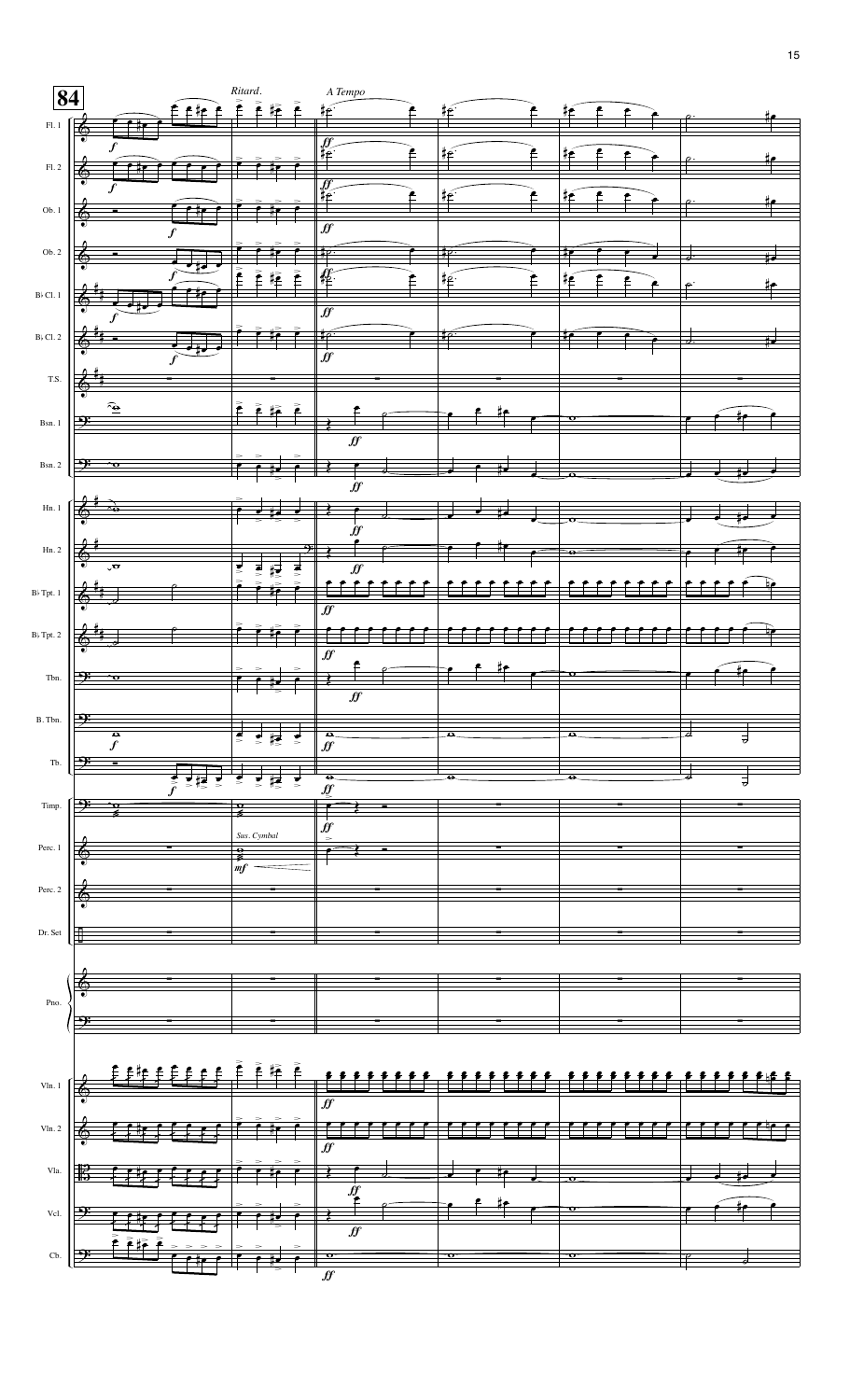| 90                                                                                   |                                                                                                                                                |                         |                      |                                                                                                                                                                                                                                                                                                                                                                    |                                                                                                                                                                                                                                                                                                                     |                         |  |                                                                                                                 |                       |                               |                |                         |              |   |                          |                                   |  |
|--------------------------------------------------------------------------------------|------------------------------------------------------------------------------------------------------------------------------------------------|-------------------------|----------------------|--------------------------------------------------------------------------------------------------------------------------------------------------------------------------------------------------------------------------------------------------------------------------------------------------------------------------------------------------------------------|---------------------------------------------------------------------------------------------------------------------------------------------------------------------------------------------------------------------------------------------------------------------------------------------------------------------|-------------------------|--|-----------------------------------------------------------------------------------------------------------------|-----------------------|-------------------------------|----------------|-------------------------|--------------|---|--------------------------|-----------------------------------|--|
| F1.1                                                                                 |                                                                                                                                                |                         |                      |                                                                                                                                                                                                                                                                                                                                                                    | Þ۴                                                                                                                                                                                                                                                                                                                  |                         |  |                                                                                                                 |                       |                               |                |                         |              |   |                          |                                   |  |
|                                                                                      |                                                                                                                                                |                         |                      |                                                                                                                                                                                                                                                                                                                                                                    |                                                                                                                                                                                                                                                                                                                     |                         |  |                                                                                                                 |                       |                               |                |                         |              |   |                          |                                   |  |
| F1.2                                                                                 |                                                                                                                                                |                         | $\frac{5}{5}$        |                                                                                                                                                                                                                                                                                                                                                                    | $\frac{5}{5}$                                                                                                                                                                                                                                                                                                       |                         |  |                                                                                                                 |                       |                               |                |                         |              |   |                          |                                   |  |
| Ob. 1                                                                                | $\frac{2}{3}$                                                                                                                                  |                         | $\frac{5}{3}$        |                                                                                                                                                                                                                                                                                                                                                                    | $\frac{5}{5}$                                                                                                                                                                                                                                                                                                       |                         |  |                                                                                                                 | $ p\rho $             |                               | $\ddot{\cdot}$ | $\mathsf{H}^\rho$ .     |              |   |                          |                                   |  |
|                                                                                      |                                                                                                                                                |                         |                      |                                                                                                                                                                                                                                                                                                                                                                    |                                                                                                                                                                                                                                                                                                                     |                         |  |                                                                                                                 |                       |                               |                |                         |              |   |                          |                                   |  |
| Ob. 2                                                                                | $\frac{2}{3}$                                                                                                                                  | $\overline{\mathbf{v}}$ | $\frac{1}{\sqrt{2}}$ | $\overline{\partial}$ .                                                                                                                                                                                                                                                                                                                                            | $\frac{1}{2}$                                                                                                                                                                                                                                                                                                       |                         |  | $\overrightarrow{1}$                                                                                            |                       |                               | 秉              | ᡰᢑ                      |              |   |                          |                                   |  |
| $B \triangleright C1.1$                                                              |                                                                                                                                                |                         | ↨                    | $\begin{picture}(120,20) \put(0,0){\vector(0,1){100}} \put(15,0){\vector(0,1){100}} \put(15,0){\vector(0,1){100}} \put(15,0){\vector(0,1){100}} \put(15,0){\vector(0,1){100}} \put(15,0){\vector(0,1){100}} \put(15,0){\vector(0,1){100}} \put(15,0){\vector(0,1){100}} \put(15,0){\vector(0,1){100}} \put(15,0){\vector(0,1){100}} \put(15,0){\vector(0,1){100}}$ |                                                                                                                                                                                                                                                                                                                     |                         |  | $\frac{5}{4}$ $\frac{1}{4}$ $\frac{1}{4}$ $\frac{1}{4}$ $\frac{1}{4}$ $\frac{1}{4}$ $\frac{1}{4}$ $\frac{1}{4}$ |                       | $\frac{\text{#}}{\text{#}}$   |                | 壿                       |              |   |                          |                                   |  |
| $B \triangleright C1.2$                                                              |                                                                                                                                                | $\overline{\rho}$ .     |                      |                                                                                                                                                                                                                                                                                                                                                                    |                                                                                                                                                                                                                                                                                                                     |                         |  |                                                                                                                 | $\equiv \frac{1}{10}$ | $\equiv$ $\frac{1}{\sqrt{2}}$ |                | $\overline{\mathbf{L}}$ |              | ₩ |                          |                                   |  |
|                                                                                      | $T.S.$ $\left  \begin{array}{c} \begin{array}{c} \begin{array}{c} \bullet \end{array} & \frac{1}{2} \\ \hline \end{array} \end{array} \right $ |                         |                      |                                                                                                                                                                                                                                                                                                                                                                    |                                                                                                                                                                                                                                                                                                                     |                         |  |                                                                                                                 |                       |                               |                |                         |              |   |                          |                                   |  |
| Bsn. 1 $\overrightarrow{9:}$                                                         |                                                                                                                                                | $\leftarrow$            |                      | 手                                                                                                                                                                                                                                                                                                                                                                  | $\frac{1}{2}$ $\frac{1}{2}$ $\frac{1}{2}$ $\frac{1}{2}$ $\frac{1}{2}$ $\frac{1}{2}$ $\frac{1}{2}$ $\frac{1}{2}$ $\frac{1}{2}$ $\frac{1}{2}$ $\frac{1}{2}$ $\frac{1}{2}$ $\frac{1}{2}$ $\frac{1}{2}$ $\frac{1}{2}$ $\frac{1}{2}$ $\frac{1}{2}$ $\frac{1}{2}$ $\frac{1}{2}$ $\frac{1}{2}$ $\frac{1}{2}$ $\frac{1}{2}$ |                         |  |                                                                                                                 |                       |                               |                |                         |              |   |                          |                                   |  |
| $_{\rm Bsn. \, 2}$                                                                   |                                                                                                                                                |                         |                      | $\overline{\phantom{a}}$                                                                                                                                                                                                                                                                                                                                           | $\frac{1}{2}$ $\frac{1}{2}$ $\frac{1}{2}$ $\frac{1}{2}$ $\frac{1}{2}$ $\frac{1}{2}$                                                                                                                                                                                                                                 |                         |  |                                                                                                                 |                       |                               |                |                         | $\leftarrow$ |   | $\overline{\phantom{a}}$ |                                   |  |
|                                                                                      |                                                                                                                                                |                         | Hn.1                 |                                                                                                                                                                                                                                                                                                                                                                    |                                                                                                                                                                                                                                                                                                                     |                         |  |                                                                                                                 |                       |                               |                |                         |              |   |                          |                                   |  |
| $Hn.2$ $9:1$                                                                         |                                                                                                                                                |                         |                      |                                                                                                                                                                                                                                                                                                                                                                    |                                                                                                                                                                                                                                                                                                                     |                         |  |                                                                                                                 |                       |                               |                |                         |              |   |                          |                                   |  |
|                                                                                      |                                                                                                                                                |                         |                      |                                                                                                                                                                                                                                                                                                                                                                    |                                                                                                                                                                                                                                                                                                                     |                         |  |                                                                                                                 |                       |                               | ₹              |                         |              |   |                          |                                   |  |
| $\mathbf{B}$ , Tpt. 1 $\left \left \bigoplus_{i=1}^{n} \frac{\#_{i}}{\#_{i}}\right $ |                                                                                                                                                |                         |                      |                                                                                                                                                                                                                                                                                                                                                                    |                                                                                                                                                                                                                                                                                                                     |                         |  | <u>en e</u>                                                                                                     |                       |                               |                |                         |              |   |                          |                                   |  |
| $B \triangleright Tpt. 2$                                                            |                                                                                                                                                |                         |                      |                                                                                                                                                                                                                                                                                                                                                                    |                                                                                                                                                                                                                                                                                                                     |                         |  |                                                                                                                 |                       |                               |                | $\mathbb{I}^{\bullet}$  |              |   |                          | $\overset{\bullet}{\blacksquare}$ |  |
| $Tbn$ .                                                                              | $\overline{\mathbf{P}}$                                                                                                                        |                         |                      | 手                                                                                                                                                                                                                                                                                                                                                                  | $\frac{1}{2}$                                                                                                                                                                                                                                                                                                       |                         |  | $\overrightarrow{c}$                                                                                            |                       |                               |                |                         |              |   |                          |                                   |  |
| B. Tbn.                                                                              |                                                                                                                                                |                         |                      |                                                                                                                                                                                                                                                                                                                                                                    |                                                                                                                                                                                                                                                                                                                     |                         |  |                                                                                                                 |                       |                               |                |                         |              |   |                          |                                   |  |
| Tb.                                                                                  |                                                                                                                                                |                         |                      |                                                                                                                                                                                                                                                                                                                                                                    |                                                                                                                                                                                                                                                                                                                     |                         |  |                                                                                                                 |                       |                               |                |                         |              |   |                          |                                   |  |
|                                                                                      |                                                                                                                                                |                         |                      |                                                                                                                                                                                                                                                                                                                                                                    |                                                                                                                                                                                                                                                                                                                     |                         |  |                                                                                                                 |                       |                               |                |                         |              |   |                          |                                   |  |
| Timp.                                                                                |                                                                                                                                                |                         |                      |                                                                                                                                                                                                                                                                                                                                                                    |                                                                                                                                                                                                                                                                                                                     |                         |  |                                                                                                                 |                       |                               |                |                         |              |   |                          |                                   |  |
| Perc. 1                                                                              |                                                                                                                                                |                         |                      |                                                                                                                                                                                                                                                                                                                                                                    |                                                                                                                                                                                                                                                                                                                     |                         |  |                                                                                                                 |                       |                               |                |                         |              |   |                          |                                   |  |
| Perc. 2                                                                              |                                                                                                                                                |                         |                      |                                                                                                                                                                                                                                                                                                                                                                    |                                                                                                                                                                                                                                                                                                                     |                         |  |                                                                                                                 |                       |                               |                |                         |              |   |                          |                                   |  |
| Dr. Set                                                                              |                                                                                                                                                |                         |                      |                                                                                                                                                                                                                                                                                                                                                                    |                                                                                                                                                                                                                                                                                                                     |                         |  |                                                                                                                 |                       |                               |                |                         |              |   |                          |                                   |  |
|                                                                                      |                                                                                                                                                |                         |                      |                                                                                                                                                                                                                                                                                                                                                                    |                                                                                                                                                                                                                                                                                                                     |                         |  |                                                                                                                 |                       |                               |                |                         |              |   |                          |                                   |  |
| Pno.                                                                                 |                                                                                                                                                |                         |                      |                                                                                                                                                                                                                                                                                                                                                                    |                                                                                                                                                                                                                                                                                                                     |                         |  |                                                                                                                 |                       |                               |                |                         |              |   |                          |                                   |  |
|                                                                                      | 9                                                                                                                                              |                         |                      |                                                                                                                                                                                                                                                                                                                                                                    |                                                                                                                                                                                                                                                                                                                     |                         |  |                                                                                                                 |                       |                               |                |                         |              |   |                          |                                   |  |
|                                                                                      |                                                                                                                                                |                         |                      |                                                                                                                                                                                                                                                                                                                                                                    |                                                                                                                                                                                                                                                                                                                     |                         |  |                                                                                                                 |                       |                               |                |                         |              |   |                          |                                   |  |
| Vln.1                                                                                |                                                                                                                                                |                         |                      |                                                                                                                                                                                                                                                                                                                                                                    |                                                                                                                                                                                                                                                                                                                     |                         |  |                                                                                                                 |                       |                               |                |                         |              |   |                          |                                   |  |
| Vln.2                                                                                |                                                                                                                                                |                         |                      |                                                                                                                                                                                                                                                                                                                                                                    |                                                                                                                                                                                                                                                                                                                     |                         |  |                                                                                                                 |                       |                               |                |                         |              |   |                          |                                   |  |
| Vla.                                                                                 |                                                                                                                                                |                         |                      |                                                                                                                                                                                                                                                                                                                                                                    |                                                                                                                                                                                                                                                                                                                     |                         |  |                                                                                                                 |                       |                               |                |                         |              |   |                          |                                   |  |
| Vcl.                                                                                 |                                                                                                                                                |                         |                      |                                                                                                                                                                                                                                                                                                                                                                    |                                                                                                                                                                                                                                                                                                                     |                         |  |                                                                                                                 |                       |                               |                |                         |              |   |                          |                                   |  |
|                                                                                      |                                                                                                                                                |                         |                      |                                                                                                                                                                                                                                                                                                                                                                    |                                                                                                                                                                                                                                                                                                                     |                         |  |                                                                                                                 |                       |                               |                |                         |              |   |                          |                                   |  |
| Cb.                                                                                  |                                                                                                                                                | $\Omega$                |                      | $\Omega$                                                                                                                                                                                                                                                                                                                                                           |                                                                                                                                                                                                                                                                                                                     | $\overline{\mathbf{o}}$ |  |                                                                                                                 |                       |                               |                |                         |              |   |                          |                                   |  |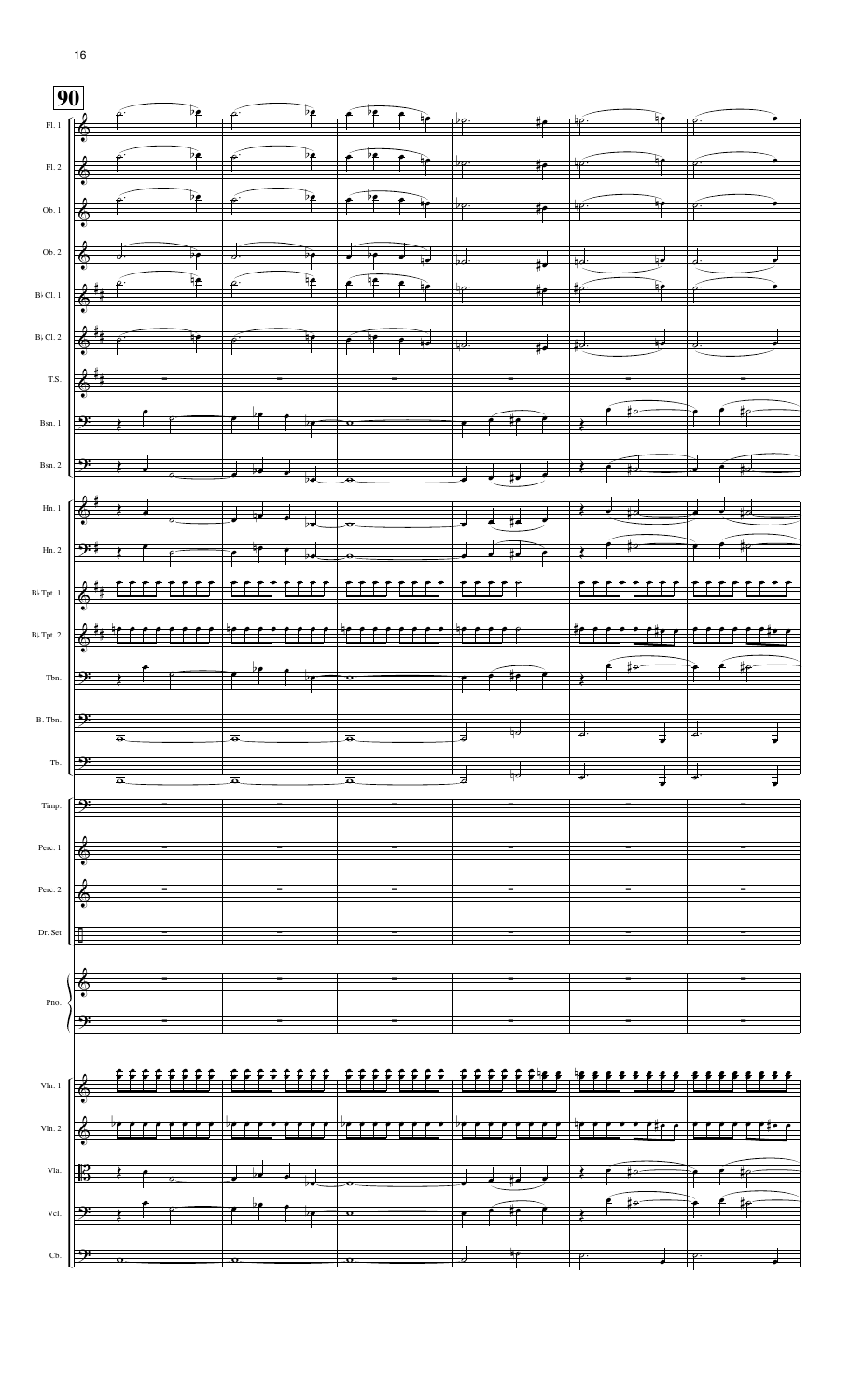| 96                        |                                      |                                                                                                                                                                                                                                                                                                                                                                                                                                                                                                   |           | Ê                        |   | 恮             |                          |                      |                |                          |  |
|---------------------------|--------------------------------------|---------------------------------------------------------------------------------------------------------------------------------------------------------------------------------------------------------------------------------------------------------------------------------------------------------------------------------------------------------------------------------------------------------------------------------------------------------------------------------------------------|-----------|--------------------------|---|---------------|--------------------------|----------------------|----------------|--------------------------|--|
| F1.1                      |                                      |                                                                                                                                                                                                                                                                                                                                                                                                                                                                                                   |           |                          |   |               |                          |                      |                |                          |  |
|                           |                                      | $\ddagger$                                                                                                                                                                                                                                                                                                                                                                                                                                                                                        | $\hat{+}$ | $\mathbf{f}$             |   | $\frac{1}{2}$ | F.                       |                      |                | dim.                     |  |
| F1.2                      |                                      |                                                                                                                                                                                                                                                                                                                                                                                                                                                                                                   |           |                          |   |               |                          |                      |                | dim.                     |  |
| Ob. 1 $\frac{1}{6}$       |                                      |                                                                                                                                                                                                                                                                                                                                                                                                                                                                                                   |           | $\hat{E}$                |   | 悜             | £.                       |                      |                |                          |  |
|                           |                                      |                                                                                                                                                                                                                                                                                                                                                                                                                                                                                                   |           |                          |   |               |                          |                      |                | dim.                     |  |
| Ob. 2                     | 尊                                    |                                                                                                                                                                                                                                                                                                                                                                                                                                                                                                   |           |                          |   | թ<br>悜        |                          | ₹                    |                | dim.                     |  |
|                           | $B \triangleright C1.1$              | $\equiv$                                                                                                                                                                                                                                                                                                                                                                                                                                                                                          |           | $\hat{\mathbb{F}}$       |   |               | Ê                        |                      |                |                          |  |
|                           |                                      |                                                                                                                                                                                                                                                                                                                                                                                                                                                                                                   |           |                          |   |               |                          |                      |                | dim.                     |  |
| $B \triangleright C1.2$   |                                      |                                                                                                                                                                                                                                                                                                                                                                                                                                                                                                   | è         |                          |   | ≝             | $\frac{1}{2}$            | ₫                    |                | dim.                     |  |
|                           | T.S. $\frac{9}{6}$ $\frac{4}{1}$     |                                                                                                                                                                                                                                                                                                                                                                                                                                                                                                   |           |                          |   | $\mathbf{r}$  |                          |                      |                |                          |  |
|                           |                                      |                                                                                                                                                                                                                                                                                                                                                                                                                                                                                                   |           |                          |   |               |                          |                      |                |                          |  |
| $Bsn.1$ $\boxed{9}$ :     |                                      |                                                                                                                                                                                                                                                                                                                                                                                                                                                                                                   |           | 垂                        |   |               |                          |                      |                | dim.                     |  |
| Bsn. 2                    | $\mathbf{\partial}^{\mathbf{\cdot}}$ | $\rightarrow$                                                                                                                                                                                                                                                                                                                                                                                                                                                                                     |           | #                        |   |               |                          |                      |                |                          |  |
|                           |                                      |                                                                                                                                                                                                                                                                                                                                                                                                                                                                                                   |           |                          |   |               |                          |                      |                | dim.                     |  |
|                           | Hn.1                                 |                                                                                                                                                                                                                                                                                                                                                                                                                                                                                                   |           | $\overline{\mathbf{r}}$  |   |               | $\overline{\mathbf{R}}$  |                      |                | dim.                     |  |
| Hn. 2                     | $\mathbf{P}$ :                       |                                                                                                                                                                                                                                                                                                                                                                                                                                                                                                   |           |                          |   |               |                          |                      |                | $\cdot$ $\cdot$          |  |
|                           |                                      |                                                                                                                                                                                                                                                                                                                                                                                                                                                                                                   |           |                          |   |               |                          |                      |                | dim.                     |  |
|                           | B $\frac{F}{F}$ Tpt. 1               | $\begin{tabular}{c} \multicolumn{2}{c} {\textbf{a}} & \multicolumn{2}{c} {\textbf{b}} \\ \multicolumn{2}{c} {\textbf{b}} & \multicolumn{2}{c} {\textbf{c}} \\ \multicolumn{2}{c} {\textbf{d}} & \multicolumn{2}{c} {\textbf{d}} \\ \multicolumn{2}{c} {\textbf{d}} & \multicolumn{2}{c} {\textbf{d}} \\ \multicolumn{2}{c} {\textbf{d}} & \multicolumn{2}{c} {\textbf{d}} \\ \multicolumn{2}{c} {\textbf{d}} & \multicolumn{2}{c} {\textbf{d}} \\ \multicolumn{2}{c} {\textbf{d}} & \multicolumn$ |           |                          |   |               |                          |                      |                | dim.                     |  |
|                           |                                      |                                                                                                                                                                                                                                                                                                                                                                                                                                                                                                   |           |                          |   |               |                          |                      |                |                          |  |
| $B \triangleright$ Tpt. 2 |                                      |                                                                                                                                                                                                                                                                                                                                                                                                                                                                                                   |           |                          |   |               |                          |                      |                | $\dim.$                  |  |
| $Tbn$ .                   | $\Rightarrow$                        | ∱                                                                                                                                                                                                                                                                                                                                                                                                                                                                                                 |           |                          |   |               |                          |                      |                |                          |  |
|                           |                                      |                                                                                                                                                                                                                                                                                                                                                                                                                                                                                                   |           |                          |   |               |                          |                      |                |                          |  |
|                           |                                      |                                                                                                                                                                                                                                                                                                                                                                                                                                                                                                   |           |                          |   |               |                          |                      |                | $\dim.$                  |  |
| $\operatorname{B}.$ Tbn.  | [•):                                 |                                                                                                                                                                                                                                                                                                                                                                                                                                                                                                   |           | $\overline{\phantom{a}}$ | す |               | $\overline{\bullet}$     | $\frac{1}{\epsilon}$ |                | $\phi$<br>dim.           |  |
| Tb.                       | $\mathbf{P}$                         |                                                                                                                                                                                                                                                                                                                                                                                                                                                                                                   |           |                          |   |               |                          |                      |                |                          |  |
|                           |                                      |                                                                                                                                                                                                                                                                                                                                                                                                                                                                                                   |           |                          | 귱 |               | $\overline{\bullet}$     |                      |                | $\not\vdash$<br>dim.     |  |
| Timp.                     | <del>9</del> :                       |                                                                                                                                                                                                                                                                                                                                                                                                                                                                                                   |           |                          |   |               |                          |                      |                |                          |  |
| Perc. $1$                 |                                      |                                                                                                                                                                                                                                                                                                                                                                                                                                                                                                   |           |                          |   |               |                          |                      |                |                          |  |
|                           | $\ddot{\circ}$                       |                                                                                                                                                                                                                                                                                                                                                                                                                                                                                                   |           |                          |   |               |                          |                      |                |                          |  |
| Perc. $2\,$               |                                      |                                                                                                                                                                                                                                                                                                                                                                                                                                                                                                   |           |                          |   |               |                          |                      |                |                          |  |
| Dr. Set                   |                                      |                                                                                                                                                                                                                                                                                                                                                                                                                                                                                                   |           |                          |   |               |                          |                      |                |                          |  |
|                           |                                      |                                                                                                                                                                                                                                                                                                                                                                                                                                                                                                   |           |                          |   |               |                          |                      |                |                          |  |
|                           |                                      | Ξ                                                                                                                                                                                                                                                                                                                                                                                                                                                                                                 |           |                          |   |               |                          |                      |                |                          |  |
| Pno.                      | $\overline{\mathbf{P}}$              |                                                                                                                                                                                                                                                                                                                                                                                                                                                                                                   |           |                          |   |               |                          |                      |                |                          |  |
|                           |                                      |                                                                                                                                                                                                                                                                                                                                                                                                                                                                                                   |           |                          |   |               |                          |                      |                |                          |  |
|                           |                                      |                                                                                                                                                                                                                                                                                                                                                                                                                                                                                                   |           |                          |   |               |                          |                      |                |                          |  |
| $Vln$ . 1                 |                                      |                                                                                                                                                                                                                                                                                                                                                                                                                                                                                                   |           |                          |   |               |                          |                      |                | $\dim.$                  |  |
| Vln.2                     |                                      |                                                                                                                                                                                                                                                                                                                                                                                                                                                                                                   |           |                          |   | ₩             |                          |                      |                |                          |  |
|                           |                                      |                                                                                                                                                                                                                                                                                                                                                                                                                                                                                                   |           |                          |   |               |                          |                      |                | dim.                     |  |
| Vla.                      |                                      |                                                                                                                                                                                                                                                                                                                                                                                                                                                                                                   |           | ी                        |   |               | $\overline{\phantom{0}}$ |                      | $\overline{p}$ | dim.                     |  |
| Vcl.                      |                                      |                                                                                                                                                                                                                                                                                                                                                                                                                                                                                                   |           |                          |   |               |                          |                      |                |                          |  |
| Cb.                       | $\mathbf{o}$                         |                                                                                                                                                                                                                                                                                                                                                                                                                                                                                                   |           | $E^{\bar{e}}$            |   |               |                          |                      |                | $\dim.$<br>$\frac{1}{2}$ |  |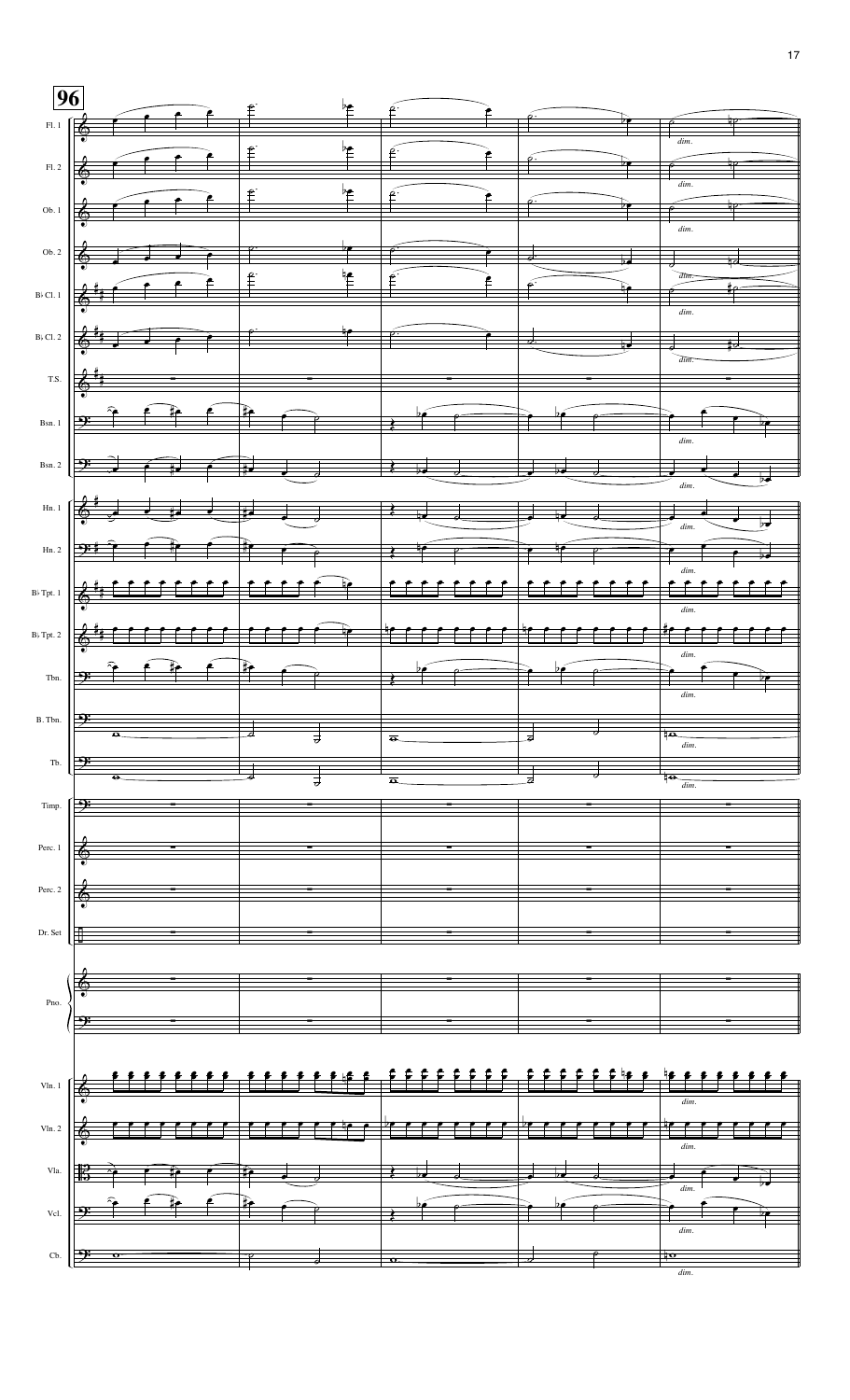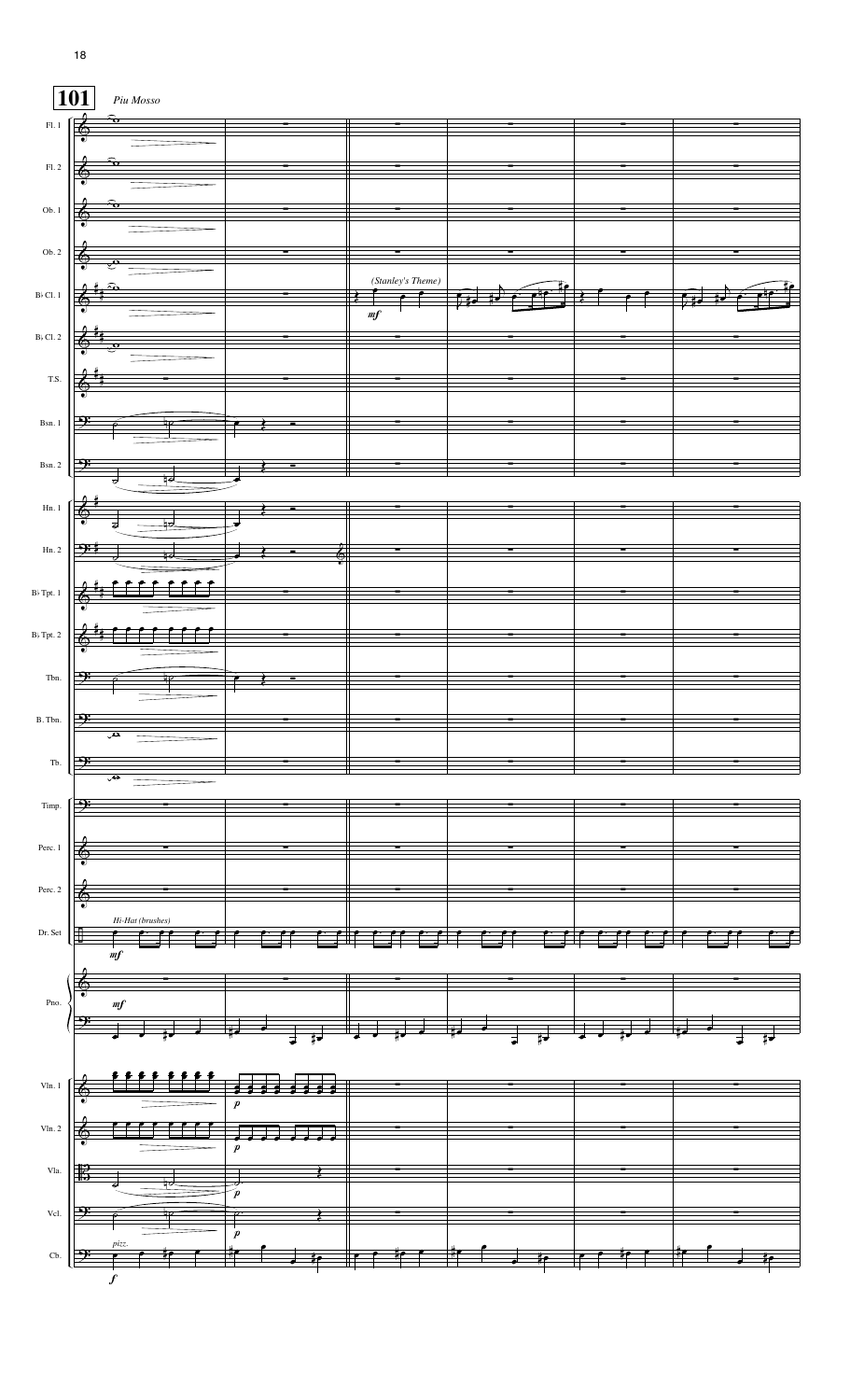|                                   | 107                                                        |                          |                                                                    |                                       |                                                                                                                                                                                                                                                                                                                     |                                                                                     |                                              |
|-----------------------------------|------------------------------------------------------------|--------------------------|--------------------------------------------------------------------|---------------------------------------|---------------------------------------------------------------------------------------------------------------------------------------------------------------------------------------------------------------------------------------------------------------------------------------------------------------------|-------------------------------------------------------------------------------------|----------------------------------------------|
| F1.1                              |                                                            |                          |                                                                    |                                       |                                                                                                                                                                                                                                                                                                                     |                                                                                     |                                              |
|                                   |                                                            |                          |                                                                    |                                       |                                                                                                                                                                                                                                                                                                                     |                                                                                     |                                              |
| F1.2                              |                                                            |                          |                                                                    |                                       |                                                                                                                                                                                                                                                                                                                     |                                                                                     |                                              |
| Ob. 1                             |                                                            |                          |                                                                    |                                       |                                                                                                                                                                                                                                                                                                                     |                                                                                     |                                              |
|                                   |                                                            |                          |                                                                    |                                       |                                                                                                                                                                                                                                                                                                                     |                                                                                     |                                              |
| Ob. 2                             |                                                            |                          |                                                                    |                                       |                                                                                                                                                                                                                                                                                                                     |                                                                                     |                                              |
|                                   | $B \triangleright C1.1$                                    |                          |                                                                    |                                       | $\frac{1}{2}$ $\frac{1}{2}$ $\frac{1}{2}$ $\frac{1}{2}$ $\frac{1}{2}$ $\frac{1}{2}$ $\frac{1}{2}$ $\frac{1}{2}$ $\frac{1}{2}$ $\frac{1}{2}$ $\frac{1}{2}$ $\frac{1}{2}$ $\frac{1}{2}$ $\frac{1}{2}$ $\frac{1}{2}$ $\frac{1}{2}$ $\frac{1}{2}$ $\frac{1}{2}$ $\frac{1}{2}$ $\frac{1}{2}$ $\frac{1}{2}$ $\frac{1}{2}$ | $\frac{1}{2}$ $\frac{1}{2}$ $\frac{1}{2}$ $\frac{1}{2}$ $\frac{1}{2}$ $\frac{1}{2}$ | $\epsilon$ $\epsilon$                        |
|                                   |                                                            |                          |                                                                    |                                       |                                                                                                                                                                                                                                                                                                                     |                                                                                     |                                              |
| $B\nmid Cl. 2$                    | $\frac{24}{9}$                                             |                          | $\overline{\phantom{a}}$                                           | $\blacksquare$                        |                                                                                                                                                                                                                                                                                                                     |                                                                                     |                                              |
|                                   | T.S.                                                       | $\qquad \qquad$          |                                                                    |                                       |                                                                                                                                                                                                                                                                                                                     |                                                                                     |                                              |
|                                   |                                                            |                          |                                                                    |                                       |                                                                                                                                                                                                                                                                                                                     |                                                                                     |                                              |
| Bsn. 1 $\left \frac{1}{2}\right $ |                                                            |                          |                                                                    |                                       |                                                                                                                                                                                                                                                                                                                     |                                                                                     |                                              |
| Bsn. 2                            | $\mathbb{P}$                                               |                          |                                                                    |                                       |                                                                                                                                                                                                                                                                                                                     |                                                                                     |                                              |
|                                   |                                                            |                          |                                                                    |                                       |                                                                                                                                                                                                                                                                                                                     |                                                                                     |                                              |
|                                   | $\begin{array}{c} \n\text{Hn.1} \\ \bigoplus\n\end{array}$ |                          |                                                                    |                                       |                                                                                                                                                                                                                                                                                                                     |                                                                                     |                                              |
|                                   |                                                            |                          |                                                                    |                                       |                                                                                                                                                                                                                                                                                                                     |                                                                                     |                                              |
| Hn. 2                             |                                                            | $\overline{\phantom{a}}$ |                                                                    |                                       |                                                                                                                                                                                                                                                                                                                     |                                                                                     |                                              |
| $B\nmid Tpt. 1$                   |                                                            |                          |                                                                    |                                       | $\Rightarrow$                                                                                                                                                                                                                                                                                                       |                                                                                     |                                              |
|                                   |                                                            |                          |                                                                    |                                       |                                                                                                                                                                                                                                                                                                                     |                                                                                     |                                              |
| $B\overline{b}$ Tpt. 2            |                                                            |                          |                                                                    |                                       |                                                                                                                                                                                                                                                                                                                     |                                                                                     |                                              |
| Tbn.                              |                                                            |                          |                                                                    |                                       |                                                                                                                                                                                                                                                                                                                     |                                                                                     |                                              |
|                                   |                                                            |                          |                                                                    |                                       |                                                                                                                                                                                                                                                                                                                     |                                                                                     |                                              |
| $\mathbf B.$ Tbn.                 |                                                            |                          |                                                                    |                                       |                                                                                                                                                                                                                                                                                                                     |                                                                                     |                                              |
| Tb.                               |                                                            |                          |                                                                    |                                       |                                                                                                                                                                                                                                                                                                                     |                                                                                     |                                              |
|                                   |                                                            |                          |                                                                    |                                       |                                                                                                                                                                                                                                                                                                                     |                                                                                     |                                              |
| $\mbox{Timp.}$                    |                                                            |                          |                                                                    |                                       |                                                                                                                                                                                                                                                                                                                     |                                                                                     |                                              |
| Perc. $1$                         |                                                            | Ξ                        | $\blacksquare$                                                     |                                       |                                                                                                                                                                                                                                                                                                                     |                                                                                     |                                              |
|                                   |                                                            |                          |                                                                    |                                       |                                                                                                                                                                                                                                                                                                                     |                                                                                     |                                              |
| Perc. 2                           |                                                            |                          | $\overline{\phantom{a}}$ , and the set of $\overline{\phantom{a}}$ |                                       |                                                                                                                                                                                                                                                                                                                     |                                                                                     |                                              |
|                                   |                                                            |                          |                                                                    | $\overline{\mathbb{C}^n\mathbb{C}^n}$ |                                                                                                                                                                                                                                                                                                                     |                                                                                     |                                              |
| $\mathop{\rm Dr}\nolimits.$ Set   |                                                            |                          | $\cdot$ $\cdot$ $\cdot$<br>$\left  \cdot \right $                  |                                       | $\qquad \qquad \blacksquare$                                                                                                                                                                                                                                                                                        | اعتصارتها                                                                           | $\overline{\phantom{a}}$                     |
|                                   |                                                            |                          |                                                                    |                                       |                                                                                                                                                                                                                                                                                                                     |                                                                                     |                                              |
| Pno.                              | $\frac{1}{2}$                                              |                          |                                                                    |                                       |                                                                                                                                                                                                                                                                                                                     |                                                                                     |                                              |
|                                   |                                                            |                          |                                                                    |                                       |                                                                                                                                                                                                                                                                                                                     |                                                                                     | $\frac{1}{2}$ to<br>$\overline{\phantom{a}}$ |
|                                   |                                                            |                          |                                                                    |                                       |                                                                                                                                                                                                                                                                                                                     |                                                                                     |                                              |
| Vln. 1                            |                                                            |                          |                                                                    |                                       |                                                                                                                                                                                                                                                                                                                     |                                                                                     |                                              |
|                                   |                                                            |                          |                                                                    |                                       |                                                                                                                                                                                                                                                                                                                     |                                                                                     | m f                                          |
| Vln. 2                            |                                                            |                          |                                                                    |                                       |                                                                                                                                                                                                                                                                                                                     | m <sub>f</sub>                                                                      |                                              |
| Vla.                              |                                                            |                          |                                                                    |                                       |                                                                                                                                                                                                                                                                                                                     |                                                                                     |                                              |
|                                   |                                                            |                          |                                                                    |                                       |                                                                                                                                                                                                                                                                                                                     |                                                                                     |                                              |
| Vcl.                              |                                                            |                          |                                                                    |                                       |                                                                                                                                                                                                                                                                                                                     |                                                                                     |                                              |
| $\mathrm{Cb.}$                    |                                                            |                          | 墷<br>$\frac{1}{2}$                                                 | $\rightarrow$ ie f                    | 靾<br>$\frac{1}{2}$                                                                                                                                                                                                                                                                                                  |                                                                                     | ٣í                                           |
|                                   |                                                            |                          |                                                                    |                                       |                                                                                                                                                                                                                                                                                                                     |                                                                                     |                                              |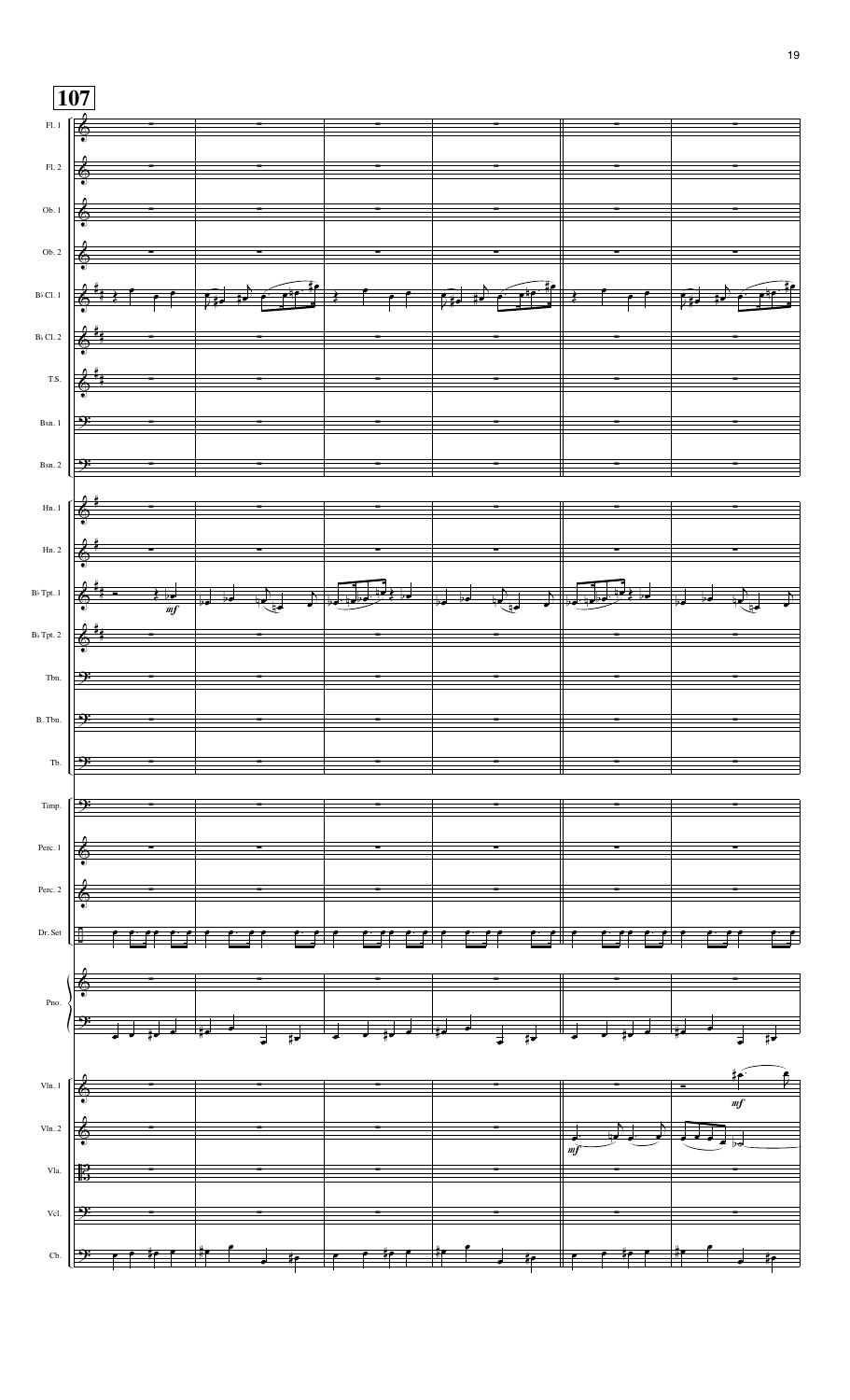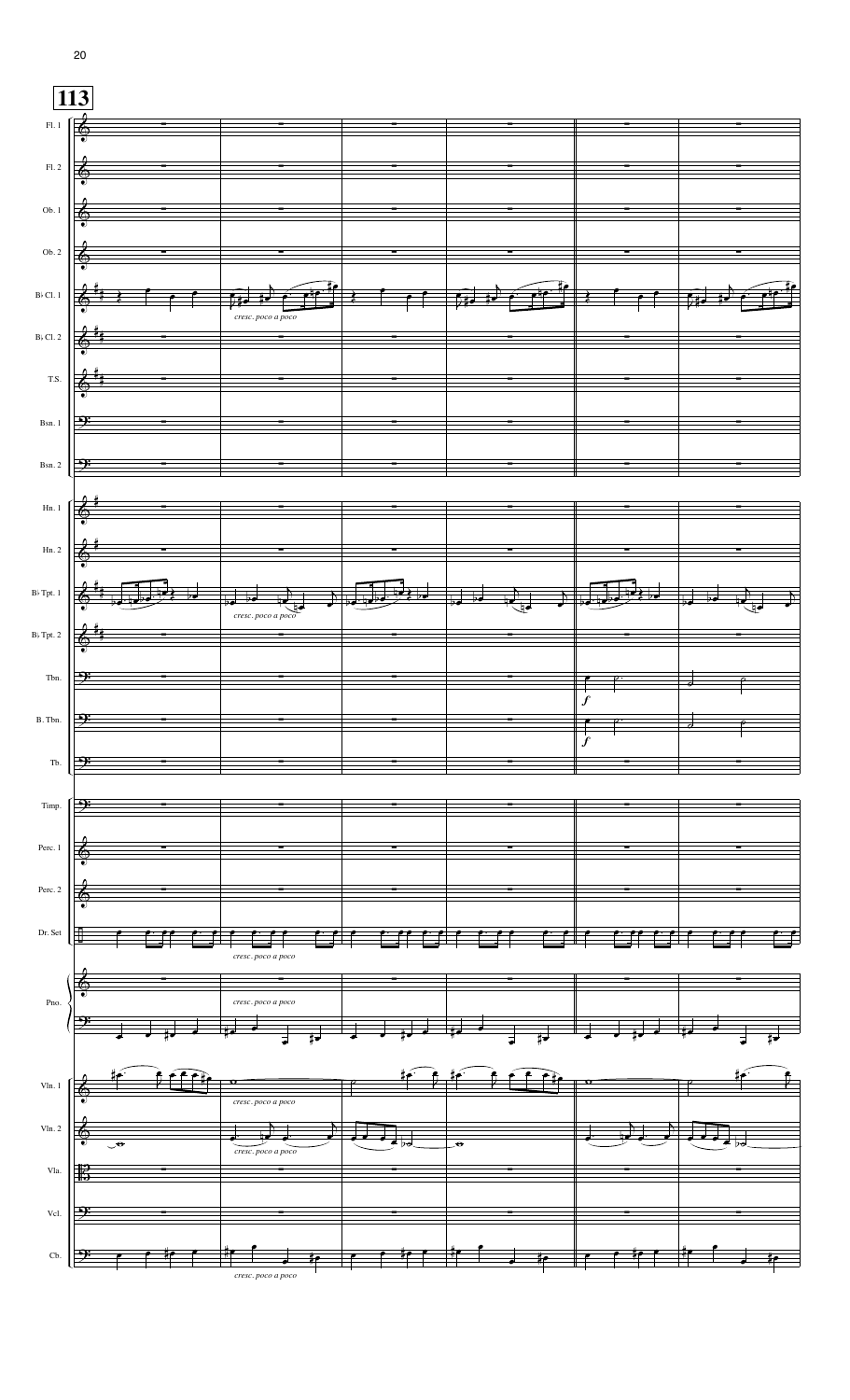|                                                                       | 119                                                                                                                                                                                                                                                                                                                   |                                                                                                                                                                                                                                                                                                                                                                                                                                            |           |                           |               |   |
|-----------------------------------------------------------------------|-----------------------------------------------------------------------------------------------------------------------------------------------------------------------------------------------------------------------------------------------------------------------------------------------------------------------|--------------------------------------------------------------------------------------------------------------------------------------------------------------------------------------------------------------------------------------------------------------------------------------------------------------------------------------------------------------------------------------------------------------------------------------------|-----------|---------------------------|---------------|---|
| F1.1                                                                  |                                                                                                                                                                                                                                                                                                                       |                                                                                                                                                                                                                                                                                                                                                                                                                                            |           |                           |               |   |
|                                                                       |                                                                                                                                                                                                                                                                                                                       |                                                                                                                                                                                                                                                                                                                                                                                                                                            |           |                           |               |   |
| F1.2                                                                  |                                                                                                                                                                                                                                                                                                                       |                                                                                                                                                                                                                                                                                                                                                                                                                                            |           |                           |               |   |
| Ob. 1                                                                 | $\mathbb{R}$                                                                                                                                                                                                                                                                                                          |                                                                                                                                                                                                                                                                                                                                                                                                                                            |           |                           |               |   |
|                                                                       |                                                                                                                                                                                                                                                                                                                       |                                                                                                                                                                                                                                                                                                                                                                                                                                            |           |                           |               |   |
| $\frac{0b.2}{\sqrt{2}}$                                               |                                                                                                                                                                                                                                                                                                                       |                                                                                                                                                                                                                                                                                                                                                                                                                                            |           |                           |               |   |
|                                                                       | $B_{\rm I}$ Cl. $\frac{1}{2}$ $\frac{1}{2}$ $\frac{1}{2}$ $\frac{1}{2}$ $\frac{1}{2}$ $\frac{1}{2}$ $\frac{1}{2}$ $\frac{1}{2}$ $\frac{1}{2}$ $\frac{1}{2}$ $\frac{1}{2}$ $\frac{1}{2}$ $\frac{1}{2}$ $\frac{1}{2}$ $\frac{1}{2}$ $\frac{1}{2}$ $\frac{1}{2}$ $\frac{1}{2}$ $\frac{1}{2}$ $\frac{1}{2}$ $\frac{1}{2}$ |                                                                                                                                                                                                                                                                                                                                                                                                                                            |           |                           |               |   |
|                                                                       |                                                                                                                                                                                                                                                                                                                       |                                                                                                                                                                                                                                                                                                                                                                                                                                            |           |                           |               |   |
| $B \triangleright C1.2$                                               |                                                                                                                                                                                                                                                                                                                       |                                                                                                                                                                                                                                                                                                                                                                                                                                            |           |                           |               |   |
|                                                                       | T.S.                                                                                                                                                                                                                                                                                                                  |                                                                                                                                                                                                                                                                                                                                                                                                                                            |           |                           |               |   |
|                                                                       |                                                                                                                                                                                                                                                                                                                       |                                                                                                                                                                                                                                                                                                                                                                                                                                            |           |                           |               |   |
| Bsn. 1 $\left \frac{\partial \mathbf{F}}{\partial \mathbf{F}}\right $ |                                                                                                                                                                                                                                                                                                                       |                                                                                                                                                                                                                                                                                                                                                                                                                                            |           |                           |               |   |
| $_{\rm Bsn. \, 2}$                                                    |                                                                                                                                                                                                                                                                                                                       |                                                                                                                                                                                                                                                                                                                                                                                                                                            |           |                           |               |   |
|                                                                       |                                                                                                                                                                                                                                                                                                                       |                                                                                                                                                                                                                                                                                                                                                                                                                                            |           |                           |               |   |
|                                                                       | $Hn.1$ $\left[\begin{array}{ccc} \frac{3}{2} & - & - \\ \frac{3}{2} & - & - \end{array}\right]$                                                                                                                                                                                                                       | <u> Tanzania (h. 1878).</u><br>Division de la provincia de la provincia de la provincia de la provincia de la provincia de la provincia de la                                                                                                                                                                                                                                                                                              |           |                           |               |   |
|                                                                       | $Hn.2$ $\frac{24}{10}$                                                                                                                                                                                                                                                                                                |                                                                                                                                                                                                                                                                                                                                                                                                                                            |           |                           |               |   |
|                                                                       |                                                                                                                                                                                                                                                                                                                       |                                                                                                                                                                                                                                                                                                                                                                                                                                            |           |                           |               |   |
|                                                                       | $B_3 T pt.1$                                                                                                                                                                                                                                                                                                          |                                                                                                                                                                                                                                                                                                                                                                                                                                            |           |                           | $\frac{1}{2}$ |   |
| $B \triangleright$ Tpt. 2                                             |                                                                                                                                                                                                                                                                                                                       |                                                                                                                                                                                                                                                                                                                                                                                                                                            |           |                           |               |   |
|                                                                       |                                                                                                                                                                                                                                                                                                                       |                                                                                                                                                                                                                                                                                                                                                                                                                                            |           |                           |               |   |
| $_{\rm Tbn.}$                                                         |                                                                                                                                                                                                                                                                                                                       | $\overline{\bullet}$                                                                                                                                                                                                                                                                                                                                                                                                                       |           |                           |               |   |
| $\mathbf B.$ Tbn.                                                     |                                                                                                                                                                                                                                                                                                                       |                                                                                                                                                                                                                                                                                                                                                                                                                                            |           |                           |               |   |
|                                                                       |                                                                                                                                                                                                                                                                                                                       |                                                                                                                                                                                                                                                                                                                                                                                                                                            |           |                           |               |   |
| Tb.                                                                   |                                                                                                                                                                                                                                                                                                                       |                                                                                                                                                                                                                                                                                                                                                                                                                                            |           |                           |               |   |
|                                                                       |                                                                                                                                                                                                                                                                                                                       |                                                                                                                                                                                                                                                                                                                                                                                                                                            |           |                           |               |   |
| Timp.                                                                 |                                                                                                                                                                                                                                                                                                                       |                                                                                                                                                                                                                                                                                                                                                                                                                                            |           |                           |               |   |
| Perc. 1                                                               |                                                                                                                                                                                                                                                                                                                       |                                                                                                                                                                                                                                                                                                                                                                                                                                            |           |                           |               |   |
| Perc. 2                                                               |                                                                                                                                                                                                                                                                                                                       |                                                                                                                                                                                                                                                                                                                                                                                                                                            |           |                           |               |   |
|                                                                       |                                                                                                                                                                                                                                                                                                                       |                                                                                                                                                                                                                                                                                                                                                                                                                                            |           |                           |               |   |
| Dr. Set                                                               | f ff                                                                                                                                                                                                                                                                                                                  |                                                                                                                                                                                                                                                                                                                                                                                                                                            |           |                           |               |   |
|                                                                       |                                                                                                                                                                                                                                                                                                                       | $\begin{array}{c}\n\mathbf{f} & \mathbf{f} & \mathbf{f} \\ \hline\n\mathbf{f} & \mathbf{f} & \mathbf{f} \\ \hline\n\mathbf{f} & \mathbf{f} & \mathbf{f} \\ \hline\n\mathbf{f} & \mathbf{f} & \mathbf{f} \\ \hline\n\mathbf{f} & \mathbf{f} & \mathbf{f} \\ \hline\n\mathbf{f} & \mathbf{f} & \mathbf{f} \\ \hline\n\mathbf{f} & \mathbf{f} & \mathbf{f} \\ \hline\n\mathbf{f} & \mathbf{f} & \mathbf{f} \\ \hline\n\mathbf{f} & \mathbf{f$ |           |                           |               | ₽ |
| Pno.                                                                  |                                                                                                                                                                                                                                                                                                                       |                                                                                                                                                                                                                                                                                                                                                                                                                                            |           |                           |               |   |
|                                                                       |                                                                                                                                                                                                                                                                                                                       |                                                                                                                                                                                                                                                                                                                                                                                                                                            |           |                           |               |   |
|                                                                       |                                                                                                                                                                                                                                                                                                                       |                                                                                                                                                                                                                                                                                                                                                                                                                                            |           |                           |               |   |
|                                                                       |                                                                                                                                                                                                                                                                                                                       | $\overline{\phantom{a}}$<br>$\overline{\mathbf{C}}$                                                                                                                                                                                                                                                                                                                                                                                        |           | $\mathbb{H}_{\mathbb{R}}$ |               |   |
| $V \ln 1$                                                             |                                                                                                                                                                                                                                                                                                                       |                                                                                                                                                                                                                                                                                                                                                                                                                                            |           |                           |               |   |
| Vln. 2                                                                |                                                                                                                                                                                                                                                                                                                       |                                                                                                                                                                                                                                                                                                                                                                                                                                            | समि       |                           |               |   |
|                                                                       |                                                                                                                                                                                                                                                                                                                       |                                                                                                                                                                                                                                                                                                                                                                                                                                            |           |                           |               |   |
| Vla.                                                                  |                                                                                                                                                                                                                                                                                                                       |                                                                                                                                                                                                                                                                                                                                                                                                                                            |           |                           |               |   |
| Vcl.                                                                  |                                                                                                                                                                                                                                                                                                                       |                                                                                                                                                                                                                                                                                                                                                                                                                                            |           |                           |               |   |
|                                                                       |                                                                                                                                                                                                                                                                                                                       |                                                                                                                                                                                                                                                                                                                                                                                                                                            |           |                           |               |   |
| Cb.                                                                   |                                                                                                                                                                                                                                                                                                                       |                                                                                                                                                                                                                                                                                                                                                                                                                                            | $\bullet$ |                           |               |   |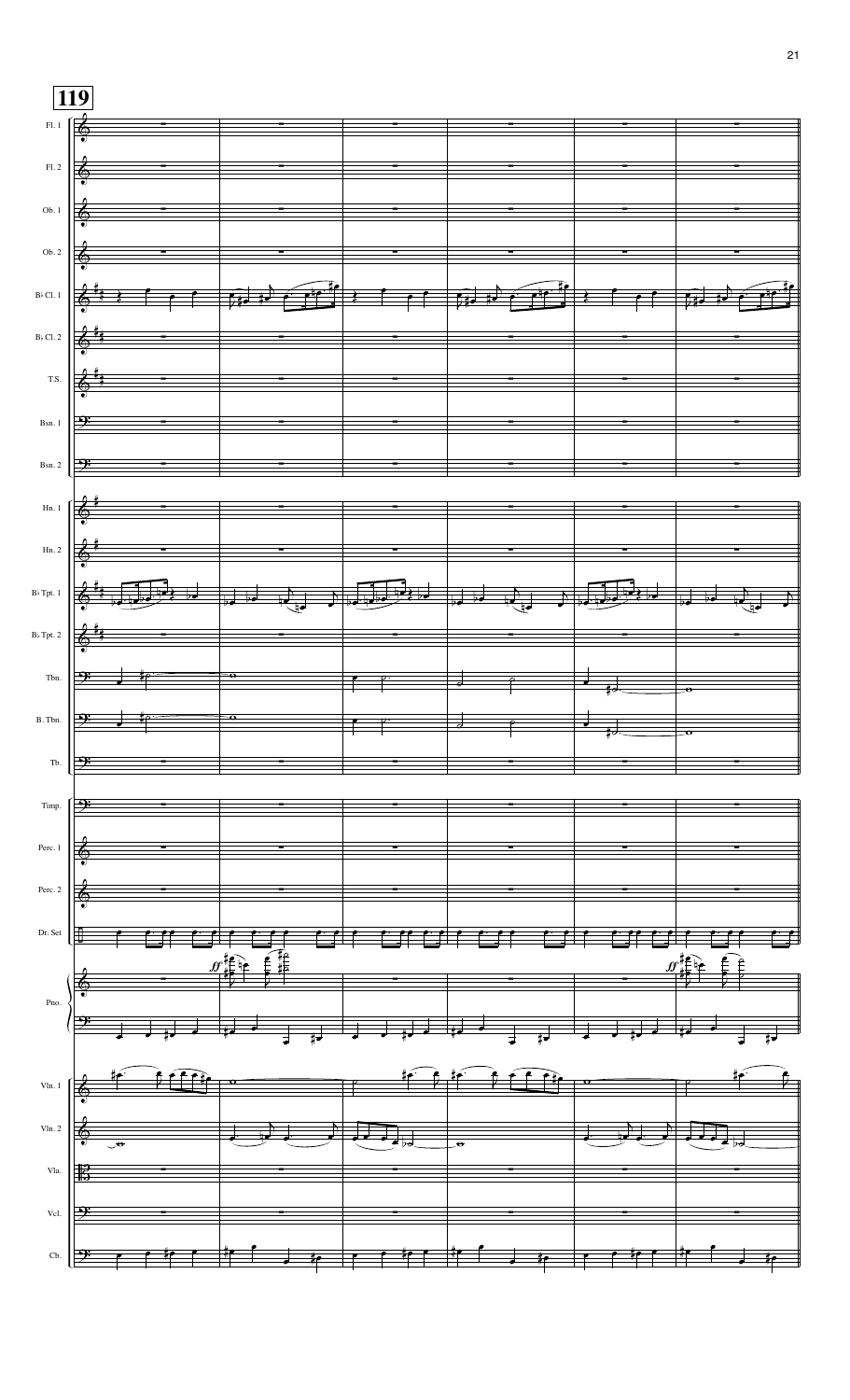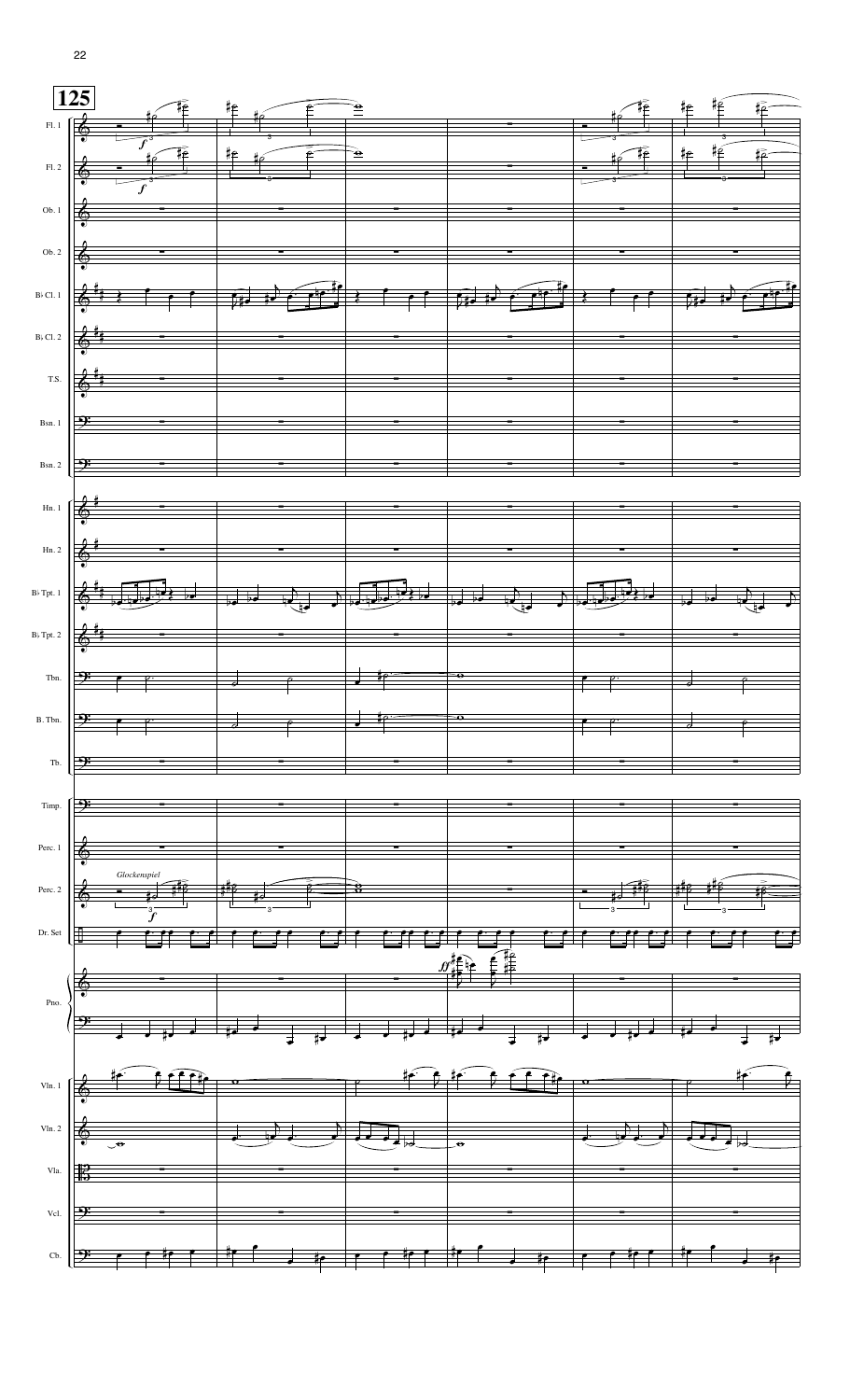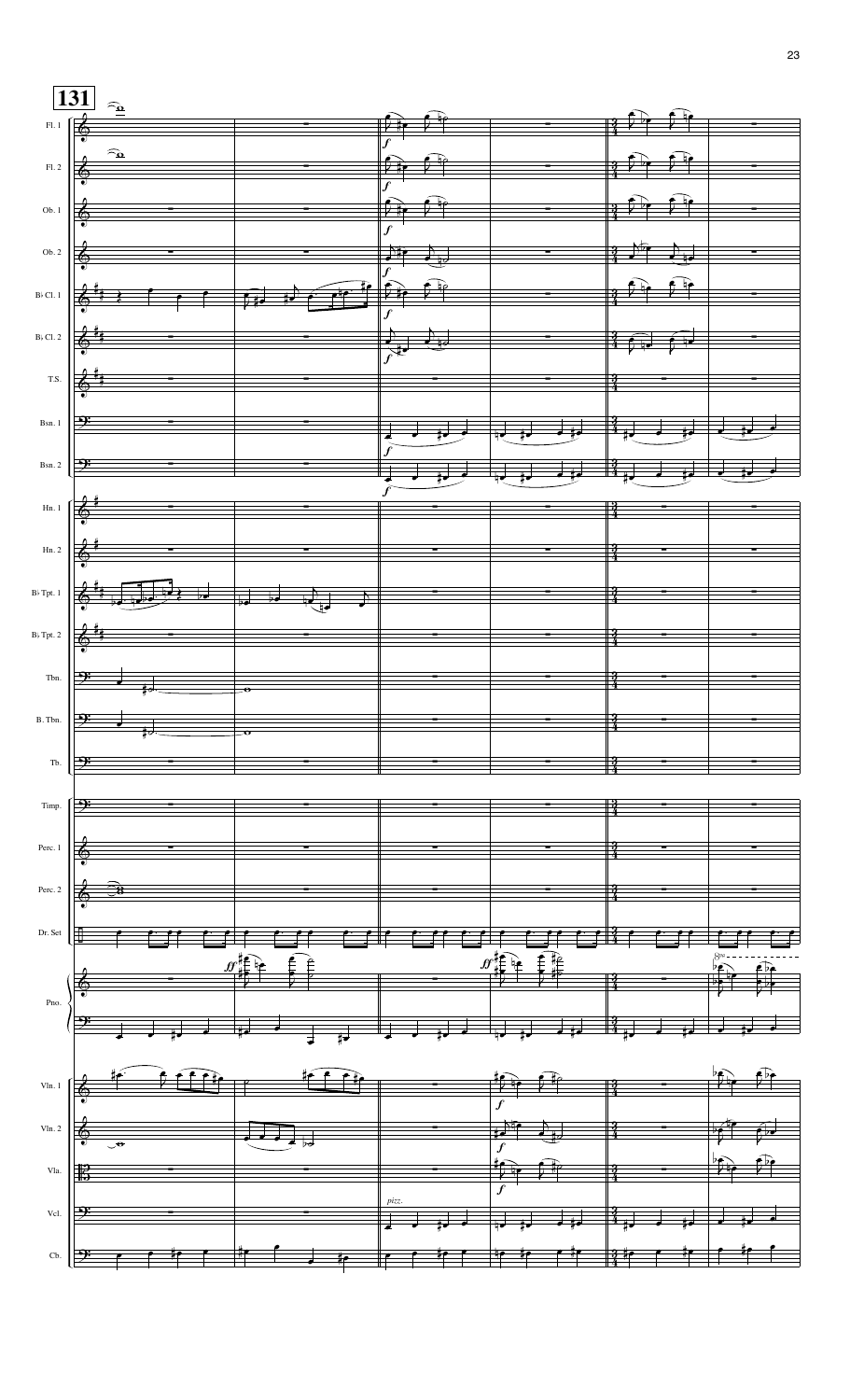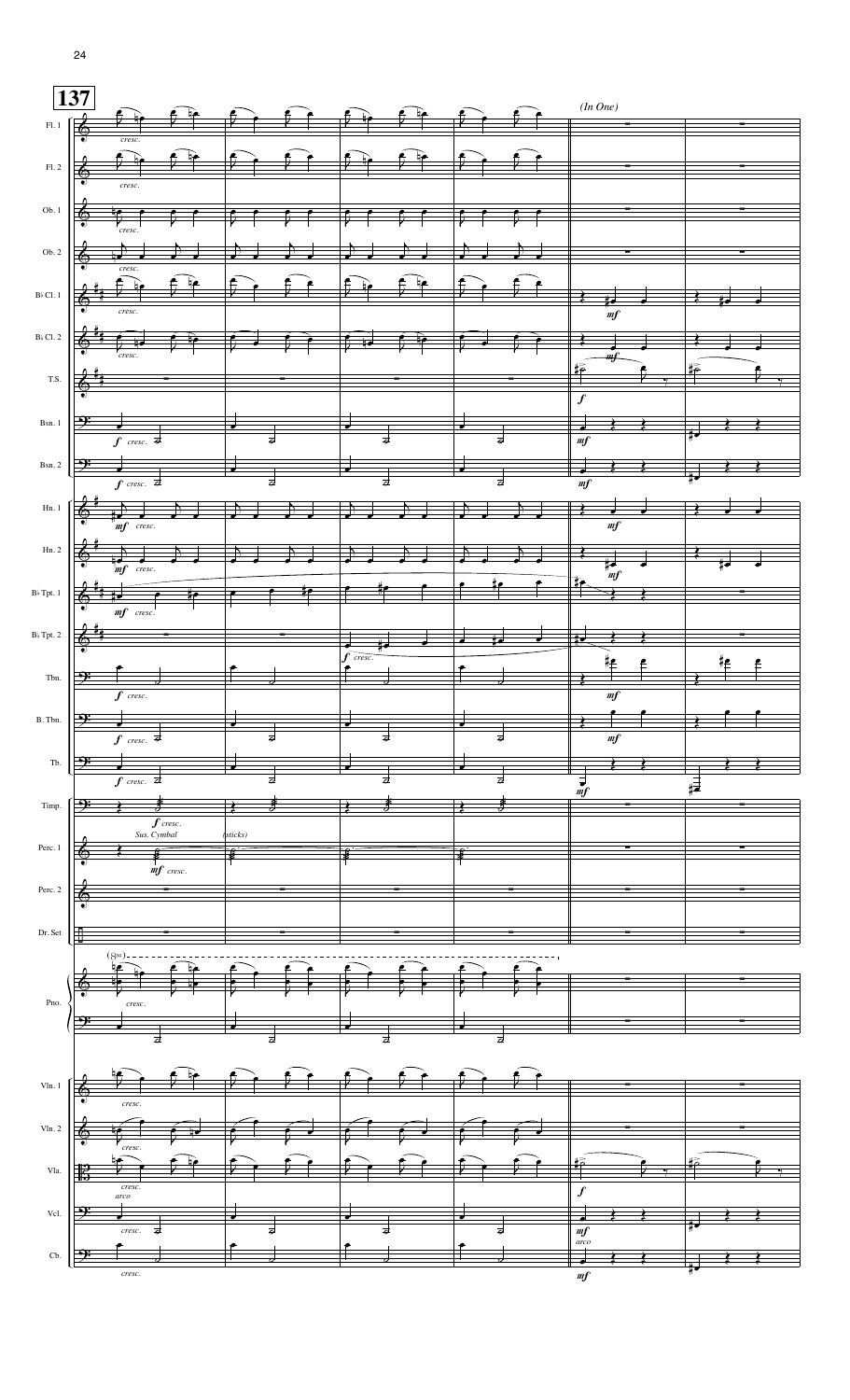|                                | 143                   |   |  |    |     |                     |              |               |           |  |               |                      |                      |              |                          |                     |                      |               |
|--------------------------------|-----------------------|---|--|----|-----|---------------------|--------------|---------------|-----------|--|---------------|----------------------|----------------------|--------------|--------------------------|---------------------|----------------------|---------------|
| F1.1                           |                       |   |  |    |     |                     |              |               |           |  |               | $\ddot{\mathcal{A}}$ |                      |              |                          | $\rightarrow$       |                      |               |
| $\rm Fl.2$                     |                       |   |  |    |     |                     |              |               |           |  |               |                      |                      |              |                          |                     |                      |               |
|                                | $\breve{\circ}$       |   |  |    |     |                     |              |               |           |  |               |                      |                      |              |                          |                     |                      |               |
| Ob. $\boldsymbol{1}$           | $\overline{\Phi}$     |   |  |    |     | $\ddot{\mathbf{r}}$ | $\mathbb{P}$ |               |           |  |               |                      |                      |              |                          | 華                   |                      |               |
| Ob. 2                          |                       |   |  |    |     |                     |              |               |           |  |               |                      |                      |              |                          |                     |                      |               |
| $\mathbf{B}\flat$ Cl. 1        |                       |   |  |    |     |                     |              |               |           |  |               |                      |                      |              |                          |                     |                      |               |
|                                |                       |   |  |    |     |                     |              |               |           |  |               |                      | $\overrightarrow{ }$ |              |                          |                     |                      |               |
| $\mathbf{B}\flat$ Cl. 2        |                       |   |  |    |     |                     |              |               |           |  |               |                      |                      |              |                          | $\rightarrow$       | $\equiv$             |               |
| T.S.                           |                       |   |  |    |     |                     |              |               |           |  |               |                      |                      |              |                          |                     |                      |               |
|                                |                       |   |  |    |     |                     |              |               |           |  |               |                      |                      |              |                          |                     |                      |               |
|                                |                       |   |  |    |     |                     |              |               |           |  |               |                      |                      |              |                          |                     |                      | $\rightarrow$ |
|                                | Bsn. 2 $\frac{9!}{4}$ |   |  |    |     |                     |              |               |           |  |               |                      |                      |              |                          |                     | $\frac{1}{\sqrt{2}}$ |               |
| $\rm Hn.$ 1                    |                       |   |  |    |     |                     |              |               |           |  |               |                      |                      |              | $\overline{\phantom{a}}$ | $\ddot{\mathbf{r}}$ |                      |               |
|                                |                       |   |  |    |     |                     |              |               |           |  |               |                      |                      |              |                          | 专                   |                      |               |
| $\rm B\!\!\downarrow$ Tpt. $1$ | $6 +$                 |   |  |    |     |                     |              |               |           |  |               |                      |                      |              |                          |                     |                      |               |
|                                |                       |   |  |    |     |                     |              |               |           |  |               |                      |                      |              |                          |                     |                      |               |
| $\mathbf{B}\flat$ Tpt. 2       | $\frac{24}{9}$        |   |  |    |     |                     |              |               |           |  |               |                      |                      |              |                          |                     |                      |               |
| Tbn.                           | <u>ີ</u>              | ≝ |  |    | $+$ |                     |              | Ê             |           |  |               |                      |                      |              |                          |                     |                      |               |
| B. Tbn.                        |                       |   |  |    |     |                     |              | $h_{\bullet}$ | $\bullet$ |  | $b$ $\bullet$ |                      |                      | $\mathbf{b}$ |                          |                     | Ьe                   |               |
|                                |                       |   |  |    |     |                     |              |               |           |  |               |                      |                      |              |                          |                     |                      |               |
| Tb.                            |                       |   |  | ‡₹ |     |                     |              |               |           |  |               |                      |                      |              |                          |                     |                      |               |
| Timp.                          |                       |   |  |    |     |                     |              |               |           |  |               |                      |                      |              |                          |                     |                      |               |
| Perc. 1                        |                       |   |  |    |     |                     |              |               |           |  |               |                      |                      |              |                          |                     |                      |               |
|                                |                       |   |  |    |     |                     |              |               |           |  |               |                      |                      |              |                          |                     |                      |               |
| Perc. 2                        |                       |   |  |    |     |                     |              |               |           |  |               |                      |                      |              |                          |                     |                      |               |
| Dr. Set                        |                       |   |  |    |     |                     |              |               |           |  |               |                      |                      |              |                          |                     |                      |               |
|                                |                       |   |  |    |     |                     |              |               |           |  |               |                      |                      |              |                          |                     |                      |               |
| Pno.                           |                       |   |  |    |     |                     |              |               |           |  |               |                      |                      |              |                          |                     |                      |               |
|                                |                       |   |  |    |     |                     |              |               |           |  |               |                      |                      |              |                          |                     |                      |               |
|                                |                       |   |  |    |     |                     |              |               |           |  |               |                      |                      |              |                          |                     |                      |               |
| Vln.1                          |                       |   |  |    |     | f                   |              |               |           |  |               |                      |                      |              |                          |                     |                      |               |
| Vln.2                          |                       |   |  |    |     |                     |              |               |           |  |               |                      |                      |              |                          |                     |                      |               |
| Vla.                           |                       |   |  |    |     |                     |              |               |           |  |               |                      |                      |              |                          |                     |                      |               |
|                                |                       |   |  |    |     |                     |              |               |           |  |               |                      |                      |              |                          |                     |                      |               |
| Vcl.                           |                       |   |  |    |     |                     |              |               |           |  |               |                      |                      |              |                          |                     |                      |               |
| Cb.                            |                       |   |  |    |     |                     |              |               |           |  |               |                      |                      |              |                          |                     |                      |               |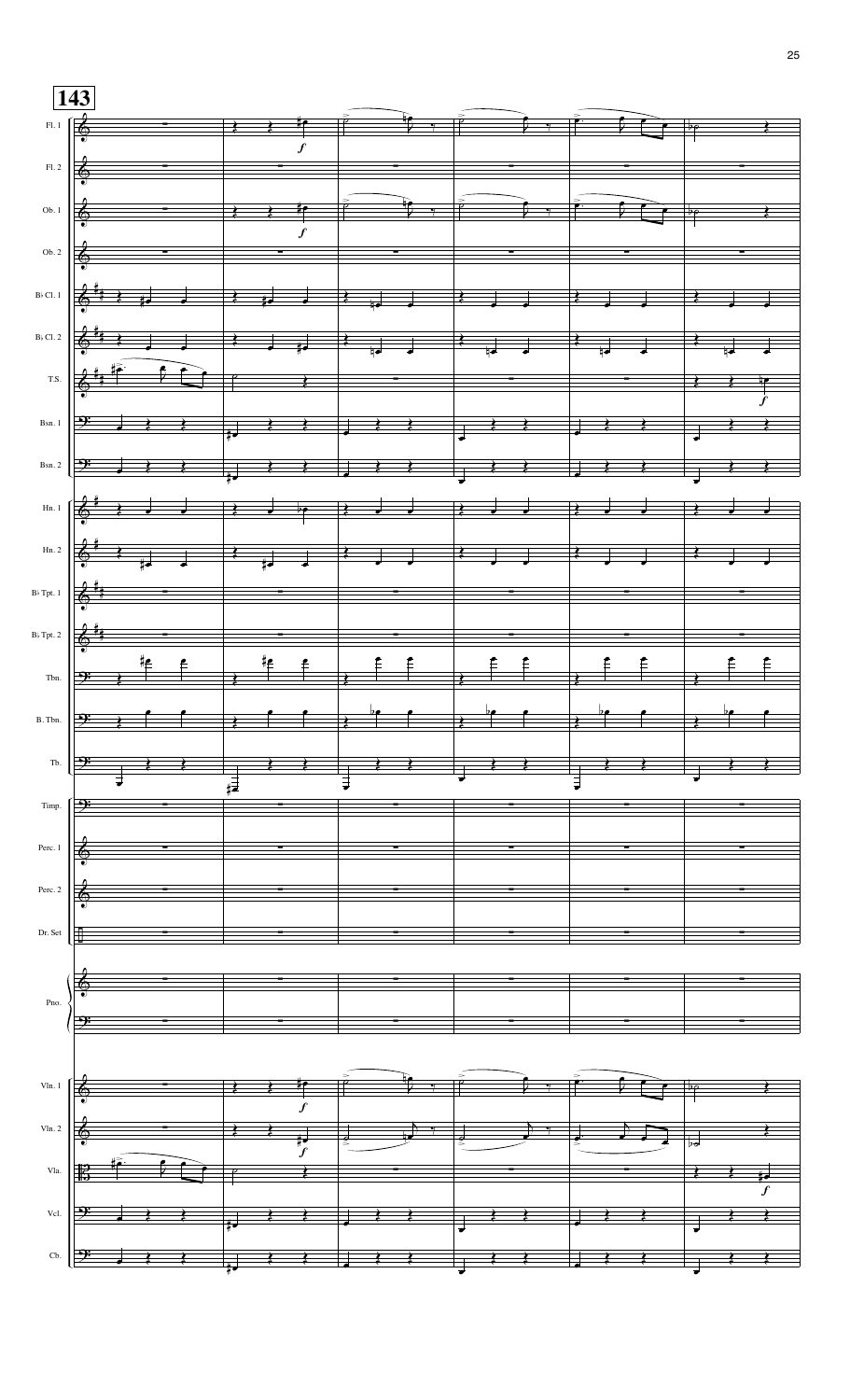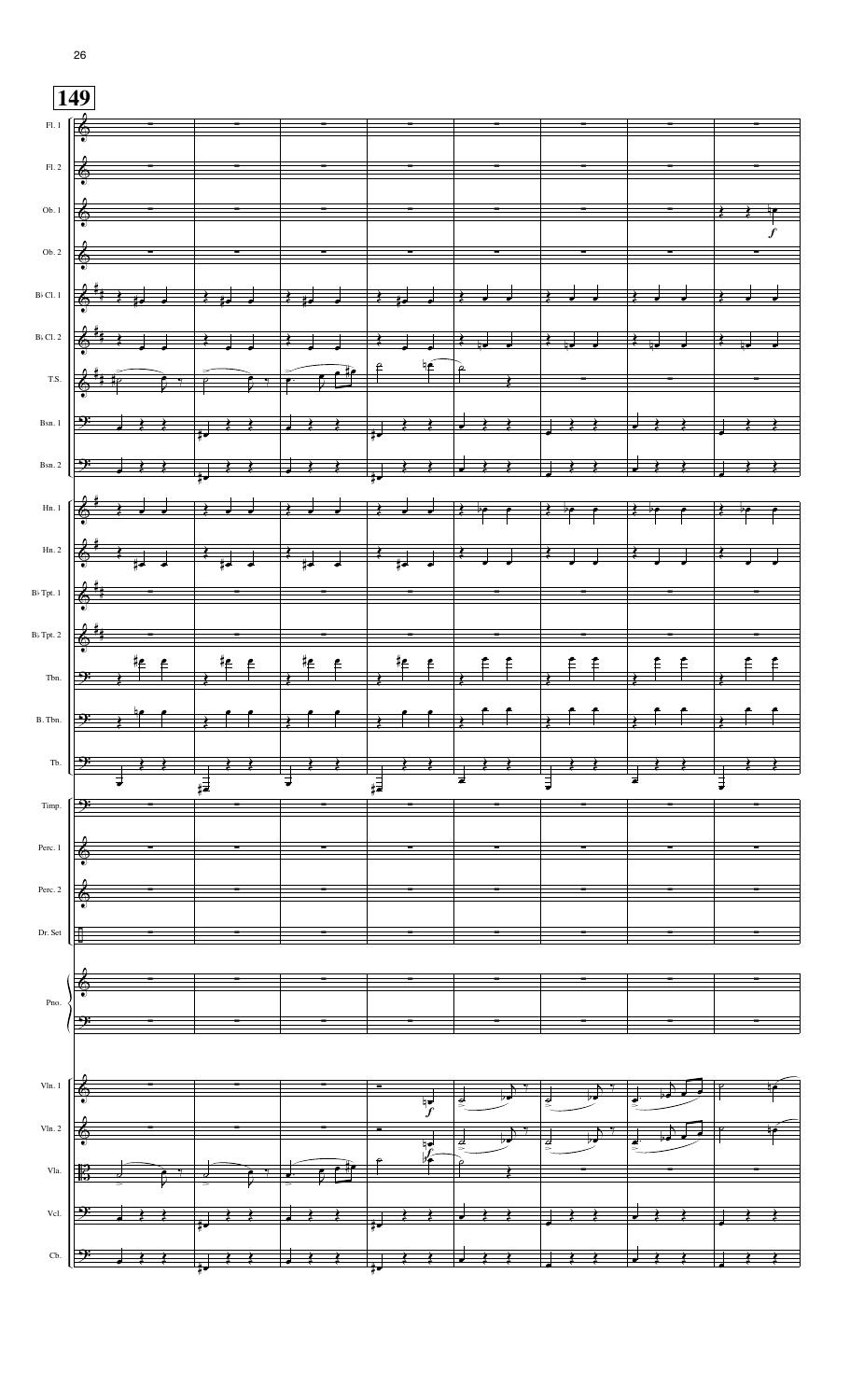

<sup>27</sup>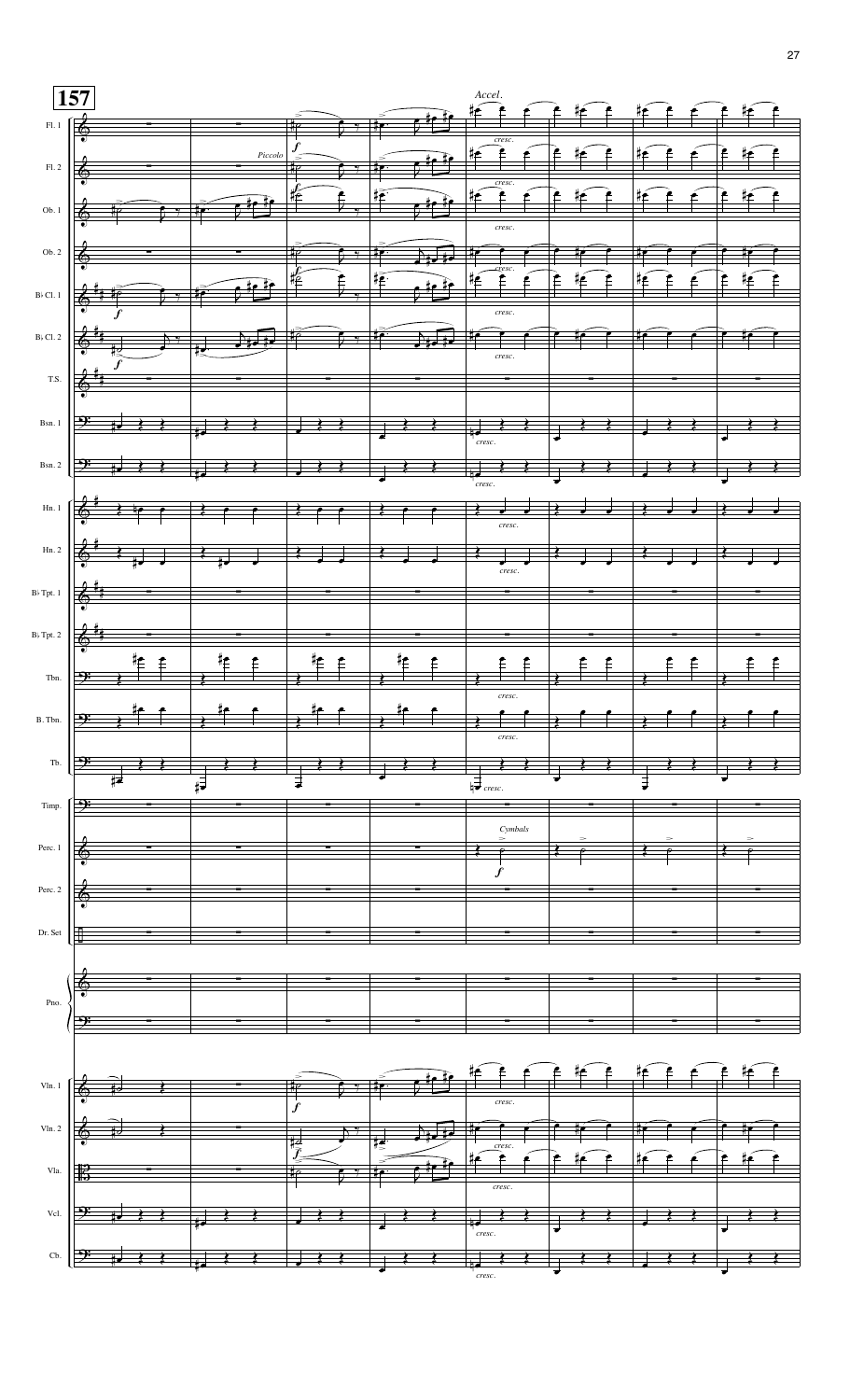| I                 |  |
|-------------------|--|
| ٠<br>۰.           |  |
| I<br>I<br>×<br>۰. |  |

|                                       | <b>165</b>                                                                                                                                                                                                                             | $\mathit{Piu}\mathit{Mosso}$                                |               |            |  |                    |      |            |  |                                                                                 |               |    |                                |  |
|---------------------------------------|----------------------------------------------------------------------------------------------------------------------------------------------------------------------------------------------------------------------------------------|-------------------------------------------------------------|---------------|------------|--|--------------------|------|------------|--|---------------------------------------------------------------------------------|---------------|----|--------------------------------|--|
| $\rm{Fl.}$ $1$                        |                                                                                                                                                                                                                                        | 倥                                                           | Ê             |            |  |                    |      |            |  |                                                                                 |               |    | $\frac{3}{2}$                  |  |
|                                       | $\frac{1}{\Phi}$                                                                                                                                                                                                                       | $\frac{f}{f}$                                               | Ê             |            |  | 惶                  | ₽    |            |  |                                                                                 |               |    |                                |  |
| $\rm Fl.$ 2                           | Ģ                                                                                                                                                                                                                                      |                                                             |               | <u>be </u> |  |                    |      | <u>be </u> |  |                                                                                 |               |    | $\frac{3}{2}$                  |  |
|                                       |                                                                                                                                                                                                                                        | 屢                                                           | Ê             | <u>be </u> |  | $\frac{1}{2}$      | ั่≓ี | <u>be</u>  |  |                                                                                 |               |    |                                |  |
| Ob.1                                  | Φ                                                                                                                                                                                                                                      |                                                             |               |            |  |                    |      |            |  |                                                                                 |               |    | z                              |  |
|                                       |                                                                                                                                                                                                                                        | $\overline{\mathbf{\mathcal{F}}}$                           |               |            |  |                    |      |            |  |                                                                                 |               |    |                                |  |
| Ob. 2                                 |                                                                                                                                                                                                                                        | $\overline{\mathbf{z}}$                                     |               |            |  |                    |      |            |  |                                                                                 |               |    | $\frac{3}{2}$                  |  |
| $\overline{\mathbf{B}^{\flat}}$ Cl. 1 |                                                                                                                                                                                                                                        |                                                             | Ê             | 隼          |  | 悜                  | ţ    | 毕          |  |                                                                                 |               |    |                                |  |
|                                       |                                                                                                                                                                                                                                        | $\overline{\mathbf{\mathcal{F}}}$                           |               |            |  |                    |      |            |  |                                                                                 |               |    | $\frac{3}{2}$                  |  |
| $\mathbf{B}\flat$ Cl. 2               |                                                                                                                                                                                                                                        |                                                             |               |            |  |                    |      |            |  |                                                                                 |               |    |                                |  |
|                                       |                                                                                                                                                                                                                                        | $\overline{f}$                                              |               |            |  |                    |      |            |  |                                                                                 |               |    |                                |  |
| T.S.                                  |                                                                                                                                                                                                                                        |                                                             |               |            |  |                    |      |            |  |                                                                                 |               |    | $rac{3}{2}$<br>Ŧ               |  |
|                                       |                                                                                                                                                                                                                                        | Þe                                                          | ₽             |            |  | Þę                 |      |            |  |                                                                                 |               |    |                                |  |
| Bsn.1                                 | $\mathbf{P}$                                                                                                                                                                                                                           |                                                             |               |            |  |                    |      |            |  |                                                                                 |               |    | $\frac{3}{2}$<br>والبراز       |  |
|                                       |                                                                                                                                                                                                                                        | $\overline{f}_{\stackrel{\circ}{\mathbb{P}}^e_\mathcal{L}}$ | Ê             |            |  | be                 |      |            |  |                                                                                 |               |    |                                |  |
| $_{\rm Bsn. \, 2}$                    | $\rightarrow$                                                                                                                                                                                                                          | $f\hspace{-0.1cm}f\hspace{-0.1cm}f$                         |               |            |  |                    |      |            |  |                                                                                 |               |    |                                |  |
| Hn.1                                  |                                                                                                                                                                                                                                        | ÞΡ                                                          |               |            |  | $\rightarrow \rho$ |      |            |  |                                                                                 |               |    | 埋<br>$\frac{3}{2}$             |  |
|                                       |                                                                                                                                                                                                                                        | ff                                                          | ₽             |            |  |                    |      |            |  |                                                                                 |               |    |                                |  |
| Hn.2                                  |                                                                                                                                                                                                                                        | ηρ                                                          | P             |            |  | $\rightarrow \rho$ |      |            |  |                                                                                 |               |    | باللا<br>$\frac{3}{2}$         |  |
|                                       |                                                                                                                                                                                                                                        | ff                                                          |               |            |  |                    |      |            |  |                                                                                 |               |    |                                |  |
| $B\nmid Tpt. 1$                       |                                                                                                                                                                                                                                        |                                                             |               |            |  |                    |      |            |  |                                                                                 |               |    | $\frac{3}{2}$                  |  |
|                                       |                                                                                                                                                                                                                                        | ff                                                          |               |            |  |                    |      |            |  |                                                                                 |               |    |                                |  |
| $B\overline{b}$ Tpt. 2                |                                                                                                                                                                                                                                        | $\overline{\mathbf{\mathcal{F}}}$                           |               |            |  |                    |      |            |  |                                                                                 |               | ₽  | $\frac{3}{2}$                  |  |
| Tbn.                                  | <u> Di</u>                                                                                                                                                                                                                             |                                                             |               |            |  |                    |      |            |  |                                                                                 |               |    |                                |  |
|                                       |                                                                                                                                                                                                                                        |                                                             |               |            |  |                    |      |            |  |                                                                                 |               |    | $\frac{3}{2}$<br>⇟             |  |
| $\operatorname{B}.$ Tbn.              | $\Theta^:$                                                                                                                                                                                                                             |                                                             |               |            |  |                    |      |            |  |                                                                                 |               |    | 3                              |  |
|                                       |                                                                                                                                                                                                                                        |                                                             |               |            |  |                    |      |            |  |                                                                                 |               |    |                                |  |
| Tb.                                   |                                                                                                                                                                                                                                        |                                                             |               |            |  |                    |      |            |  |                                                                                 |               |    | $\frac{3}{2}$                  |  |
|                                       |                                                                                                                                                                                                                                        |                                                             |               |            |  |                    |      |            |  |                                                                                 |               |    |                                |  |
| Timp.                                 | ⅁                                                                                                                                                                                                                                      |                                                             |               |            |  |                    |      |            |  |                                                                                 |               |    | 耙<br>3                         |  |
| Perc. 1                               |                                                                                                                                                                                                                                        |                                                             |               |            |  |                    |      |            |  |                                                                                 |               |    | मैक्                           |  |
|                                       |                                                                                                                                                                                                                                        |                                                             |               |            |  |                    |      |            |  | $\begin{array}{c} \hline \rule{0pt}{2ex} \\ \hline \rule{0pt}{2ex} \end{array}$ | $\frac{1}{2}$ |    |                                |  |
| Perc. 2                               | $\overbrace{\frac{\textit{Xylophone}}{\textit{X-p}}}\hspace{-0.5cm}\hspace{-0.5cm}\overbrace{\hspace{-0.5cm}\underbrace{\textit{Xp}}}\hspace{-0.5cm}\hspace{-0.5cm}\overbrace{\hspace{-0.5cm}\underbrace{\textit{Xp}}}\hspace{-0.5cm}$ |                                                             | $\frac{1}{2}$ |            |  | $\frac{1}{2}$      |      |            |  |                                                                                 |               | IÈ | $\frac{3}{2}$                  |  |
|                                       |                                                                                                                                                                                                                                        | ff                                                          |               |            |  |                    |      |            |  |                                                                                 |               |    |                                |  |
| Dr. Set                               |                                                                                                                                                                                                                                        |                                                             |               |            |  |                    |      |            |  |                                                                                 |               |    | ខ្ចី                           |  |
|                                       |                                                                                                                                                                                                                                        |                                                             |               |            |  |                    |      |            |  | è                                                                               | $\frac{1}{2}$ | IĒ |                                |  |
|                                       |                                                                                                                                                                                                                                        |                                                             |               |            |  |                    |      |            |  |                                                                                 |               |    | $\frac{3}{2}$                  |  |
| Pno.                                  |                                                                                                                                                                                                                                        |                                                             |               |            |  |                    |      |            |  | f f                                                                             |               |    |                                |  |
|                                       |                                                                                                                                                                                                                                        |                                                             |               |            |  |                    |      |            |  | $\frac{1}{\epsilon}$                                                            | $\frac{1}{2}$ | 植授 | $\frac{3}{2}$                  |  |
|                                       |                                                                                                                                                                                                                                        |                                                             |               |            |  |                    |      |            |  |                                                                                 |               |    |                                |  |
| $Vln$ . 1                             |                                                                                                                                                                                                                                        |                                                             | Ê             | ๒ҽ         |  |                    | Ė    | ๒•         |  |                                                                                 |               |    |                                |  |
|                                       |                                                                                                                                                                                                                                        |                                                             |               |            |  |                    |      |            |  |                                                                                 |               |    |                                |  |
| Vln. 2                                |                                                                                                                                                                                                                                        |                                                             |               |            |  |                    |      |            |  |                                                                                 |               |    |                                |  |
|                                       |                                                                                                                                                                                                                                        |                                                             | $\hat{f}$     |            |  | $^{\flat}$         |      |            |  |                                                                                 |               |    |                                |  |
| Vla.                                  |                                                                                                                                                                                                                                        |                                                             |               |            |  |                    |      |            |  |                                                                                 |               |    | 3<br>₩                         |  |
|                                       |                                                                                                                                                                                                                                        | ÞΡ                                                          | ₽             |            |  | þę                 |      |            |  |                                                                                 |               |    |                                |  |
| $\mbox{Vcl.}$                         |                                                                                                                                                                                                                                        |                                                             |               |            |  |                    |      |            |  |                                                                                 |               |    | $\frac{3}{2}$<br>بالبرأ        |  |
| Cb.                                   | $\mapsto$                                                                                                                                                                                                                              |                                                             |               |            |  |                    |      |            |  |                                                                                 |               |    | $\frac{1}{4}$<br>$\frac{3}{2}$ |  |
|                                       |                                                                                                                                                                                                                                        |                                                             |               |            |  |                    |      |            |  |                                                                                 |               |    |                                |  |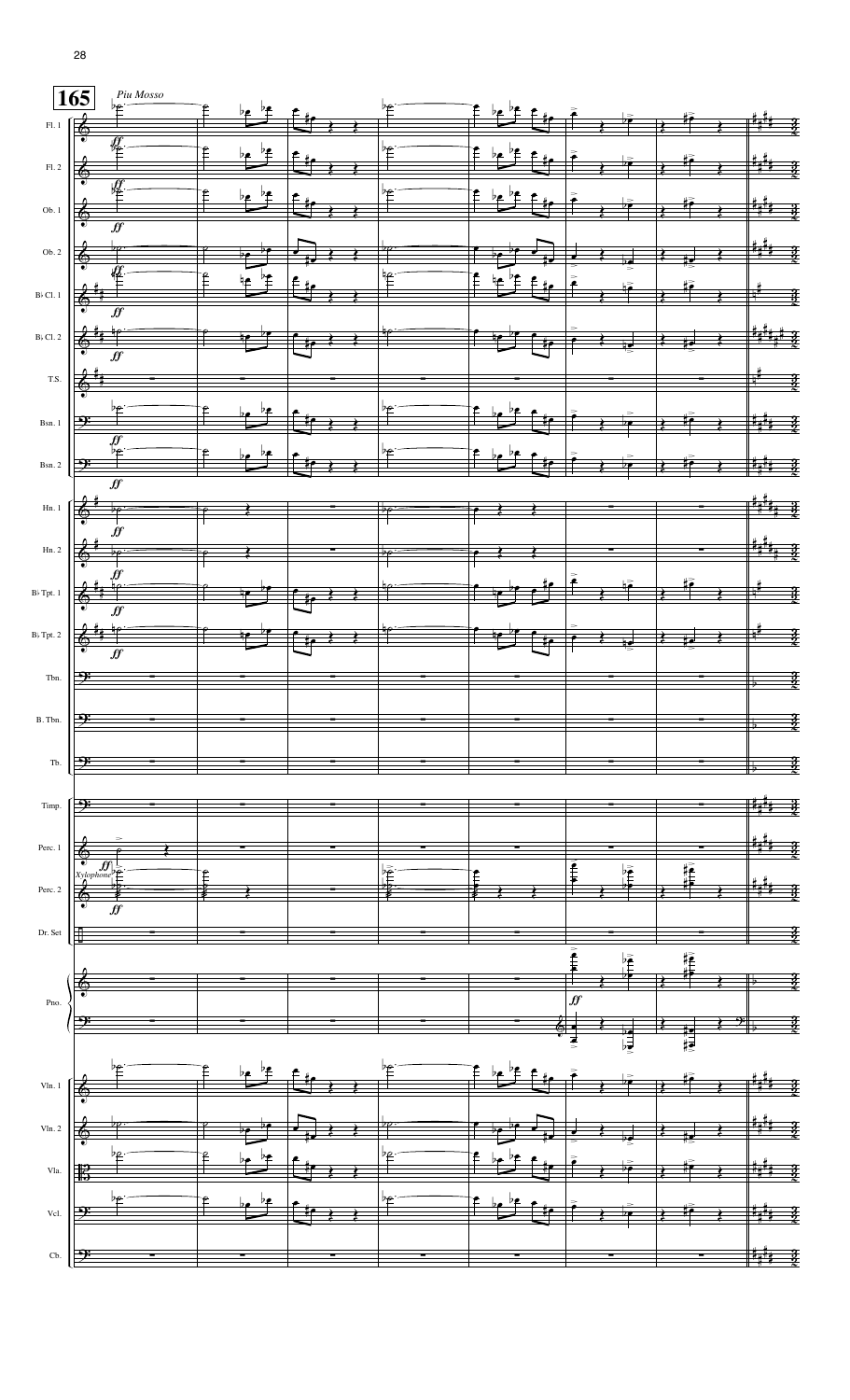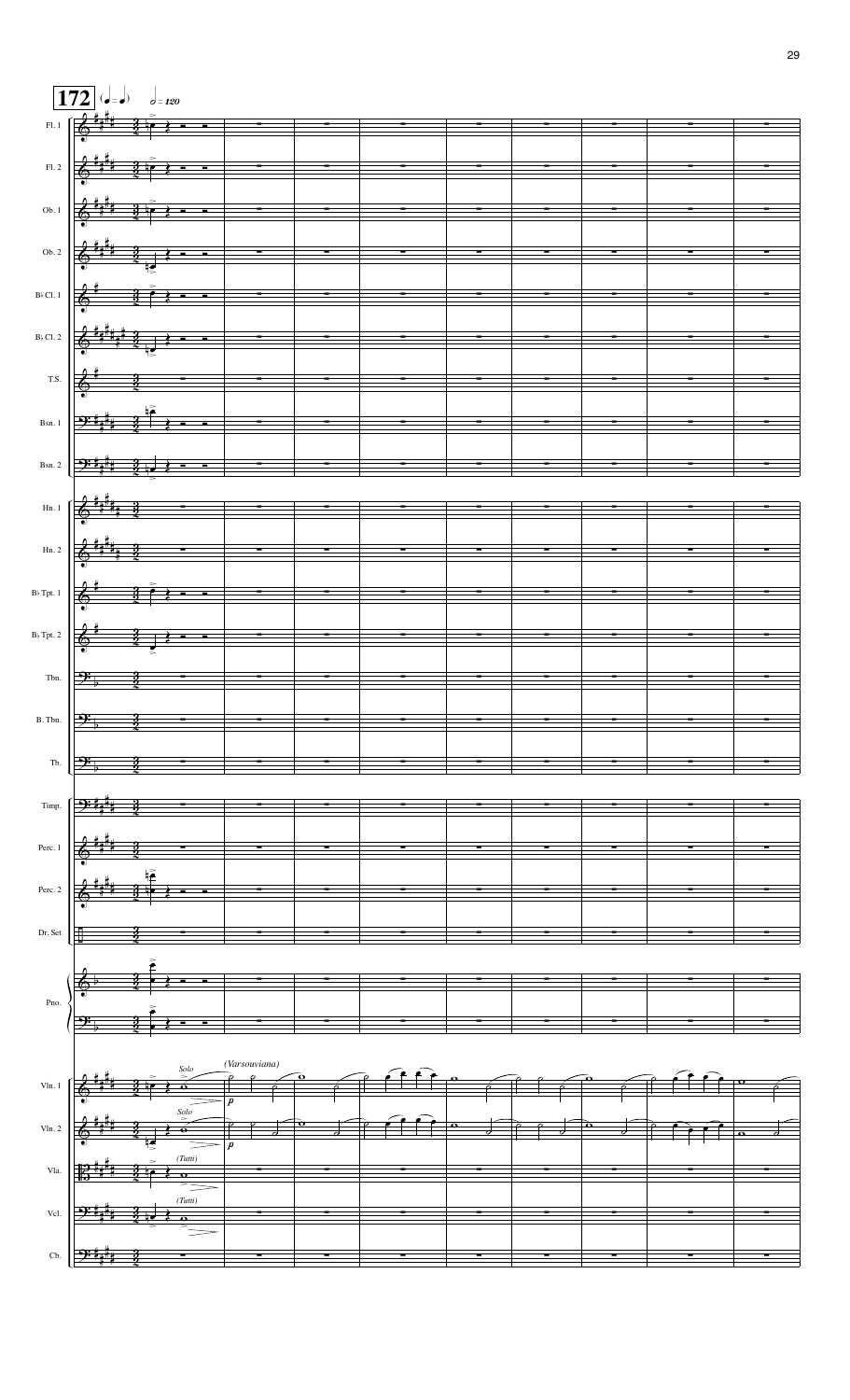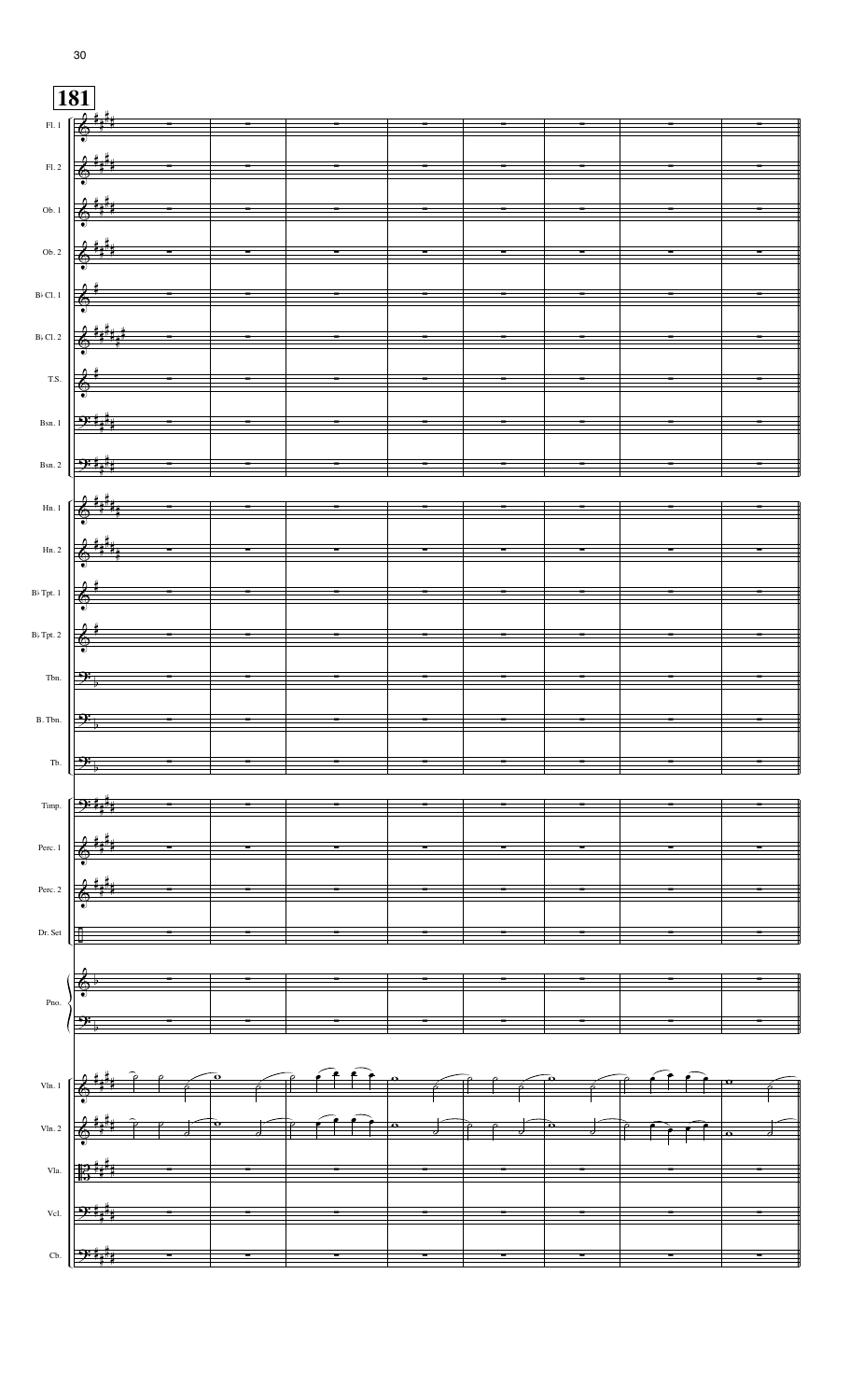|                                   | <b>189</b>                                                                                                                                                                                                                                                                                                           |                            |                            |                          |                 |       |                 |                      |
|-----------------------------------|----------------------------------------------------------------------------------------------------------------------------------------------------------------------------------------------------------------------------------------------------------------------------------------------------------------------|----------------------------|----------------------------|--------------------------|-----------------|-------|-----------------|----------------------|
|                                   | $F1.1$ $\left[\begin{array}{cc} \frac{1}{2} & \frac{1}{2} \\ \frac{1}{2} & \frac{1}{2} \end{array}\right]$                                                                                                                                                                                                           |                            |                            |                          |                 |       |                 |                      |
|                                   |                                                                                                                                                                                                                                                                                                                      |                            |                            |                          |                 |       |                 |                      |
|                                   | F1. 2 $\left  \begin{array}{ccc} \frac{2}{3} & \frac{1}{3} & \frac{1}{3} \\ \frac{1}{3} & \frac{1}{3} & \frac{1}{3} \end{array} \right $                                                                                                                                                                             |                            | $\mathcal{L}(\mathcal{L})$ |                          |                 |       |                 |                      |
|                                   |                                                                                                                                                                                                                                                                                                                      |                            |                            |                          |                 |       |                 |                      |
|                                   | Ob. 1 $\frac{2 \frac{4 \pi}{3}}{2}$                                                                                                                                                                                                                                                                                  |                            |                            |                          |                 |       |                 |                      |
|                                   |                                                                                                                                                                                                                                                                                                                      |                            |                            |                          |                 |       |                 |                      |
|                                   | Ob. 2 $\theta$ $\frac{1}{2}$ $\frac{1}{2}$ $\frac{1}{2}$ $\frac{1}{2}$ $\frac{1}{2}$ $\frac{1}{2}$ $\frac{1}{2}$ $\frac{1}{2}$ $\frac{1}{2}$ $\frac{1}{2}$ $\frac{1}{2}$ $\frac{1}{2}$ $\frac{1}{2}$ $\frac{1}{2}$ $\frac{1}{2}$ $\frac{1}{2}$ $\frac{1}{2}$ $\frac{1}{2}$ $\frac{1}{2}$ $\frac{1}{2}$ $\frac{1}{2}$ |                            |                            |                          |                 |       |                 |                      |
|                                   | $B \triangleright C1.1$                                                                                                                                                                                                                                                                                              |                            |                            |                          |                 |       |                 |                      |
|                                   |                                                                                                                                                                                                                                                                                                                      |                            |                            |                          |                 |       |                 |                      |
|                                   | $B \triangleright C1.2$ $\left \n\begin{array}{ccc}\n\frac{1}{2} & \frac{1}{2} & \frac{1}{2} & \frac{1}{2} \\ \frac{1}{2} & \frac{1}{2} & \frac{1}{2} & \frac{1}{2} \\ \frac{1}{2} & \frac{1}{2} & \frac{1}{2} & \frac{1}{2}\n\end{array}\n\right $                                                                  |                            |                            |                          |                 |       |                 |                      |
|                                   |                                                                                                                                                                                                                                                                                                                      |                            |                            |                          |                 |       |                 |                      |
|                                   | T.S.                                                                                                                                                                                                                                                                                                                 |                            |                            |                          |                 |       |                 |                      |
|                                   |                                                                                                                                                                                                                                                                                                                      |                            |                            |                          |                 |       |                 |                      |
|                                   | $Bsn.1$ $9:1$                                                                                                                                                                                                                                                                                                        |                            |                            |                          |                 |       |                 |                      |
| Bsn. 2                            | $\frac{1}{2}$ $\frac{1}{2}$ $\frac{1}{2}$ $\frac{1}{2}$ $\frac{1}{2}$ $\frac{1}{2}$ $\frac{1}{2}$ $\frac{1}{2}$ $\frac{1}{2}$ $\frac{1}{2}$ $\frac{1}{2}$ $\frac{1}{2}$ $\frac{1}{2}$ $\frac{1}{2}$ $\frac{1}{2}$ $\frac{1}{2}$ $\frac{1}{2}$ $\frac{1}{2}$ $\frac{1}{2}$ $\frac{1}{2}$ $\frac{1}{2}$ $\frac{1}{2}$  |                            |                            |                          |                 |       |                 |                      |
|                                   |                                                                                                                                                                                                                                                                                                                      |                            |                            |                          |                 |       |                 |                      |
|                                   | $Hn. 1$ $\left[\n\begin{array}{ccc}\n\frac{\partial}{\partial} & \frac{\partial}{\partial} & \frac{\partial}{\partial} \\ \n\frac{\partial}{\partial} & \frac{\partial}{\partial} & \frac{\partial}{\partial} \end{array}\n\right]$                                                                                  |                            |                            |                          |                 |       |                 |                      |
|                                   |                                                                                                                                                                                                                                                                                                                      |                            |                            |                          |                 |       |                 |                      |
|                                   | $Hn.2$ $\theta$ $\frac{\frac{1}{2} + \frac{1}{2}}{\frac{1}{2} + \frac{1}{2}}$                                                                                                                                                                                                                                        |                            | $\mathcal{L}(\mathcal{L})$ | $\overline{\phantom{a}}$ |                 |       |                 |                      |
|                                   | $\frac{2}{6}$                                                                                                                                                                                                                                                                                                        |                            |                            | $\blacksquare$           |                 |       |                 |                      |
| B <sub>b</sub> Tpt. 1             |                                                                                                                                                                                                                                                                                                                      |                            | $\blacksquare$             |                          |                 |       |                 |                      |
|                                   | $Bb$ Tpt. 2 $\theta$ $\theta$                                                                                                                                                                                                                                                                                        |                            | Ξ                          |                          |                 |       |                 |                      |
|                                   |                                                                                                                                                                                                                                                                                                                      |                            |                            |                          |                 |       |                 |                      |
| Tbn.                              | $\ket{2}$                                                                                                                                                                                                                                                                                                            |                            |                            |                          |                 |       |                 |                      |
|                                   |                                                                                                                                                                                                                                                                                                                      |                            |                            |                          |                 |       |                 |                      |
| B. Tbn.                           |                                                                                                                                                                                                                                                                                                                      |                            |                            |                          |                 |       |                 |                      |
| Tb.                               |                                                                                                                                                                                                                                                                                                                      |                            |                            |                          |                 |       |                 |                      |
|                                   |                                                                                                                                                                                                                                                                                                                      |                            |                            |                          |                 |       |                 |                      |
| Timp.                             |                                                                                                                                                                                                                                                                                                                      |                            |                            |                          |                 |       |                 |                      |
|                                   |                                                                                                                                                                                                                                                                                                                      |                            |                            |                          |                 |       |                 |                      |
| Perc. 1                           |                                                                                                                                                                                                                                                                                                                      |                            |                            |                          |                 |       |                 |                      |
|                                   |                                                                                                                                                                                                                                                                                                                      |                            |                            |                          |                 |       |                 |                      |
| Perc. 2                           |                                                                                                                                                                                                                                                                                                                      |                            |                            |                          |                 |       |                 |                      |
| Dr. Set                           |                                                                                                                                                                                                                                                                                                                      |                            |                            |                          |                 |       |                 |                      |
|                                   |                                                                                                                                                                                                                                                                                                                      |                            |                            |                          |                 |       |                 |                      |
|                                   |                                                                                                                                                                                                                                                                                                                      |                            |                            |                          |                 |       |                 |                      |
| Pno.                              |                                                                                                                                                                                                                                                                                                                      |                            |                            |                          |                 |       |                 |                      |
|                                   |                                                                                                                                                                                                                                                                                                                      |                            |                            |                          |                 |       |                 |                      |
|                                   |                                                                                                                                                                                                                                                                                                                      |                            |                            |                          |                 |       |                 |                      |
|                                   |                                                                                                                                                                                                                                                                                                                      |                            |                            |                          |                 |       |                 |                      |
| $\frac{\text{Vln.1}}{\text{Vln}}$ |                                                                                                                                                                                                                                                                                                                      |                            |                            |                          |                 |       |                 |                      |
| Vln. 2                            |                                                                                                                                                                                                                                                                                                                      |                            |                            | $\overline{\bullet}$     |                 |       |                 | $\boldsymbol{m}$     |
|                                   |                                                                                                                                                                                                                                                                                                                      |                            |                            |                          |                 |       |                 | mp                   |
| Vla.                              |                                                                                                                                                                                                                                                                                                                      |                            |                            |                          |                 |       |                 |                      |
|                                   | $\frac{p}{\text{Solo } \text{arco}}$                                                                                                                                                                                                                                                                                 |                            |                            |                          | pizz.           | arco  | pizz.           | $\mathit{arco}$      |
| Vcl.                              |                                                                                                                                                                                                                                                                                                                      | ŧd<br>$\overline{\bullet}$ |                            | $\overline{\mathbf{e}}$  |                 |       |                 | $\overline{\bullet}$ |
|                                   | pizz.                                                                                                                                                                                                                                                                                                                |                            |                            |                          | $\mathit{arco}$ | pizz. | $\mathit{arco}$ | pizz.                |
| Cb.                               | $\pmb{p}$                                                                                                                                                                                                                                                                                                            |                            |                            |                          |                 |       |                 |                      |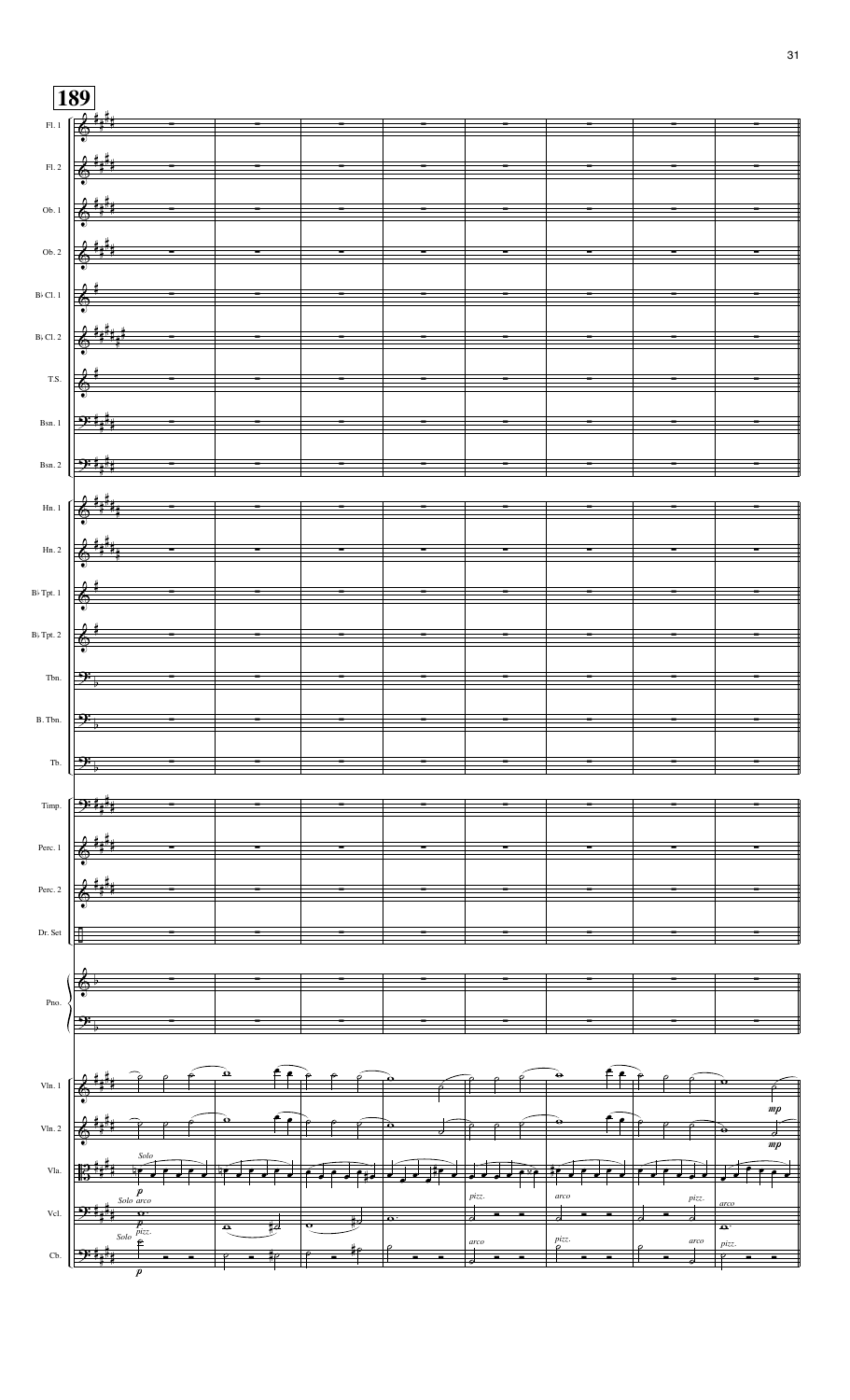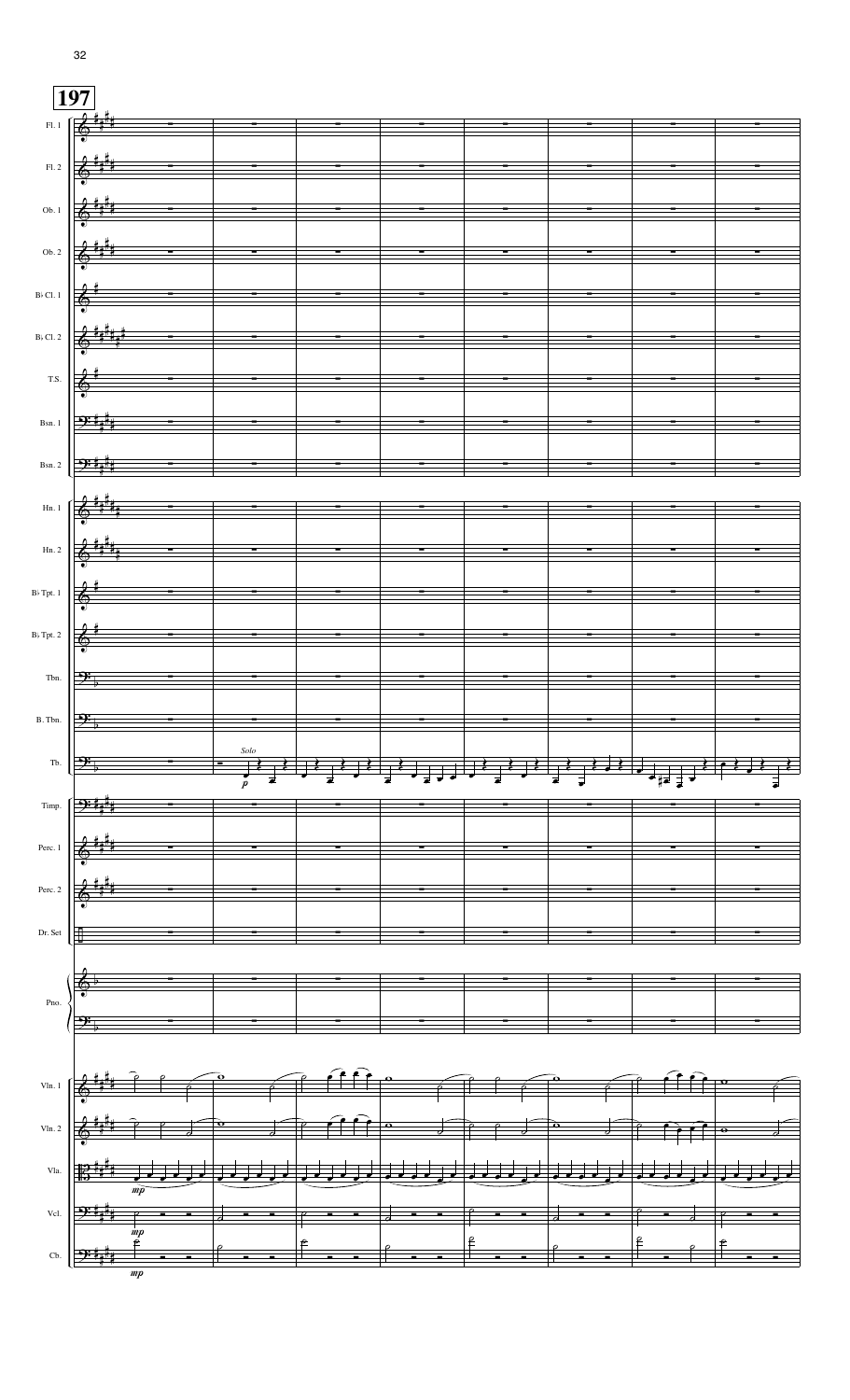|                          | 205                                                                                               |                                                                 |                                                                                                                                                                                                                                                                                                                                                                                                                                            |                |                                                                                                         |                           |                                                                                                                                                                                                                                                                                                                                                                                                                           |               |
|--------------------------|---------------------------------------------------------------------------------------------------|-----------------------------------------------------------------|--------------------------------------------------------------------------------------------------------------------------------------------------------------------------------------------------------------------------------------------------------------------------------------------------------------------------------------------------------------------------------------------------------------------------------------------|----------------|---------------------------------------------------------------------------------------------------------|---------------------------|---------------------------------------------------------------------------------------------------------------------------------------------------------------------------------------------------------------------------------------------------------------------------------------------------------------------------------------------------------------------------------------------------------------------------|---------------|
|                          |                                                                                                   |                                                                 |                                                                                                                                                                                                                                                                                                                                                                                                                                            |                |                                                                                                         |                           |                                                                                                                                                                                                                                                                                                                                                                                                                           |               |
| F1.1                     |                                                                                                   |                                                                 |                                                                                                                                                                                                                                                                                                                                                                                                                                            |                |                                                                                                         |                           |                                                                                                                                                                                                                                                                                                                                                                                                                           |               |
|                          | $F1.2$ $877$                                                                                      |                                                                 | <u> 1989 - Johann Stoff, Amerikaansk politiker (</u>                                                                                                                                                                                                                                                                                                                                                                                       |                |                                                                                                         |                           |                                                                                                                                                                                                                                                                                                                                                                                                                           | 3             |
|                          |                                                                                                   |                                                                 |                                                                                                                                                                                                                                                                                                                                                                                                                                            |                |                                                                                                         |                           |                                                                                                                                                                                                                                                                                                                                                                                                                           |               |
|                          | Ob. 1 $\left  \begin{array}{c} 1 \\ 1 \end{array} \right $                                        | <del>____</del>                                                 |                                                                                                                                                                                                                                                                                                                                                                                                                                            | $\blacksquare$ | Ξ                                                                                                       |                           |                                                                                                                                                                                                                                                                                                                                                                                                                           |               |
|                          |                                                                                                   |                                                                 |                                                                                                                                                                                                                                                                                                                                                                                                                                            |                |                                                                                                         |                           |                                                                                                                                                                                                                                                                                                                                                                                                                           |               |
|                          |                                                                                                   | Ob. 2 $\left  \left\{ \frac{1}{2} \frac{1}{2} \right\} \right $ |                                                                                                                                                                                                                                                                                                                                                                                                                                            |                |                                                                                                         |                           |                                                                                                                                                                                                                                                                                                                                                                                                                           | 3             |
|                          |                                                                                                   |                                                                 |                                                                                                                                                                                                                                                                                                                                                                                                                                            |                |                                                                                                         |                           |                                                                                                                                                                                                                                                                                                                                                                                                                           |               |
| $B\nmid Cl. 1$           |                                                                                                   |                                                                 | $\frac{1}{6}$ $\frac{1}{6}$ $\frac{1}{6}$ $\frac{1}{6}$ $\frac{1}{6}$ $\frac{1}{6}$ $\frac{1}{6}$ $\frac{1}{6}$ $\frac{1}{6}$ $\frac{1}{6}$ $\frac{1}{6}$ $\frac{1}{6}$ $\frac{1}{6}$ $\frac{1}{6}$ $\frac{1}{6}$ $\frac{1}{6}$ $\frac{1}{6}$ $\frac{1}{6}$ $\frac{1}{6}$ $\frac{1}{6}$ $\frac{1}{6}$ $\frac{1}{6}$                                                                                                                        |                |                                                                                                         |                           |                                                                                                                                                                                                                                                                                                                                                                                                                           |               |
|                          |                                                                                                   |                                                                 |                                                                                                                                                                                                                                                                                                                                                                                                                                            |                |                                                                                                         |                           |                                                                                                                                                                                                                                                                                                                                                                                                                           |               |
|                          | $B \triangleright C1.2$ $\frac{2 \frac{4 \frac{4}{3} \frac{4}{3}}{4 \frac{4}{3} \frac{4}{3}}}{2}$ | $\frac{1}{\sqrt{2}}$                                            |                                                                                                                                                                                                                                                                                                                                                                                                                                            |                |                                                                                                         |                           |                                                                                                                                                                                                                                                                                                                                                                                                                           |               |
|                          |                                                                                                   |                                                                 |                                                                                                                                                                                                                                                                                                                                                                                                                                            |                |                                                                                                         |                           |                                                                                                                                                                                                                                                                                                                                                                                                                           |               |
| T.S.                     |                                                                                                   |                                                                 | $\begin{array}{ c c c c c }\hline \begin{array}{ c c c c }\hline \begin{array}{ c c c }\hline \begin{array}{ c c c }\hline \begin{array}{ c c c }\hline \begin{array}{ c c c }\hline \begin{array}{ c c c }\hline \begin{array}{ c c c }\hline \begin{array}{ c c c }\hline \begin{array}{ c c c }\hline \begin{array}{ c c c }\hline \begin{array}{ c c c }\hline \begin{array}{ c c c }\hline \begin{array}{ c c c }\hline \begin{array$ |                |                                                                                                         |                           |                                                                                                                                                                                                                                                                                                                                                                                                                           | $\frac{2}{3}$ |
|                          |                                                                                                   |                                                                 |                                                                                                                                                                                                                                                                                                                                                                                                                                            |                |                                                                                                         |                           |                                                                                                                                                                                                                                                                                                                                                                                                                           |               |
| $_{\rm Bsn.$ $1$         | 9:1.1                                                                                             |                                                                 | 圭                                                                                                                                                                                                                                                                                                                                                                                                                                          |                |                                                                                                         |                           |                                                                                                                                                                                                                                                                                                                                                                                                                           |               |
|                          |                                                                                                   |                                                                 |                                                                                                                                                                                                                                                                                                                                                                                                                                            |                |                                                                                                         |                           |                                                                                                                                                                                                                                                                                                                                                                                                                           | $\frac{2}{3}$ |
| Bsn. 2                   | 9:11                                                                                              |                                                                 | $\equiv$                                                                                                                                                                                                                                                                                                                                                                                                                                   |                |                                                                                                         |                           |                                                                                                                                                                                                                                                                                                                                                                                                                           | $\frac{2}{3}$ |
|                          |                                                                                                   |                                                                 |                                                                                                                                                                                                                                                                                                                                                                                                                                            |                |                                                                                                         |                           |                                                                                                                                                                                                                                                                                                                                                                                                                           |               |
|                          |                                                                                                   |                                                                 |                                                                                                                                                                                                                                                                                                                                                                                                                                            |                |                                                                                                         |                           |                                                                                                                                                                                                                                                                                                                                                                                                                           |               |
|                          | $\frac{Hn.1}{2}$ $\frac{2 \frac{4 \pi}{4} \frac{4}{4}}{4 \frac{4}{4}}$                            |                                                                 |                                                                                                                                                                                                                                                                                                                                                                                                                                            |                |                                                                                                         |                           |                                                                                                                                                                                                                                                                                                                                                                                                                           |               |
|                          | $Hn.2$ $\frac{2}{10}$                                                                             |                                                                 |                                                                                                                                                                                                                                                                                                                                                                                                                                            |                |                                                                                                         |                           |                                                                                                                                                                                                                                                                                                                                                                                                                           |               |
|                          |                                                                                                   |                                                                 |                                                                                                                                                                                                                                                                                                                                                                                                                                            |                |                                                                                                         |                           |                                                                                                                                                                                                                                                                                                                                                                                                                           |               |
|                          |                                                                                                   |                                                                 |                                                                                                                                                                                                                                                                                                                                                                                                                                            |                |                                                                                                         |                           |                                                                                                                                                                                                                                                                                                                                                                                                                           |               |
| $\mathbf{B}\flat$ Tpt. 1 |                                                                                                   | $\overline{\phantom{a}}$                                        |                                                                                                                                                                                                                                                                                                                                                                                                                                            |                |                                                                                                         |                           |                                                                                                                                                                                                                                                                                                                                                                                                                           | 3             |
|                          |                                                                                                   |                                                                 |                                                                                                                                                                                                                                                                                                                                                                                                                                            |                |                                                                                                         |                           |                                                                                                                                                                                                                                                                                                                                                                                                                           |               |
| $\mathbf{B}\flat$ Tpt. 2 |                                                                                                   |                                                                 |                                                                                                                                                                                                                                                                                                                                                                                                                                            |                |                                                                                                         |                           |                                                                                                                                                                                                                                                                                                                                                                                                                           | 3             |
|                          |                                                                                                   |                                                                 |                                                                                                                                                                                                                                                                                                                                                                                                                                            |                |                                                                                                         |                           |                                                                                                                                                                                                                                                                                                                                                                                                                           |               |
| Tbn.                     | $\mathbf{\Theta}^{\mathbf{\cdot}}$                                                                |                                                                 |                                                                                                                                                                                                                                                                                                                                                                                                                                            |                |                                                                                                         |                           |                                                                                                                                                                                                                                                                                                                                                                                                                           |               |
|                          |                                                                                                   |                                                                 |                                                                                                                                                                                                                                                                                                                                                                                                                                            |                |                                                                                                         |                           |                                                                                                                                                                                                                                                                                                                                                                                                                           |               |
| $\operatorname{B}.$ Tbn. | $\Theta^{\mathbf{H}}$                                                                             |                                                                 |                                                                                                                                                                                                                                                                                                                                                                                                                                            |                |                                                                                                         |                           |                                                                                                                                                                                                                                                                                                                                                                                                                           |               |
|                          |                                                                                                   |                                                                 |                                                                                                                                                                                                                                                                                                                                                                                                                                            |                |                                                                                                         |                           |                                                                                                                                                                                                                                                                                                                                                                                                                           |               |
|                          | $\frac{1}{\sqrt{1-\frac{1}{2}}\sqrt{1-\frac{1}{2}}\sqrt{1-\frac{1}{2}}}}$                         |                                                                 |                                                                                                                                                                                                                                                                                                                                                                                                                                            |                |                                                                                                         |                           |                                                                                                                                                                                                                                                                                                                                                                                                                           |               |
|                          |                                                                                                   |                                                                 |                                                                                                                                                                                                                                                                                                                                                                                                                                            |                |                                                                                                         |                           |                                                                                                                                                                                                                                                                                                                                                                                                                           |               |
| $\mbox{Timp.}$           | [9:11]                                                                                            |                                                                 |                                                                                                                                                                                                                                                                                                                                                                                                                                            |                |                                                                                                         |                           |                                                                                                                                                                                                                                                                                                                                                                                                                           |               |
|                          |                                                                                                   |                                                                 |                                                                                                                                                                                                                                                                                                                                                                                                                                            |                |                                                                                                         |                           |                                                                                                                                                                                                                                                                                                                                                                                                                           |               |
|                          |                                                                                                   |                                                                 | Perc. 1 $\theta + \frac{1}{2}$                                                                                                                                                                                                                                                                                                                                                                                                             |                |                                                                                                         |                           |                                                                                                                                                                                                                                                                                                                                                                                                                           |               |
|                          |                                                                                                   |                                                                 |                                                                                                                                                                                                                                                                                                                                                                                                                                            |                |                                                                                                         |                           |                                                                                                                                                                                                                                                                                                                                                                                                                           |               |
|                          |                                                                                                   |                                                                 | Perc. 2 $\theta$ $\frac{1}{2}$ $\frac{1}{2}$ $\frac{1}{2}$ $\frac{1}{2}$ $\frac{1}{2}$ $\frac{1}{2}$ $\frac{1}{2}$ $\frac{1}{2}$ $\frac{1}{2}$ $\frac{1}{2}$ $\frac{1}{2}$ $\frac{1}{2}$ $\frac{1}{2}$ $\frac{1}{2}$ $\frac{1}{2}$ $\frac{1}{2}$ $\frac{1}{2}$ $\frac{1}{2}$ $\frac{1}{2}$ $\frac{1}{2}$ $\frac{1}{2}$                                                                                                                     |                |                                                                                                         |                           |                                                                                                                                                                                                                                                                                                                                                                                                                           | $\frac{2}{3}$ |
|                          |                                                                                                   |                                                                 |                                                                                                                                                                                                                                                                                                                                                                                                                                            |                |                                                                                                         |                           |                                                                                                                                                                                                                                                                                                                                                                                                                           |               |
| Dr. Set $\frac{1}{2}$    |                                                                                                   | <u> 1999 - Andrea Sta</u>                                       |                                                                                                                                                                                                                                                                                                                                                                                                                                            |                |                                                                                                         |                           |                                                                                                                                                                                                                                                                                                                                                                                                                           |               |
|                          |                                                                                                   |                                                                 |                                                                                                                                                                                                                                                                                                                                                                                                                                            |                |                                                                                                         |                           |                                                                                                                                                                                                                                                                                                                                                                                                                           |               |
|                          | $\frac{1}{2}$                                                                                     |                                                                 |                                                                                                                                                                                                                                                                                                                                                                                                                                            |                |                                                                                                         |                           |                                                                                                                                                                                                                                                                                                                                                                                                                           | $\frac{2}{3}$ |
| Pno.                     |                                                                                                   |                                                                 |                                                                                                                                                                                                                                                                                                                                                                                                                                            |                |                                                                                                         |                           |                                                                                                                                                                                                                                                                                                                                                                                                                           |               |
|                          | $\mathbf{P}$                                                                                      |                                                                 |                                                                                                                                                                                                                                                                                                                                                                                                                                            |                |                                                                                                         |                           |                                                                                                                                                                                                                                                                                                                                                                                                                           | $\frac{2}{3}$ |
|                          |                                                                                                   |                                                                 |                                                                                                                                                                                                                                                                                                                                                                                                                                            |                |                                                                                                         |                           |                                                                                                                                                                                                                                                                                                                                                                                                                           |               |
|                          |                                                                                                   |                                                                 |                                                                                                                                                                                                                                                                                                                                                                                                                                            |                |                                                                                                         |                           |                                                                                                                                                                                                                                                                                                                                                                                                                           |               |
|                          |                                                                                                   |                                                                 |                                                                                                                                                                                                                                                                                                                                                                                                                                            |                |                                                                                                         |                           |                                                                                                                                                                                                                                                                                                                                                                                                                           |               |
|                          |                                                                                                   |                                                                 |                                                                                                                                                                                                                                                                                                                                                                                                                                            |                |                                                                                                         |                           |                                                                                                                                                                                                                                                                                                                                                                                                                           |               |
|                          |                                                                                                   |                                                                 |                                                                                                                                                                                                                                                                                                                                                                                                                                            |                |                                                                                                         |                           | VIn. 1 $\frac{1}{\frac{1}{\sqrt{1-\frac{1}{\sqrt{1+\frac{1}{\sqrt{1+\frac{1}{\sqrt{1+\frac{1}{\sqrt{1+\frac{1}{\sqrt{1+\frac{1}{\sqrt{1+\frac{1}{\sqrt{1+\frac{1}{\sqrt{1+\frac{1}{\sqrt{1+\frac{1}{\sqrt{1+\frac{1}{\sqrt{1+\frac{1}{\sqrt{1+\frac{1}{\sqrt{1+\frac{1}{\sqrt{1+\frac{1}{\sqrt{1+\frac{1}{\sqrt{1+\frac{1}{\sqrt{1+\frac{1}{1+\frac{1}{\sqrt{1+\frac{1}{1+\frac{1}{\sqrt{1+\frac{1}{1+\frac{1}{\sqrt{1+\$ |               |
|                          |                                                                                                   |                                                                 |                                                                                                                                                                                                                                                                                                                                                                                                                                            |                |                                                                                                         |                           |                                                                                                                                                                                                                                                                                                                                                                                                                           |               |
| Vla.                     |                                                                                                   |                                                                 |                                                                                                                                                                                                                                                                                                                                                                                                                                            |                |                                                                                                         |                           | $\frac{1}{2}$ , $\frac{1}{2}$ , $\frac{1}{2}$ , $\frac{1}{2}$ , $\frac{1}{2}$ , $\frac{1}{2}$ , $\frac{1}{2}$ , $\frac{1}{2}$ , $\frac{1}{2}$ , $\frac{1}{2}$ , $\frac{1}{2}$ , $\frac{1}{2}$ , $\frac{1}{2}$ , $\frac{1}{2}$ , $\frac{1}{2}$ , $\frac{1}{2}$                                                                                                                                                             |               |
|                          |                                                                                                   |                                                                 |                                                                                                                                                                                                                                                                                                                                                                                                                                            |                |                                                                                                         |                           |                                                                                                                                                                                                                                                                                                                                                                                                                           |               |
| Vcl.                     |                                                                                                   | $\rho$ - - $\rho$                                               |                                                                                                                                                                                                                                                                                                                                                                                                                                            |                | $\overline{\phantom{a}}$                                                                                | $\mathbf{z} = \mathbf{z}$ | $\blacksquare$                                                                                                                                                                                                                                                                                                                                                                                                            | $\frac{2}{2}$ |
|                          |                                                                                                   |                                                                 |                                                                                                                                                                                                                                                                                                                                                                                                                                            |                |                                                                                                         |                           |                                                                                                                                                                                                                                                                                                                                                                                                                           |               |
| C <sub>b</sub> .         |                                                                                                   |                                                                 |                                                                                                                                                                                                                                                                                                                                                                                                                                            |                | $\frac{arco}{\rho}$ - - $\frac{1}{\rho}$ - - $\frac{1}{\rho}$ - - $\frac{1}{\rho}$ - - $\frac{1}{\rho}$ |                           |                                                                                                                                                                                                                                                                                                                                                                                                                           | $\frac{2}{3}$ |
|                          |                                                                                                   |                                                                 |                                                                                                                                                                                                                                                                                                                                                                                                                                            |                |                                                                                                         |                           |                                                                                                                                                                                                                                                                                                                                                                                                                           |               |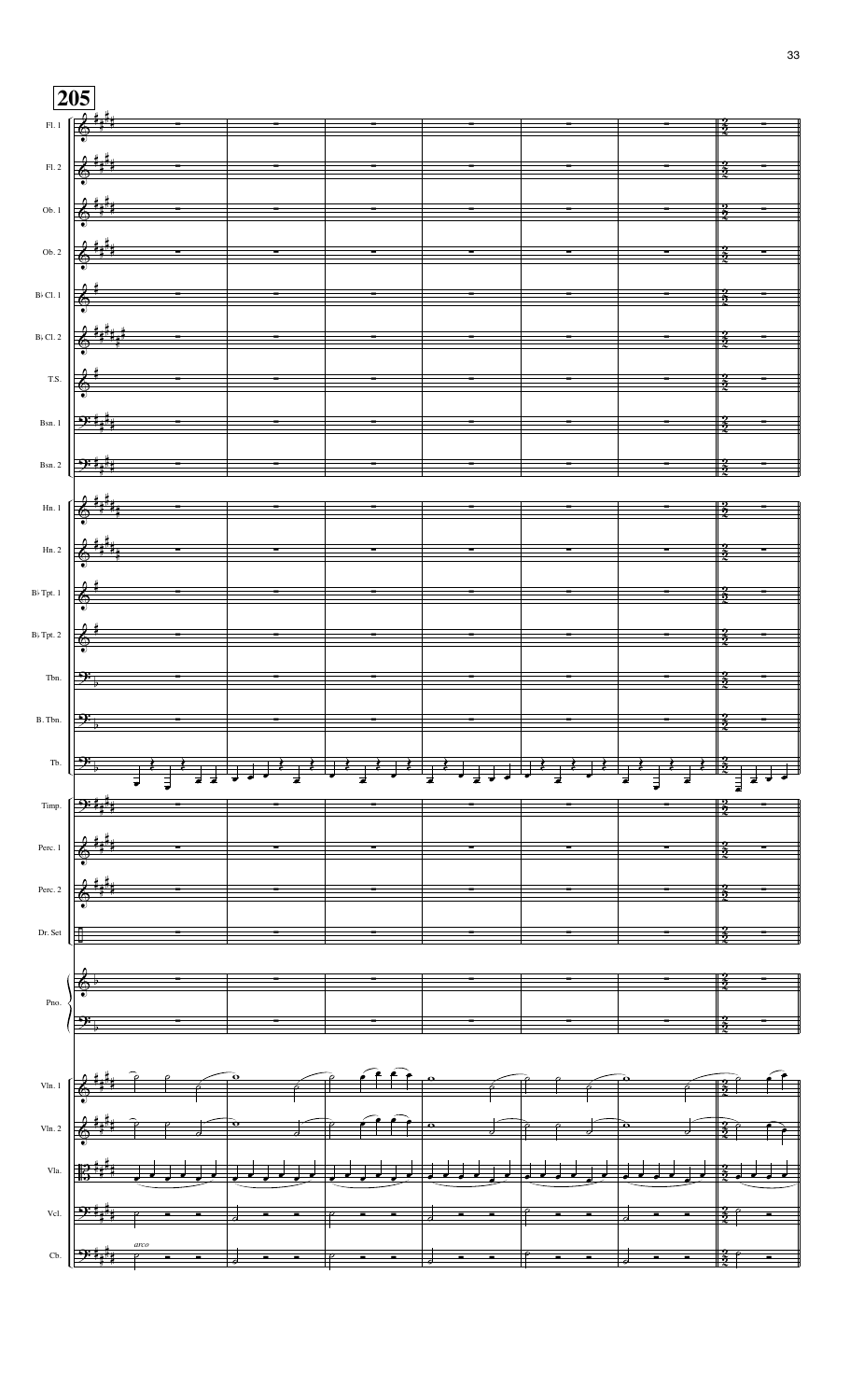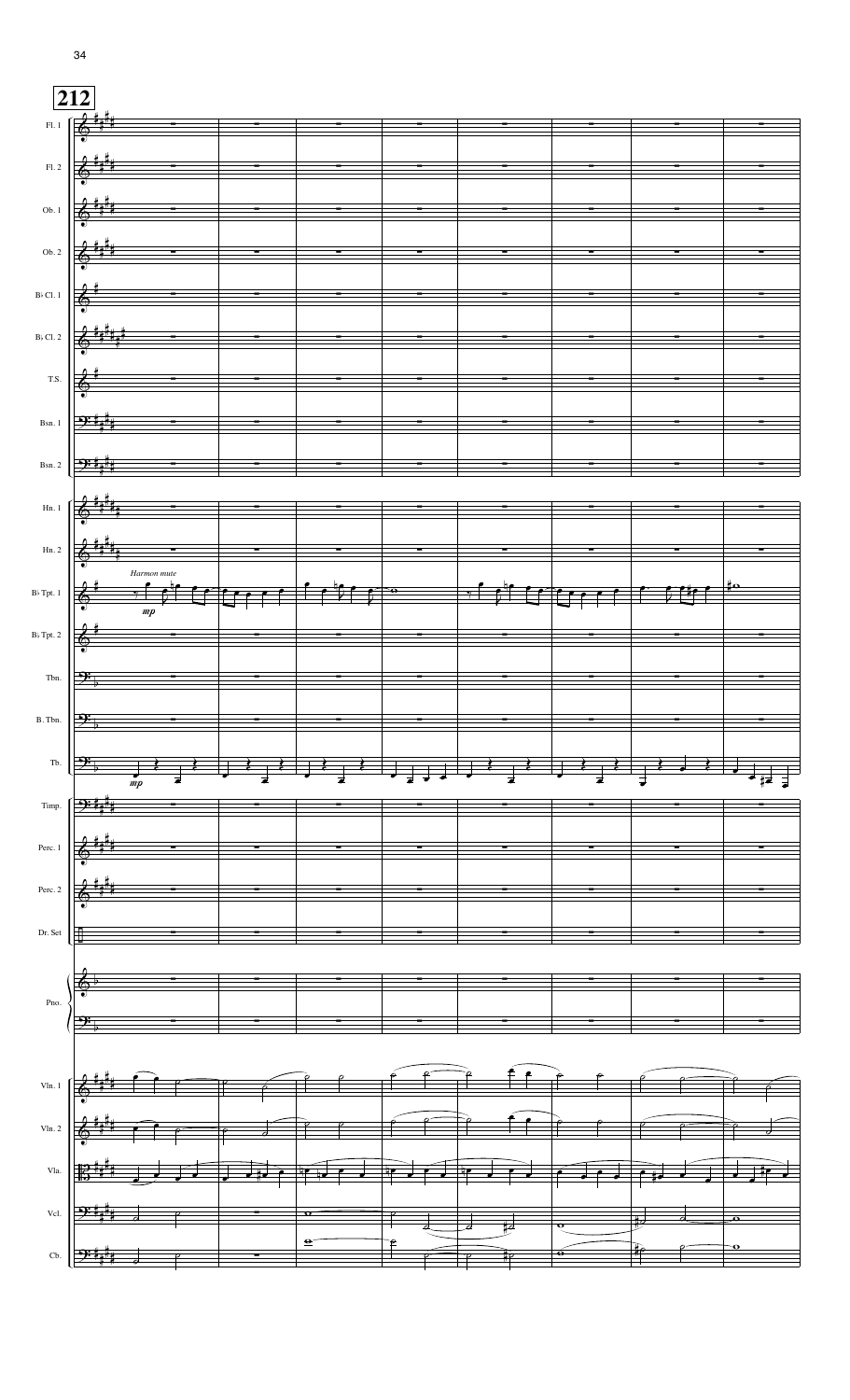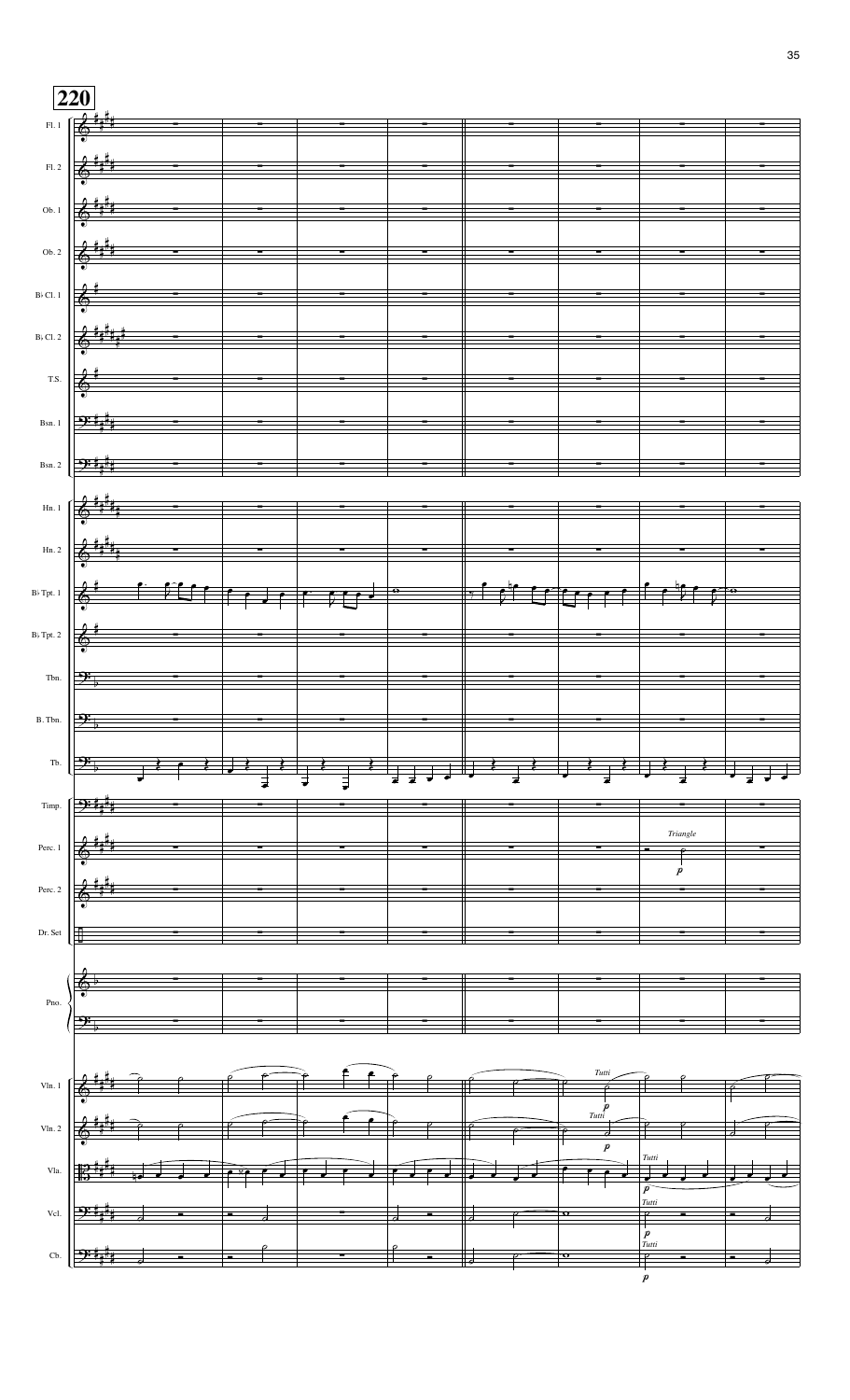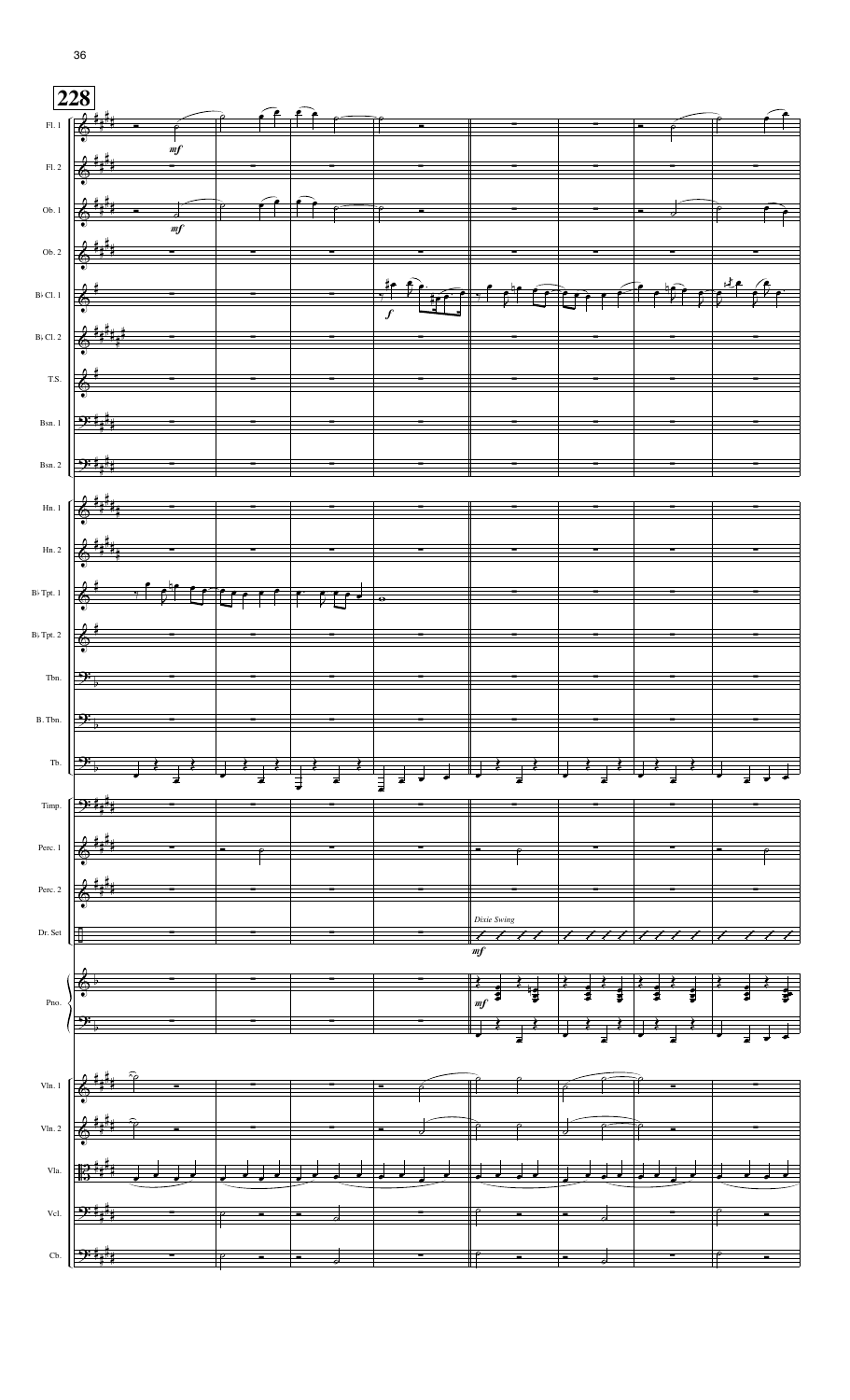|                                  | 236                                   |                               |                                                                          |                           |                                    |                                  |        |                       |
|----------------------------------|---------------------------------------|-------------------------------|--------------------------------------------------------------------------|---------------------------|------------------------------------|----------------------------------|--------|-----------------------|
| F1.1                             |                                       |                               |                                                                          |                           |                                    |                                  |        |                       |
| F1.2                             |                                       |                               |                                                                          |                           |                                    |                                  |        | Flute                 |
|                                  |                                       |                               |                                                                          |                           |                                    |                                  |        | $\mathbf f$           |
| Ob. 1                            |                                       |                               |                                                                          |                           |                                    |                                  |        |                       |
| Ob.2                             |                                       |                               |                                                                          |                           |                                    |                                  |        |                       |
|                                  |                                       |                               |                                                                          |                           |                                    |                                  |        |                       |
| $B\nmid$ Cl. 1                   |                                       |                               |                                                                          |                           |                                    |                                  |        |                       |
| $\mathrm{B}\!\!\downarrow$ Cl. 2 |                                       |                               |                                                                          |                           |                                    |                                  |        |                       |
| T.S.                             |                                       |                               |                                                                          |                           |                                    |                                  |        |                       |
|                                  |                                       |                               |                                                                          |                           |                                    |                                  |        |                       |
| Bsn. 1                           |                                       |                               |                                                                          |                           |                                    |                                  |        |                       |
| Bsn. 2                           |                                       |                               |                                                                          |                           |                                    |                                  |        |                       |
|                                  |                                       |                               |                                                                          |                           |                                    |                                  |        |                       |
| Hn.1                             |                                       |                               | $\bullet$<br>$\boldsymbol{p}$                                            | $\bullet$                 | Θ                                  |                                  |        |                       |
| Hn.2                             |                                       |                               | $\pm \infty$                                                             | $\bullet$                 | $\Omega$                           |                                  |        |                       |
|                                  |                                       |                               | $\boldsymbol{p}$                                                         |                           |                                    |                                  |        |                       |
| $B\nmid Tpt. 1$                  |                                       |                               |                                                                          | $Cup$ mute                |                                    |                                  |        |                       |
| $B\nmid$ Tpt. 2                  |                                       |                               |                                                                          |                           |                                    |                                  |        |                       |
| Tbn.                             | $\frac{1}{2}$                         |                               |                                                                          | f                         |                                    |                                  |        |                       |
|                                  |                                       |                               |                                                                          |                           | $\mathbf{r}_{\boldsymbol{\theta}}$ | ه#                               |        | $\boldsymbol{\sigma}$ |
| $\mathbf B.$ Tbn.                |                                       |                               | $\overline{p}$                                                           |                           |                                    |                                  |        |                       |
| Tb.                              |                                       |                               | $\overline{\phantom{a}}$                                                 |                           | $\frac{4}{\pm}$                    |                                  |        |                       |
|                                  |                                       |                               | $\exists$                                                                | $\frac{1}{12}$<br>$\cdot$ |                                    | ∃                                | ŧ<br>Ţ | ╤╤╤╤╧                 |
| $\mbox{Timp.}$                   |                                       |                               |                                                                          |                           |                                    |                                  |        |                       |
| Perc. $1$                        | $\frac{1}{\sqrt{2}}$                  |                               | $\overline{\phantom{a}}$<br>$\frac{1}{\frac{1}{\frac{1}{n}}\frac{1}{f}}$ |                           |                                    |                                  |        |                       |
| Perc. $2$                        | $\frac{2+\frac{1}{2}}{2}$             |                               |                                                                          |                           |                                    |                                  |        |                       |
|                                  |                                       |                               |                                                                          |                           |                                    |                                  |        |                       |
| Dr. Set                          |                                       |                               |                                                                          |                           |                                    |                                  |        | 777 T                 |
|                                  |                                       |                               |                                                                          |                           |                                    |                                  |        |                       |
| Pno.                             | $\frac{1}{\sqrt{2}}$                  |                               |                                                                          |                           |                                    |                                  |        |                       |
|                                  | $\frac{9}{2}$                         |                               |                                                                          |                           |                                    |                                  |        |                       |
|                                  |                                       |                               |                                                                          |                           |                                    |                                  |        |                       |
|                                  | $\frac{\text{Vln } 1}{\text{Vln } 1}$ | $\blacksquare$                |                                                                          |                           |                                    |                                  |        |                       |
| Vln. 2                           | $\frac{2}{9}$                         | $\equiv$                      |                                                                          |                           |                                    |                                  |        |                       |
|                                  |                                       | $\overline{f}$                |                                                                          |                           |                                    |                                  |        |                       |
| $_{\rm Vla.}$                    |                                       | $\overline{\phantom{a}}$<br>₹ | Þ                                                                        |                           |                                    |                                  |        | <del>ा</del> •        |
| $\mbox{Vcl.}$                    |                                       |                               | $\boldsymbol{f}$<br>$\overline{\mathbf{o}}$                              |                           | $\overline{\sharp}$                |                                  | ٣d     | $\bullet$             |
|                                  |                                       |                               | $\frac{f}{\mathbf{e}}$                                                   |                           |                                    | $\sigma$<br>$\overline{\bullet}$ |        |                       |
| Cb.                              | $\Theta^{\ast}$                       |                               | $\overline{f}$                                                           |                           |                                    |                                  |        |                       |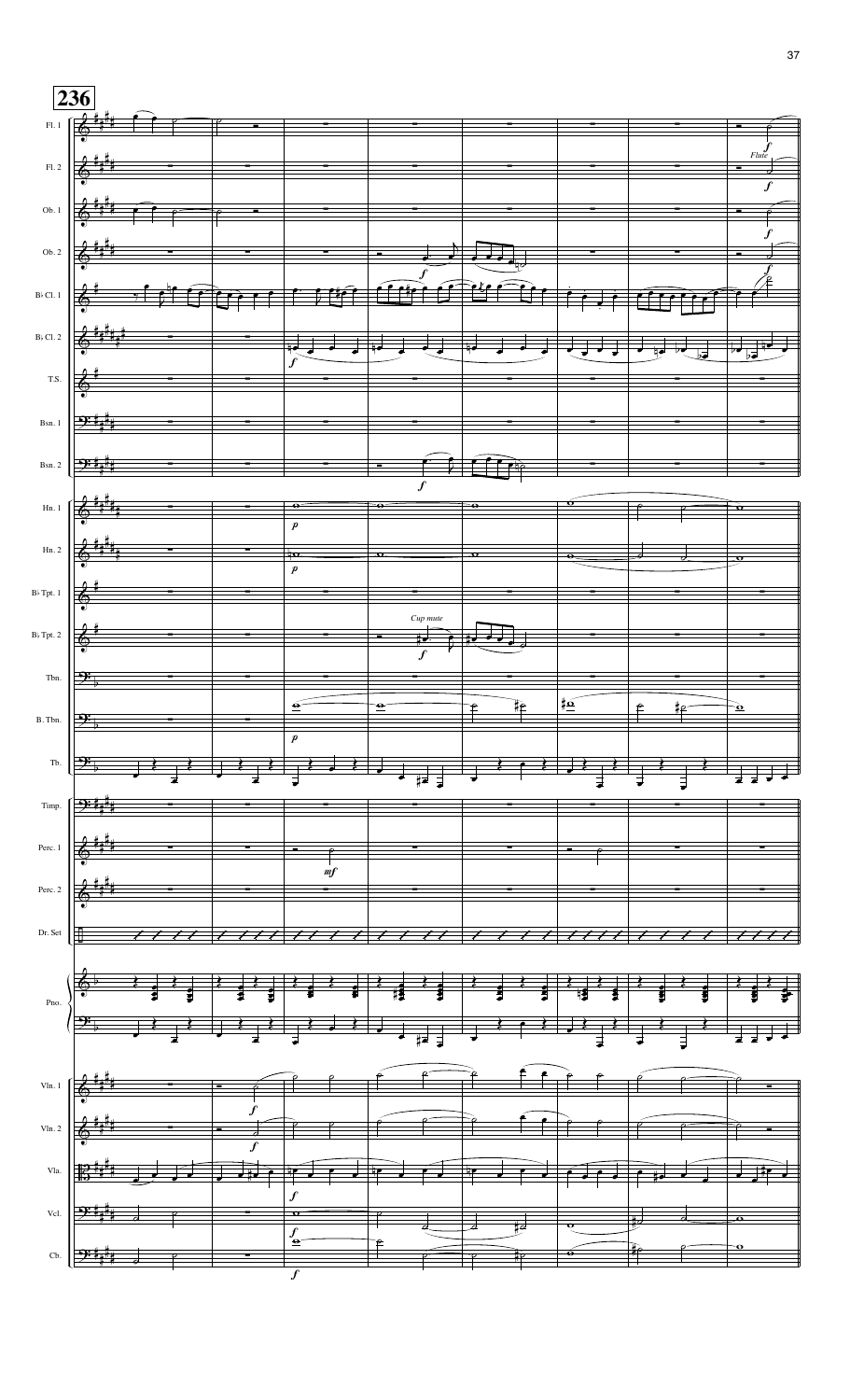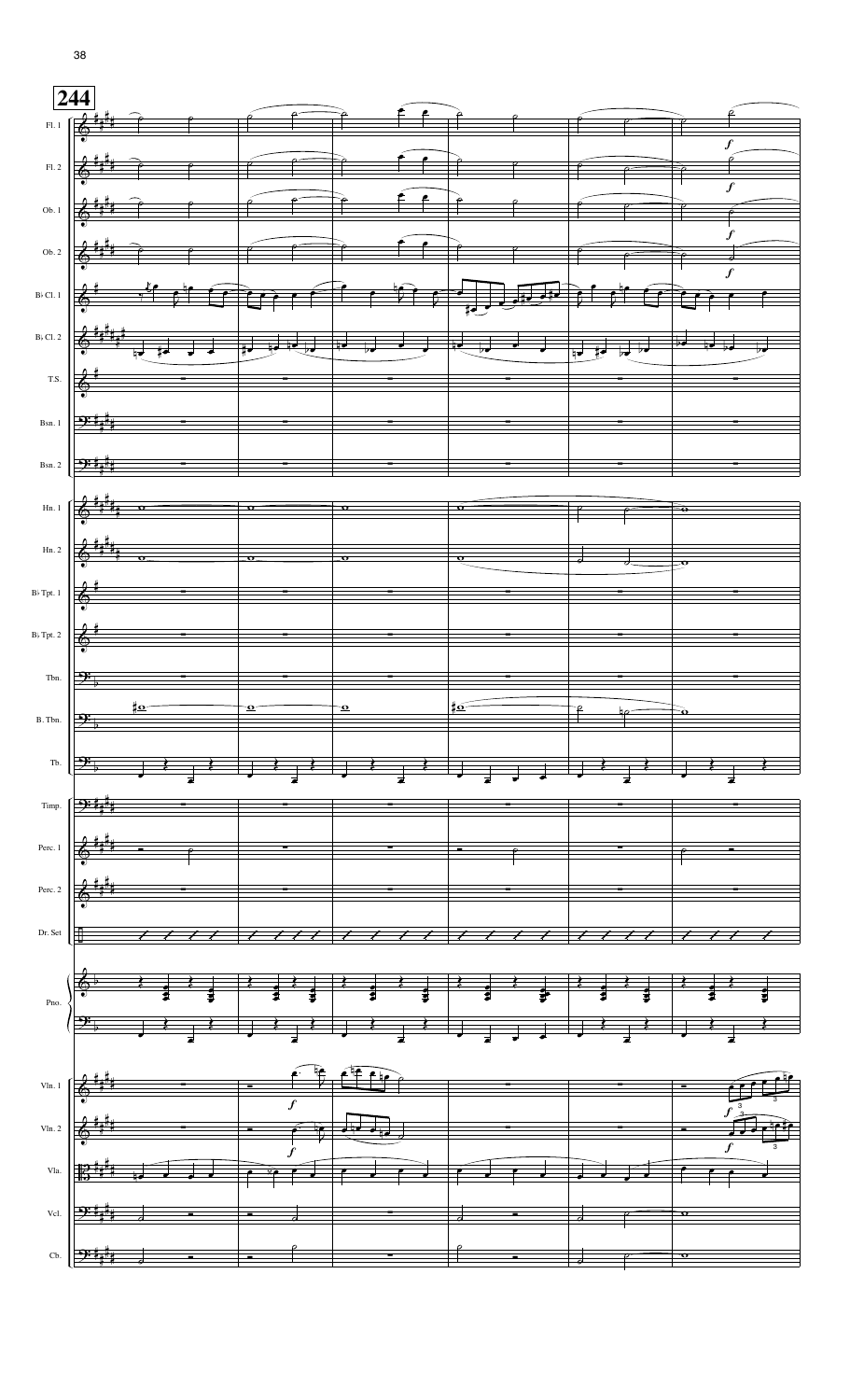|                                                                       | 250 |                                                                                                                                                                                    |          |             |                          |                                                                                                                                                                                                                                          |                                                                                                                                                                                                                                                                                                                                                                                                                          |  |                          |                                                                                                                                                                                                                                                                                                                     |                                                                                                                                                                                                                                                                                                                                                                                                            |
|-----------------------------------------------------------------------|-----|------------------------------------------------------------------------------------------------------------------------------------------------------------------------------------|----------|-------------|--------------------------|------------------------------------------------------------------------------------------------------------------------------------------------------------------------------------------------------------------------------------------|--------------------------------------------------------------------------------------------------------------------------------------------------------------------------------------------------------------------------------------------------------------------------------------------------------------------------------------------------------------------------------------------------------------------------|--|--------------------------|---------------------------------------------------------------------------------------------------------------------------------------------------------------------------------------------------------------------------------------------------------------------------------------------------------------------|------------------------------------------------------------------------------------------------------------------------------------------------------------------------------------------------------------------------------------------------------------------------------------------------------------------------------------------------------------------------------------------------------------|
|                                                                       |     |                                                                                                                                                                                    |          |             |                          |                                                                                                                                                                                                                                          |                                                                                                                                                                                                                                                                                                                                                                                                                          |  |                          |                                                                                                                                                                                                                                                                                                                     |                                                                                                                                                                                                                                                                                                                                                                                                            |
|                                                                       |     |                                                                                                                                                                                    |          |             |                          |                                                                                                                                                                                                                                          |                                                                                                                                                                                                                                                                                                                                                                                                                          |  |                          |                                                                                                                                                                                                                                                                                                                     |                                                                                                                                                                                                                                                                                                                                                                                                            |
| Fl. 2                                                                 |     |                                                                                                                                                                                    |          |             |                          |                                                                                                                                                                                                                                          |                                                                                                                                                                                                                                                                                                                                                                                                                          |  |                          |                                                                                                                                                                                                                                                                                                                     |                                                                                                                                                                                                                                                                                                                                                                                                            |
|                                                                       |     |                                                                                                                                                                                    |          |             |                          |                                                                                                                                                                                                                                          |                                                                                                                                                                                                                                                                                                                                                                                                                          |  |                          |                                                                                                                                                                                                                                                                                                                     |                                                                                                                                                                                                                                                                                                                                                                                                            |
| Ob.1                                                                  |     |                                                                                                                                                                                    |          |             |                          |                                                                                                                                                                                                                                          |                                                                                                                                                                                                                                                                                                                                                                                                                          |  |                          |                                                                                                                                                                                                                                                                                                                     |                                                                                                                                                                                                                                                                                                                                                                                                            |
| Ob. 2                                                                 |     |                                                                                                                                                                                    |          |             |                          |                                                                                                                                                                                                                                          |                                                                                                                                                                                                                                                                                                                                                                                                                          |  |                          |                                                                                                                                                                                                                                                                                                                     |                                                                                                                                                                                                                                                                                                                                                                                                            |
|                                                                       |     |                                                                                                                                                                                    |          |             |                          |                                                                                                                                                                                                                                          |                                                                                                                                                                                                                                                                                                                                                                                                                          |  |                          |                                                                                                                                                                                                                                                                                                                     |                                                                                                                                                                                                                                                                                                                                                                                                            |
| B) Cl. 1                                                              |     |                                                                                                                                                                                    |          |             |                          |                                                                                                                                                                                                                                          |                                                                                                                                                                                                                                                                                                                                                                                                                          |  |                          |                                                                                                                                                                                                                                                                                                                     |                                                                                                                                                                                                                                                                                                                                                                                                            |
|                                                                       |     |                                                                                                                                                                                    |          |             |                          |                                                                                                                                                                                                                                          |                                                                                                                                                                                                                                                                                                                                                                                                                          |  |                          |                                                                                                                                                                                                                                                                                                                     |                                                                                                                                                                                                                                                                                                                                                                                                            |
| $B \triangleright C1.2$                                               |     |                                                                                                                                                                                    |          |             |                          |                                                                                                                                                                                                                                          |                                                                                                                                                                                                                                                                                                                                                                                                                          |  |                          |                                                                                                                                                                                                                                                                                                                     |                                                                                                                                                                                                                                                                                                                                                                                                            |
| T.S.                                                                  |     |                                                                                                                                                                                    |          |             |                          |                                                                                                                                                                                                                                          |                                                                                                                                                                                                                                                                                                                                                                                                                          |  |                          |                                                                                                                                                                                                                                                                                                                     |                                                                                                                                                                                                                                                                                                                                                                                                            |
|                                                                       |     |                                                                                                                                                                                    |          |             |                          |                                                                                                                                                                                                                                          |                                                                                                                                                                                                                                                                                                                                                                                                                          |  |                          |                                                                                                                                                                                                                                                                                                                     |                                                                                                                                                                                                                                                                                                                                                                                                            |
| Bsn. 1                                                                |     |                                                                                                                                                                                    |          |             |                          |                                                                                                                                                                                                                                          |                                                                                                                                                                                                                                                                                                                                                                                                                          |  |                          |                                                                                                                                                                                                                                                                                                                     |                                                                                                                                                                                                                                                                                                                                                                                                            |
|                                                                       |     |                                                                                                                                                                                    |          |             |                          |                                                                                                                                                                                                                                          |                                                                                                                                                                                                                                                                                                                                                                                                                          |  |                          |                                                                                                                                                                                                                                                                                                                     |                                                                                                                                                                                                                                                                                                                                                                                                            |
| Bsn. 2                                                                |     |                                                                                                                                                                                    |          |             |                          |                                                                                                                                                                                                                                          |                                                                                                                                                                                                                                                                                                                                                                                                                          |  |                          |                                                                                                                                                                                                                                                                                                                     |                                                                                                                                                                                                                                                                                                                                                                                                            |
|                                                                       |     |                                                                                                                                                                                    |          |             |                          |                                                                                                                                                                                                                                          |                                                                                                                                                                                                                                                                                                                                                                                                                          |  |                          |                                                                                                                                                                                                                                                                                                                     |                                                                                                                                                                                                                                                                                                                                                                                                            |
| Hn.1                                                                  |     |                                                                                                                                                                                    |          |             |                          |                                                                                                                                                                                                                                          |                                                                                                                                                                                                                                                                                                                                                                                                                          |  |                          |                                                                                                                                                                                                                                                                                                                     |                                                                                                                                                                                                                                                                                                                                                                                                            |
| Hn. 2                                                                 |     |                                                                                                                                                                                    |          |             |                          |                                                                                                                                                                                                                                          |                                                                                                                                                                                                                                                                                                                                                                                                                          |  |                          |                                                                                                                                                                                                                                                                                                                     |                                                                                                                                                                                                                                                                                                                                                                                                            |
|                                                                       |     |                                                                                                                                                                                    |          |             |                          |                                                                                                                                                                                                                                          |                                                                                                                                                                                                                                                                                                                                                                                                                          |  |                          |                                                                                                                                                                                                                                                                                                                     |                                                                                                                                                                                                                                                                                                                                                                                                            |
| $\triangleright$ Tpt. 1                                               |     |                                                                                                                                                                                    |          | senza sora  |                          |                                                                                                                                                                                                                                          |                                                                                                                                                                                                                                                                                                                                                                                                                          |  |                          |                                                                                                                                                                                                                                                                                                                     |                                                                                                                                                                                                                                                                                                                                                                                                            |
|                                                                       |     |                                                                                                                                                                                    |          | senza sord. |                          |                                                                                                                                                                                                                                          |                                                                                                                                                                                                                                                                                                                                                                                                                          |  |                          |                                                                                                                                                                                                                                                                                                                     |                                                                                                                                                                                                                                                                                                                                                                                                            |
| $\frac{1}{2}$ Tpt. 2                                                  |     |                                                                                                                                                                                    |          |             |                          |                                                                                                                                                                                                                                          |                                                                                                                                                                                                                                                                                                                                                                                                                          |  |                          |                                                                                                                                                                                                                                                                                                                     |                                                                                                                                                                                                                                                                                                                                                                                                            |
|                                                                       |     |                                                                                                                                                                                    |          |             |                          |                                                                                                                                                                                                                                          |                                                                                                                                                                                                                                                                                                                                                                                                                          |  |                          |                                                                                                                                                                                                                                                                                                                     |                                                                                                                                                                                                                                                                                                                                                                                                            |
| Tbn.                                                                  |     |                                                                                                                                                                                    |          |             |                          | $\boldsymbol{f}$                                                                                                                                                                                                                         |                                                                                                                                                                                                                                                                                                                                                                                                                          |  |                          |                                                                                                                                                                                                                                                                                                                     |                                                                                                                                                                                                                                                                                                                                                                                                            |
|                                                                       |     |                                                                                                                                                                                    |          |             |                          |                                                                                                                                                                                                                                          |                                                                                                                                                                                                                                                                                                                                                                                                                          |  |                          |                                                                                                                                                                                                                                                                                                                     |                                                                                                                                                                                                                                                                                                                                                                                                            |
|                                                                       |     |                                                                                                                                                                                    |          |             |                          |                                                                                                                                                                                                                                          |                                                                                                                                                                                                                                                                                                                                                                                                                          |  |                          |                                                                                                                                                                                                                                                                                                                     |                                                                                                                                                                                                                                                                                                                                                                                                            |
| $\frac{1}{\sqrt{1-\frac{1}{2}}}\sqrt{\frac{1}{\sqrt{1-\frac{1}{2}}}}$ |     | $\begin{array}{c c c c c} \hline \text{---} & \text{---} & \text{---} & \text{---} \\ \hline \text{---} & \text{---} & \text{---} & \text{---} & \text{---} \\ \hline \end{array}$ |          |             |                          |                                                                                                                                                                                                                                          |                                                                                                                                                                                                                                                                                                                                                                                                                          |  |                          |                                                                                                                                                                                                                                                                                                                     |                                                                                                                                                                                                                                                                                                                                                                                                            |
|                                                                       |     |                                                                                                                                                                                    |          |             |                          |                                                                                                                                                                                                                                          |                                                                                                                                                                                                                                                                                                                                                                                                                          |  |                          |                                                                                                                                                                                                                                                                                                                     |                                                                                                                                                                                                                                                                                                                                                                                                            |
|                                                                       |     |                                                                                                                                                                                    |          |             |                          |                                                                                                                                                                                                                                          |                                                                                                                                                                                                                                                                                                                                                                                                                          |  |                          |                                                                                                                                                                                                                                                                                                                     |                                                                                                                                                                                                                                                                                                                                                                                                            |
|                                                                       |     |                                                                                                                                                                                    |          |             |                          |                                                                                                                                                                                                                                          |                                                                                                                                                                                                                                                                                                                                                                                                                          |  |                          |                                                                                                                                                                                                                                                                                                                     |                                                                                                                                                                                                                                                                                                                                                                                                            |
|                                                                       |     |                                                                                                                                                                                    |          |             |                          | Perc. 1 $\left \begin{array}{ccc} \frac{\partial}{\partial t} & \frac{\partial}{\partial t} & \frac{\partial}{\partial t} \\ \frac{\partial}{\partial t} & \frac{\partial}{\partial t} & \frac{\partial}{\partial t} \end{array}\right $ |                                                                                                                                                                                                                                                                                                                                                                                                                          |  |                          |                                                                                                                                                                                                                                                                                                                     | $\overline{\phantom{a}}$                                                                                                                                                                                                                                                                                                                                                                                   |
|                                                                       |     |                                                                                                                                                                                    |          |             |                          | Perc. 2 $\theta + \frac{1}{2}$                                                                                                                                                                                                           |                                                                                                                                                                                                                                                                                                                                                                                                                          |  |                          |                                                                                                                                                                                                                                                                                                                     |                                                                                                                                                                                                                                                                                                                                                                                                            |
|                                                                       |     |                                                                                                                                                                                    |          |             |                          |                                                                                                                                                                                                                                          |                                                                                                                                                                                                                                                                                                                                                                                                                          |  |                          |                                                                                                                                                                                                                                                                                                                     |                                                                                                                                                                                                                                                                                                                                                                                                            |
| Dr. Set $\frac{1}{2}$                                                 |     |                                                                                                                                                                                    | 11111111 |             |                          | $\overline{\phantom{0}}$                                                                                                                                                                                                                 |                                                                                                                                                                                                                                                                                                                                                                                                                          |  |                          |                                                                                                                                                                                                                                                                                                                     | 111111                                                                                                                                                                                                                                                                                                                                                                                                     |
|                                                                       |     |                                                                                                                                                                                    |          |             |                          |                                                                                                                                                                                                                                          |                                                                                                                                                                                                                                                                                                                                                                                                                          |  |                          |                                                                                                                                                                                                                                                                                                                     |                                                                                                                                                                                                                                                                                                                                                                                                            |
|                                                                       |     |                                                                                                                                                                                    |          |             |                          |                                                                                                                                                                                                                                          |                                                                                                                                                                                                                                                                                                                                                                                                                          |  |                          |                                                                                                                                                                                                                                                                                                                     |                                                                                                                                                                                                                                                                                                                                                                                                            |
|                                                                       |     |                                                                                                                                                                                    |          |             |                          |                                                                                                                                                                                                                                          |                                                                                                                                                                                                                                                                                                                                                                                                                          |  |                          |                                                                                                                                                                                                                                                                                                                     |                                                                                                                                                                                                                                                                                                                                                                                                            |
|                                                                       |     |                                                                                                                                                                                    |          |             |                          |                                                                                                                                                                                                                                          |                                                                                                                                                                                                                                                                                                                                                                                                                          |  |                          |                                                                                                                                                                                                                                                                                                                     |                                                                                                                                                                                                                                                                                                                                                                                                            |
|                                                                       |     |                                                                                                                                                                                    |          |             |                          |                                                                                                                                                                                                                                          |                                                                                                                                                                                                                                                                                                                                                                                                                          |  |                          |                                                                                                                                                                                                                                                                                                                     |                                                                                                                                                                                                                                                                                                                                                                                                            |
|                                                                       |     |                                                                                                                                                                                    |          |             |                          |                                                                                                                                                                                                                                          |                                                                                                                                                                                                                                                                                                                                                                                                                          |  |                          |                                                                                                                                                                                                                                                                                                                     | $V_{\text{In.1}}$ $\left[\begin{array}{ccc ccc} \frac{1}{2} & \frac{1}{2} & \frac{1}{2} & \frac{1}{2} & \frac{1}{2} & \frac{1}{2} & \frac{1}{2} & \frac{1}{2} & \frac{1}{2} & \frac{1}{2} & \frac{1}{2} & \frac{1}{2} & \frac{1}{2} & \frac{1}{2} & \frac{1}{2} & \frac{1}{2} & \frac{1}{2} & \frac{1}{2} & \frac{1}{2} & \frac{1}{2} & \frac{1}{2} & \frac{1}{2} & \frac{1}{2} & \frac{1}{2} & \frac{1}{$ |
|                                                                       |     |                                                                                                                                                                                    |          |             |                          |                                                                                                                                                                                                                                          |                                                                                                                                                                                                                                                                                                                                                                                                                          |  |                          |                                                                                                                                                                                                                                                                                                                     |                                                                                                                                                                                                                                                                                                                                                                                                            |
|                                                                       |     |                                                                                                                                                                                    |          |             |                          |                                                                                                                                                                                                                                          |                                                                                                                                                                                                                                                                                                                                                                                                                          |  |                          |                                                                                                                                                                                                                                                                                                                     | $Vln.2$ $\left \begin{array}{ccc ccc} 0 & 0 & 0 & 0 & 0 \\ 0 & 0 & 0 & 0 & 0 \\ 0 & 0 & 0 & 0 & 0 \\ \end{array}\right $                                                                                                                                                                                                                                                                                   |
| $_{\rm Vla.}$                                                         |     |                                                                                                                                                                                    |          |             | $\overline{\phantom{a}}$ |                                                                                                                                                                                                                                          | $\frac{1}{2}$ , $\frac{1}{2}$ , $\frac{1}{2}$ , $\frac{1}{2}$                                                                                                                                                                                                                                                                                                                                                            |  |                          | $\frac{1}{2}$ $\frac{1}{2}$ $\frac{1}{2}$ $\frac{1}{2}$ $\frac{1}{2}$ $\frac{1}{2}$ $\frac{1}{2}$ $\frac{1}{2}$                                                                                                                                                                                                     |                                                                                                                                                                                                                                                                                                                                                                                                            |
|                                                                       |     |                                                                                                                                                                                    |          |             |                          |                                                                                                                                                                                                                                          |                                                                                                                                                                                                                                                                                                                                                                                                                          |  |                          |                                                                                                                                                                                                                                                                                                                     |                                                                                                                                                                                                                                                                                                                                                                                                            |
| $\mbox{\rm Vol}.$                                                     |     | $\overline{\mathbf{o}}$                                                                                                                                                            |          |             | $\frac{1}{\sqrt{2}}$     |                                                                                                                                                                                                                                          | $\begin{array}{ c c c c }\n\hline\n\textbf{.} & \textbf{0} & \textbf{0} & \textbf{0} & \textbf{0} & \textbf{0} & \textbf{0} & \textbf{0} & \textbf{0} & \textbf{0} & \textbf{0} & \textbf{0} & \textbf{0} & \textbf{0} & \textbf{0} & \textbf{0} & \textbf{0} & \textbf{0} & \textbf{0} & \textbf{0} & \textbf{0} & \textbf{0} & \textbf{0} & \textbf{0} & \textbf{0} & \textbf{0} & \textbf{0} & \textbf{0} & \textbf{$ |  | $\overline{\phantom{a}}$ |                                                                                                                                                                                                                                                                                                                     |                                                                                                                                                                                                                                                                                                                                                                                                            |
|                                                                       |     |                                                                                                                                                                                    |          |             |                          |                                                                                                                                                                                                                                          |                                                                                                                                                                                                                                                                                                                                                                                                                          |  |                          |                                                                                                                                                                                                                                                                                                                     |                                                                                                                                                                                                                                                                                                                                                                                                            |
| $\mathrm{Cb.}$                                                        |     |                                                                                                                                                                                    |          |             |                          |                                                                                                                                                                                                                                          |                                                                                                                                                                                                                                                                                                                                                                                                                          |  |                          | $\frac{1}{2}$ $\frac{1}{2}$ $\frac{1}{2}$ $\frac{1}{2}$ $\frac{1}{2}$ $\frac{1}{2}$ $\frac{1}{2}$ $\frac{1}{2}$ $\frac{1}{2}$ $\frac{1}{2}$ $\frac{1}{2}$ $\frac{1}{2}$ $\frac{1}{2}$ $\frac{1}{2}$ $\frac{1}{2}$ $\frac{1}{2}$ $\frac{1}{2}$ $\frac{1}{2}$ $\frac{1}{2}$ $\frac{1}{2}$ $\frac{1}{2}$ $\frac{1}{2}$ |                                                                                                                                                                                                                                                                                                                                                                                                            |

 $\overline{B}$ 

 $\overline{B}$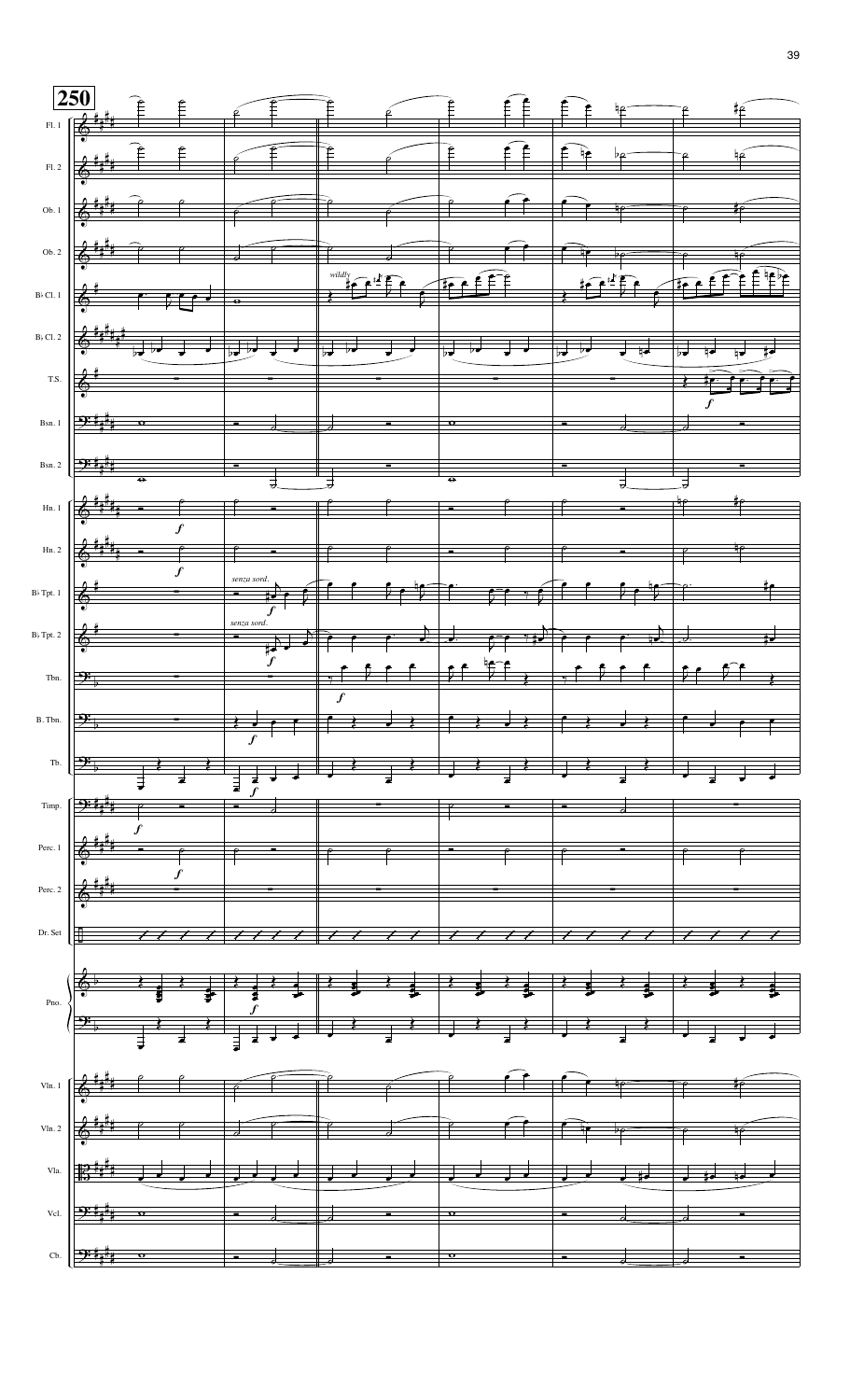

|                           | 256 |  |  |              |                                                                                                                                                                                                                                                                                                                                                                                                                 |  |                                                                                                                                                                                                                                                                                                                                                                                                                                   |
|---------------------------|-----|--|--|--------------|-----------------------------------------------------------------------------------------------------------------------------------------------------------------------------------------------------------------------------------------------------------------------------------------------------------------------------------------------------------------------------------------------------------------|--|-----------------------------------------------------------------------------------------------------------------------------------------------------------------------------------------------------------------------------------------------------------------------------------------------------------------------------------------------------------------------------------------------------------------------------------|
|                           |     |  |  |              |                                                                                                                                                                                                                                                                                                                                                                                                                 |  |                                                                                                                                                                                                                                                                                                                                                                                                                                   |
| Fl. 2                     |     |  |  |              |                                                                                                                                                                                                                                                                                                                                                                                                                 |  |                                                                                                                                                                                                                                                                                                                                                                                                                                   |
| Ob. 1                     |     |  |  |              |                                                                                                                                                                                                                                                                                                                                                                                                                 |  |                                                                                                                                                                                                                                                                                                                                                                                                                                   |
| Ob.2                      |     |  |  |              |                                                                                                                                                                                                                                                                                                                                                                                                                 |  |                                                                                                                                                                                                                                                                                                                                                                                                                                   |
| $\mathbf{B}\flat$ Cl. 1   |     |  |  |              |                                                                                                                                                                                                                                                                                                                                                                                                                 |  |                                                                                                                                                                                                                                                                                                                                                                                                                                   |
|                           |     |  |  |              |                                                                                                                                                                                                                                                                                                                                                                                                                 |  |                                                                                                                                                                                                                                                                                                                                                                                                                                   |
| $\mathbf{B}\flat$ Cl. 2   |     |  |  |              |                                                                                                                                                                                                                                                                                                                                                                                                                 |  |                                                                                                                                                                                                                                                                                                                                                                                                                                   |
| T.S.                      |     |  |  |              |                                                                                                                                                                                                                                                                                                                                                                                                                 |  |                                                                                                                                                                                                                                                                                                                                                                                                                                   |
| Bsn. 1                    |     |  |  |              |                                                                                                                                                                                                                                                                                                                                                                                                                 |  |                                                                                                                                                                                                                                                                                                                                                                                                                                   |
| Bsn. 2                    |     |  |  |              |                                                                                                                                                                                                                                                                                                                                                                                                                 |  |                                                                                                                                                                                                                                                                                                                                                                                                                                   |
|                           |     |  |  |              |                                                                                                                                                                                                                                                                                                                                                                                                                 |  |                                                                                                                                                                                                                                                                                                                                                                                                                                   |
| Hn. 2                     |     |  |  |              |                                                                                                                                                                                                                                                                                                                                                                                                                 |  |                                                                                                                                                                                                                                                                                                                                                                                                                                   |
| $B \triangleright$ Tpt. 1 |     |  |  |              |                                                                                                                                                                                                                                                                                                                                                                                                                 |  |                                                                                                                                                                                                                                                                                                                                                                                                                                   |
| $B \triangleright$ Tpt. 2 |     |  |  | <u> Frif</u> |                                                                                                                                                                                                                                                                                                                                                                                                                 |  |                                                                                                                                                                                                                                                                                                                                                                                                                                   |
| Tbn.                      |     |  |  |              |                                                                                                                                                                                                                                                                                                                                                                                                                 |  |                                                                                                                                                                                                                                                                                                                                                                                                                                   |
| B. Tbn.                   |     |  |  |              |                                                                                                                                                                                                                                                                                                                                                                                                                 |  |                                                                                                                                                                                                                                                                                                                                                                                                                                   |
|                           |     |  |  |              |                                                                                                                                                                                                                                                                                                                                                                                                                 |  |                                                                                                                                                                                                                                                                                                                                                                                                                                   |
|                           |     |  |  |              | The $\left[\begin{array}{cccccccccccccc} \frac{1}{2} & \frac{1}{2} & \frac{1}{2} & \frac{1}{2} & \frac{1}{2} & \frac{1}{2} & \frac{1}{2} & \frac{1}{2} & \frac{1}{2} & \frac{1}{2} & \frac{1}{2} & \frac{1}{2} & \frac{1}{2} & \frac{1}{2} & \frac{1}{2} & \frac{1}{2} & \frac{1}{2} & \frac{1}{2} & \frac{1}{2} & \frac{1}{2} & \frac{1}{2} & \frac{1}{2} & \frac{1}{2} & \frac{1}{2} & \frac{1}{2} & \frac{1$ |  |                                                                                                                                                                                                                                                                                                                                                                                                                                   |
| Timp.                     |     |  |  |              |                                                                                                                                                                                                                                                                                                                                                                                                                 |  |                                                                                                                                                                                                                                                                                                                                                                                                                                   |
| Perc. $1$                 |     |  |  |              |                                                                                                                                                                                                                                                                                                                                                                                                                 |  |                                                                                                                                                                                                                                                                                                                                                                                                                                   |
|                           |     |  |  |              | Perc. 2 $\left  \bigotimes_{i=1}^{\infty} \frac{\frac{1}{n} \frac{1}{n} \frac{1}{n}}{1} \right $                                                                                                                                                                                                                                                                                                                |  |                                                                                                                                                                                                                                                                                                                                                                                                                                   |
| Dr. Set                   |     |  |  |              |                                                                                                                                                                                                                                                                                                                                                                                                                 |  | ///////////                                                                                                                                                                                                                                                                                                                                                                                                                       |
|                           |     |  |  |              |                                                                                                                                                                                                                                                                                                                                                                                                                 |  |                                                                                                                                                                                                                                                                                                                                                                                                                                   |
|                           |     |  |  |              |                                                                                                                                                                                                                                                                                                                                                                                                                 |  |                                                                                                                                                                                                                                                                                                                                                                                                                                   |
|                           |     |  |  |              |                                                                                                                                                                                                                                                                                                                                                                                                                 |  |                                                                                                                                                                                                                                                                                                                                                                                                                                   |
|                           |     |  |  |              | $V_{\text{In.1}}$ $\left[\begin{array}{ccc} \frac{1}{2} & \frac{1}{2} & \frac{1}{2} & \frac{1}{2} & \frac{1}{2} & \frac{1}{2} & \frac{1}{2} & \frac{1}{2} & \frac{1}{2} & \frac{1}{2} & \frac{1}{2} & \frac{1}{2} & \frac{1}{2} & \frac{1}{2} & \frac{1}{2} & \frac{1}{2} & \frac{1}{2} & \frac{1}{2} & \frac{1}{2} & \frac{1}{2} & \frac{1}{2} & \frac{1}{2} & \frac{1}{2} & \frac{1}{2} & \frac{1}{2}$        |  |                                                                                                                                                                                                                                                                                                                                                                                                                                   |
|                           |     |  |  |              | $Vln.2$ $\left \begin{array}{ccc} \frac{\partial}{\partial t} & \frac{\partial}{\partial t} & \frac{\partial}{\partial t} & \frac{\partial}{\partial t} & \frac{\partial}{\partial t} \\ 0 & 0 & 0 & 0 \end{array}\right $                                                                                                                                                                                      |  |                                                                                                                                                                                                                                                                                                                                                                                                                                   |
| Vla.                      |     |  |  |              |                                                                                                                                                                                                                                                                                                                                                                                                                 |  |                                                                                                                                                                                                                                                                                                                                                                                                                                   |
| Vcl.                      |     |  |  |              | $\left  \frac{1}{2} \frac{1}{2} \frac{1}{2} \frac{1}{2} \frac{1}{2} \frac{1}{2} \frac{1}{2} \frac{1}{2} \frac{1}{2} \frac{1}{2} \frac{1}{2} \frac{1}{2} \frac{1}{2} \frac{1}{2} \frac{1}{2} \frac{1}{2} \frac{1}{2} \frac{1}{2} \frac{1}{2} \frac{1}{2} \frac{1}{2} \frac{1}{2} \frac{1}{2} \frac{1}{2} \frac{1}{2} \frac{1}{2} \frac{1}{2} \frac{1}{2} \frac{1}{2} \frac{1}{2} \frac{1}{2}$                    |  |                                                                                                                                                                                                                                                                                                                                                                                                                                   |
|                           |     |  |  |              |                                                                                                                                                                                                                                                                                                                                                                                                                 |  | $\frac{1}{\sqrt{1-\frac{1}{\sqrt{1-\frac{1}{\sqrt{1-\frac{1}{\sqrt{1-\frac{1}{\sqrt{1-\frac{1}{\sqrt{1-\frac{1}{\sqrt{1-\frac{1}{\sqrt{1-\frac{1}{\sqrt{1-\frac{1}{\sqrt{1-\frac{1}{\sqrt{1-\frac{1}{\sqrt{1-\frac{1}{\sqrt{1-\frac{1}{\sqrt{1-\frac{1}{\sqrt{1-\frac{1}{\sqrt{1-\frac{1}{\sqrt{1-\frac{1}{\sqrt{1-\frac{1}{\sqrt{1-\frac{1}{\sqrt{1-\frac{1}{\sqrt{1-\frac{1}{\sqrt{1-\frac{1}{\sqrt{1-\frac{1}{\sqrt{1-\frac{1$ |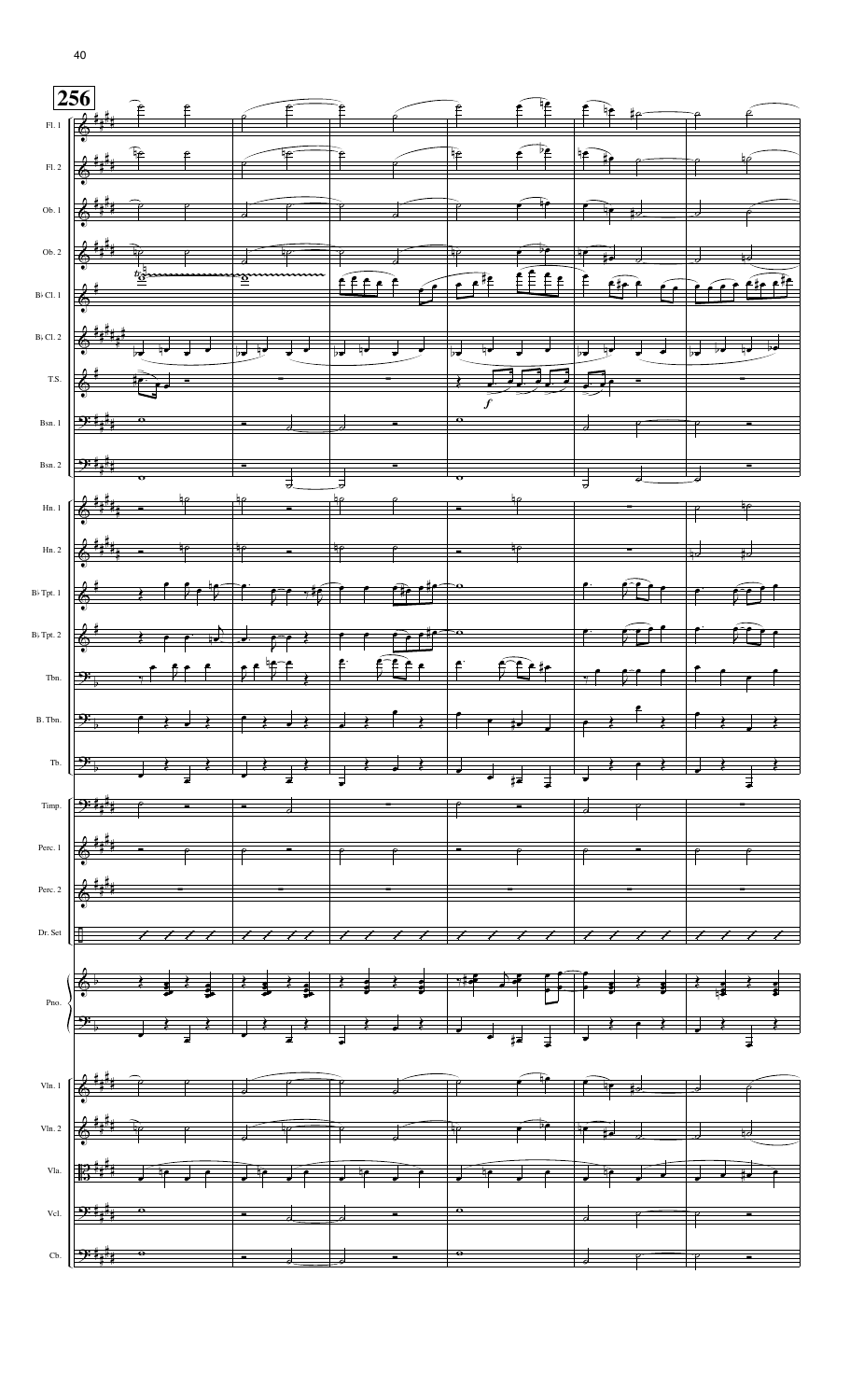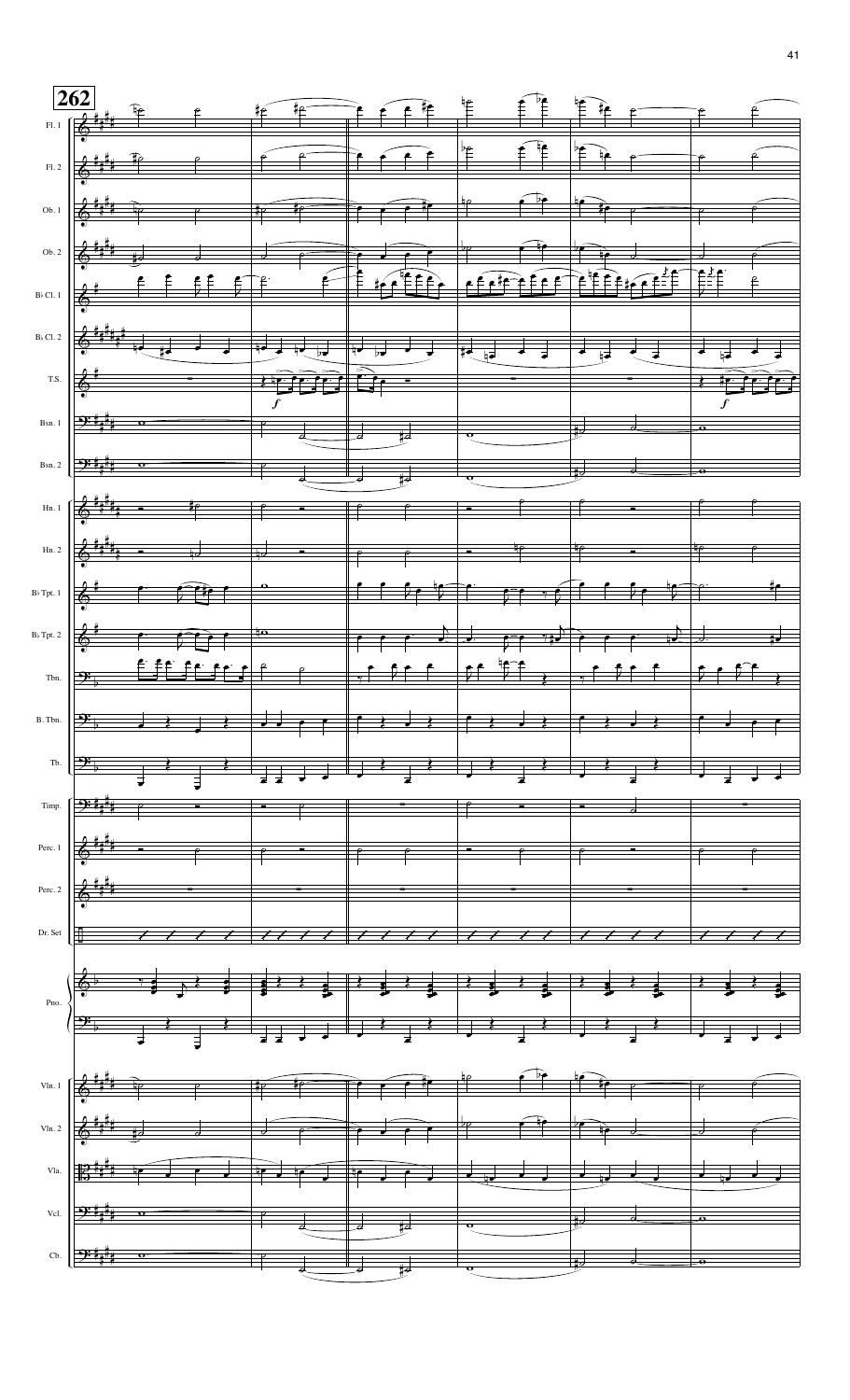

|                         | 268          |                                                                                                              |  |                                                                                                                                                                                                                                                                                                                                                                                                                                                                                                                                                                                                                                                     |                                                                                     |                                                                                                                                                                                                                                                                                                                                                                                                            |                                                                                                                                                                                                                                                                                                                                                                                                        |
|-------------------------|--------------|--------------------------------------------------------------------------------------------------------------|--|-----------------------------------------------------------------------------------------------------------------------------------------------------------------------------------------------------------------------------------------------------------------------------------------------------------------------------------------------------------------------------------------------------------------------------------------------------------------------------------------------------------------------------------------------------------------------------------------------------------------------------------------------------|-------------------------------------------------------------------------------------|------------------------------------------------------------------------------------------------------------------------------------------------------------------------------------------------------------------------------------------------------------------------------------------------------------------------------------------------------------------------------------------------------------|--------------------------------------------------------------------------------------------------------------------------------------------------------------------------------------------------------------------------------------------------------------------------------------------------------------------------------------------------------------------------------------------------------|
|                         |              |                                                                                                              |  |                                                                                                                                                                                                                                                                                                                                                                                                                                                                                                                                                                                                                                                     |                                                                                     |                                                                                                                                                                                                                                                                                                                                                                                                            |                                                                                                                                                                                                                                                                                                                                                                                                        |
| F1.2                    |              |                                                                                                              |  |                                                                                                                                                                                                                                                                                                                                                                                                                                                                                                                                                                                                                                                     |                                                                                     |                                                                                                                                                                                                                                                                                                                                                                                                            |                                                                                                                                                                                                                                                                                                                                                                                                        |
| Ob. 1                   |              |                                                                                                              |  |                                                                                                                                                                                                                                                                                                                                                                                                                                                                                                                                                                                                                                                     |                                                                                     |                                                                                                                                                                                                                                                                                                                                                                                                            |                                                                                                                                                                                                                                                                                                                                                                                                        |
| Ob. 2                   |              |                                                                                                              |  |                                                                                                                                                                                                                                                                                                                                                                                                                                                                                                                                                                                                                                                     |                                                                                     |                                                                                                                                                                                                                                                                                                                                                                                                            |                                                                                                                                                                                                                                                                                                                                                                                                        |
|                         |              | $\begin{array}{c c c c} \hline \overline{\mathbf{y}} & \mathbf{h} & \mathbf{h} \\ \hline \hline \end{array}$ |  |                                                                                                                                                                                                                                                                                                                                                                                                                                                                                                                                                                                                                                                     |                                                                                     |                                                                                                                                                                                                                                                                                                                                                                                                            |                                                                                                                                                                                                                                                                                                                                                                                                        |
| $\mathbf{B}\flat$ Cl. 1 |              |                                                                                                              |  |                                                                                                                                                                                                                                                                                                                                                                                                                                                                                                                                                                                                                                                     |                                                                                     |                                                                                                                                                                                                                                                                                                                                                                                                            |                                                                                                                                                                                                                                                                                                                                                                                                        |
| $\mathbf{B}\flat$ Cl. 2 |              |                                                                                                              |  |                                                                                                                                                                                                                                                                                                                                                                                                                                                                                                                                                                                                                                                     |                                                                                     |                                                                                                                                                                                                                                                                                                                                                                                                            |                                                                                                                                                                                                                                                                                                                                                                                                        |
| T.S.                    |              |                                                                                                              |  |                                                                                                                                                                                                                                                                                                                                                                                                                                                                                                                                                                                                                                                     |                                                                                     |                                                                                                                                                                                                                                                                                                                                                                                                            |                                                                                                                                                                                                                                                                                                                                                                                                        |
|                         | Bsn. 1 $9:1$ |                                                                                                              |  |                                                                                                                                                                                                                                                                                                                                                                                                                                                                                                                                                                                                                                                     |                                                                                     |                                                                                                                                                                                                                                                                                                                                                                                                            |                                                                                                                                                                                                                                                                                                                                                                                                        |
| $_{\rm Bsn. \, 2}$      |              |                                                                                                              |  |                                                                                                                                                                                                                                                                                                                                                                                                                                                                                                                                                                                                                                                     |                                                                                     |                                                                                                                                                                                                                                                                                                                                                                                                            |                                                                                                                                                                                                                                                                                                                                                                                                        |
|                         |              |                                                                                                              |  |                                                                                                                                                                                                                                                                                                                                                                                                                                                                                                                                                                                                                                                     |                                                                                     |                                                                                                                                                                                                                                                                                                                                                                                                            |                                                                                                                                                                                                                                                                                                                                                                                                        |
| Hn. 1                   |              |                                                                                                              |  |                                                                                                                                                                                                                                                                                                                                                                                                                                                                                                                                                                                                                                                     |                                                                                     |                                                                                                                                                                                                                                                                                                                                                                                                            |                                                                                                                                                                                                                                                                                                                                                                                                        |
| Hn. 2                   |              |                                                                                                              |  |                                                                                                                                                                                                                                                                                                                                                                                                                                                                                                                                                                                                                                                     |                                                                                     |                                                                                                                                                                                                                                                                                                                                                                                                            |                                                                                                                                                                                                                                                                                                                                                                                                        |
| $B\overline{b}$ Tpt. 1  |              |                                                                                                              |  |                                                                                                                                                                                                                                                                                                                                                                                                                                                                                                                                                                                                                                                     |                                                                                     |                                                                                                                                                                                                                                                                                                                                                                                                            |                                                                                                                                                                                                                                                                                                                                                                                                        |
| $B\overline{b}$ Tpt. 2  |              |                                                                                                              |  |                                                                                                                                                                                                                                                                                                                                                                                                                                                                                                                                                                                                                                                     |                                                                                     |                                                                                                                                                                                                                                                                                                                                                                                                            |                                                                                                                                                                                                                                                                                                                                                                                                        |
| Tbn.                    |              |                                                                                                              |  |                                                                                                                                                                                                                                                                                                                                                                                                                                                                                                                                                                                                                                                     |                                                                                     |                                                                                                                                                                                                                                                                                                                                                                                                            |                                                                                                                                                                                                                                                                                                                                                                                                        |
|                         |              |                                                                                                              |  |                                                                                                                                                                                                                                                                                                                                                                                                                                                                                                                                                                                                                                                     |                                                                                     |                                                                                                                                                                                                                                                                                                                                                                                                            |                                                                                                                                                                                                                                                                                                                                                                                                        |
|                         |              |                                                                                                              |  |                                                                                                                                                                                                                                                                                                                                                                                                                                                                                                                                                                                                                                                     |                                                                                     |                                                                                                                                                                                                                                                                                                                                                                                                            | B. Tbn. $\boxed{9}$ , $\boxed{1}$ , $\boxed{1}$ , $\boxed{1}$ , $\boxed{1}$ , $\boxed{1}$ , $\boxed{1}$ , $\boxed{1}$ , $\boxed{1}$ , $\boxed{1}$ , $\boxed{1}$ , $\boxed{1}$ , $\boxed{1}$ , $\boxed{1}$ , $\boxed{1}$ , $\boxed{1}$ , $\boxed{1}$ , $\boxed{1}$ , $\boxed{1}$ , $\boxed{1}$ , $\boxed{1}$ , $\boxed$                                                                                 |
|                         |              |                                                                                                              |  |                                                                                                                                                                                                                                                                                                                                                                                                                                                                                                                                                                                                                                                     |                                                                                     |                                                                                                                                                                                                                                                                                                                                                                                                            |                                                                                                                                                                                                                                                                                                                                                                                                        |
|                         |              |                                                                                                              |  | Timp. $\left[\begin{array}{ccc} \frac{\bullet}{\bullet} & \frac{\bullet}{\bullet} & \frac{\bullet}{\bullet} & \frac{\bullet}{\bullet} & \frac{\bullet}{\bullet} & \frac{\bullet}{\bullet} & \frac{\bullet}{\bullet} & \frac{\bullet}{\bullet} & \frac{\bullet}{\bullet} & \frac{\bullet}{\bullet} & \frac{\bullet}{\bullet} & \frac{\bullet}{\bullet} & \frac{\bullet}{\bullet} & \frac{\bullet}{\bullet} & \frac{\bullet}{\bullet} & \frac{\bullet}{\bullet} & \frac{\bullet}{\bullet} & \frac{\bullet}{\bullet} & \frac{\bullet}{\bullet} & \frac{\bullet}{\bullet} & \frac{\bullet}{\bullet} & \frac{\bullet}{\bullet} & \frac{\bullet}{\bullet$ | $\begin{array}{ c c c c c }\hline \textbf{1} & \textbf{0} & \textbf{0} \end{array}$ | $\overline{\phantom{a}}$                                                                                                                                                                                                                                                                                                                                                                                   |                                                                                                                                                                                                                                                                                                                                                                                                        |
|                         |              |                                                                                                              |  |                                                                                                                                                                                                                                                                                                                                                                                                                                                                                                                                                                                                                                                     |                                                                                     |                                                                                                                                                                                                                                                                                                                                                                                                            | Perc. 1 $\theta$ $\frac{1}{2}$ $\frac{1}{2}$ $\frac{1}{2}$ $\frac{1}{2}$ $\frac{1}{2}$ $\frac{1}{2}$ $\frac{1}{2}$ $\frac{1}{2}$ $\frac{1}{2}$ $\frac{1}{2}$ $\frac{1}{2}$ $\frac{1}{2}$ $\frac{1}{2}$ $\frac{1}{2}$ $\frac{1}{2}$ $\frac{1}{2}$ $\frac{1}{2}$ $\frac{1}{2}$ $\frac{1}{2}$ $\frac{1}{2}$ $\frac{1}{2}$                                                                                 |
|                         |              |                                                                                                              |  |                                                                                                                                                                                                                                                                                                                                                                                                                                                                                                                                                                                                                                                     |                                                                                     |                                                                                                                                                                                                                                                                                                                                                                                                            |                                                                                                                                                                                                                                                                                                                                                                                                        |
|                         |              |                                                                                                              |  | Perc. 2 $\frac{1}{2}$                                                                                                                                                                                                                                                                                                                                                                                                                                                                                                                                                                                                                               |                                                                                     |                                                                                                                                                                                                                                                                                                                                                                                                            |                                                                                                                                                                                                                                                                                                                                                                                                        |
| Dr. Set                 |              |                                                                                                              |  |                                                                                                                                                                                                                                                                                                                                                                                                                                                                                                                                                                                                                                                     |                                                                                     |                                                                                                                                                                                                                                                                                                                                                                                                            | 111111                                                                                                                                                                                                                                                                                                                                                                                                 |
|                         |              |                                                                                                              |  |                                                                                                                                                                                                                                                                                                                                                                                                                                                                                                                                                                                                                                                     |                                                                                     |                                                                                                                                                                                                                                                                                                                                                                                                            |                                                                                                                                                                                                                                                                                                                                                                                                        |
|                         |              |                                                                                                              |  |                                                                                                                                                                                                                                                                                                                                                                                                                                                                                                                                                                                                                                                     |                                                                                     |                                                                                                                                                                                                                                                                                                                                                                                                            |                                                                                                                                                                                                                                                                                                                                                                                                        |
|                         |              |                                                                                                              |  |                                                                                                                                                                                                                                                                                                                                                                                                                                                                                                                                                                                                                                                     |                                                                                     |                                                                                                                                                                                                                                                                                                                                                                                                            |                                                                                                                                                                                                                                                                                                                                                                                                        |
|                         |              |                                                                                                              |  |                                                                                                                                                                                                                                                                                                                                                                                                                                                                                                                                                                                                                                                     |                                                                                     | $V_{\text{In.1}}$ $\left[\begin{array}{ccc ccc} 0 & \frac{1}{2} & \frac{1}{2} & \frac{1}{2} & \frac{1}{2} & \frac{1}{2} & \frac{1}{2} & \frac{1}{2} & \frac{1}{2} & \frac{1}{2} & \frac{1}{2} & \frac{1}{2} & \frac{1}{2} & \frac{1}{2} & \frac{1}{2} & \frac{1}{2} & \frac{1}{2} & \frac{1}{2} & \frac{1}{2} & \frac{1}{2} & \frac{1}{2} & \frac{1}{2} & \frac{1}{2} & \frac{1}{2} & \frac{1}{2} & \frac$ |                                                                                                                                                                                                                                                                                                                                                                                                        |
|                         |              |                                                                                                              |  |                                                                                                                                                                                                                                                                                                                                                                                                                                                                                                                                                                                                                                                     |                                                                                     |                                                                                                                                                                                                                                                                                                                                                                                                            |                                                                                                                                                                                                                                                                                                                                                                                                        |
|                         |              |                                                                                                              |  |                                                                                                                                                                                                                                                                                                                                                                                                                                                                                                                                                                                                                                                     |                                                                                     |                                                                                                                                                                                                                                                                                                                                                                                                            | $Vln.2$ $\left \begin{array}{ccc ccc} 0 & \frac{1}{2} & \frac{1}{2} & \frac{1}{2} & \frac{1}{2} & \frac{1}{2} & \frac{1}{2} & \frac{1}{2} & \frac{1}{2} & \frac{1}{2} & \frac{1}{2} & \frac{1}{2} & \frac{1}{2} & \frac{1}{2} & \frac{1}{2} & \frac{1}{2} & \frac{1}{2} & \frac{1}{2} & \frac{1}{2} & \frac{1}{2} & \frac{1}{2} & \frac{1}{2} & \frac{1}{2} & \frac{1}{2} & \frac{1}{2} & \frac{1}{2}$ |
|                         |              |                                                                                                              |  |                                                                                                                                                                                                                                                                                                                                                                                                                                                                                                                                                                                                                                                     |                                                                                     |                                                                                                                                                                                                                                                                                                                                                                                                            | $\overline{\phantom{a}}$                                                                                                                                                                                                                                                                                                                                                                               |
|                         |              |                                                                                                              |  | $Vcl.$ $\left[\begin{array}{ccc} \frac{1}{2} & \frac{1}{2} & \frac{1}{2} \\ \frac{1}{2} & \frac{1}{2} & \frac{1}{2} \\ \frac{1}{2} & \frac{1}{2} & \frac{1}{2} \end{array}\right]$                                                                                                                                                                                                                                                                                                                                                                                                                                                                  |                                                                                     |                                                                                                                                                                                                                                                                                                                                                                                                            | $\overline{\cdot}$                                                                                                                                                                                                                                                                                                                                                                                     |
| Cb.                     |              |                                                                                                              |  |                                                                                                                                                                                                                                                                                                                                                                                                                                                                                                                                                                                                                                                     |                                                                                     | $\frac{1}{2}$ $\frac{1}{2}$ $\frac{1}{2}$ $\frac{1}{2}$ $\frac{1}{2}$ $\frac{1}{2}$ $\frac{1}{2}$ $\frac{1}{2}$ $\frac{1}{2}$ $\frac{1}{2}$ $\frac{1}{2}$ $\frac{1}{2}$ $\frac{1}{2}$ $\frac{1}{2}$ $\frac{1}{2}$ $\frac{1}{2}$ $\frac{1}{2}$ $\frac{1}{2}$ $\frac{1}{2}$ $\frac{1}{2}$ $\frac{1}{2}$ $\frac{1}{2}$                                                                                        |                                                                                                                                                                                                                                                                                                                                                                                                        |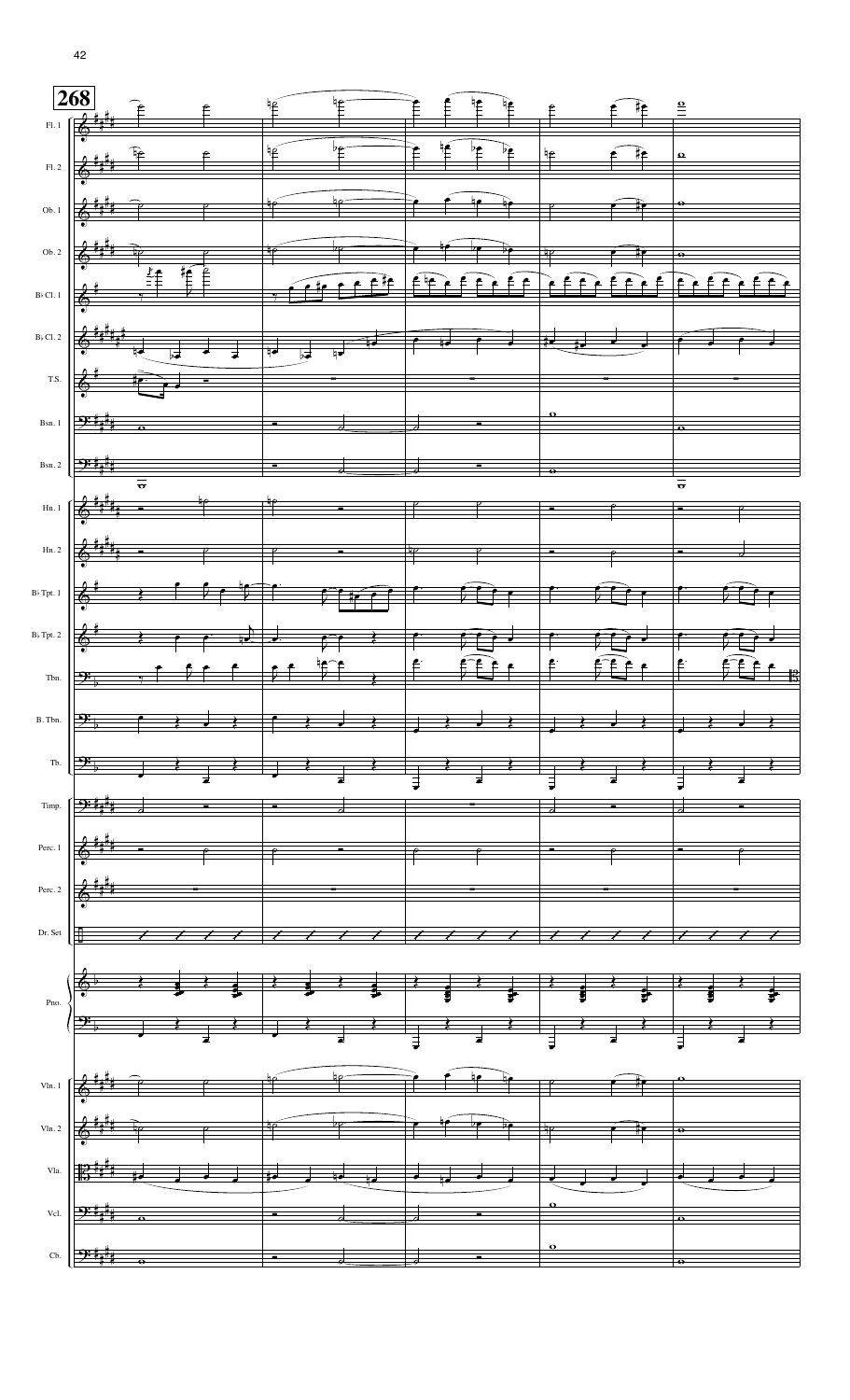|                                  | 273              | $\bar{P}$<br>$\tilde{P}$                                                                                                                                                                                                                                                                                                                                                                                                           | $\bar{\tilde{e}}$<br>$\geq$                                                                                                                                              | $\check{\mathsf{P}}$<br>$\tilde{P}$                                                                                                                                                  | $\emph{flutter}$<br>$\mathbf{a}$                                                 | $\mathbf{a}$            |  |                |
|----------------------------------|------------------|------------------------------------------------------------------------------------------------------------------------------------------------------------------------------------------------------------------------------------------------------------------------------------------------------------------------------------------------------------------------------------------------------------------------------------|--------------------------------------------------------------------------------------------------------------------------------------------------------------------------|--------------------------------------------------------------------------------------------------------------------------------------------------------------------------------------|----------------------------------------------------------------------------------|-------------------------|--|----------------|
| $\rm Fl.$ $1$                    | 哂                |                                                                                                                                                                                                                                                                                                                                                                                                                                    |                                                                                                                                                                          |                                                                                                                                                                                      |                                                                                  |                         |  | ₩              |
|                                  | ۰                | る                                                                                                                                                                                                                                                                                                                                                                                                                                  | 言<br>ā                                                                                                                                                                   | 戸<br>$\frac{1}{6}$                                                                                                                                                                   | $f_{\text{filter}}^p$                                                            | Ф                       |  |                |
| $\mathbb{F}l.$ 2                 |                  |                                                                                                                                                                                                                                                                                                                                                                                                                                    |                                                                                                                                                                          |                                                                                                                                                                                      | $\begin{tabular}{c} \hline $f p$ & \hline \hline \end{tabular}$                  |                         |  | ₩              |
| Ob.1                             |                  |                                                                                                                                                                                                                                                                                                                                                                                                                                    |                                                                                                                                                                          |                                                                                                                                                                                      | $\bullet$                                                                        | $\mathbf{\Theta}$       |  | 协              |
|                                  |                  |                                                                                                                                                                                                                                                                                                                                                                                                                                    |                                                                                                                                                                          |                                                                                                                                                                                      | $\overline{fp}$                                                                  |                         |  |                |
| Ob. 2                            |                  |                                                                                                                                                                                                                                                                                                                                                                                                                                    |                                                                                                                                                                          |                                                                                                                                                                                      | flutter<br>$\overline{\mathbf{e}}$                                               | $\overline{\bullet}$    |  | 悔              |
|                                  |                  | $\begin{array}{c} \frac{1}{2} \\ \frac{1}{2} \\ \frac{1}{2} \\ \frac{1}{2} \\ \frac{1}{2} \\ \frac{1}{2} \\ \frac{1}{2} \\ \frac{1}{2} \\ \frac{1}{2} \\ \frac{1}{2} \\ \frac{1}{2} \\ \frac{1}{2} \\ \frac{1}{2} \\ \frac{1}{2} \\ \frac{1}{2} \\ \frac{1}{2} \\ \frac{1}{2} \\ \frac{1}{2} \\ \frac{1}{2} \\ \frac{1}{2} \\ \frac{1}{2} \\ \frac{1}{2} \\ \frac{1}{2} \\ \frac{1}{2} \\ \frac{1}{2} \\ \frac{1}{2} \\ \frac{1}{$ | $\begin{array}{c}\n\bullet \\ \bullet \\ \bullet \\ \bullet \\ \bullet\n\end{array}$<br>$\begin{tabular}{ c c c c c } \hline & $b$ & $b$ \\ \hline \hline \end{tabular}$ | $\begin{array}{c}\n\bullet & \bullet \\ \uparrow & \bullet \\ \uparrow & \bullet\n\end{array}$<br>$\begin{tabular}{ c c c c } \hline $\psi$ & $\psi$ \\ \hline \hline \end{tabular}$ | $\begin{array}{c}\n\textit{fugier} \\ \hline\n\textit{=} \\ \hline\n\end{array}$ | $\frac{1}{\alpha}$      |  |                |
| $\mathrm{B}\flat$ Cl. 1          |                  |                                                                                                                                                                                                                                                                                                                                                                                                                                    |                                                                                                                                                                          |                                                                                                                                                                                      | $\overline{fp}$                                                                  |                         |  | 4              |
| $\mathrm{B}\!\!\downarrow$ Cl. 2 |                  |                                                                                                                                                                                                                                                                                                                                                                                                                                    | ю                                                                                                                                                                        | ₩                                                                                                                                                                                    | $\sharp^{\text{flutter}}$                                                        | $\bullet$               |  | फ              |
|                                  |                  |                                                                                                                                                                                                                                                                                                                                                                                                                                    |                                                                                                                                                                          |                                                                                                                                                                                      | $\overline{fp}$                                                                  |                         |  |                |
| T.S.                             | ⊚                |                                                                                                                                                                                                                                                                                                                                                                                                                                    |                                                                                                                                                                          |                                                                                                                                                                                      | $\mathbf{f}$                                                                     |                         |  | ╨              |
|                                  |                  |                                                                                                                                                                                                                                                                                                                                                                                                                                    |                                                                                                                                                                          |                                                                                                                                                                                      | $\boldsymbol{fp}$ .                                                              |                         |  |                |
| Bsn. 1                           | $\cdot$ 9: 1, 1, |                                                                                                                                                                                                                                                                                                                                                                                                                                    |                                                                                                                                                                          |                                                                                                                                                                                      | $\overline{\mathbf{o}}$                                                          | $\overline{\bullet}$    |  | الليك          |
| $_{\rm Bsn. \, 2}$               | 9:44             |                                                                                                                                                                                                                                                                                                                                                                                                                                    |                                                                                                                                                                          |                                                                                                                                                                                      | $\mathfrak{fp}$                                                                  |                         |  | اللا           |
|                                  |                  | ।<br>≥<br>h≥∖                                                                                                                                                                                                                                                                                                                                                                                                                      | $\frac{1}{2}$<br>$\frac{1}{2}$                                                                                                                                           | ∣⊨ष्ट<br>$\frac{1}{2}$                                                                                                                                                               | $\overline{\sigma}$                                                              | $\frac{1}{\sigma}$      |  |                |
| Hn. $\boldsymbol{1}$             |                  |                                                                                                                                                                                                                                                                                                                                                                                                                                    |                                                                                                                                                                          | $\Rightarrow$<br>$\sigma$                                                                                                                                                            | $f$ ftpater<br>$\overline{\mathbf{v}}$                                           | $\overline{\mathbf{o}}$ |  | $\mathbb{H}^1$ |
|                                  |                  |                                                                                                                                                                                                                                                                                                                                                                                                                                    |                                                                                                                                                                          |                                                                                                                                                                                      | $\overline{fp}$<br>flutter                                                       |                         |  |                |
| Hn.2                             |                  |                                                                                                                                                                                                                                                                                                                                                                                                                                    |                                                                                                                                                                          |                                                                                                                                                                                      | $\overline{\mathbf{o}}$ .<br>$\overline{fp}$                                     | $\overline{\mathbf{o}}$ |  | म™फ़           |
| $\mathbf{B}\flat$ Tpt. 1         |                  |                                                                                                                                                                                                                                                                                                                                                                                                                                    |                                                                                                                                                                          |                                                                                                                                                                                      | $\frac{flutter}{\Theta}$                                                         | $\bullet$               |  | ₩              |
|                                  | G                |                                                                                                                                                                                                                                                                                                                                                                                                                                    |                                                                                                                                                                          |                                                                                                                                                                                      | $\mathfrak{fp}$                                                                  |                         |  |                |
| $\rm B\flat$ Tpt. 2              |                  |                                                                                                                                                                                                                                                                                                                                                                                                                                    |                                                                                                                                                                          |                                                                                                                                                                                      | flutter<br>$\bullet$                                                             | $\overline{\mathbf{o}}$ |  | ╨              |
|                                  |                  | 言                                                                                                                                                                                                                                                                                                                                                                                                                                  | る                                                                                                                                                                        | $\geq$                                                                                                                                                                               | $\int_{\text{filter}} p$                                                         | Э                       |  |                |
| Tbn.                             | $\frac{12}{15}$  |                                                                                                                                                                                                                                                                                                                                                                                                                                    |                                                                                                                                                                          |                                                                                                                                                                                      |                                                                                  | 9ª                      |  | ŧ              |
| $\operatorname{B}.$ Tbn.         | $\mathbf{P}$     | $\geq$<br>$\geq$                                                                                                                                                                                                                                                                                                                                                                                                                   | $\geq$<br>>                                                                                                                                                              | $\geq$                                                                                                                                                                               | $f_{\rm filter}$                                                                 | Ф                       |  |                |
|                                  |                  |                                                                                                                                                                                                                                                                                                                                                                                                                                    |                                                                                                                                                                          |                                                                                                                                                                                      | $\overline{fp}$                                                                  |                         |  |                |
| Tb.                              | ᠊ <del>੭</del>   |                                                                                                                                                                                                                                                                                                                                                                                                                                    |                                                                                                                                                                          |                                                                                                                                                                                      |                                                                                  | $\bullet$               |  |                |
|                                  |                  |                                                                                                                                                                                                                                                                                                                                                                                                                                    |                                                                                                                                                                          |                                                                                                                                                                                      | $\frac{\sigma}{fp}$                                                              |                         |  |                |
| Timp.                            | <u>ား၊</u>       |                                                                                                                                                                                                                                                                                                                                                                                                                                    |                                                                                                                                                                          |                                                                                                                                                                                      | 墨<br>$\frac{1}{\int p}$                                                          | ৩€                      |  | الل            |
| Perc. 1                          |                  |                                                                                                                                                                                                                                                                                                                                                                                                                                    |                                                                                                                                                                          |                                                                                                                                                                                      |                                                                                  |                         |  |                |
|                                  |                  |                                                                                                                                                                                                                                                                                                                                                                                                                                    |                                                                                                                                                                          |                                                                                                                                                                                      |                                                                                  |                         |  |                |
| Perc. 2                          |                  |                                                                                                                                                                                                                                                                                                                                                                                                                                    |                                                                                                                                                                          |                                                                                                                                                                                      |                                                                                  |                         |  |                |
|                                  |                  |                                                                                                                                                                                                                                                                                                                                                                                                                                    |                                                                                                                                                                          |                                                                                                                                                                                      | Snare Drum                                                                       |                         |  |                |
| Dr. Set                          |                  | $\overline{\phantom{a}}$                                                                                                                                                                                                                                                                                                                                                                                                           |                                                                                                                                                                          |                                                                                                                                                                                      | $\frac{\mathbf{e}}{2}$                                                           | $\frac{1}{3}$           |  |                |
|                                  |                  |                                                                                                                                                                                                                                                                                                                                                                                                                                    |                                                                                                                                                                          |                                                                                                                                                                                      | $\mathfrak{fp}$                                                                  |                         |  |                |
| $\rm Pno.$                       |                  |                                                                                                                                                                                                                                                                                                                                                                                                                                    |                                                                                                                                                                          | $#_{4}$<br>498                                                                                                                                                                       |                                                                                  |                         |  |                |
|                                  | $\rightarrow$    |                                                                                                                                                                                                                                                                                                                                                                                                                                    |                                                                                                                                                                          |                                                                                                                                                                                      |                                                                                  |                         |  |                |
|                                  |                  |                                                                                                                                                                                                                                                                                                                                                                                                                                    |                                                                                                                                                                          |                                                                                                                                                                                      |                                                                                  |                         |  |                |
|                                  |                  |                                                                                                                                                                                                                                                                                                                                                                                                                                    |                                                                                                                                                                          |                                                                                                                                                                                      |                                                                                  |                         |  |                |
| $V\ln 1$                         |                  |                                                                                                                                                                                                                                                                                                                                                                                                                                    |                                                                                                                                                                          |                                                                                                                                                                                      | $\frac{\sigma}{\sigma}$<br>$\frac{\sigma}{\sigma}$                               | $\frac{1}{\infty}$      |  |                |
| Vln. 2                           |                  |                                                                                                                                                                                                                                                                                                                                                                                                                                    |                                                                                                                                                                          | ₫                                                                                                                                                                                    | $\overline{\mathbf{e}^2}$                                                        | $\overline{\bullet}$    |  |                |
|                                  |                  |                                                                                                                                                                                                                                                                                                                                                                                                                                    |                                                                                                                                                                          |                                                                                                                                                                                      |                                                                                  | $\frac{1}{2}$           |  |                |
| Vla.                             |                  |                                                                                                                                                                                                                                                                                                                                                                                                                                    |                                                                                                                                                                          |                                                                                                                                                                                      | $\frac{6}{5}$<br>$\frac{2}{5}$<br>$\frac{2}{5}$                                  | $\frac{2}{3}$           |  | क्षी           |
|                                  |                  |                                                                                                                                                                                                                                                                                                                                                                                                                                    |                                                                                                                                                                          |                                                                                                                                                                                      | $\overline{fp}$                                                                  |                         |  |                |
| $\mbox{Vcl.}$                    | $\rightarrow$    |                                                                                                                                                                                                                                                                                                                                                                                                                                    |                                                                                                                                                                          |                                                                                                                                                                                      | $\frac{2}{6}$<br>$\mathfrak{fp}$                                                 | $\frac{2}{\sigma}$      |  | ԿլԿլ           |
| Cb.                              |                  |                                                                                                                                                                                                                                                                                                                                                                                                                                    |                                                                                                                                                                          |                                                                                                                                                                                      | ॾ                                                                                | $\frac{2}{5}$           |  | ₩              |
|                                  |                  |                                                                                                                                                                                                                                                                                                                                                                                                                                    |                                                                                                                                                                          |                                                                                                                                                                                      | $\mathfrak{fp}$                                                                  |                         |  |                |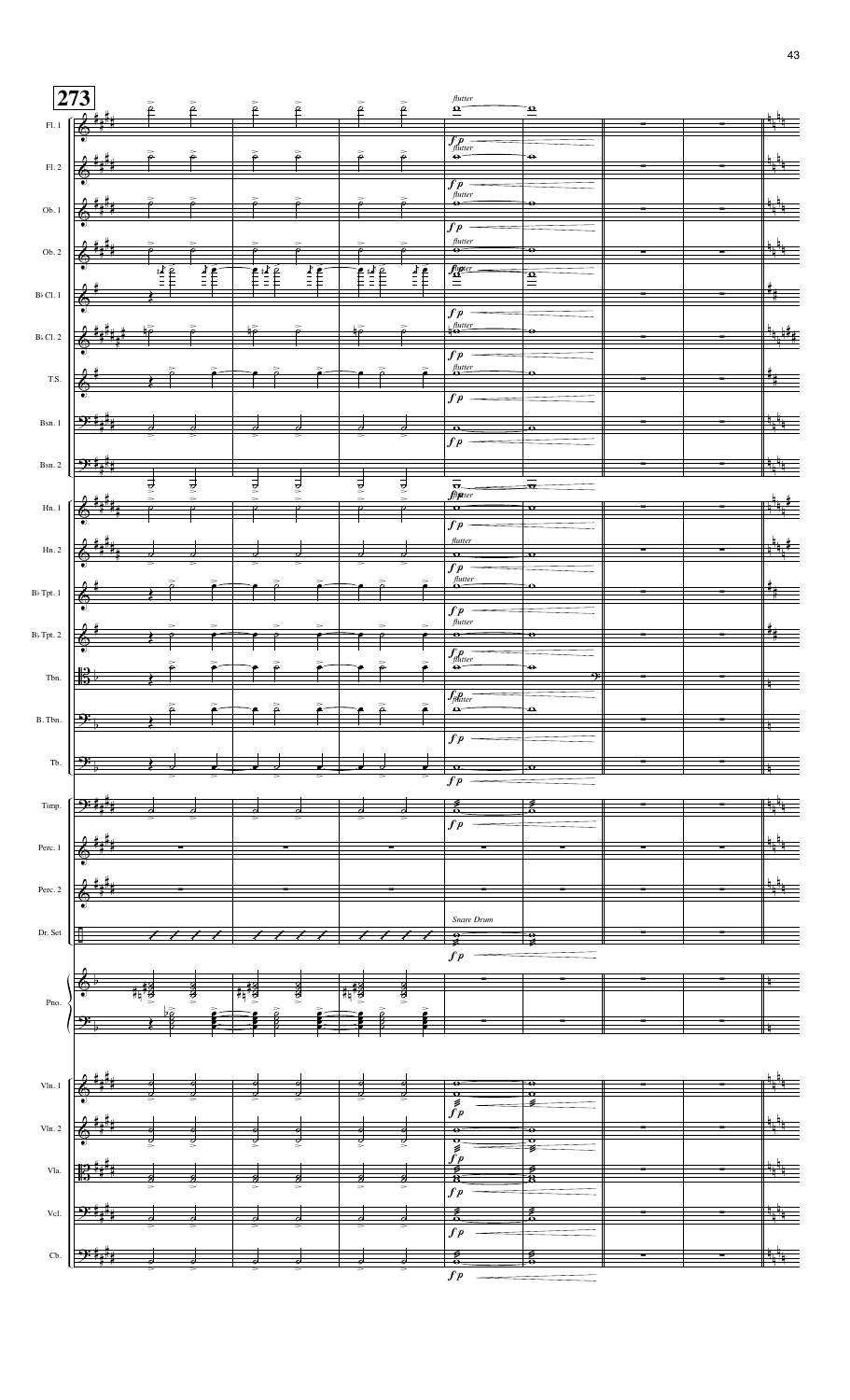|                                  | 280                                                                                                                                                                                                                                                                                                                                              |                                                                                                                                                                                                                                                                                                                                                                                                                                        |                                                                                                                                                                                                                                           |                                                                                                                                                                                                                                                                        | Accel.                                          |  |
|----------------------------------|--------------------------------------------------------------------------------------------------------------------------------------------------------------------------------------------------------------------------------------------------------------------------------------------------------------------------------------------------|----------------------------------------------------------------------------------------------------------------------------------------------------------------------------------------------------------------------------------------------------------------------------------------------------------------------------------------------------------------------------------------------------------------------------------------|-------------------------------------------------------------------------------------------------------------------------------------------------------------------------------------------------------------------------------------------|------------------------------------------------------------------------------------------------------------------------------------------------------------------------------------------------------------------------------------------------------------------------|-------------------------------------------------|--|
| F1.1                             |                                                                                                                                                                                                                                                                                                                                                  |                                                                                                                                                                                                                                                                                                                                                                                                                                        |                                                                                                                                                                                                                                           |                                                                                                                                                                                                                                                                        |                                                 |  |
| F1.2                             |                                                                                                                                                                                                                                                                                                                                                  |                                                                                                                                                                                                                                                                                                                                                                                                                                        |                                                                                                                                                                                                                                           |                                                                                                                                                                                                                                                                        |                                                 |  |
| Ob.1                             |                                                                                                                                                                                                                                                                                                                                                  |                                                                                                                                                                                                                                                                                                                                                                                                                                        |                                                                                                                                                                                                                                           |                                                                                                                                                                                                                                                                        |                                                 |  |
|                                  |                                                                                                                                                                                                                                                                                                                                                  |                                                                                                                                                                                                                                                                                                                                                                                                                                        |                                                                                                                                                                                                                                           |                                                                                                                                                                                                                                                                        |                                                 |  |
| Ob.2                             |                                                                                                                                                                                                                                                                                                                                                  |                                                                                                                                                                                                                                                                                                                                                                                                                                        |                                                                                                                                                                                                                                           |                                                                                                                                                                                                                                                                        |                                                 |  |
| $B\nmid Cl. 1$                   |                                                                                                                                                                                                                                                                                                                                                  |                                                                                                                                                                                                                                                                                                                                                                                                                                        |                                                                                                                                                                                                                                           |                                                                                                                                                                                                                                                                        |                                                 |  |
| $\mathrm{B}\!\!\downarrow$ Cl. 2 |                                                                                                                                                                                                                                                                                                                                                  |                                                                                                                                                                                                                                                                                                                                                                                                                                        |                                                                                                                                                                                                                                           |                                                                                                                                                                                                                                                                        |                                                 |  |
| T.S                              |                                                                                                                                                                                                                                                                                                                                                  |                                                                                                                                                                                                                                                                                                                                                                                                                                        |                                                                                                                                                                                                                                           |                                                                                                                                                                                                                                                                        |                                                 |  |
|                                  |                                                                                                                                                                                                                                                                                                                                                  |                                                                                                                                                                                                                                                                                                                                                                                                                                        |                                                                                                                                                                                                                                           |                                                                                                                                                                                                                                                                        |                                                 |  |
| Bsn.1                            |                                                                                                                                                                                                                                                                                                                                                  |                                                                                                                                                                                                                                                                                                                                                                                                                                        |                                                                                                                                                                                                                                           |                                                                                                                                                                                                                                                                        |                                                 |  |
| $_{\rm Bsn. \, 2}$               |                                                                                                                                                                                                                                                                                                                                                  |                                                                                                                                                                                                                                                                                                                                                                                                                                        |                                                                                                                                                                                                                                           |                                                                                                                                                                                                                                                                        |                                                 |  |
| Hn.1                             |                                                                                                                                                                                                                                                                                                                                                  |                                                                                                                                                                                                                                                                                                                                                                                                                                        |                                                                                                                                                                                                                                           |                                                                                                                                                                                                                                                                        |                                                 |  |
|                                  |                                                                                                                                                                                                                                                                                                                                                  |                                                                                                                                                                                                                                                                                                                                                                                                                                        |                                                                                                                                                                                                                                           |                                                                                                                                                                                                                                                                        |                                                 |  |
| Hn.2                             |                                                                                                                                                                                                                                                                                                                                                  |                                                                                                                                                                                                                                                                                                                                                                                                                                        |                                                                                                                                                                                                                                           |                                                                                                                                                                                                                                                                        |                                                 |  |
| $B\flat$ Tpt. 1                  |                                                                                                                                                                                                                                                                                                                                                  |                                                                                                                                                                                                                                                                                                                                                                                                                                        |                                                                                                                                                                                                                                           |                                                                                                                                                                                                                                                                        |                                                 |  |
| $B\flat$ Tpt. 2                  |                                                                                                                                                                                                                                                                                                                                                  |                                                                                                                                                                                                                                                                                                                                                                                                                                        |                                                                                                                                                                                                                                           |                                                                                                                                                                                                                                                                        |                                                 |  |
| Tbn.                             |                                                                                                                                                                                                                                                                                                                                                  |                                                                                                                                                                                                                                                                                                                                                                                                                                        |                                                                                                                                                                                                                                           |                                                                                                                                                                                                                                                                        |                                                 |  |
|                                  |                                                                                                                                                                                                                                                                                                                                                  |                                                                                                                                                                                                                                                                                                                                                                                                                                        |                                                                                                                                                                                                                                           |                                                                                                                                                                                                                                                                        |                                                 |  |
| $\operatorname{B}.$ Tbn.         |                                                                                                                                                                                                                                                                                                                                                  |                                                                                                                                                                                                                                                                                                                                                                                                                                        |                                                                                                                                                                                                                                           |                                                                                                                                                                                                                                                                        |                                                 |  |
| Tb.                              | $\mathbf{P}$                                                                                                                                                                                                                                                                                                                                     | $\equiv$                                                                                                                                                                                                                                                                                                                                                                                                                               |                                                                                                                                                                                                                                           |                                                                                                                                                                                                                                                                        |                                                 |  |
| $\label{eq:1} \text{Timp.}$      |                                                                                                                                                                                                                                                                                                                                                  | <u> 1989 - Jan Barat, politik politik (</u>                                                                                                                                                                                                                                                                                                                                                                                            |                                                                                                                                                                                                                                           |                                                                                                                                                                                                                                                                        |                                                 |  |
|                                  |                                                                                                                                                                                                                                                                                                                                                  | $\blacksquare$                                                                                                                                                                                                                                                                                                                                                                                                                         |                                                                                                                                                                                                                                           |                                                                                                                                                                                                                                                                        |                                                 |  |
|                                  | Perc. 1 $\theta$                                                                                                                                                                                                                                                                                                                                 |                                                                                                                                                                                                                                                                                                                                                                                                                                        | Perc. 2<br>Perc. 2<br>Perc. 2<br>Perc. 2<br>Perc. 2<br>Perc. 2<br>Perc. 2<br>Perc. 2<br>Perc. 2<br>Perc. 2<br>Perc. 2<br>Perc. 2<br>Percent in the set of the set of the set of the set of the set of the set of the set of the set of th |                                                                                                                                                                                                                                                                        |                                                 |  |
|                                  |                                                                                                                                                                                                                                                                                                                                                  |                                                                                                                                                                                                                                                                                                                                                                                                                                        |                                                                                                                                                                                                                                           |                                                                                                                                                                                                                                                                        |                                                 |  |
| $\frac{1}{2}$ Dr. Set            |                                                                                                                                                                                                                                                                                                                                                  | $\overline{\phantom{a}}$                                                                                                                                                                                                                                                                                                                                                                                                               | $\overline{\phantom{a}}$ , and the set of $\overline{\phantom{a}}$                                                                                                                                                                        |                                                                                                                                                                                                                                                                        |                                                 |  |
|                                  | $\frac{1}{\sqrt{2}}$                                                                                                                                                                                                                                                                                                                             |                                                                                                                                                                                                                                                                                                                                                                                                                                        |                                                                                                                                                                                                                                           |                                                                                                                                                                                                                                                                        |                                                 |  |
| Pno.                             |                                                                                                                                                                                                                                                                                                                                                  |                                                                                                                                                                                                                                                                                                                                                                                                                                        |                                                                                                                                                                                                                                           |                                                                                                                                                                                                                                                                        |                                                 |  |
|                                  |                                                                                                                                                                                                                                                                                                                                                  |                                                                                                                                                                                                                                                                                                                                                                                                                                        |                                                                                                                                                                                                                                           |                                                                                                                                                                                                                                                                        |                                                 |  |
|                                  |                                                                                                                                                                                                                                                                                                                                                  |                                                                                                                                                                                                                                                                                                                                                                                                                                        |                                                                                                                                                                                                                                           |                                                                                                                                                                                                                                                                        |                                                 |  |
|                                  | $\frac{V \ln 1}{\frac{1}{\sqrt{2}}} \left[ \frac{\frac{1}{\sqrt{2}}}{\frac{1}{\sqrt{2}}} \frac{\frac{1}{\sqrt{2}}}{\frac{1}{\sqrt{2}}} \right]$                                                                                                                                                                                                  |                                                                                                                                                                                                                                                                                                                                                                                                                                        |                                                                                                                                                                                                                                           |                                                                                                                                                                                                                                                                        |                                                 |  |
|                                  | $Vln.2$ $\left \n\begin{array}{cc} \frac{1}{2} & \frac{1}{2} \\ \frac{1}{2} & \frac{1}{2} \end{array}\n\right $                                                                                                                                                                                                                                  |                                                                                                                                                                                                                                                                                                                                                                                                                                        |                                                                                                                                                                                                                                           |                                                                                                                                                                                                                                                                        |                                                 |  |
| $Vla$ .                          |                                                                                                                                                                                                                                                                                                                                                  |                                                                                                                                                                                                                                                                                                                                                                                                                                        |                                                                                                                                                                                                                                           |                                                                                                                                                                                                                                                                        |                                                 |  |
|                                  | $\text{Vol.} \begin{picture}(100,10) \put(0,0){\line(1,0){155}} \put(15,0){\line(1,0){155}} \put(15,0){\line(1,0){155}} \put(15,0){\line(1,0){155}} \put(15,0){\line(1,0){155}} \put(15,0){\line(1,0){155}} \put(15,0){\line(1,0){155}} \put(15,0){\line(1,0){155}} \put(15,0){\line(1,0){155}} \put(15,0){\line(1,0){155}} \put(15,0){\line(1,$ | $\begin{array}{c c c c} \hline \textbf{1} & \textbf{2} & \textbf{3} & \textbf{4} \\ \hline \textbf{2} & \textbf{3} & \textbf{5} & \textbf{5} & \textbf{6} \\ \hline \textbf{3} & \textbf{1} & \textbf{2} & \textbf{3} & \textbf{5} & \textbf{7} \\ \hline \textbf{4} & \textbf{1} & \textbf{2} & \textbf{3} & \textbf{5} & \textbf{8} \\ \hline \textbf{5} & \textbf{1} & \textbf{3} & \textbf{5} & \textbf{1} & \textbf{1} \\ \hline$ | $\overline{\phantom{a}}$                                                                                                                                                                                                                  | $\begin{array}{c c c c c} \hline \textbf{r} & \textbf{r} & \textbf{r} \\ \hline \textbf{r} & \textbf{m} & \textbf{m} \\ \hline \textbf{r} & \textbf{m} & \textbf{r} \\ \hline \textbf{r} & \textbf{r} & \textbf{r} \\ \hline \end{array}$<br>$\frac{1}{\text{cresc.}}$ | $\Rightarrow$<br>$\rightarrow$<br>$\rightarrow$ |  |
| Cb                               |                                                                                                                                                                                                                                                                                                                                                  |                                                                                                                                                                                                                                                                                                                                                                                                                                        |                                                                                                                                                                                                                                           |                                                                                                                                                                                                                                                                        |                                                 |  |

n n n n

 $\mathbb{C}$ b.  $\left|\frac{\mathbf{Q}:\mathbf{b}+\mathbf{b}}{\mathbf{A}}\right|$ 

∑

Ó

<del>.</del><br>‴ा• n

 $\mathbb{Z}_{\text{presc.}}^{\blacksquare}$ 

# œ œ

<del>∂</del>

 $\overline{\mathbf{t}}$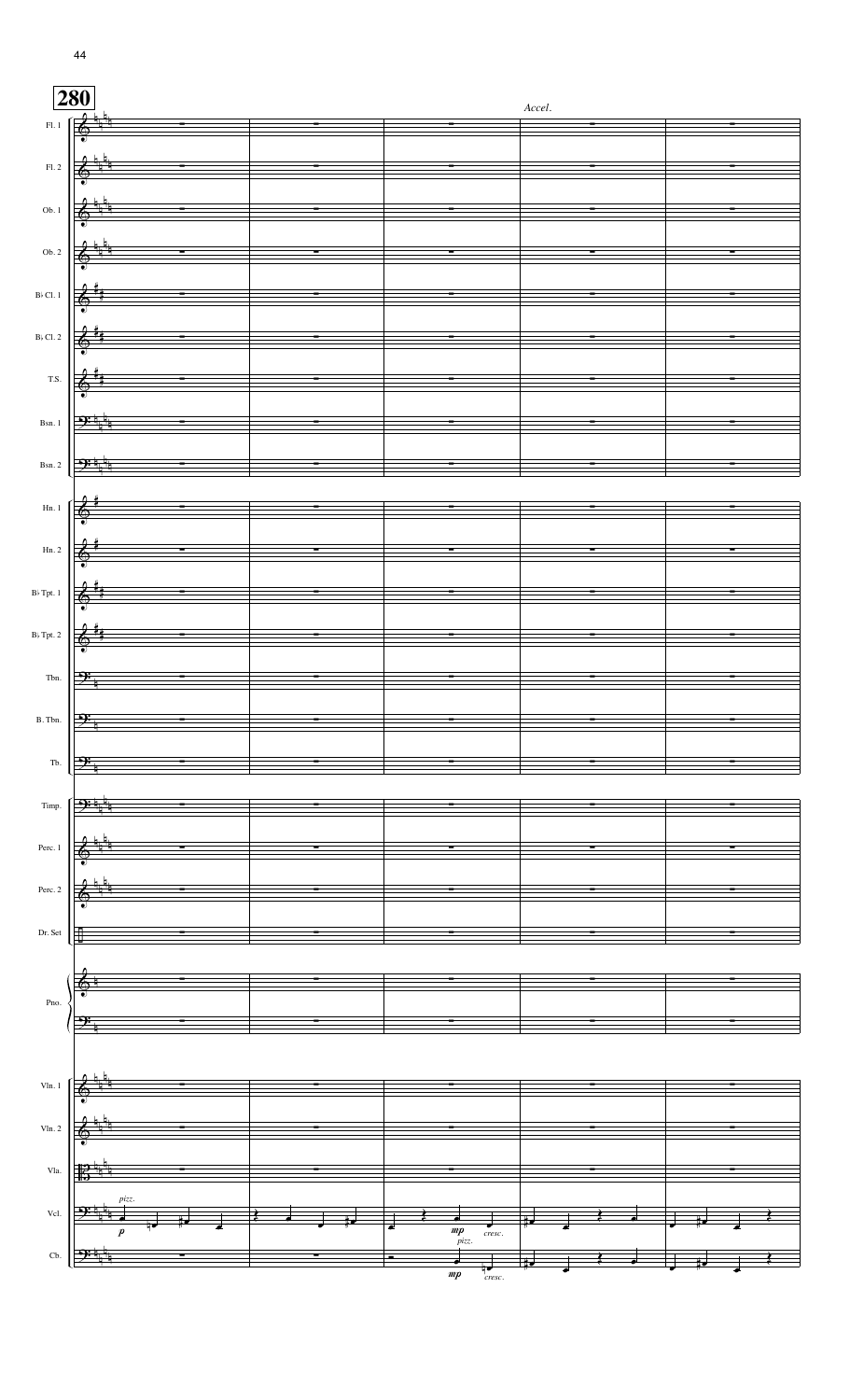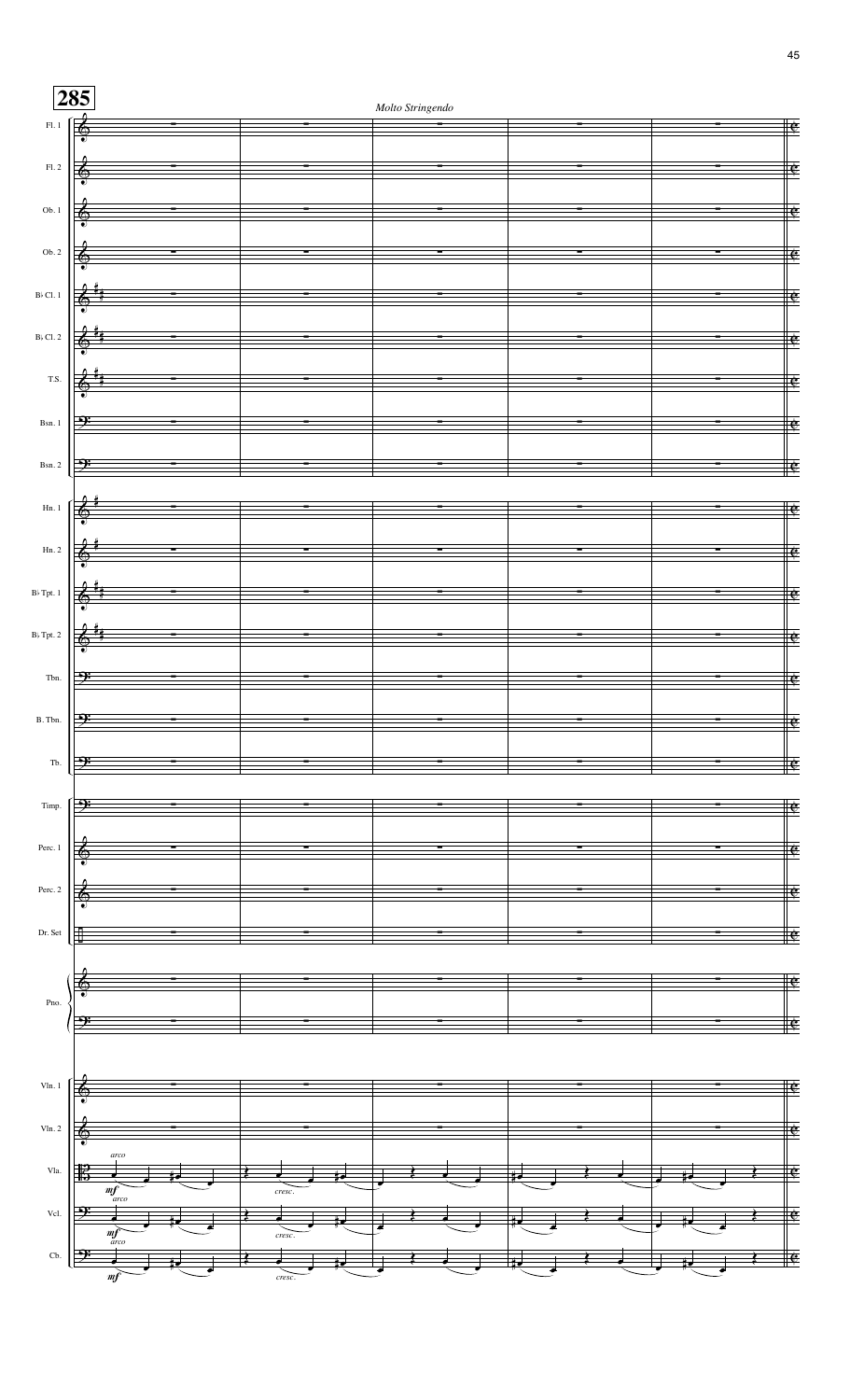|                                 | $\bm{ 290 }$               | $\overline{D}$   |   |               |   |   |
|---------------------------------|----------------------------|------------------|---|---------------|---|---|
| $\rm{Fl.1}$                     | [春                         | $e$ for          |   | $\frac{1}{2}$ | Ρ | ₩ |
|                                 |                            | $\boldsymbol{m}$ |   |               |   |   |
| $\rm Fl.$ 2                     |                            |                  |   |               |   |   |
|                                 | Ģ                          |                  |   |               |   |   |
|                                 |                            |                  |   |               |   |   |
| Ob. $\boldsymbol{1}$            | $\overline{\Phi}$          |                  |   |               |   |   |
|                                 |                            |                  |   |               |   |   |
| Ob. 2                           | $\mathbf{\mathbb{C}}$      |                  |   |               |   |   |
|                                 |                            |                  |   |               |   |   |
| $\mathbf{B}\flat$ Cl. 1         |                            |                  |   |               |   |   |
|                                 |                            |                  |   |               |   |   |
| $\mathrm{B}\!\flat$ Cl. 2       |                            |                  |   |               |   |   |
|                                 |                            |                  |   |               |   |   |
|                                 |                            |                  |   |               |   |   |
| T.S.                            |                            |                  |   |               |   |   |
|                                 |                            |                  |   |               |   |   |
| $_{\rm Bsn. \ 1}$               | ى∉                         | æ                |   |               |   |   |
|                                 |                            |                  |   |               |   |   |
| $_{\rm Bsn. \, 2}$              | €                          |                  |   |               |   |   |
|                                 |                            |                  |   |               |   |   |
| Hn.1                            |                            |                  |   |               |   |   |
|                                 |                            |                  |   |               |   |   |
|                                 |                            |                  |   |               |   |   |
| Hn. 2                           |                            |                  |   |               |   |   |
|                                 |                            |                  |   |               |   |   |
| $\mathbf{B}\flat$ Tpt. 1        |                            |                  | н | т             | ÷ |   |
|                                 | ∙                          |                  |   |               |   |   |
| $\rm B\!\!\downarrow$ Tpt. 2    |                            |                  |   |               |   |   |
|                                 |                            |                  |   |               |   |   |
| Tbn.                            | <u>9:</u>                  | ₽                |   |               |   |   |
|                                 |                            |                  |   |               |   |   |
|                                 |                            |                  |   |               |   |   |
| $\operatorname{B}.$ Tbn.        | $\bigoplus$                |                  |   |               |   |   |
|                                 |                            |                  |   |               |   |   |
| $\mathrm{Tb}.$                  | Ð                          |                  |   |               |   |   |
|                                 |                            |                  |   |               |   |   |
| $\mbox{Timp.}$                  | 9:                         |                  |   |               |   |   |
|                                 |                            |                  |   |               |   |   |
| Perc. $1$                       |                            |                  |   |               |   |   |
|                                 |                            |                  |   |               |   |   |
| Perc. 2                         |                            |                  |   |               |   |   |
|                                 | ⊕                          |                  |   |               |   |   |
|                                 |                            |                  |   |               |   |   |
| $\mathop{\rm Dr}\nolimits.$ Set | ⋣                          |                  |   |               |   |   |
|                                 |                            |                  |   |               |   |   |
|                                 |                            |                  |   |               |   |   |
| Pno.                            |                            |                  |   |               |   |   |
|                                 |                            |                  |   |               |   |   |
|                                 |                            |                  |   |               |   |   |
|                                 |                            |                  |   |               |   |   |
|                                 |                            |                  |   |               |   |   |
| $\mathit{V}\mathit{ln}.$ 1      | $\textcolor{red}{\bullet}$ | ŢΟ               |   | ‡σ            |   |   |
|                                 |                            | $\overline{mp}$  |   |               |   |   |
| $V\!ln.2$                       | ⊚                          |                  |   |               |   |   |
|                                 | ∙                          |                  |   |               |   |   |
| $Vla$ .                         |                            |                  |   |               |   |   |
|                                 |                            |                  |   |               |   |   |
| $\mbox{Vcl.}$                   | <del>9</del> :             | ¢                |   |               |   |   |
|                                 |                            |                  |   |               |   |   |
|                                 |                            |                  |   |               |   |   |
| $\mathbf{C}\mathbf{b}$ .        | ⅁                          |                  |   |               |   |   |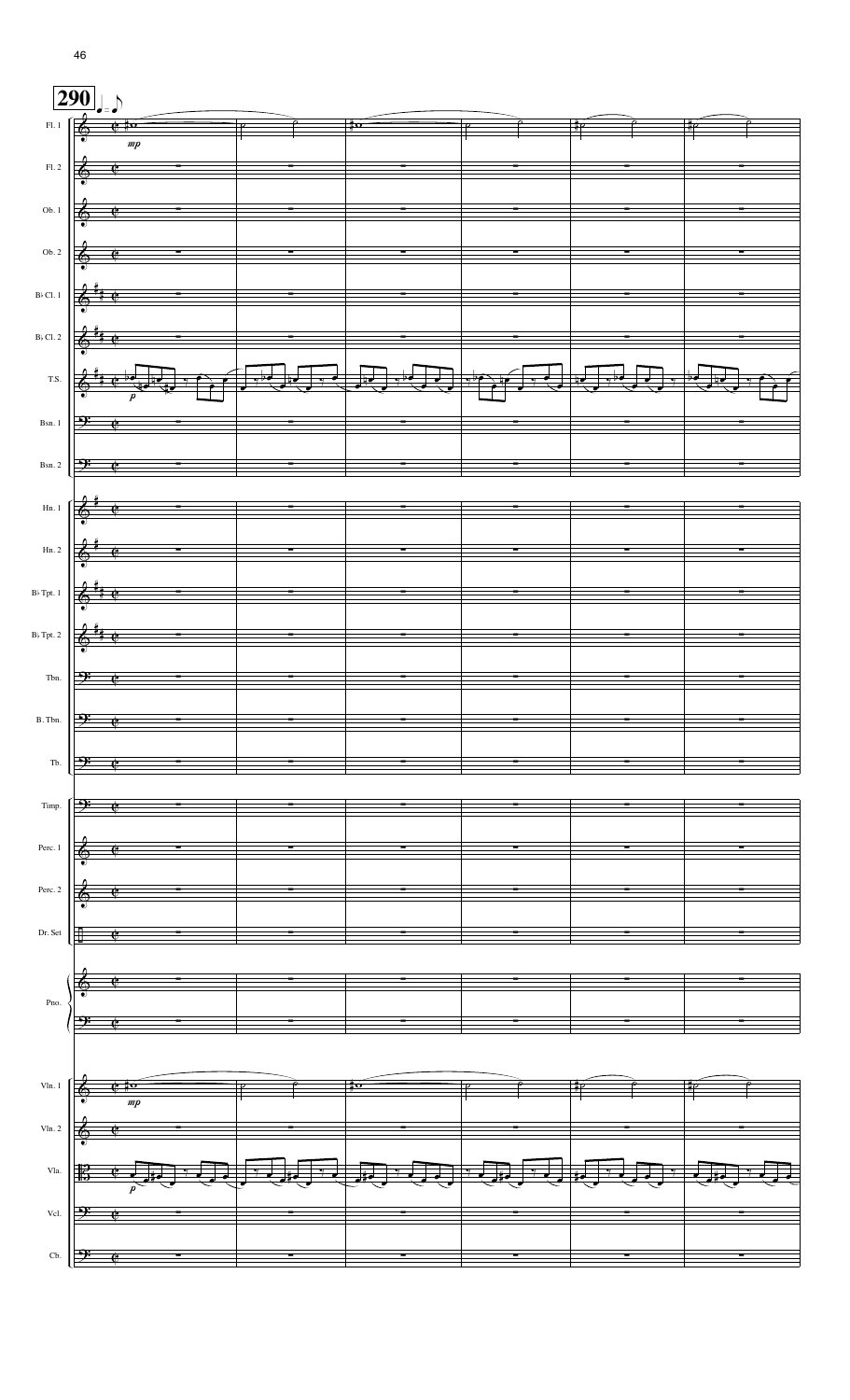|                                  | 296<br>$\frac{dr}{2}$   |                  |  |  |                          |  |                                                                                                                                                                                                                                                                                                                                                                                                    |                      |  |
|----------------------------------|-------------------------|------------------|--|--|--------------------------|--|----------------------------------------------------------------------------------------------------------------------------------------------------------------------------------------------------------------------------------------------------------------------------------------------------------------------------------------------------------------------------------------------------|----------------------|--|
| $\rm{Fl.}$ $1$                   |                         |                  |  |  |                          |  |                                                                                                                                                                                                                                                                                                                                                                                                    | $\bullet$            |  |
|                                  | ⊕<br>∙                  | $\boldsymbol{p}$ |  |  |                          |  | $\mathit{cresc}.$                                                                                                                                                                                                                                                                                                                                                                                  |                      |  |
| $\rm Fl.$ 2                      | ⊚                       |                  |  |  |                          |  | tr <sup>1</sup><br>‡o                                                                                                                                                                                                                                                                                                                                                                              | $\mathbf o$          |  |
|                                  | $\bullet$               |                  |  |  |                          |  | $\frac{mp}{4}$ cresc.                                                                                                                                                                                                                                                                                                                                                                              |                      |  |
| Ob.1                             |                         |                  |  |  |                          |  | tr <sup>1</sup><br>$\frac{1}{2}$                                                                                                                                                                                                                                                                                                                                                                   | $\mathbf o$          |  |
|                                  | Ó                       |                  |  |  | $\emph{mp}$              |  | $\mathit{cresc}.$                                                                                                                                                                                                                                                                                                                                                                                  |                      |  |
| Ob. $2\,$                        |                         |                  |  |  |                          |  |                                                                                                                                                                                                                                                                                                                                                                                                    |                      |  |
|                                  | ∙                       |                  |  |  |                          |  | h                                                                                                                                                                                                                                                                                                                                                                                                  |                      |  |
| $\mathrm{B}\flat$ Cl. 1          |                         |                  |  |  |                          |  | $\frac{d\mathbf{r}^{\mathbf{L}}}{dt}$                                                                                                                                                                                                                                                                                                                                                              | $\overline{\bullet}$ |  |
|                                  |                         | $\boldsymbol{p}$ |  |  | $\overline{mp}$          |  | cresc.                                                                                                                                                                                                                                                                                                                                                                                             |                      |  |
| $\mathrm{B}\!\!\downarrow$ Cl. 2 | ⊚                       |                  |  |  |                          |  |                                                                                                                                                                                                                                                                                                                                                                                                    |                      |  |
|                                  | ∙                       |                  |  |  |                          |  |                                                                                                                                                                                                                                                                                                                                                                                                    |                      |  |
| T.S.                             |                         |                  |  |  |                          |  |                                                                                                                                                                                                                                                                                                                                                                                                    |                      |  |
|                                  |                         |                  |  |  | $\it{mp}$                |  |                                                                                                                                                                                                                                                                                                                                                                                                    |                      |  |
| $_{\rm Bsn.$ $1$                 | $\overline{\mathbf{P}}$ |                  |  |  |                          |  | ₽₽<br>$\frac{1}{2}$                                                                                                                                                                                                                                                                                                                                                                                |                      |  |
|                                  |                         |                  |  |  |                          |  | $\boldsymbol{p}$ cresc.                                                                                                                                                                                                                                                                                                                                                                            |                      |  |
| $_{\rm Bsn. \, 2}$               | 9                       |                  |  |  |                          |  | þ۵                                                                                                                                                                                                                                                                                                                                                                                                 |                      |  |
|                                  |                         |                  |  |  |                          |  | $p$ cresc.                                                                                                                                                                                                                                                                                                                                                                                         |                      |  |
| Hn.1                             | Ô<br>۰                  |                  |  |  |                          |  |                                                                                                                                                                                                                                                                                                                                                                                                    |                      |  |
| Hn.2                             |                         |                  |  |  |                          |  |                                                                                                                                                                                                                                                                                                                                                                                                    |                      |  |
|                                  | ⊚<br>∙                  |                  |  |  |                          |  |                                                                                                                                                                                                                                                                                                                                                                                                    |                      |  |
| $\mathbf{B}\flat$ Tpt. 1         | ⊚                       |                  |  |  |                          |  |                                                                                                                                                                                                                                                                                                                                                                                                    |                      |  |
|                                  | ∙                       |                  |  |  |                          |  |                                                                                                                                                                                                                                                                                                                                                                                                    |                      |  |
| $\rm B\!\!\downarrow$ Tpt. 2     | $\hat{\mathbb{P}}$      |                  |  |  |                          |  |                                                                                                                                                                                                                                                                                                                                                                                                    |                      |  |
|                                  |                         |                  |  |  |                          |  |                                                                                                                                                                                                                                                                                                                                                                                                    |                      |  |
| Tbn.                             | <u> ():</u>             |                  |  |  |                          |  |                                                                                                                                                                                                                                                                                                                                                                                                    |                      |  |
|                                  |                         |                  |  |  |                          |  |                                                                                                                                                                                                                                                                                                                                                                                                    |                      |  |
| $B$ . Tbn.                       | -9:                     |                  |  |  |                          |  |                                                                                                                                                                                                                                                                                                                                                                                                    |                      |  |
|                                  | <u>9:</u>               |                  |  |  |                          |  |                                                                                                                                                                                                                                                                                                                                                                                                    |                      |  |
| Tb.                              |                         |                  |  |  |                          |  |                                                                                                                                                                                                                                                                                                                                                                                                    |                      |  |
| $\mbox{Timp.}$                   | <u> -9:</u>             |                  |  |  |                          |  |                                                                                                                                                                                                                                                                                                                                                                                                    |                      |  |
|                                  |                         |                  |  |  |                          |  |                                                                                                                                                                                                                                                                                                                                                                                                    |                      |  |
| Perc. 1                          |                         |                  |  |  |                          |  |                                                                                                                                                                                                                                                                                                                                                                                                    |                      |  |
|                                  | ∙                       |                  |  |  |                          |  |                                                                                                                                                                                                                                                                                                                                                                                                    |                      |  |
| Perc. 2                          | Ó                       |                  |  |  |                          |  |                                                                                                                                                                                                                                                                                                                                                                                                    |                      |  |
|                                  | ∙                       |                  |  |  |                          |  |                                                                                                                                                                                                                                                                                                                                                                                                    |                      |  |
| $\mathop{\rm Dr}\nolimits.$ Set  |                         |                  |  |  |                          |  |                                                                                                                                                                                                                                                                                                                                                                                                    |                      |  |
|                                  |                         |                  |  |  |                          |  | trh<br><u>∤ē</u>                                                                                                                                                                                                                                                                                                                                                                                   | $\bullet$            |  |
|                                  | ⊚                       |                  |  |  |                          |  |                                                                                                                                                                                                                                                                                                                                                                                                    |                      |  |
| Pno.                             |                         |                  |  |  |                          |  | $\mathop{mp}\limits_{\mathop{\mathsf{h}}}$ cresc.<br>$\bm{r}$                                                                                                                                                                                                                                                                                                                                      |                      |  |
|                                  | Ð.                      |                  |  |  |                          |  | $60 -$<br>$mp$ cresc.                                                                                                                                                                                                                                                                                                                                                                              | $\mathbf \sigma$     |  |
|                                  |                         |                  |  |  |                          |  |                                                                                                                                                                                                                                                                                                                                                                                                    |                      |  |
| $\mathit{V}\mathit{ln}.$ 1       |                         |                  |  |  |                          |  | $\mathbb{P}^{\frac{m}{2}}$                                                                                                                                                                                                                                                                                                                                                                         | ⊖                    |  |
|                                  | ∙                       | $\boldsymbol{p}$ |  |  | $\it{mp}$                |  | $\frac{1}{\frac{1}{t} + \frac{1}{t} + \frac{1}{t} + \frac{1}{t} + \frac{1}{t} + \frac{1}{t} + \frac{1}{t} + \frac{1}{t} + \frac{1}{t} + \frac{1}{t} + \frac{1}{t} + \frac{1}{t} + \frac{1}{t} + \frac{1}{t} + \frac{1}{t} + \frac{1}{t} + \frac{1}{t} + \frac{1}{t} + \frac{1}{t} + \frac{1}{t} + \frac{1}{t} + \frac{1}{t} + \frac{1}{t} + \frac{1}{t} + \frac{1}{t} + \frac{1}{t} + \frac{1}{t}$ |                      |  |
| Vln.2                            |                         |                  |  |  |                          |  | $\frac{1}{2}$                                                                                                                                                                                                                                                                                                                                                                                      |                      |  |
|                                  | $\circ$                 | p                |  |  | $\overline{\mathit{mp}}$ |  | $\mathit{cresc}.$                                                                                                                                                                                                                                                                                                                                                                                  |                      |  |
| Vla.                             |                         |                  |  |  |                          |  |                                                                                                                                                                                                                                                                                                                                                                                                    |                      |  |
|                                  |                         |                  |  |  | $\overline{mp}$          |  | $\frac{1}{\text{c} \cdot \text{c} \cdot \text{c}}$                                                                                                                                                                                                                                                                                                                                                 |                      |  |
| $\mbox{Vcl.}$                    | 9:                      |                  |  |  |                          |  | ł                                                                                                                                                                                                                                                                                                                                                                                                  |                      |  |
|                                  |                         |                  |  |  |                          |  | $\overline{p}$ cresc.                                                                                                                                                                                                                                                                                                                                                                              |                      |  |
| $\mathrm{Cb.}$                   | -9                      |                  |  |  |                          |  | $\frac{1}{2}$                                                                                                                                                                                                                                                                                                                                                                                      |                      |  |
|                                  |                         |                  |  |  |                          |  | $\boldsymbol{p}$ cresc.                                                                                                                                                                                                                                                                                                                                                                            |                      |  |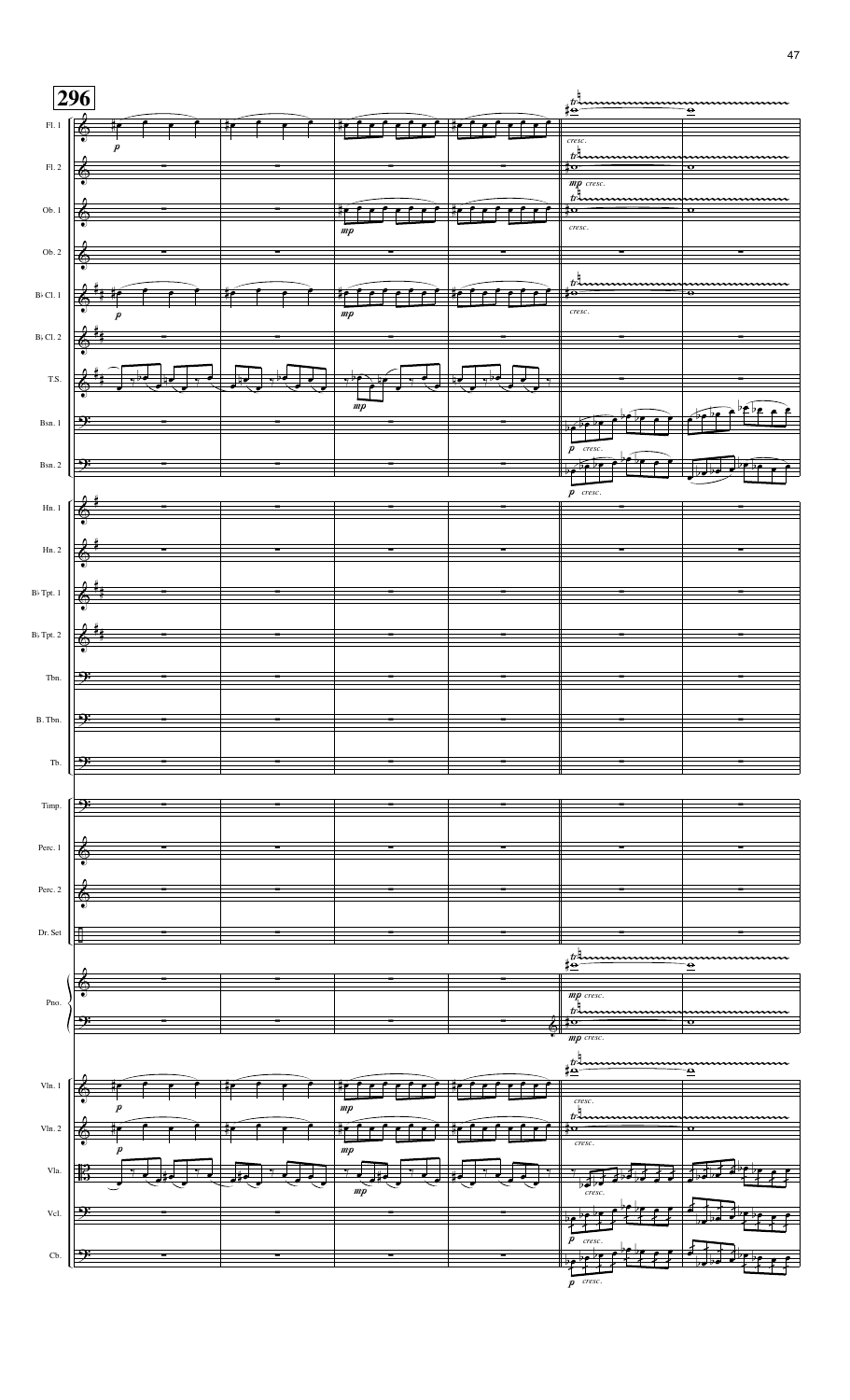

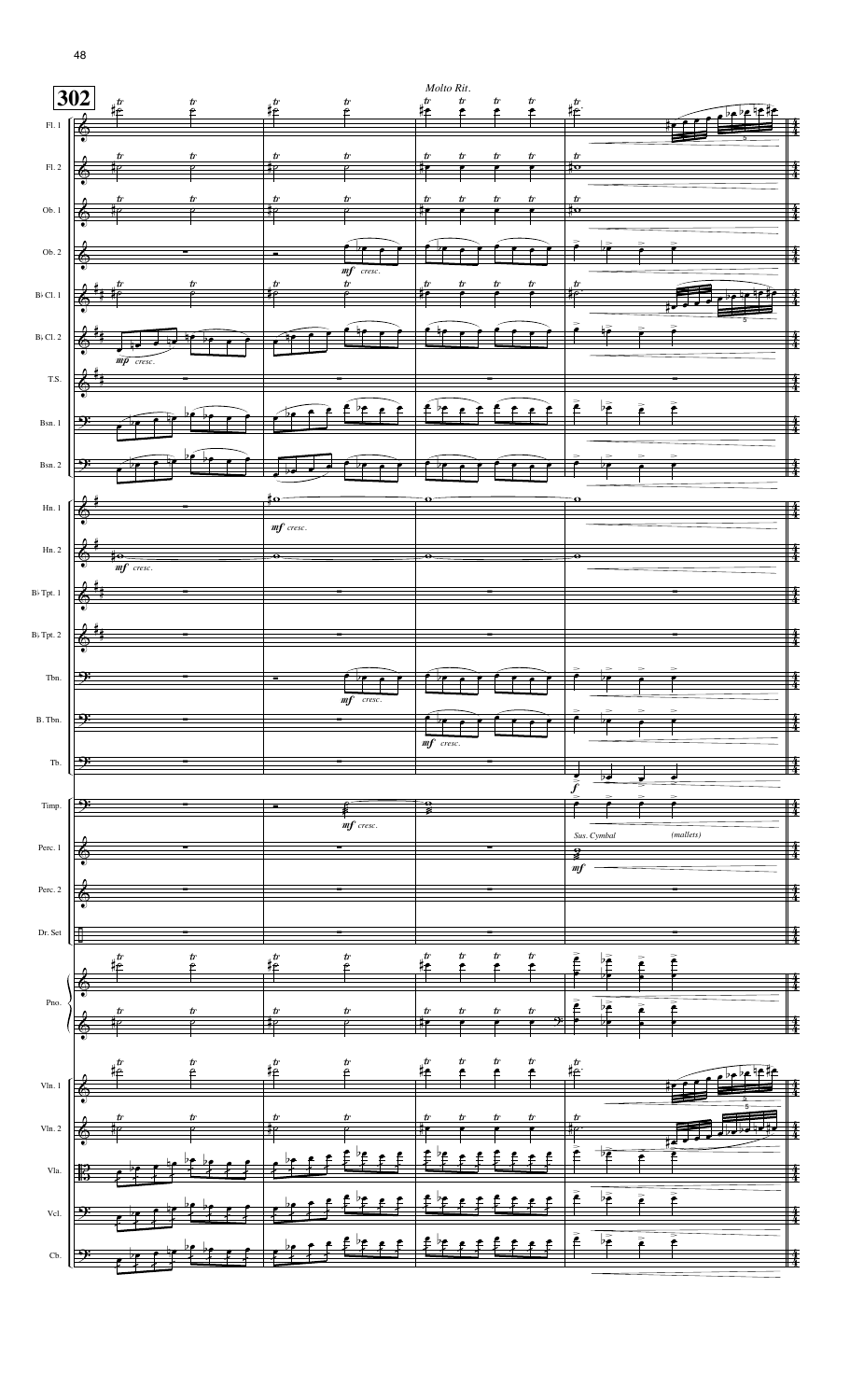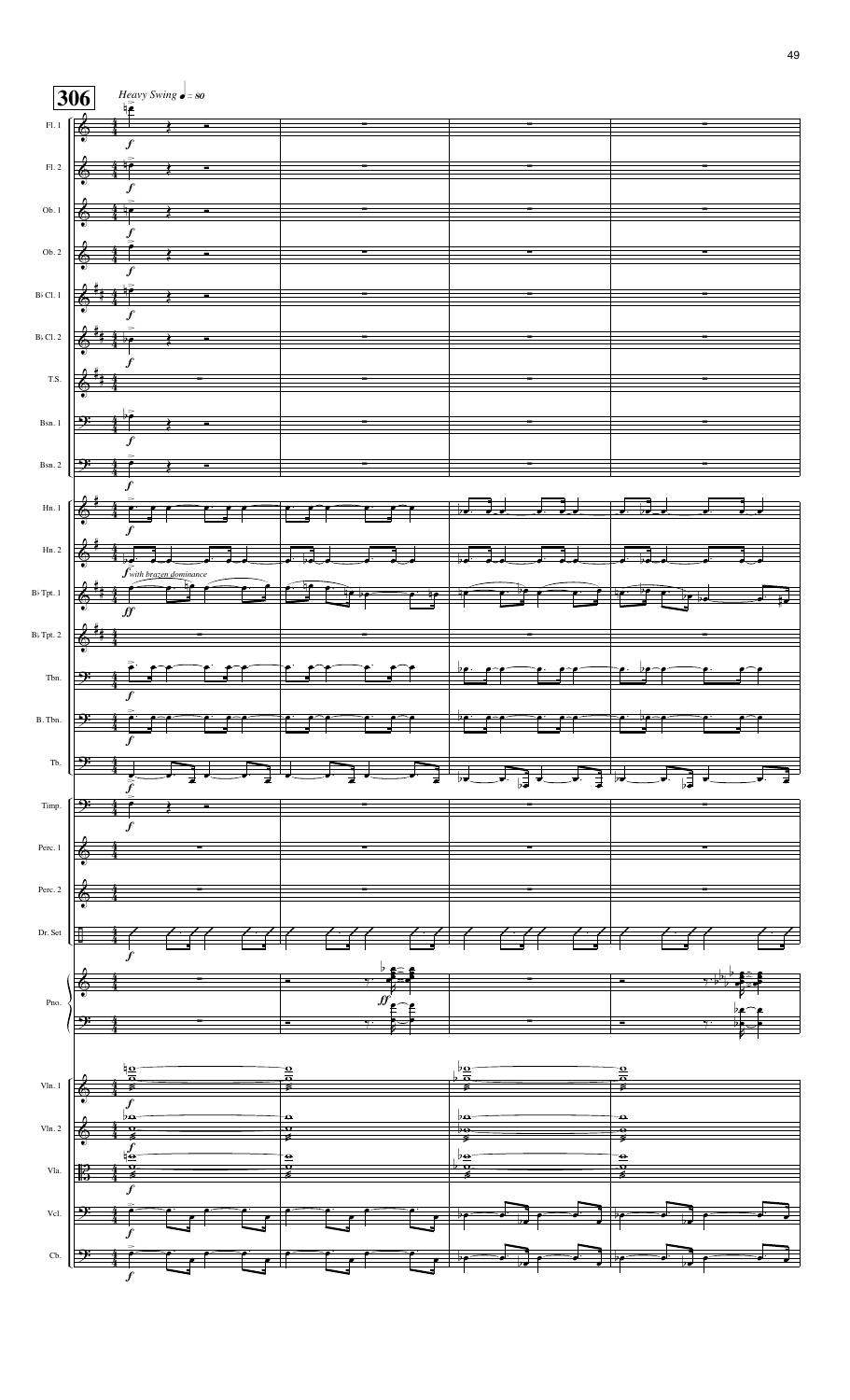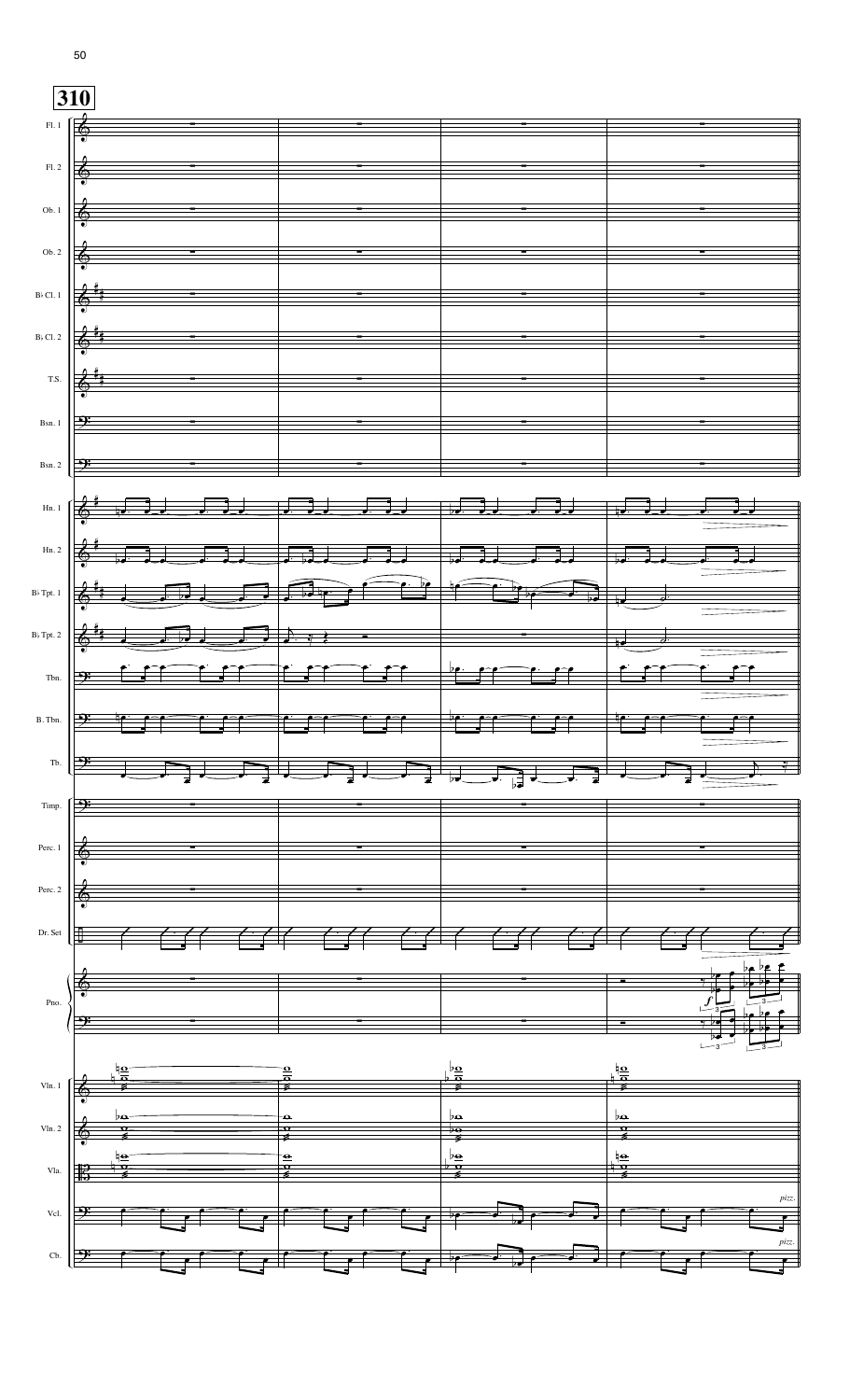|                                   | 314                                                                                                                    |                                                                     |                                                                                              |                   |
|-----------------------------------|------------------------------------------------------------------------------------------------------------------------|---------------------------------------------------------------------|----------------------------------------------------------------------------------------------|-------------------|
| F1.1                              |                                                                                                                        |                                                                     |                                                                                              |                   |
|                                   |                                                                                                                        |                                                                     |                                                                                              |                   |
| F1.2                              |                                                                                                                        | <u> 1989 - Johann Stein, mars an deus Amerikaansk kommunister (</u> |                                                                                              |                   |
|                                   |                                                                                                                        |                                                                     |                                                                                              |                   |
| Ob. $\boldsymbol{1}$              | <u> La Carlo de Carlo de la Carlo de Carlo de Carlo de Carlo de Carlo de Carlo de Carlo de Carlo de Carlo de Carlo</u> |                                                                     |                                                                                              |                   |
| Ob. 2                             | $\mathbb{R}$                                                                                                           |                                                                     |                                                                                              |                   |
|                                   |                                                                                                                        |                                                                     |                                                                                              |                   |
| $\mathbf{B}\flat$ Cl. 1           | $\frac{2}{9}$                                                                                                          |                                                                     |                                                                                              |                   |
| $B\nmid Cl, 2$                    |                                                                                                                        |                                                                     |                                                                                              |                   |
|                                   |                                                                                                                        |                                                                     |                                                                                              |                   |
| T.S.                              | $\frac{2}{9}$                                                                                                          |                                                                     |                                                                                              |                   |
|                                   |                                                                                                                        |                                                                     |                                                                                              |                   |
| $_{\rm Bsn. \ 1}$                 | $\overline{\phantom{a}}$                                                                                               |                                                                     |                                                                                              |                   |
|                                   |                                                                                                                        |                                                                     |                                                                                              |                   |
| Bsn. 2 $\left \frac{1}{2}\right $ |                                                                                                                        | Ξ                                                                   |                                                                                              |                   |
| $\frac{Hn.1}{\omega}$             |                                                                                                                        |                                                                     |                                                                                              |                   |
|                                   |                                                                                                                        |                                                                     |                                                                                              |                   |
| $\frac{Hn.2}{\odot}$              |                                                                                                                        |                                                                     |                                                                                              |                   |
| $\mathbf{B}\flat$ Tpt. 1          |                                                                                                                        |                                                                     |                                                                                              |                   |
|                                   | $\frac{1}{2}$                                                                                                          |                                                                     |                                                                                              |                   |
| $B\nmid$ Tpt. 2                   |                                                                                                                        |                                                                     |                                                                                              |                   |
|                                   |                                                                                                                        |                                                                     |                                                                                              |                   |
| Tbn.                              | <del>. 9:</del><br>Ξ                                                                                                   |                                                                     |                                                                                              |                   |
| $\operatorname{B}.$ Tbn.          | ⅁                                                                                                                      |                                                                     |                                                                                              |                   |
|                                   |                                                                                                                        |                                                                     |                                                                                              |                   |
| Tb.                               |                                                                                                                        |                                                                     |                                                                                              |                   |
| Timp.                             |                                                                                                                        |                                                                     |                                                                                              |                   |
|                                   |                                                                                                                        |                                                                     |                                                                                              |                   |
| Perc. 1                           |                                                                                                                        |                                                                     |                                                                                              |                   |
|                                   |                                                                                                                        |                                                                     |                                                                                              |                   |
| Perc. 2                           |                                                                                                                        |                                                                     |                                                                                              |                   |
| Dr. Set                           |                                                                                                                        |                                                                     |                                                                                              |                   |
|                                   |                                                                                                                        |                                                                     |                                                                                              |                   |
|                                   |                                                                                                                        |                                                                     |                                                                                              |                   |
| Pno.                              |                                                                                                                        |                                                                     |                                                                                              |                   |
|                                   |                                                                                                                        | $\overline{\overline{P}}$<br>$\overline{P}$<br>$\bar{r}$            | $\frac{1}{\sqrt{\frac{1}{\beta}}\sqrt{\frac{1}{\beta}}}$<br>$\overline{p}$<br>$\overline{=}$ | $b\overline{p}$ . |
|                                   | Solo                                                                                                                   |                                                                     |                                                                                              |                   |
| $\mathit{V}\mathit{ln}.$ 1        |                                                                                                                        | 上                                                                   |                                                                                              |                   |
|                                   | f                                                                                                                      |                                                                     |                                                                                              |                   |
| $V\!ln.2$                         |                                                                                                                        |                                                                     |                                                                                              |                   |
| Vla.                              |                                                                                                                        |                                                                     |                                                                                              |                   |
|                                   | mp                                                                                                                     |                                                                     |                                                                                              |                   |
| Vcl.                              |                                                                                                                        |                                                                     |                                                                                              |                   |
|                                   | m <sub>f</sub>                                                                                                         |                                                                     |                                                                                              |                   |
| Cb.                               | m f                                                                                                                    |                                                                     |                                                                                              |                   |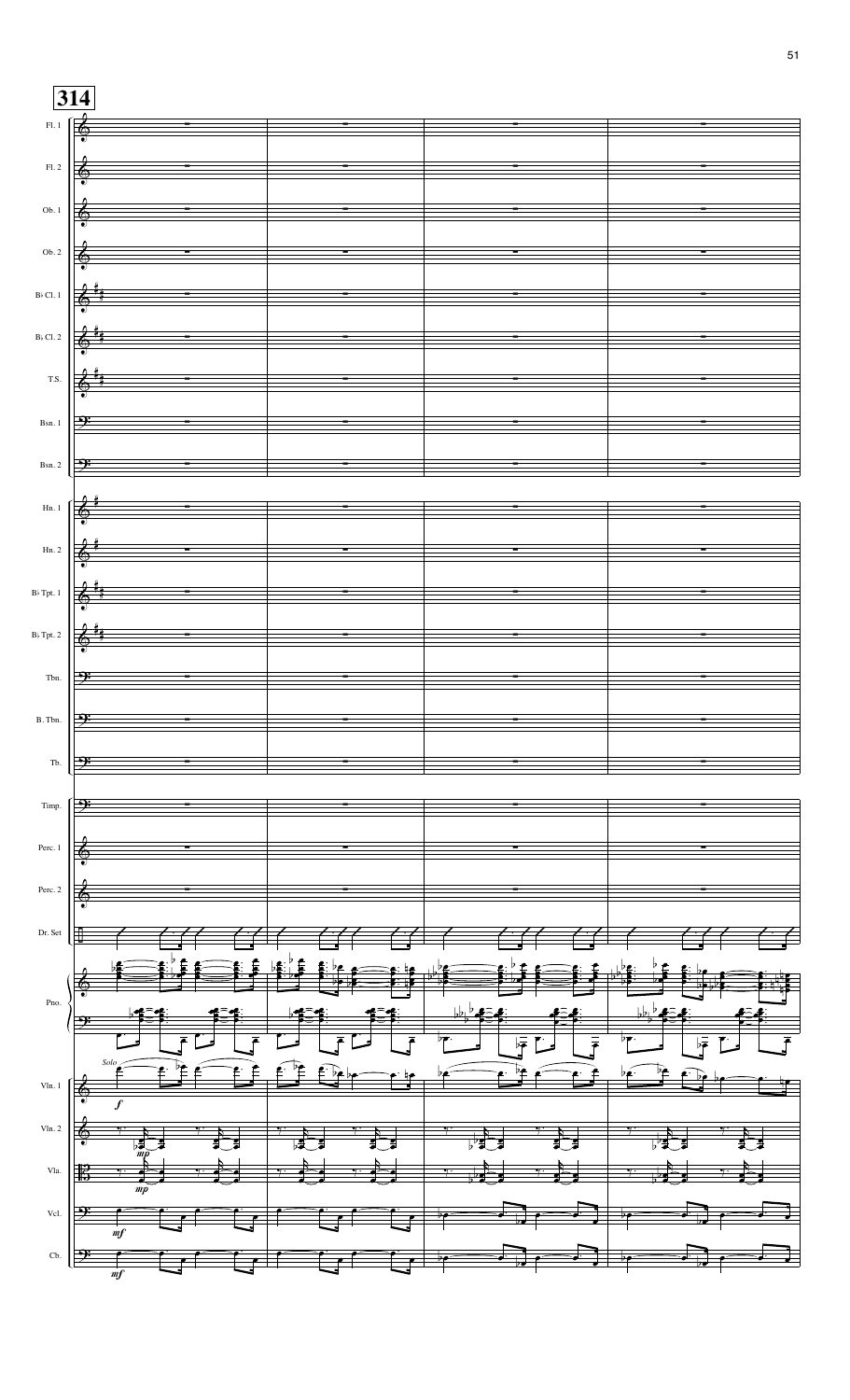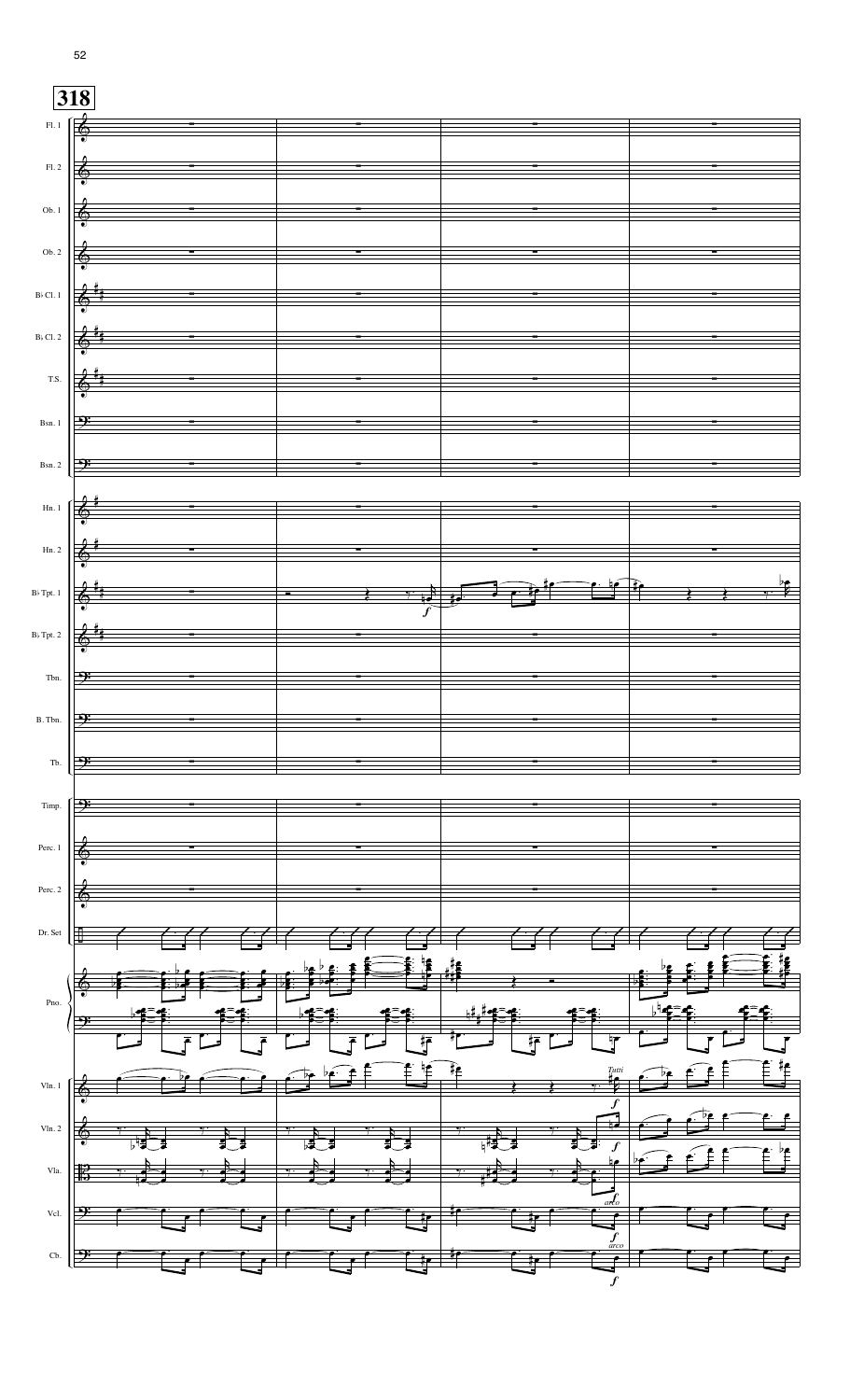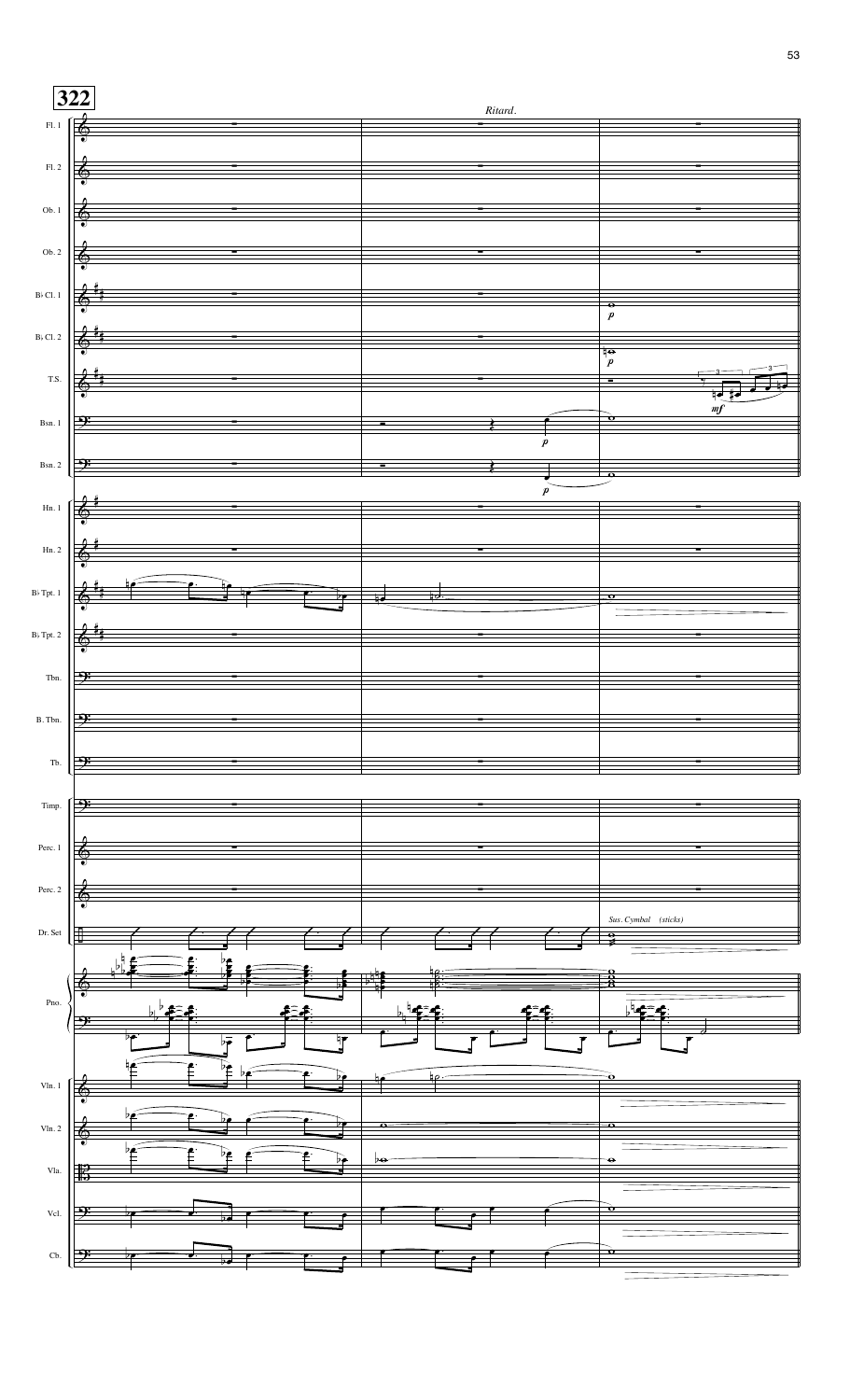